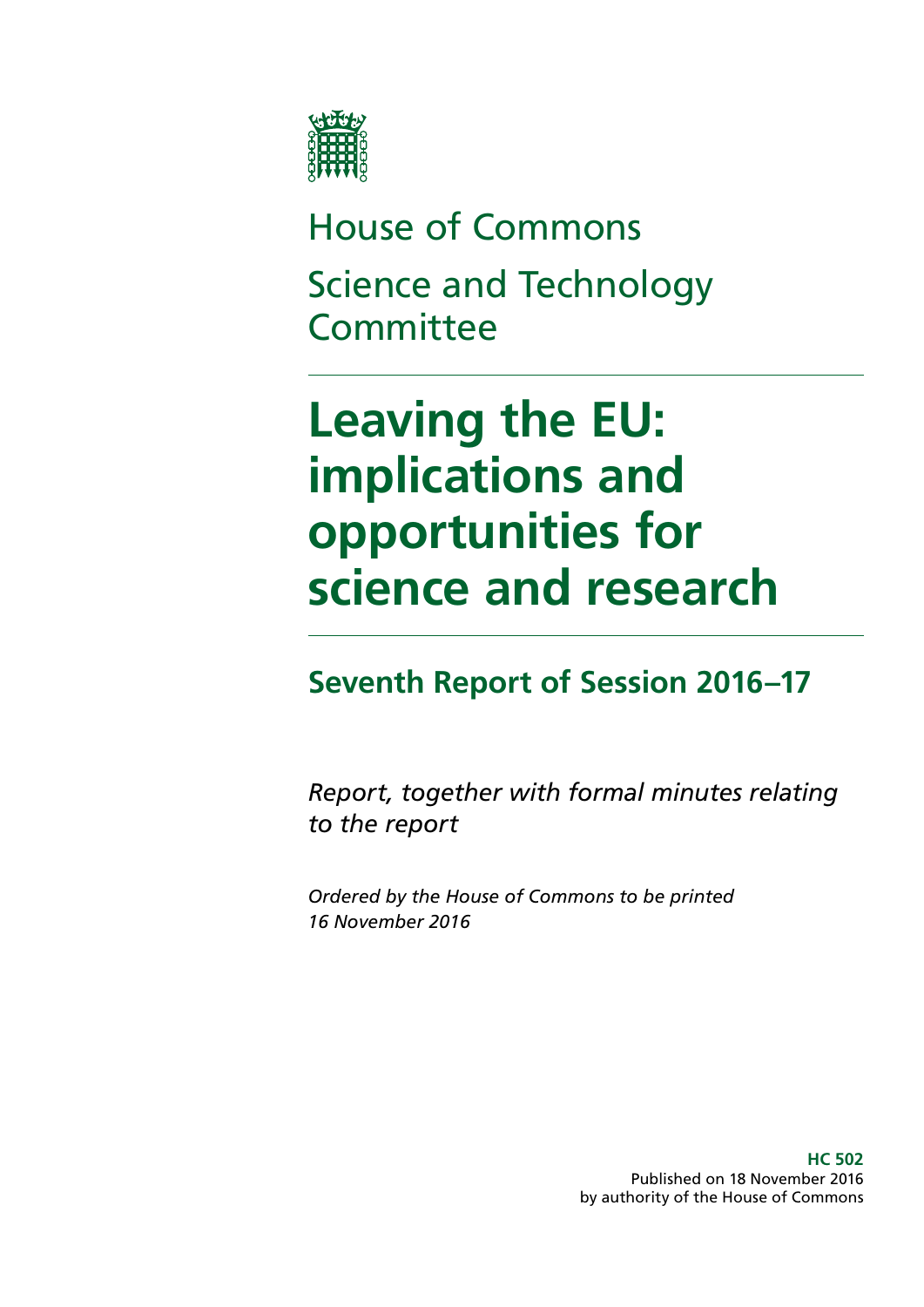### **Science and Technology Committee**

The Science and Technology Committee is appointed by the House of Commons to examine the expenditure, administration and policy of the Government Office for Science and associated public bodies.

### **Current membership**

[Stephen Metcalfe MP](http://www.parliament.uk/biographies/commons/stephen-metcalfe/4092) (*Conservative, South Basildon and East Thurrock) (Chair*) [Dr Roberta Blackman-Woods MP](http://www.parliament.uk/biographies/commons/dr-roberta-blackman-woods/1501) (*Labour, City of Durham*) [Victoria Borwick MP](http://www.parliament.uk/biographies/commons/victoria-borwick/4502) (*Conservative, Kensington*) [Stella Creasy MP](http://www.parliament.uk/biographies/commons/stella-creasy/4088) (*Labour (Co-op), Walthamstow*) [Jim Dowd MP](http://www.parliament.uk/biographies/commons/jim-dowd/189) (*Labour, Lewisham West and Penge*) [Chris Green MP](http://www.parliament.uk/biographies/commons/chris-green/4398) (*Conservative, Bolton West*) [Dr Tania Mathias MP](http://www.parliament.uk/biographies/commons/dr-tania-mathias/4404) (*Conservative, Twickenham*) [Carol Monaghan MP](http://www.parliament.uk/biographies/commons/carol-monaghan/4443) (*Scottish National Party, Glasgow North West*) [Graham Stringer MP](http://www.parliament.uk/biographies/commons/graham-stringer/449) (*Labour, Blackley and Broughton*) [Derek Thomas MP](http://www.parliament.uk/biographies/commons/derek-thomas/4532) (*Conservative, St Ives*) [Matt Warman MP](http://www.parliament.uk/biographies/commons/matt-warman/4361) (*Conservative, Boston and Skegness*) The following were also members of the committee during the

parliament:

[Nicola Blackwood MP](http://www.parliament.uk/biographies/commons/nicola-blackwood/4019) (*Conservative, Oxford West and Abingdon*) (Chair of the Committee until 19 July 2016)

[Liz McInnes MP](http://www.parliament.uk/biographies/commons/liz-mcinnes/4342) (*Labour, Heywood and Middleton*)

[Valerie Vaz MP](http://www.parliament.uk/biographies/commons/valerie-vaz/4076) (*Labour, Walsall South*)

[Daniel Zeichner MP](http://www.parliament.uk/biographies/commons/daniel-zeichner/4382) (*Labour, Cambridge*)

### **Powers**

The Committee is one of the departmental select committees, the powers of which are set out in House of Commons Standing Orders, principally in SO No 152. These are available on the internet via [www.parliament.uk](http://www.parliament.uk).

### **Publication**

Committee reports are published on the Committee's website at [www.parliament.uk/science](http://www.parliament.uk/science) and in print by Order of the House.

Evidence relating to this report is published on the relevant [inquiry page](http://www.parliament.uk/business/committees/committees-a-z/commons-select/science-and-technology-committee/inquiries/parliament-2015/leaving-the-eu-inquiry-16-17/) of the Committee's website.

### **Committee staff**

The current staff of the Committee are: Simon Fiander (Clerk); Marsha David (Second Clerk); Sean Kinsey (Second Clerk); Dr Elizabeth Rough (Committee Specialist); Martin Smith (Committee Specialist); Julie Storey (Committee Assistant); and Nick Davies (Media Officer).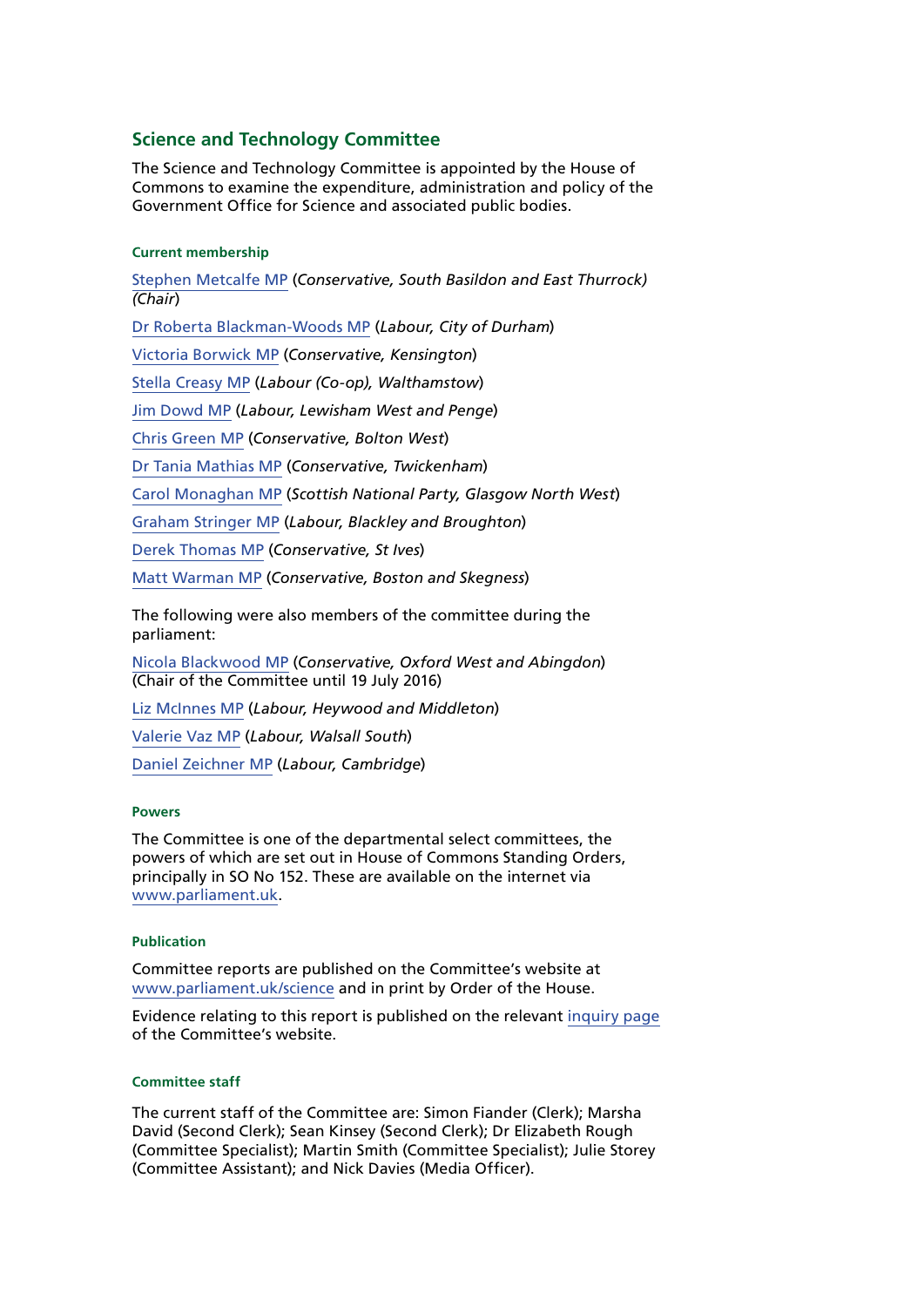## **Contents**

|   | <b>Summary</b>                                                                |                   |
|---|-------------------------------------------------------------------------------|-------------------|
| 1 | <b>Introduction</b>                                                           | 4                 |
| 2 | Short-term responses to uncertainty                                           | 6                 |
|   | The Government's initial reassurances                                         | 6                 |
|   | Treasury guarantees                                                           | 7                 |
|   | <b>Communication strategy</b>                                                 | 9                 |
| 3 | Securing the best outcome for science and research from the Brexit process 12 |                   |
|   | What matters most to science and research?                                    | $12 \overline{ }$ |
|   | People                                                                        | 13                |
|   | Movement of researchers                                                       | 13                |
|   | Certainty for existing EU research staff                                      | 16                |
|   | The scope for a bespoke model                                                 | 16                |
|   | Opportunities                                                                 | 18                |
|   | Revising VAT rules to stimulate university-business collaboration             | 18                |
|   | Regulatory reform                                                             | 18                |
|   | <b>Visas</b>                                                                  | 19                |
| 4 | The Government's vision for science outside the European Union                | 21                |
|   | The voice of science in Brexit negotiations                                   | 22                |
|   | A Chief Scientific Adviser for DExEU                                          | 23                |
|   | Monitoring the impact                                                         | 24                |
|   | <b>Conclusions and recommendations</b>                                        | 26                |
|   | Annex: Issues raised in written and oral evidence                             | 30                |
|   | <b>Formal Minutes</b>                                                         | 51                |
|   | <b>Witnesses</b>                                                              | 52                |
|   | <b>Published written evidence</b>                                             | 53                |
|   | List of Reports from the Committee during the current Parliament              | 61                |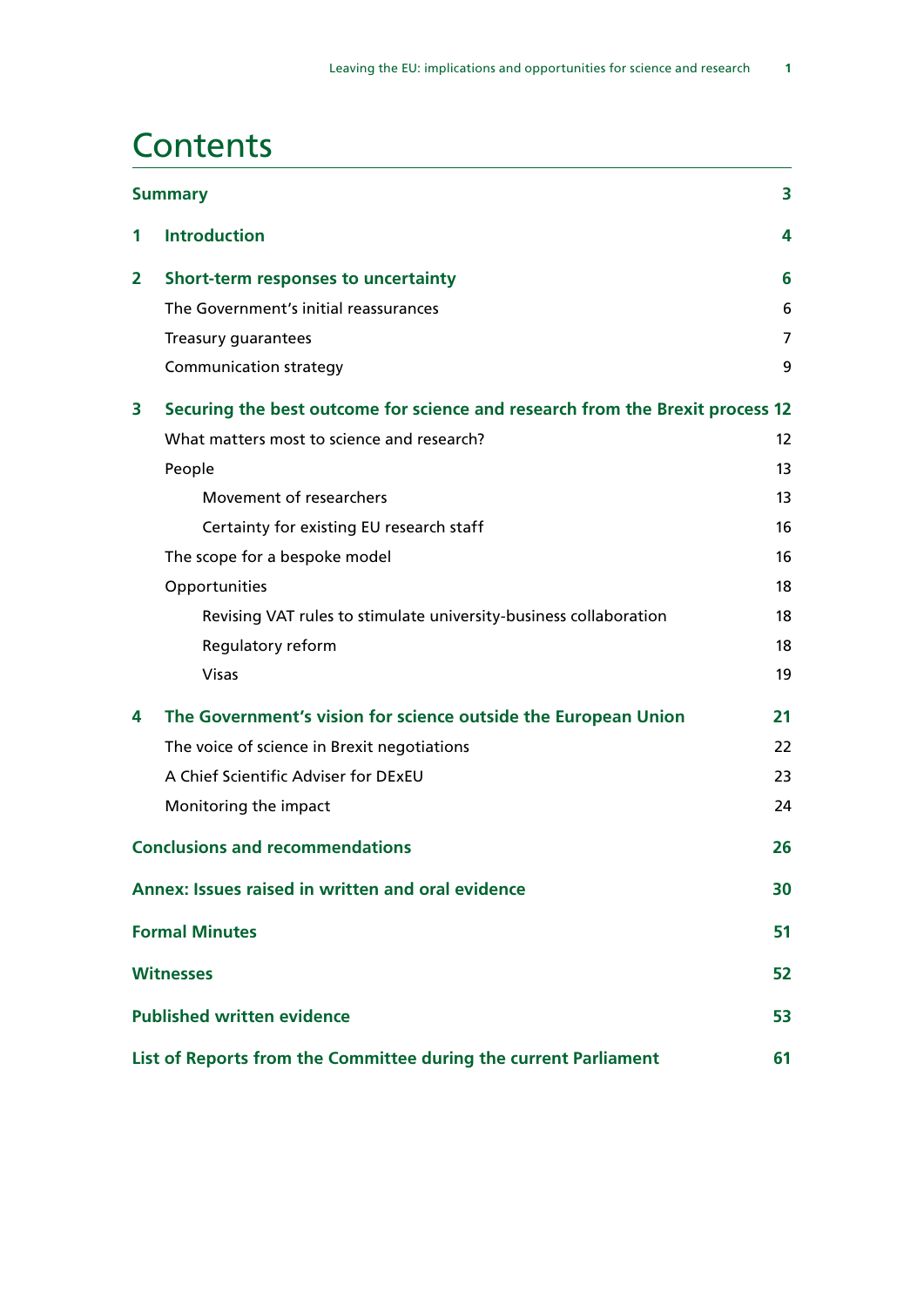### <span id="page-3-0"></span>Summary

The science and research community is understandably concerned about the implications and opportunities of the UK leaving the European Union. The Government has provided some helpful and welcome short-term reassurances in relation to underwriting EU funding for research and maintaing access to student loans, but the Government's strategy for communicating these recent announcements is insufficient. Speeches and high-level meetings with stakeholder representatives will not be enough to ensure that messages are received at all levels and by audiences around the world.

The consequences and opportunities for science and research of wider decisions relating to the UK's new relationships with the EU need to be fully fed into Government at the highest levels. The Government is meeting with stakeholders and assembling a high level forum on science and research, but we are not convinced that the needs of science and research are at the heart of the Department for Exiting the European Union's (DExEU) thinking and planning for Brexit. Science should have a strong voice as part of the negotiations. DExEU needs a Chief Scientific Adviser urgently. The Government should also involve the interim Chair of UK Research and Innovation (UKRI) as a bridge between the Department for Business, Energy and Industrial Strategy and DExEU.

Planning for exit negotiations is still underway, and there remains uncertainty about the future model of the relationship we will have with the EU. Nevertheless, the Government should now act to reduce uncertainty by setting out a vision for science. This should include commitments to raise science expenditure as a percentage of GDP (as we have previously urged).

It should also include measures to attract skilled researchers and students, to be taken forward in Brexit negotiations separately from immigration controls more broadly, and should include an immediate commitment to exempt EU researchers already working here from any wider potential immigration controls.

The Government must also seek to capitalise on the opportunities of Brexit, including in terms of setting regulations to facilitate accessing markets and research collaborations beyond the EU.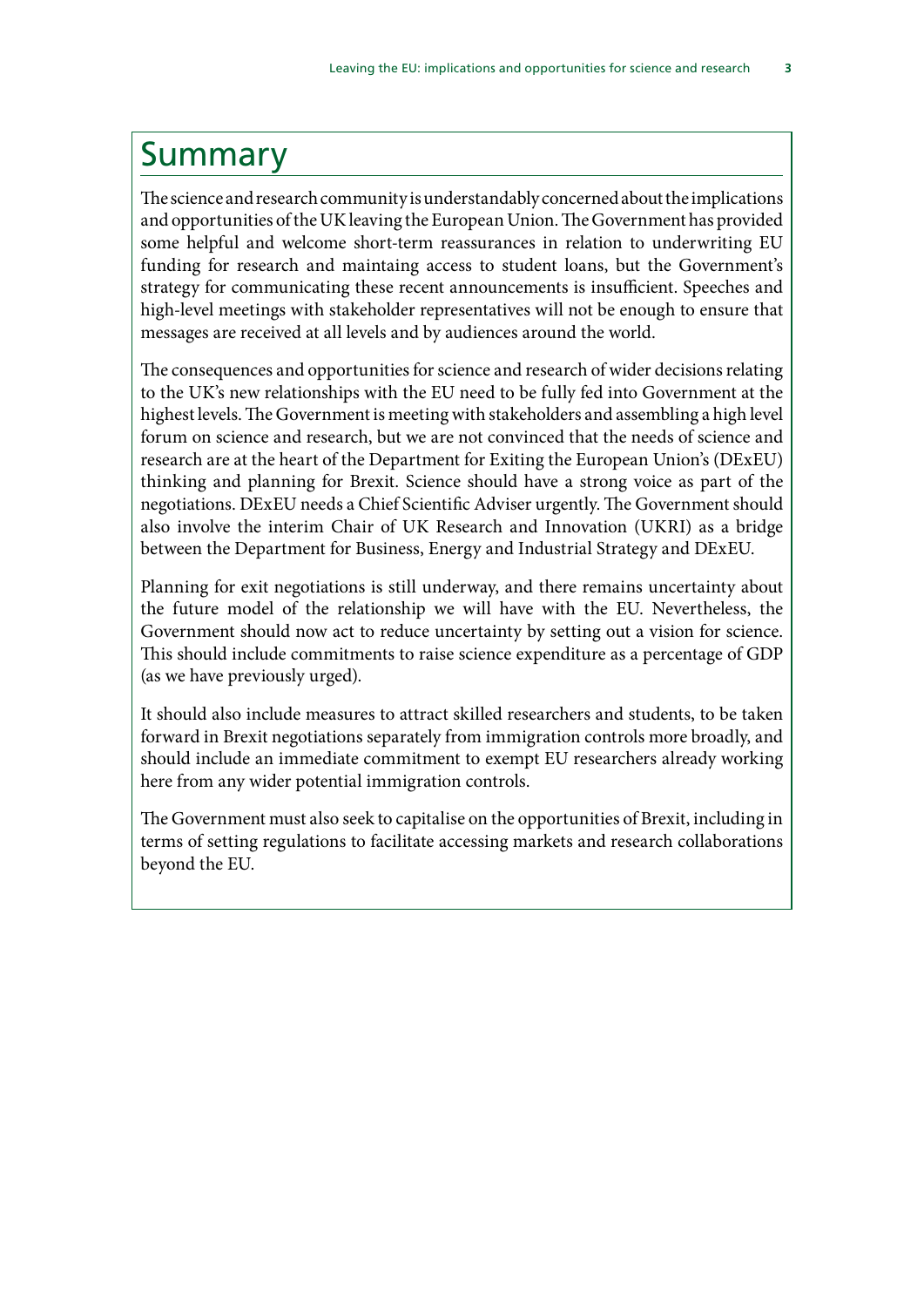# <span id="page-4-0"></span>**1** Introduction

1. The House of Lords Science & Technology Committee noted in April 2016 that the UK's membership of the European Union has a "wide-ranging influence" on UK science and research:

> The UK's level of engagement with EU funding programmes, for instance, is considerable. EU membership also has significant bearing on scientific collaborations, the mobility of researchers, regulatory frameworks and research and development (R&D) undertaken by businesses, to highlight just some of the interactions between EU membership and the vitality, or otherwise, of science and research in the UK.1

2. Before the EU Referendum, we reported specifically on the EU regulation of the life sciences, noting that the impact of the European Union in this area can be assessed in terms of "the balance between the benefits of harmonised and responsive regulation and the compromises needed to achieve this". We concluded that "too often, the precautionary principle has been wilfully misused in the formulation of EU life science policy-making", and that "whatever the outcome of the Referendum, it will be necessary to reduce large areas of unnecessary complexity and overlap in EU regulation".<sup>2</sup> We noted that the UK was a significant net financial contributor to the EU overall, but a net receiver of EU funding for research,<sup>3</sup> and that "if, despite the clear attractiveness of the UK as a research location, EU research funding was withdrawn after the exit negotiations, new funding could come from research collaborations outside the EU and from the Treasury reallocating funds previously sent to the EU".<sup>4</sup> We also concluded that "under current arrangements, the UK benefits significantly from access to EU science research budgets" and that "the EU can be an enabler of collaboration among member states, not least in the area of clinical trials: here, robust conclusions require large cohorts which cooperation between member states can provide".<sup>5</sup>

3. On 23 June the UK voted to leave the European Union. We launched our current inquiry on 28 June, seeking written evidence on the following points:

- What the effect of the various models available for the UK's future relationship with the EU will be on UK science and research, in terms of: collaboration; free movement of researchers and students; access to funding; access to EU-funded research facilities, both in the UK and abroad; and intellectual property and commercialisation of research.
- What the science and research priorities for the UK Government should be in negotiating a new relationship with the EU.

<sup>1</sup> House of Lords, EU membership and UK science, Second report of the Science and Technology Committee, Session 2015–16, [HL Paper 127](http://www.publications.parliament.uk/pa/ld201516/ldselect/ldsctech/127/127.pdf), para 2

<sup>2</sup> Science and Technology Committee, First Report of Session 2016–17, *[EU regulation of the life sciences](http://www.publications.parliament.uk/pa/cm201617/cmselect/cmsctech/158/158.pdf)*, HC 158, para 17

<sup>3</sup> Science and Technology Committee, First Report of Session 2016–17, *[EU regulation of the life sciences](http://www.publications.parliament.uk/pa/cm201617/cmselect/cmsctech/158/158.pdf)*, HC 158, para 3

<sup>4</sup> Science and Technology Committee, First Report of Session 2016–17, *[EU regulation of the life sciences](http://www.publications.parliament.uk/pa/cm201617/cmselect/cmsctech/158/158.pdf)*, HC 158, para 4

<sup>5</sup> Science and Technology Committee, First Report of Session 2016–17, *[EU regulation of the life sciences](http://www.publications.parliament.uk/pa/cm201617/cmselect/cmsctech/158/158.pdf)*, HC 158, pp3–4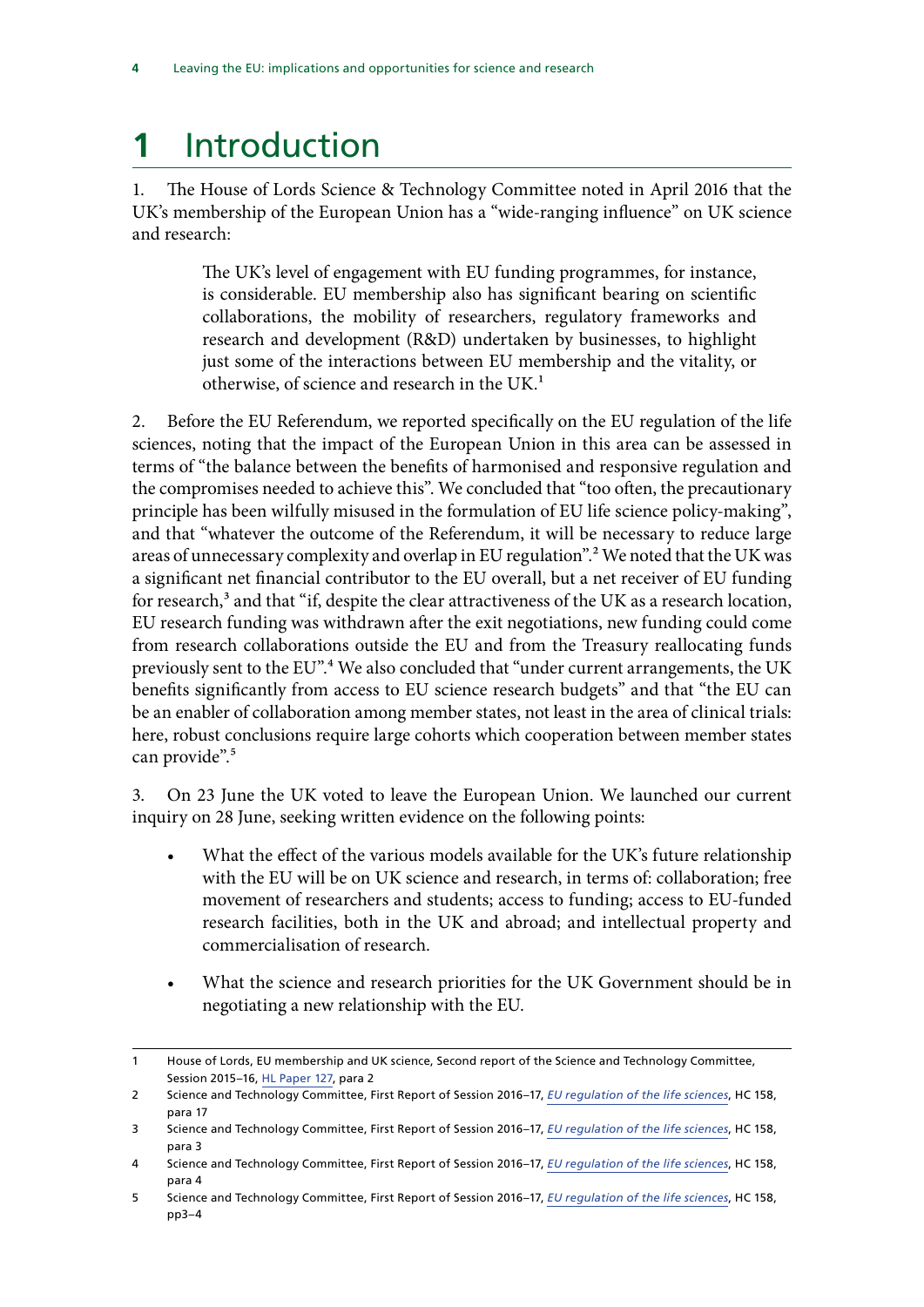- What science and technology-related legislation, regulations and projects will need to be reviewed in the run up to the UK leaving the EU.
- The status of researchers, scientists and students working and studying in the UK when the UK leaves the EU, and what protections should be put in place for them.
- The opportunities that the UK's exit presents for research collaboration and market access with non-EU countries, and how these might compare with existing EU arrangements.
- What other measures the Government should undertake to keep UK science and research on a sound footing, with sufficient funding, after an EU exit.

In July we issued a supplementary call for submissions in the format of a 'risk assessment', to address risks and opportunities in terms of their causes, consequences, impact, mitigation and ways in which the effects could be measured.

4. We held oral evidence sessions in June and July, hearing from a range of witnesses including the Minister for Universities, Science, Research and Innovation (Jo Johnson MP). By September we had received over 270 written submissions, including from over 40 universities, from higher education groups, businesses and learned societies. We also received many submissions from researchers and students, both on an individual basis and acting collectively as departments or interest groups. Several of the submissions were in a 'risk assessment' format. We are grateful to everyone who provided evidence.

5. We completed our inquiry with a final evidence session in October, with the Parliamentary Under-Secretary of State at the Department for Exiting the European Union (Robin Walker MP), alongside the Science Minister. This provided an opportunity to explore more recent developments, including government announcements in relation to support for research and the creation of the new Department for Exiting the European Union (DExEU).

6. Our inquiry builds on a considerable body of previous analysis. Given the wealth of detailed information available elsewhere, our report focuses specifically on the actions that the Government has taken in this area since June (Chapter 2), and the overarching priorities that the Government will need to consider when framing its Brexit negotiation position if it is to secure a positive outcome for science and research from leaving the EU (Chapter 3). In Chapter 4 we discuss the need for a new vision for science and research in the context of Brexit, and the extent to which structures are in place to ensure that the 'voice' of science and research is fed into DExEU.

7. Our report addresses the high-level issues of funding, people, collaboration, regulation, innovation and infrastructure. An Annex to our report summarises supporting material under those headings from the many written submissions we received. We intend to monitor and continue to scrutinise the Government's approach to negotiating Brexit and how this addresses the particular risks and opportunities for science and research as the process continues over the months and years ahead.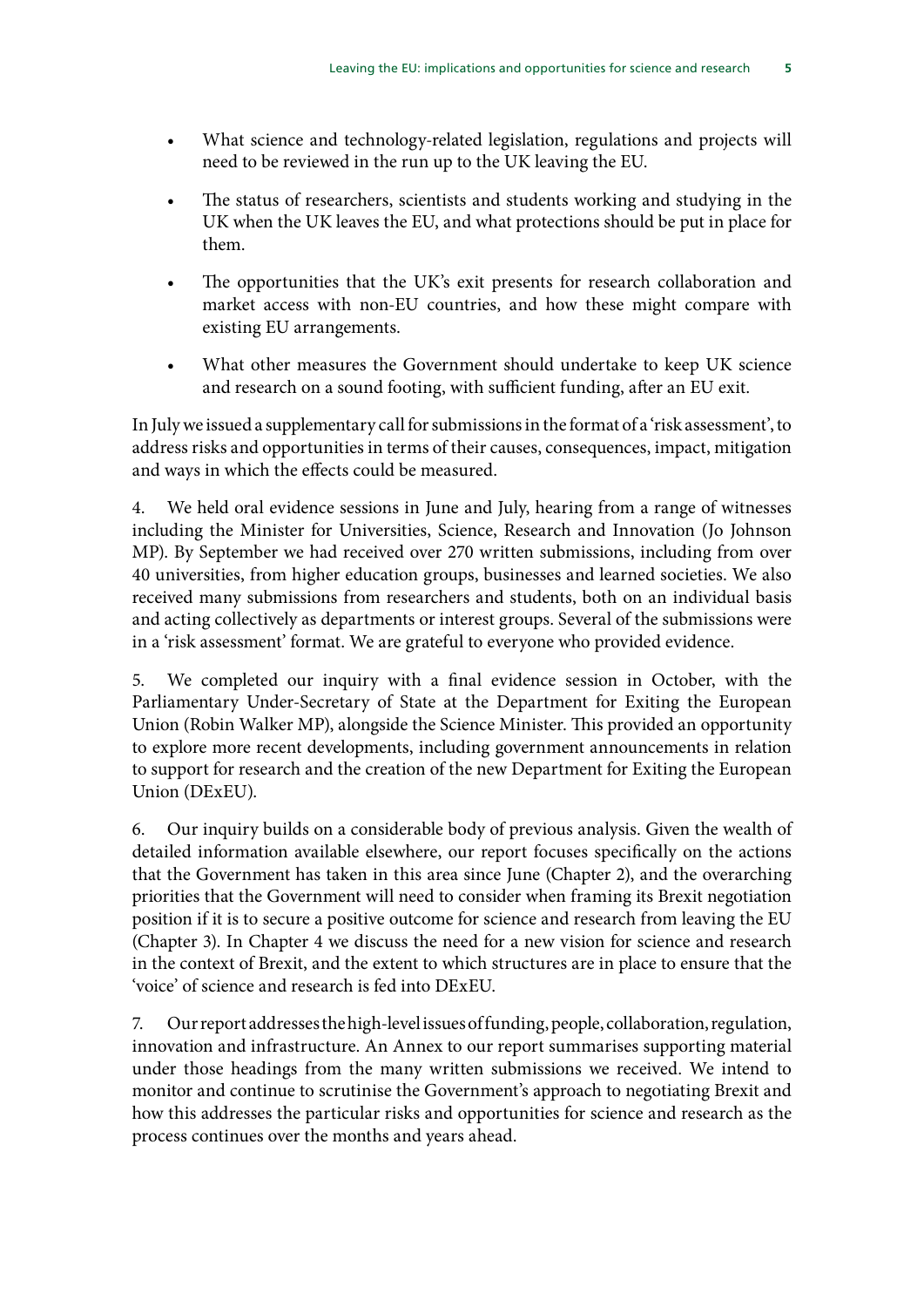# <span id="page-6-0"></span>**2** Short-term responses to uncertainty

8. As Innovate UK told us during our Science Budget inquiry:

The strength of our globally respected research base is an unparalleled strategic asset for the UK and we must continue to invest in it. With 0.9% of the world's population, and 3.2% of its R&D spend, we produce 15.9% of its most important research output. The UK is home to 4 of the top 6 universities in the world. The output of this engine of new knowledge discovery is a constant source of potential commercial advantage.<sup>6</sup>

Any discussion of the risks and opportunities for science and research of leaving the EU must begin with this as its starting point—UK science and research is a national asset that can either be nurtured and strengthened by appropriate stewardship and vision, or be compromised by neglect during the UK's exit from the EU.

### **The Government's initial reassurances**

9. After the Referendum the Government moved quickly to provide initial reassurances to the sector that "nothing changed overnight" in terms of the UK's rights and obligations as a member of the EU.<sup>7</sup> In a speech at the Wellcome Trust on 30 June, the Science Minister said it was "business as usual" for UK researchers and businesses applying for EU funding through the 'Horizon 2020' Framework Programme,<sup>8</sup> which the European Commission told us provided €1.2 billion to UK-based organisations for research project bids submitted in 2015 (16% of the total funding allocated in that period).<sup>9</sup> The minister also confirmed that EU students currently studying in the UK or beginning their studies in the autumn would remain eligible for student finance throughout the duration of their courses, and it was subsequently announced that this would also apply to those starting courses in the 2017/18 academic year.<sup>10</sup>

10. Despite these statements, we heard over the summer from several universities that there were concerns that funding bids involving UK partners might now be looked upon less favourably in the EU's research funding review process. Bias within the evaluation process is a theoretical possibility at least, because Horizon 2020 proposals are not judged 'blind'-the identity and location of partners is known.<sup>11</sup> Nevertheless, the European Commission assured us that "experts are briefed to evaluate proposals with United Kingdom-based participants without taking into consideration any speculation on the consequences for the Horizon 2020 action of a withdrawal of the United Kingdom from the EU".12 In July, Carlos Moedas, the EU Commissioner for Research, Science and Innovation, told the EuroScience Open Forum in Manchester that "Horizon 2020 projects will continue to be evaluated based on merit and not on nationality".<sup>13</sup>

<sup>6</sup> Science and Technology Committee, First Report of Session 2015–16, *[The science budget](http://www.publications.parliament.uk/pa/cm201516/cmselect/cmsctech/340/340.pdf)*, HC 340, para 1

<sup>7</sup> Speech by Jo Johnson MP at the Wellcome Trust 30 June 2016, [Leading the world in a new age of global science](https://www.gov.uk/government/speeches/leading-the-world-in-the-new-age-of-global-science)

<sup>8</sup> Speech by Jo Johnson MP at the Wellcome Trust 30 June 2016, [Leading the world in a new age of global science](https://www.gov.uk/government/speeches/leading-the-world-in-the-new-age-of-global-science) 9 European Commission ([LEA 287](http://data.parliament.uk/writtenevidence/committeeevidence.svc/evidencedocument/science-and-technology-committee/leaving-the-eu-implications-and-opportunities-for-science-and-research/written/41475.html))

<sup>10</sup> ["Funding support for EU students"](https://www.gov.uk/government/news/funding-support-for-eu-students), Department for Education press release, 11 October 2016

<sup>11</sup> European Commission ([LEA 287](http://data.parliament.uk/writtenevidence/committeeevidence.svc/evidencedocument/science-and-technology-committee/leaving-the-eu-implications-and-opportunities-for-science-and-research/written/41475.html))

<sup>12</sup> European Commission ([LEA 287](http://data.parliament.uk/writtenevidence/committeeevidence.svc/evidencedocument/science-and-technology-committee/leaving-the-eu-implications-and-opportunities-for-science-and-research/written/41475.html))

<sup>13</sup> ["Europe's voyage towards an open global research area"](http://ec.europa.eu/commission/2014-2019/moedas/announcements/europes-voyage-towards-open-global-research-area_en), Carlos Moedas, European Commission, 25 July 2016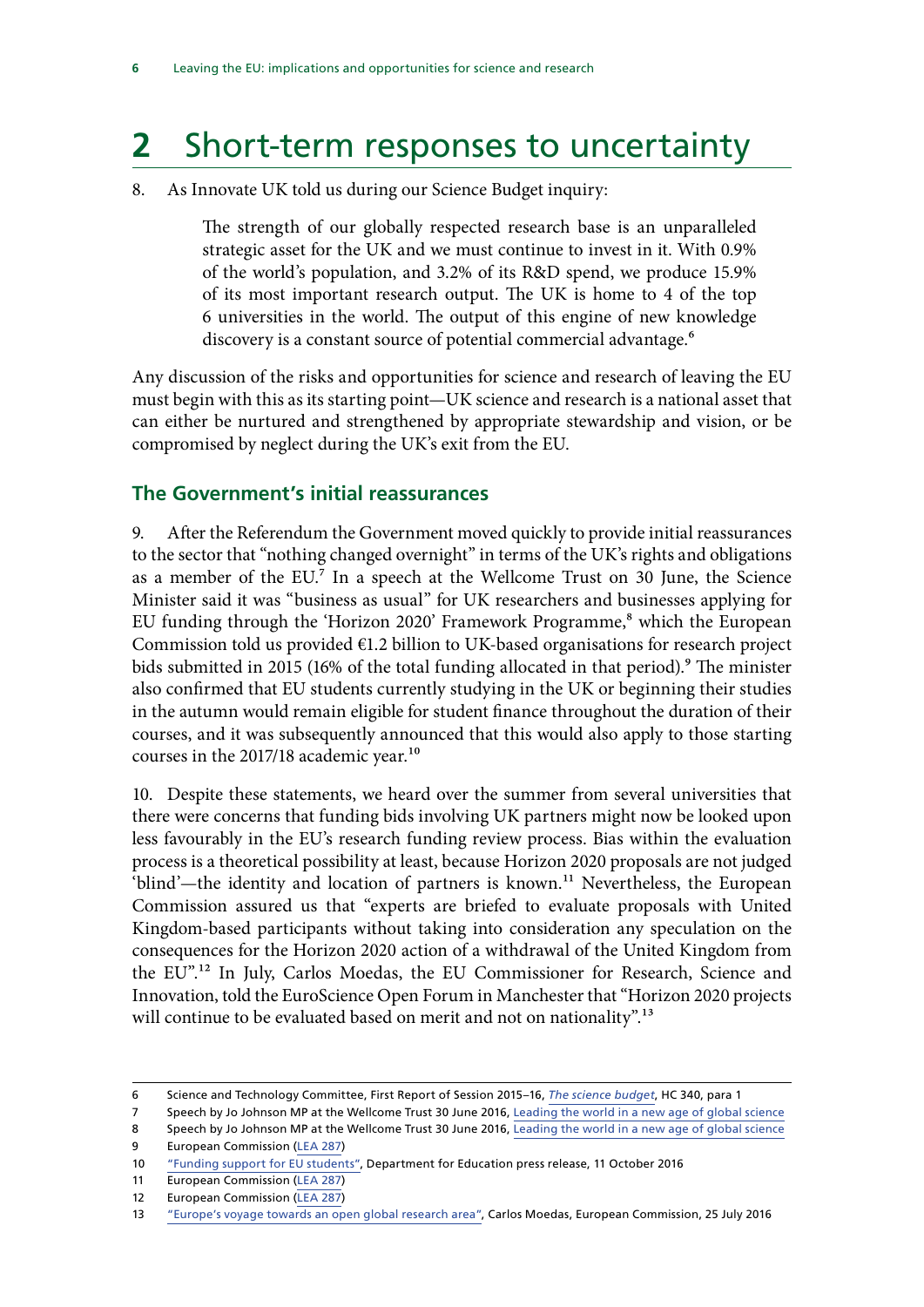<span id="page-7-0"></span>11. There was also concern that collaborators would pressure UK researchers to withdraw from multi-national research projects. We received examples of this happening. For instance, the University of Liverpool told us that it was "aware of five instances where Liverpool researchers have had to surrender the lead partner role in a current Horizon 2020 consortium under preparation due to partner pressure".14 Scientists for EU collected 40 examples of "Horizon 2020 disruption", including UK partners stepping down from a coordinating role or being asked not to take part in a consortium.<sup>15</sup> In our separate inquiry into Regenerative medicine, Ian Trenholm, the Chief Executive of NHS Blood & Transplant, told us that his organisation's researchers have been asked "Who is going to lead the group? Well, it can't be you because you are the British people".<sup>16</sup> Jo Johnson told us that 132 emails had been received in response to a request from the Department for Business, Energy and Industrial Strategy (BEIS) for evidence of the impact of Brexit on research programmes, and that two-thirds of these related to funding issues (although these may overlap with the earlier examples submitted to Scientists for EU).<sup>17</sup> In response to such concerns, Commissioner Moedas urged the European scientific community "to continue to choose their project partners on the basis of excellence",<sup>18</sup> and BEIS corresponded with those who provided examples of being asked to withdraw from research consortia.<sup>19</sup>

12. We also heard, however, that there could be other cases where UK partners were simply not invited to join a research consortium in the first place. As Joe Gorman—a UK researcher based in Norway—put it, "if you are not invited to the party you don't even know there is a party".<sup>20</sup> Jo Johnson agreed that this effect could be difficult to monitor:

> It may be, as many have led us to understand, that this is not something that we will actually ever find; by its nature, you might not understand when an institution has not received a call because they are a UK institution. It is harder to get data on that sort of phenomenon. We have not received any really significant concrete evidence of discrimination at this point, but we are very vigilant and we are not complacent about that.<sup>21</sup>

### **Treasury guarantees**

13. On 12 August the Chief Secretary to the Treasury announced a range of further assurances in relation to the EU funding that the UK currently receives.<sup>22</sup> On European Structural Investment Funds (ESIF), the Treasury stated that "all multi-year projects administered by government with signed contracts or funding agreements in place, and projects to be signed in the ordinary course of business before the Autumn Statement, will be fully funded, even when these projects continue beyond the UK's departure from the EU". The Treasury's announcement also explained that in the medium term "the

<sup>14</sup> University of Liverpool [\(LEA 222\)](http://data.parliament.uk/writtenevidence/committeeevidence.svc/evidencedocument/science-and-technology-committee/leaving-the-eu-implications-and-opportunities-for-science-and-research/written/36012.html) para 14. Similarly, the University of Leicester ([LEA 179\)](http://data.parliament.uk/writtenevidence/committeeevidence.svc/evidencedocument/science-and-technology-committee/leaving-the-eu-implications-and-opportunities-for-science-and-research/written/35818.html) para 3, told us it was aware of seven cases "either of research consortia breaking up, or researchers being unwilling to submit bids including British researchers". Keele University ([LEA 213\)](http://data.parliament.uk/writtenevidence/committeeevidence.svc/evidencedocument/science-and-technology-committee/leaving-the-eu-implications-and-opportunities-for-science-and-research/written/35983.html) para 13 provided a named example of this, and Sheffield Hallam University ([LEA 90](http://data.parliament.uk/writtenevidence/committeeevidence.svc/evidencedocument/science-and-technology-committee/leaving-the-eu-implications-and-opportunities-for-science-and-research/written/35204.html)) para 18 told us it was aware of three examples.

<sup>15</sup> Scientists for EU ([LEA 261](http://data.parliament.uk/writtenevidence/committeeevidence.svc/evidencedocument/science-and-technology-committee/leaving-the-eu-implications-and-opportunities-for-science-and-research/written/36104.html))

<sup>16</sup> Oral evidence taken on 19 October 2016, [HC 275,](http://data.parliament.uk/writtenevidence/committeeevidence.svc/evidencedocument/science-and-technology-committee/regenerative-medicine/oral/41653.pdf) Q189

<sup>17</sup> Q190

<sup>18</sup> ["Europe's voyage towards an open global research area"](http://ec.europa.eu/commission/2014-2019/moedas/announcements/europes-voyage-towards-open-global-research-area_en), Carlos Moedas, European Commission, 25 July 2016 19  $\overline{Q1}$ 90

<sup>20</sup> Joe Gorman [\(LEA 75](http://data.parliament.uk/writtenevidence/committeeevidence.svc/evidencedocument/science-and-technology-committee/leaving-the-eu-implications-and-opportunities-for-science-and-research/written/35113.html))

<sup>21</sup> Q191

<sup>22</sup> [Letter from the Chief Secretary to the Secretary of State for Exiting the European Union on EU funding,](https://www.gov.uk/government/uploads/system/uploads/attachment_data/file/545767/CST_letter_to_SoS_for_DExEU_August_2016.PDF) 12 August 2016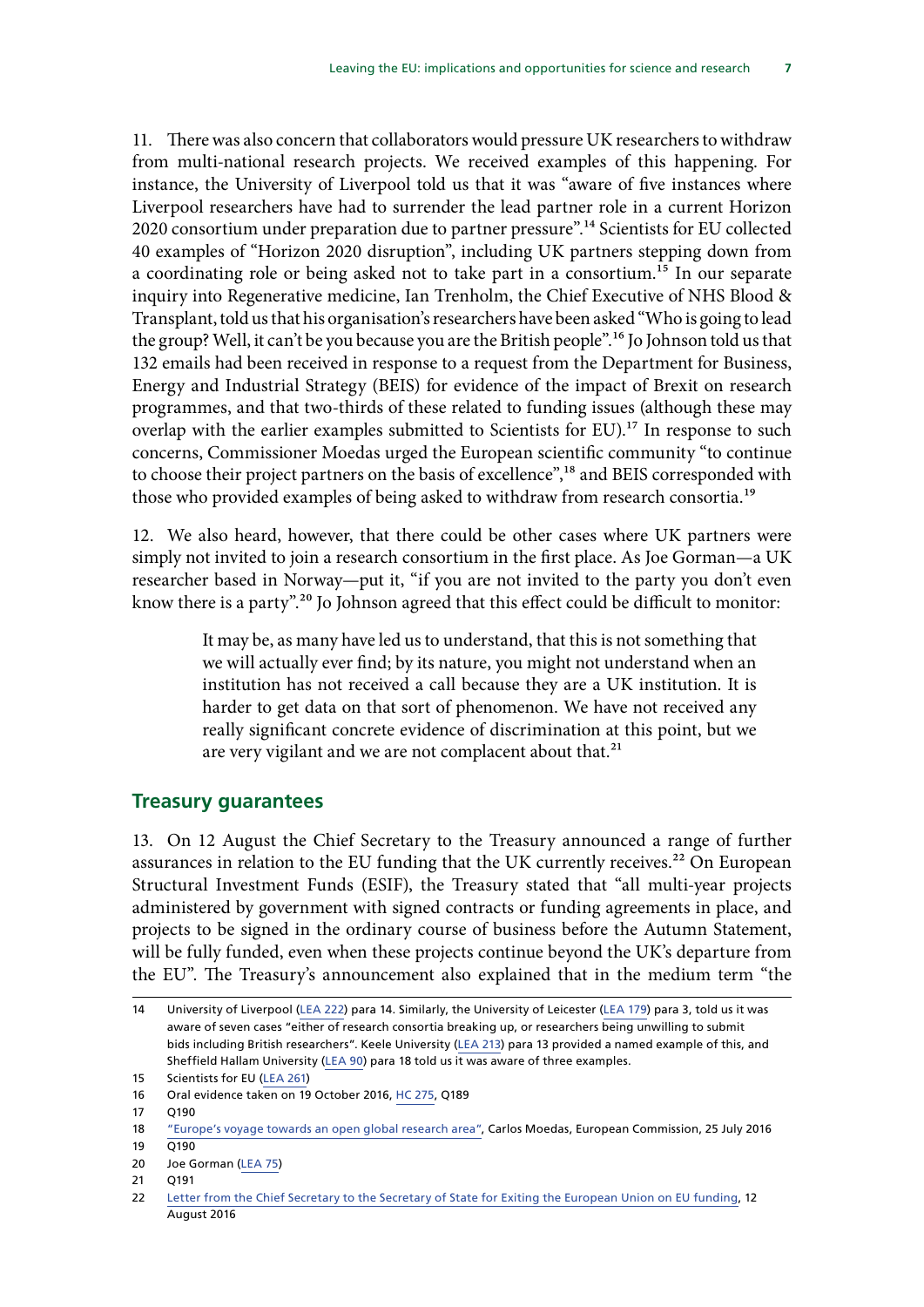Treasury will work with departments, Local Enterprise Partnerships and other relevant stakeholders to put in place arrangements for considering those ESIF projects that might be signed after the Autumn Statement but while we still remain a member of the EU".<sup>23</sup>

14. Scientists for EU queried how projects agreed after the Autumn Statement will be reviewed:

> Given that we are still in the EU and playing by EU rules for this period, it begs the question of why we would suddenly need this extra layer of national bureaucracy. It is not clear who will make these assessments and what will be the success rates. This poses a new risk as potential applicants may wonder how long approvals will take and whether it is worthwhile developing ERDF [a component of ESIF] proposals.

15. For other funding, including Horizon 2020, the Autumn Statement cut-off does not apply.<sup>24</sup> The Treasury Minister stated that:

> The Treasury will underwrite the payment of such awards, even when specific projects continue beyond the UK's departure from the EU. The UK will continue to be a world leader in international research and innovation collaboration, and we expect to ensure that close collaboration between the UK and the EU in science continues.

16. This announcement was welcomed by many groups. The University of Portsmouth explained that its Institute of Cosmology and Gravitation currently had two large European Research Council grants running to 2019 and 2020, and that "the Government announcement offers these projects, and the staff employed on them, valuable assurances about their research".25

17. We asked the Treasury about how the decision to underwrite EU funds was taken, and what level of financial commitment it involved. They explained that:

> The EU budget operates a dual budgeting system of legal "commitments" (in which the Commission signs a contract to pay the recipient funding, subject to meeting the funding criteria) and "payments" in which the funding is finally paid. Payments relate to a specific commitment and can be made several years after the commitment is made. A payment is only made when the recipient of the funding has met certain expectations under the terms of the funding agreement.

> HM Treasury's funding guarantee relates to the value of payments still to be made after the UK has left the EU for which there has been a commitment while the UK is still a member […] It is not yet possible to say how many of these outstanding payments the UK will need to supplement, on departure from the European Union. This will ultimately depend on agreement reached in exit negotiations following the Article 50 process.<sup>26</sup>

<sup>23</sup> [Letter from the Chief Secretary to the Secretary of State for Exiting the European Union on EU funding,](https://www.gov.uk/government/uploads/system/uploads/attachment_data/file/545767/CST_letter_to_SoS_for_DExEU_August_2016.PDF) 12 August 2016

<sup>24</sup> Q170

<sup>25</sup> University of Portsmouth [\(LEA 251\)](http://data.parliament.uk/writtenevidence/committeeevidence.svc/evidencedocument/science-and-technology-committee/leaving-the-eu-implications-and-opportunities-for-science-and-research/written/36064.html)

<sup>26</sup> HM Treasury [\(LEA 286\)](http://data.parliament.uk/writtenevidence/committeeevidence.svc/evidencedocument/science-and-technology-committee/leaving-the-eu-implications-and-opportunities-for-science-and-research/written/40743.html)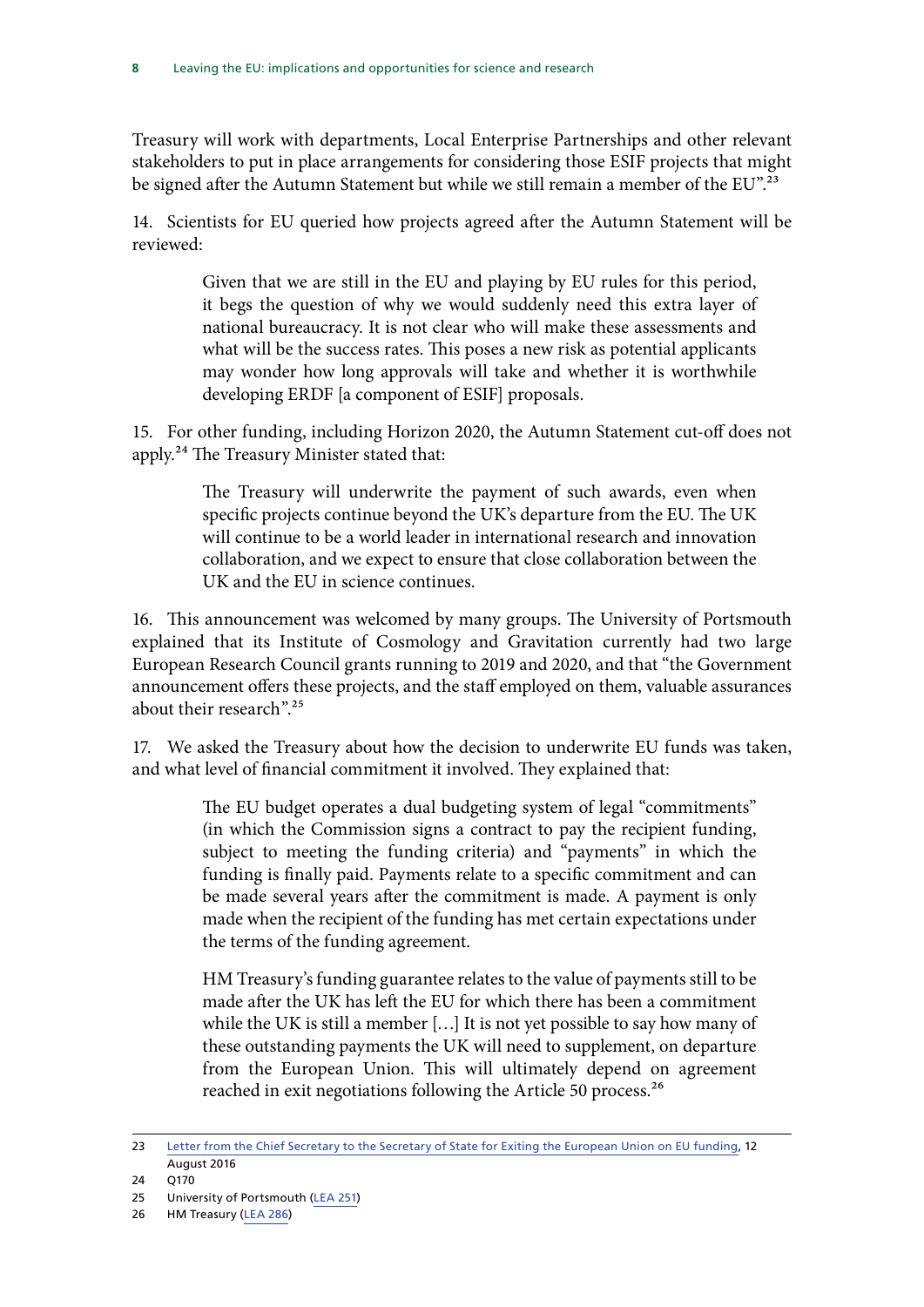<span id="page-9-0"></span>18. We asked Jo Johnson whether it was likely that the Treasury would actually need to step in to make these payments, given that they are based on the EU's "legal commitments". He told us that "there was strong demand from the stakeholder community for this reassurance,"<sup>27</sup> and noted that "irrespective of whether it is required or not, it is there".<sup>28</sup> Robin Walker MP, a DExEU minister, added that:

> One of the real benefits of the Treasury guarantees […] is that it sends the message to firms, to universities and to others to keep on bidding [...] The Article 50 process will take some time, and during that time we will be paying into the EU budgets. It is very important that we get out the value that we are due and that we continue to meet all our rights and responsibilities through that time.<sup>29</sup>

19. Jo Johnson also assured us that if expenditure were required to meet this guarantee, this would be "new, additional money beyond the £26.3 billion that the Government have already committed to science for the [Spending Review] period in question",<sup>30</sup> but was not able to tell us how much money this was expected to be:

> We do not know whether there will be any shortfall, but there will be no dipping into the [science budget] ring fence. That is the commitment that has been made to the community.<sup>31</sup>

20. **The Government has provided helpful reassurance to the science and research community by promising to underwrite the payment of EU grants extending beyond the point at which the UK leaves the European Union. However welcome this announcement is, it does not appear to represent a significant new financial investment, given that the EU itself apparently has a legal commitment to honour these payments.**  In Chapter 4 we note that the forthcoming Autumn Statement provides an important opportunity for the Government to demonstrate its commitment to making science and research a lynchpin of our economy after Brexit by taking steps towards increasing science spending as we have previously urged.

### **Communication strategy**

21. Jo Johnson told us that the Government was "out of the traps extremely early, providing initial reassurance to the sector", but acknowledged in July that "it is not enough just to put out a couple of initial statements. We realise we have to keep going and make sure that we continually reinforce the positive messages that we have started sending out".<sup>32</sup> He told us then that the Government wanted to put in place:

> a comprehensive communications strategy to send out those kinds of message around the world—that we are more open and outward-looking

27 Q174

- 28 Q176
- 29 Q204
- 30 Q180
- 31 Q203
- 32 Q129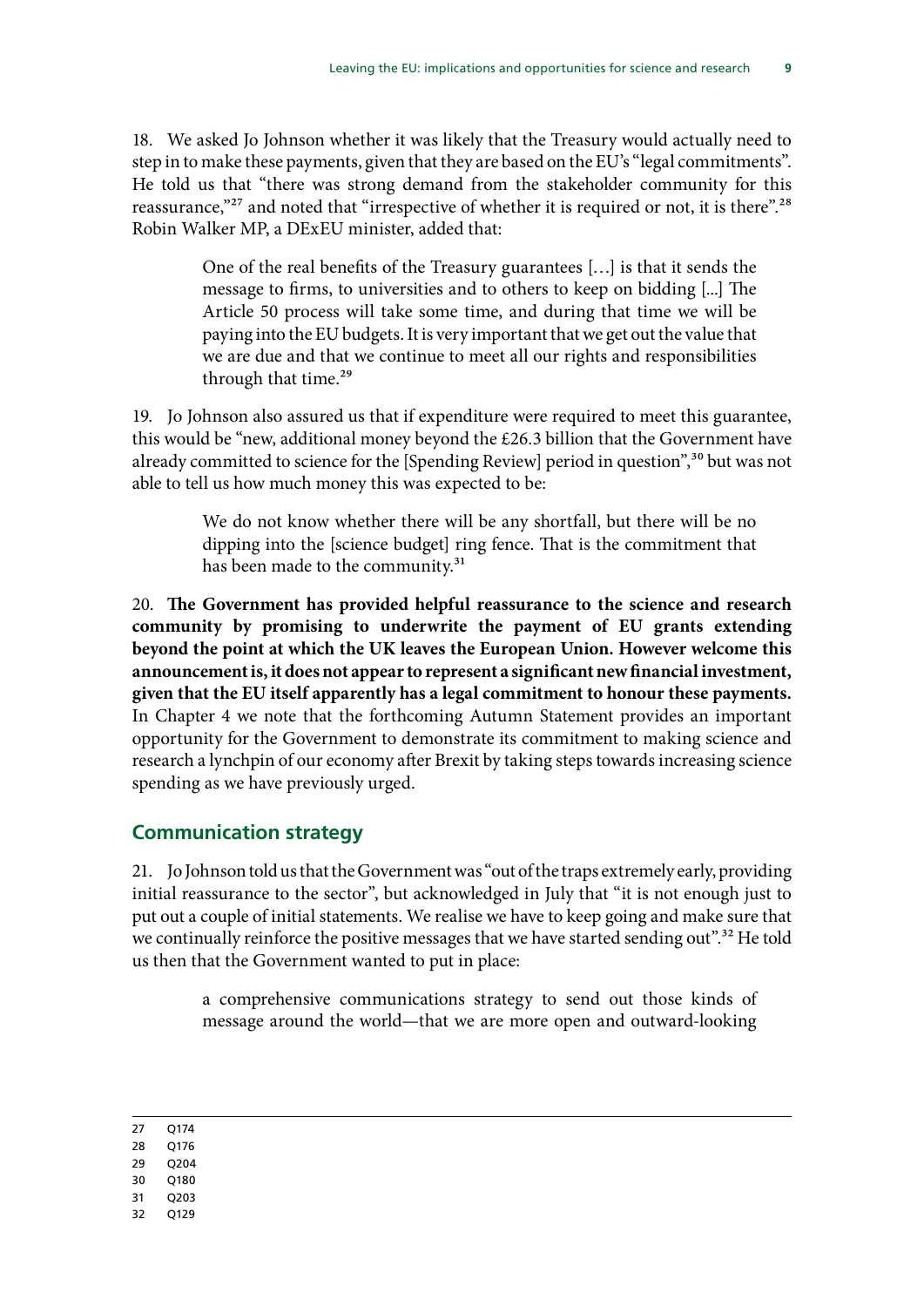than ever before, and that we want to forge international collaborations with European partners and countries beyond the European Union, now more than ever<sup>33</sup>

22. In October we asked the Science Minister to update us on this communications strategy. He told us that there had been "public official communications that have been aiming to provide important reassurances on key areas of uncertainty", citing announcements relating to loans and fees for EU students and the Treasury's guarantees on payment of EU funding as "the key detailed crunchy elements of our comms strategy".<sup>34</sup> Alongside these, the Minister highlighted a "drumbeat of reassuring speeches" from Ministers "around the importance that we attach to our ability to continue to attract talent from around the world to sustain our science base".<sup>35</sup> He told us that he had held roundtable meetings with community representatives, including the university mission groups, to "reassure them that we are on the case, listening to their concerns and trying wherever we can to address them".36

23. However, when we asked whether these messages were filtering down through the system following high-level meetings, he told us that "it is up to those representative bodies to decide how they communicate with their members. I imagine that they do".<sup>37</sup> We were also concerned by comments in the media that a "Government source" had described a recent report from the life sciences community as "basically the industry whining about Brexit, and it was not very constructive and has gone straight into the hopper".<sup>38</sup> Jo Johnson told us that he did not recognise this quote.<sup>39</sup>

24. The level of interest in our call for evidence—both in scale and the variety of organisations and individuals responding—demonstrates that there are many different audiences for a Government communications strategy, both at home and around the world. It is disappointing that this was not reflected in the Government's oral evidence to us. **There is more to be done to spread the messages of recent Government announcements before the communications strategy can be described as 'comprehensive'. In this context, the communication of the policy is as important as the policy itself.**

25. **In the light of continuing uncertainty about the risks and opportunities for science following exit from the EU it is vital that the Government has a comprehensive communications strategy for this critical area. At the heart of such a strategy should be a clear understanding of the different audiences with which the Government should communicate, their existing levels of understanding, and the different forms of communication that will be most effective for each group.**

26. *We recommend that the Government present to us a genuinely comprehensive strategy for communicating its messages of ongoing support for science and research in the context of its plans for leaving the EU and the negotiations to follow. The strategy* 

- 34 Q200
- 35 Q200
- 36 Q200
- 37 Q201

39 Q196

<sup>33</sup> Q119

<sup>38</sup> ["Ministers snub life sciences industry's report on Brexit",](http://www.telegraph.co.uk/business/2016/10/22/ministers-snub-life-sciences-industrys-report-on-brexit/) Daily Telegraph, 22 October 2016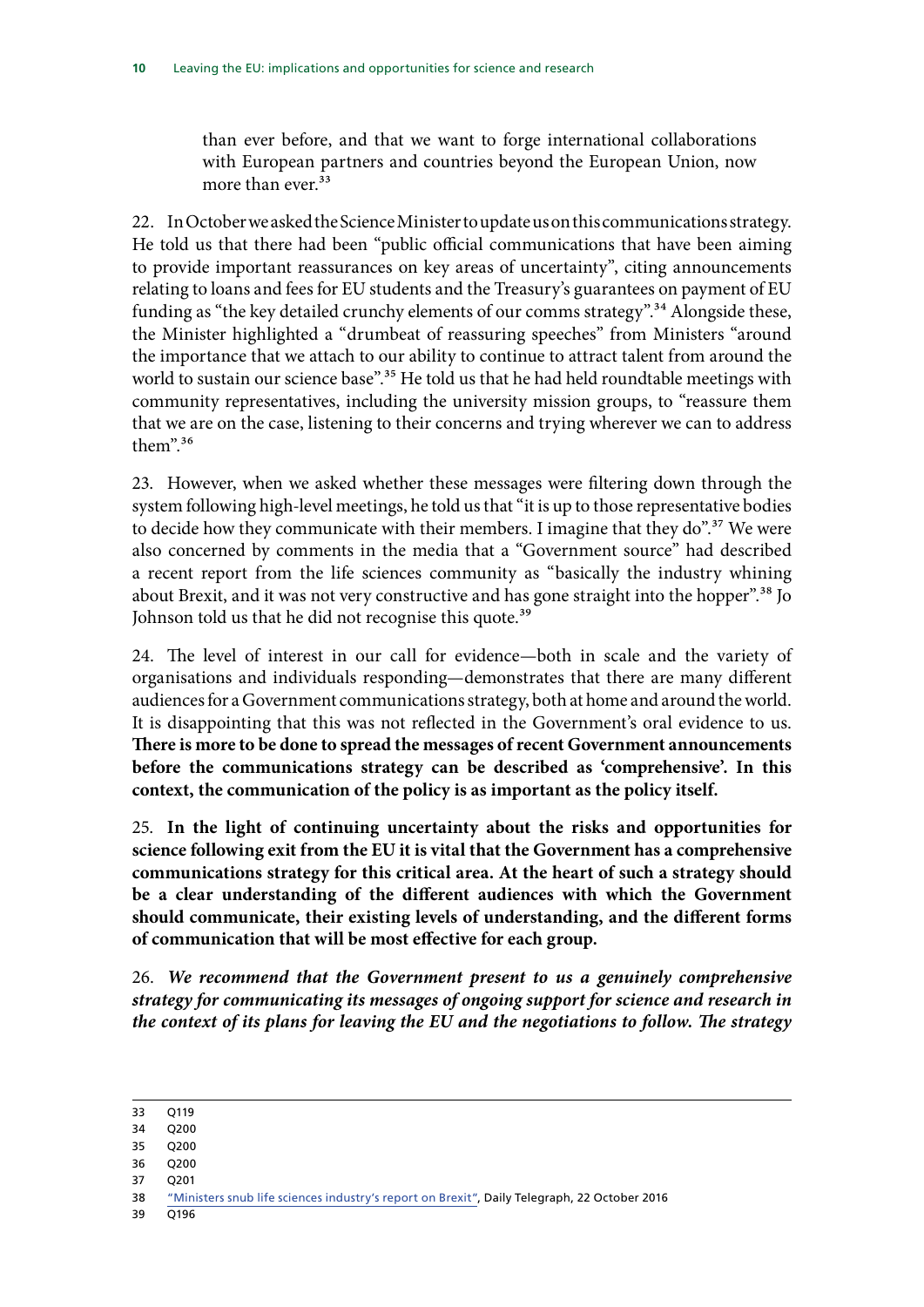*should be much more than a collection of high-level meetings and speeches within the UK, and should include an analysis of key audiences in other countries, such as researchers who could be encouraged to work here.*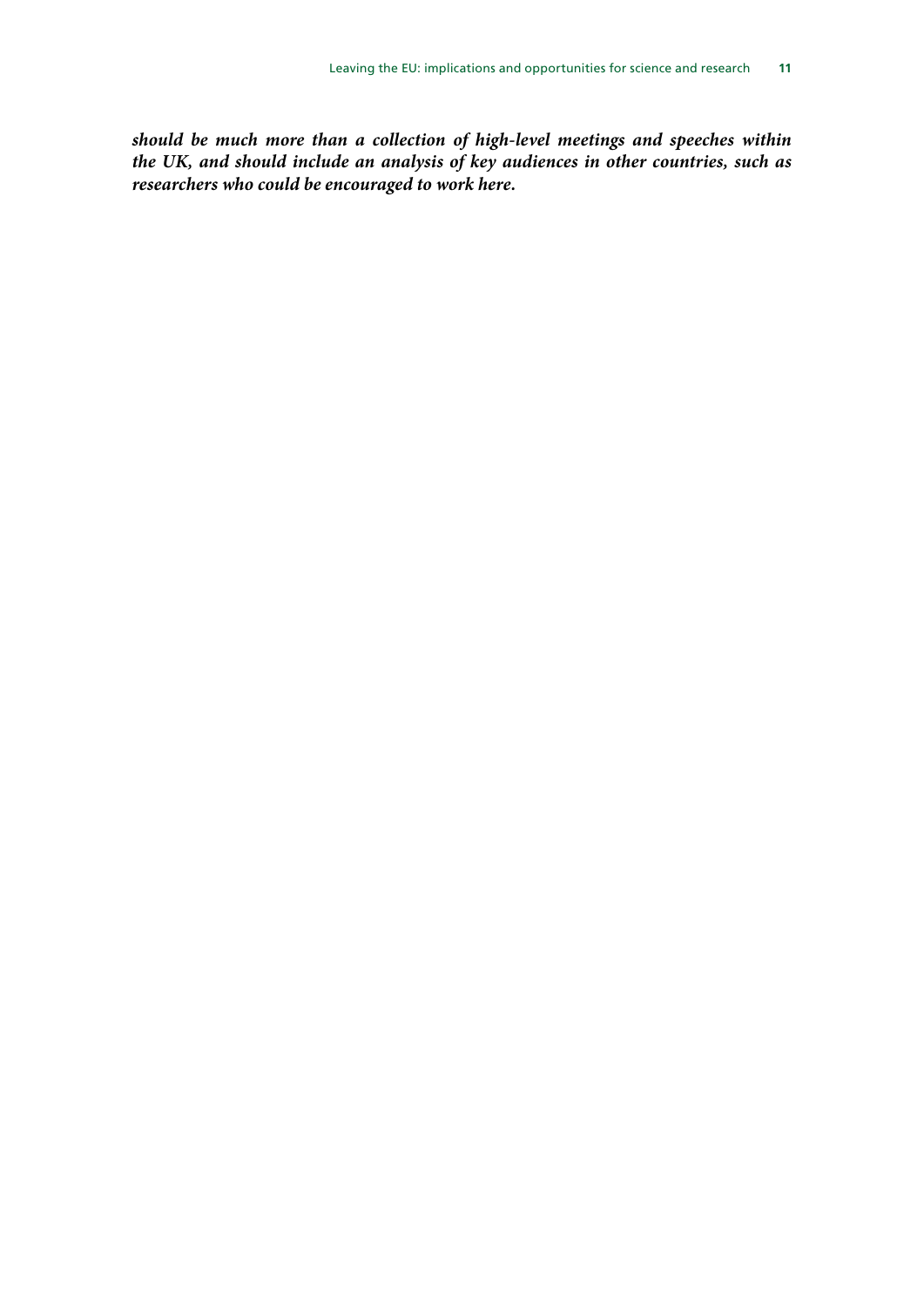# <span id="page-12-0"></span>**3** Securing the best outcome for science and research from the Brexit process

### **What matters most to science and research?**

27. It was clear from the written evidence we received that the science community's hopes and fears for the future revolve around five key issues:

- Funding—in particular the need either to secure ongoing access to sources such as the Horizon 2020 Framework Programme and its successors (as called for by over 38,000 signatories to a parliament e-petition), $40$  or to develop appropriate domestic funding mechanisms at a similar level if access cannot be negotiated. It was suggested that there was a need to map the complex EU funding environment,<sup>41</sup> and a need to understand current 'exposure' to changes in EU funding by subject and university.<sup>42</sup>
- People—specifically the attractiveness of the UK to EU researchers (as well as those further afield) as a place to live, work and study, and the need to provide guarantees for those already working here (see below). We also heard that there were opportunities for improving the support the current visa system provides for short-term visits, and a particular interest in maintaining participation in the ERASMUS study abroad programme.<sup>43</sup>
- Collaboration, leadership and influence—for UK researchers to be part of multinational projects, since "science is a global enterprise",<sup>44</sup> and to continue to influence the EU's research agenda and strategic direction.
- Regulation—ensuring that those regulations which facilitate research collaboration and access to the EU market for life science and other research outputs are retained, and those which hinder innovation are revised. And taking advantage of opportunities to set regulations which facilitate collaborations and trade beyond the EU. We also heard particular concerns about the implications for medicines licensed through the European Medicines Agency and whether Brexit could lead to delays in patients accessing novel treatments.<sup>45</sup>
- Facilities—concerns about the ability of UK researchers to continue to access EU research facilities in other countries, and the need to protect the future of those that are currently hosted in the UK. We were told, however, that "they all have different legal bases […] A very complex and variable geometry sits behind these relationships".46

<sup>40</sup> Petition, ["We require any Brexit deal preserves access to EU collaborative R&D programmes"](https://petition.parliament.uk/petitions/150220), accessed 9 November 2016

<sup>41</sup> Scientists for EU ([LEA 261](http://data.parliament.uk/writtenevidence/committeeevidence.svc/evidencedocument/science-and-technology-committee/leaving-the-eu-implications-and-opportunities-for-science-and-research/written/36104.html))

<sup>42</sup> Royal Academy of Engineering ([LEA 279](http://data.parliament.uk/writtenevidence/committeeevidence.svc/evidencedocument/science-and-technology-committee/leaving-the-eu-implications-and-opportunities-for-science-and-research/written/36717.html)) para 2.7. Some information by discipline was provided by Research Councils UK [\(LEA 235\)](http://data.parliament.uk/writtenevidence/committeeevidence.svc/evidencedocument/science-and-technology-committee/leaving-the-eu-implications-and-opportunities-for-science-and-research/written/36037.pdf) Annex 1

<sup>43</sup> See for instance Universities UK [\(LEA 275\)](http://data.parliament.uk/writtenevidence/committeeevidence.svc/evidencedocument/science-and-technology-committee/leaving-the-eu-implications-and-opportunities-for-science-and-research/written/36378.html), Russell Group ([LEA 180](http://data.parliament.uk/writtenevidence/committeeevidence.svc/evidencedocument/science-and-technology-committee/leaving-the-eu-implications-and-opportunities-for-science-and-research/written/35837.html)) para 3.6, Loughborough University [\(LEA 109](http://data.parliament.uk/writtenevidence/committeeevidence.svc/evidencedocument/science-and-technology-committee/leaving-the-eu-implications-and-opportunities-for-science-and-research/written/35316.html)) para 2.4

<sup>44</sup> Royal Society [\(LEA 177\)](http://data.parliament.uk/writtenevidence/committeeevidence.svc/evidencedocument/science-and-technology-committee/leaving-the-eu-implications-and-opportunities-for-science-and-research/written/35804.html) para 3

<sup>45</sup> Association of Medical Research Charities [\(LEA 228\)](http://data.parliament.uk/writtenevidence/committeeevidence.svc/evidencedocument/science-and-technology-committee/leaving-the-eu-implications-and-opportunities-for-science-and-research/written/36023.html). See also our report on EU regulation of the life sciences (footnote 2).

<sup>46</sup> Q206 [Gareth Davies]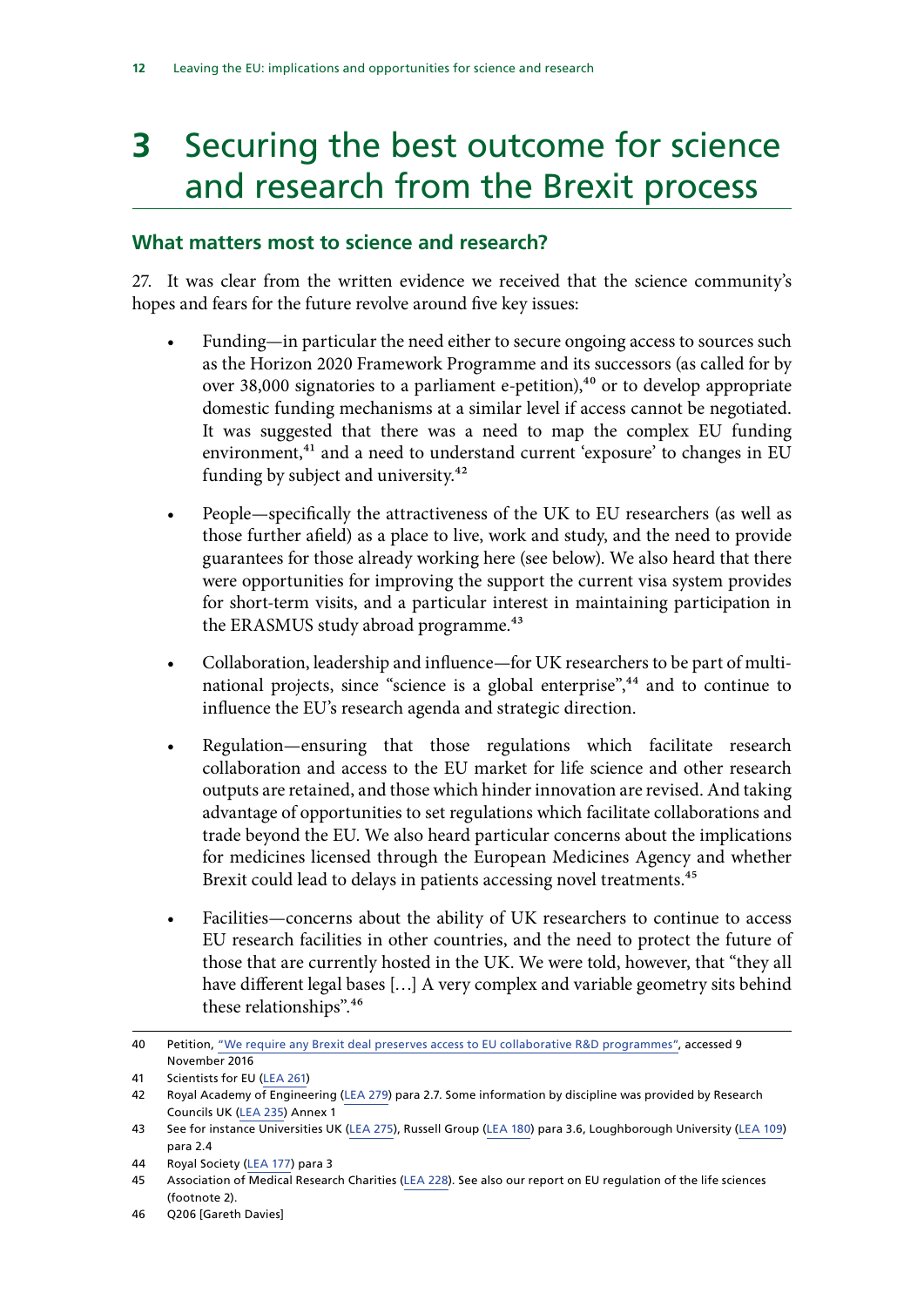<span id="page-13-0"></span>Further detail on each of these issues is included in the Annex to this report, providing an agenda which the Government can use to explore them in greater depth.

28. We also heard that many of the priority issues for the science community are interlinked. As Professor Ian Diamond Chair of the Universities UK Policy Network, explained:

> there is no point having a regulatory framework if you do not have the talent; there is no point having the talent if you do not have access to the grants.<sup>47</sup>

The Campaign for Science and Engineering wrote that "part of ensuring that the UK is a destination of choice for scientists of all nationalities (including British nationals) to build a career is to ensure this is a place where they can participate in the best science. Access and retention of talent therefore cannot be divorced from access to funding, regulation and ability to collaborate with the rest of the world, including Europe".<sup>48</sup> Kevin Baughan, Chief Development Officer at Innovate UK, told us:

> We cannot really look at each of those parts individually. We need a strategy and a plan that allows us to move the whole ecosystem forward, because together they take worldclass science and turn it into jobs and growth; and together they allow businesses to export, to compete in wider markets and to build broader partnerships.<sup>49</sup>

29. **The Government will need to address all of the priority issues for the science community listed in this report—funding, people, collaboration, regulation and facilities—as a coherent whole rather than a list of separate considerations.**

### **People**

30. Witnesses emphasised the importance of people in the context of science and research, in particular the future mobility of researchers and the uncertainty faced by those already in the UK.

### *Movement of researchers*

31. Our counterparts in the House of Lords concluded before the Referendum that researcher mobility was "of critical importance to the UK science community, including academia, business and charities", and that "researcher mobility must be protected if UK science and research is to remain world-leading".<sup>50</sup> Similarly, the Francis Crick Institute told us that international scientific talent was "the lifeblood" of the Institute, and was typical of many of our written submissions when they emphasised that "high quality science needs the very best minds, both from the UK and around the world […] We must be able to recruit and retain the very best scientists, whatever country they come from".<sup>51</sup>

<sup>47</sup> Q6

<sup>48</sup> Campaign for Science and Engineering ([LEA 267](http://data.parliament.uk/writtenevidence/committeeevidence.svc/evidencedocument/science-and-technology-committee/leaving-the-eu-implications-and-opportunities-for-science-and-research/written/36147.html))

<sup>49</sup> Q86

<sup>50</sup> House of Lords, *EU membership and UK science*, Second report of the Science and Technology Committee, Session 2015–16, [HL Paper 127](http://www.publications.parliament.uk/pa/ld201516/ldselect/ldsctech/127/127.pdf), para 171

<sup>51</sup> Francis Crick Institute [\(LEA 146\)](http://data.parliament.uk/writtenevidence/committeeevidence.svc/evidencedocument/science-and-technology-committee/leaving-the-eu-implications-and-opportunities-for-science-and-research/written/35568.html) para 2.3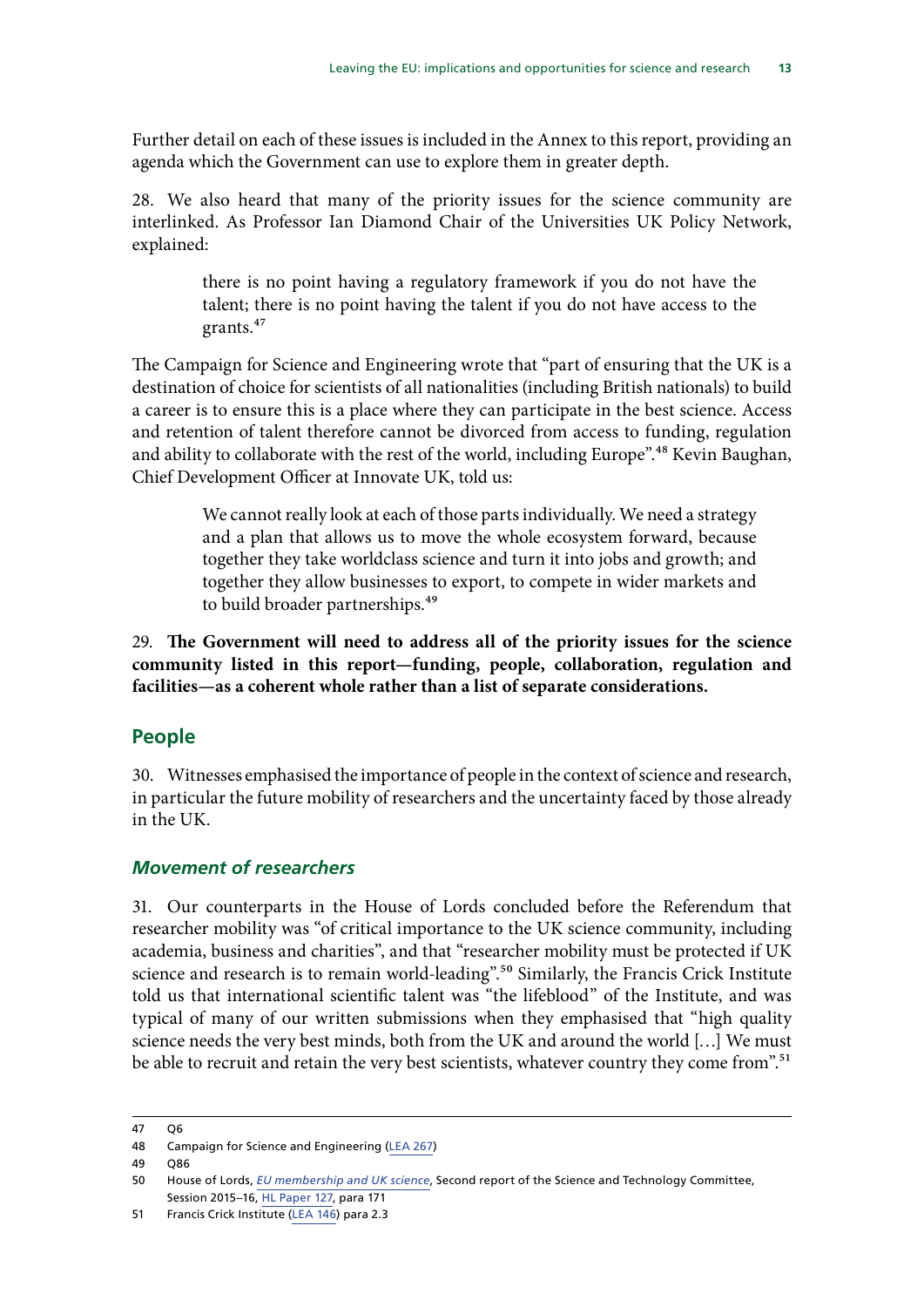32. Professor Philip Nelson of Research Councils UK told us that "the biggest risks to the research base in the UK are around the people involved".<sup>52</sup> We received written examples of researchers considering rejecting UK job offers and citing the Referendum result as the reason.<sup>53</sup> Dr Sarah Main of the Campaign for Science and Engineering (CaSE) effectively summarised much of our evidence:

> It is not really a question of us allowing talented scientists and engineers to come here; it is about us fighting for them to come here. There is an international competitive market for these fantastically talented people […] The UK Government can make a great contribution by stating extremely clearly, one, what its priority is for the place of science in our future, whether it wants the UK to remain a scientific superpower, for it to lead on its scientific strength and heritage, and, two, how it feels about the people that it wants to come here, because all of those wonderful achievements that we can all cite about the UK are done by people from a range of nationalities in this country. UK science is not done by UK nationals. It is done by many people.54

33. It remains to be seen whether the Government will seek to apply existing controls on non-EU citizens to EU citizens or to introduce a new system, and the extent to which any controls include a 'points-based' or 'employer-led selection' system. Other countries have developed immigration systems which have to varying degrees adopted—like the UK—a hybrid mix of such approaches, including Australia and Canada which had been the focus of debate in the Referendum.55 In September, the Prime Minister was reported as casting doubt on the scope for a points-based system when she said that "What the British people voted for on 23 June was to bring some control into the movement of people from the European Union to the UK: A points-based system does not give you that control."56

34. Dr Main from CaSE called for the dialogue on migration to become more "nuanced", arguing that "it would be a mistake to interpret the leave vote as a blanket mandate to reduce immigration. There is nuance—and it needs to be drawn out in the public dialogue by occupation and by contributions to the economy". Professor Angus Dalgleish from Scientists for Britain made a similar point:

> There is a massive difference between the freedom of movement of people and the freedom of movement of skilled labour. […] The freedom of movement of people is not on; it is freedom of skilled labour that we want to maintain.

This is reflected in post-referendum polling conducted for the think tank British Future, which found that:

> Only 12% of people, for instance, would like to see a reduction in the numbers of skilled workers coming to Britain; nearly four times as many people (46%) would like to see more of it, with 42% saying that it should stay

<sup>52</sup> Q84

<sup>53</sup> See for instance Professor Jonathan Bamber ([LEA 41](http://data.parliament.uk/writtenevidence/committeeevidence.svc/evidencedocument/science-and-technology-committee/leaving-the-eu-implications-and-opportunities-for-science-and-research/written/34961.html))

<sup>54</sup> Q39

<sup>55</sup> *[The UK's points-based system for immigration](http://researchbriefings.files.parliament.uk/documents/CBP-7662/CBP-7662.pdf)*, Briefing paper 7662, House of Commons Library, July 2016

<sup>56</sup> "[No 10 rules out points-based immigration system for Britain"](https://www.theguardian.com/uk-news/2016/sep/05/no-10-theresa-may-rules-out-points-based-immigration-system-for-britain-brexit), The Guardian, 5 September 2016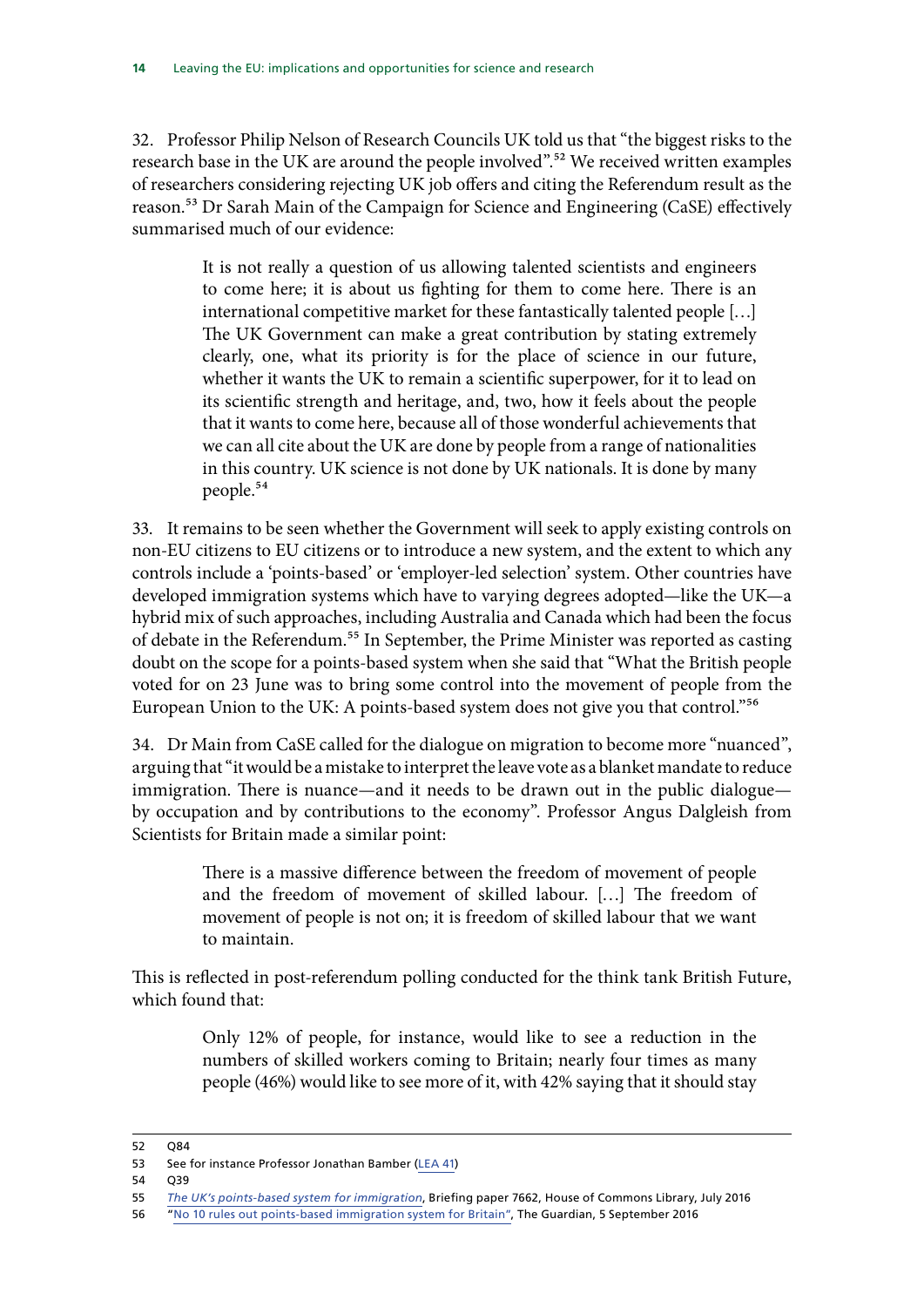the same. Among people who voted Leave in the referendum these numbers remain broadly the same: 45% would like to see an increase, just 15% a reduction and 40% say that the numbers should stay as they are.

The same is true of international students coming to study at Britain's universities, who made up over a quarter of immigration flows to the UK last year. Only a fifth of people (22%) would like these numbers to be reduced, less than the 24% who would be happy for them to go up. The majority (54%, including 50% of Leave voters) would rather the numbers stayed the same.<sup>57</sup>

35. Professor Dalgleish argued that controls on immigration and attracting research talent were not mutually exclusive, citing Canada and Australia as examples of countries that "operate very strict point limitations" but "do not have any trouble attracting the best scientists in the world to them". Scientists for Britain later wrote that

> science is now so globalised that borders are less of a barrier to talented researchers wishing to live, work and collaborate with colleagues around the world, and as such, we would argue that UK science would still be able to excel in the event that 'the single market and associated free movement' is not the outcome of exit negotiations. We would, however, urge our own government to recognise the importance or researcher mobility to science, and recommend that any future arrangements should ensure that scientists and students from around the world are still encouraged to visit, study and work in the UK.<sup>58</sup>

36. Given that there was such agreement on this between groups who campaigned previously on opposite sides of the referendum debate, we asked Robin Walker whether the Government could commit to ensuring appropriate researcher mobility. He told us that:

> We want to create an immigration system that allows us to exert control, which people have asked for, over the overall numbers, but also to encourage the brightest and the best to come here […] Our job is to conduct the negotiations in a way that gives the UK the powers to control the system going forward, but within that we absolutely recognise the need to continue to attract talent and the value that people in the research community bring to our country".59

37. *We understand that the Government is not yet able to offer firmer guarantees*  regarding future immigration rules for researchers but remind them that this is *essential in order to continue to attract top-quality researchers to the UK. We recognise that planning for exit negotiations is still underway, but there is clear agreement that researcher mobility is a crucial component of the UK's successful research and science sector. The issue should be treated separately from discussions about immigration control more broadly, with firm commitments provided as soon as possible.*

<sup>57</sup> British Future, [What next after Brexit? Immigration and integration in post-referendum Britain,](http://www.britishfuture.org/wp-content/uploads/2016/09/What-next-after-Brexit.pdf) August 2016, p10

<sup>58</sup> Scientists for Britain ([LEA 89](http://data.parliament.uk/writtenevidence/committeeevidence.svc/evidencedocument/science-and-technology-committee/leaving-the-eu-implications-and-opportunities-for-science-and-research/written/35197.html))

<sup>59</sup> Q181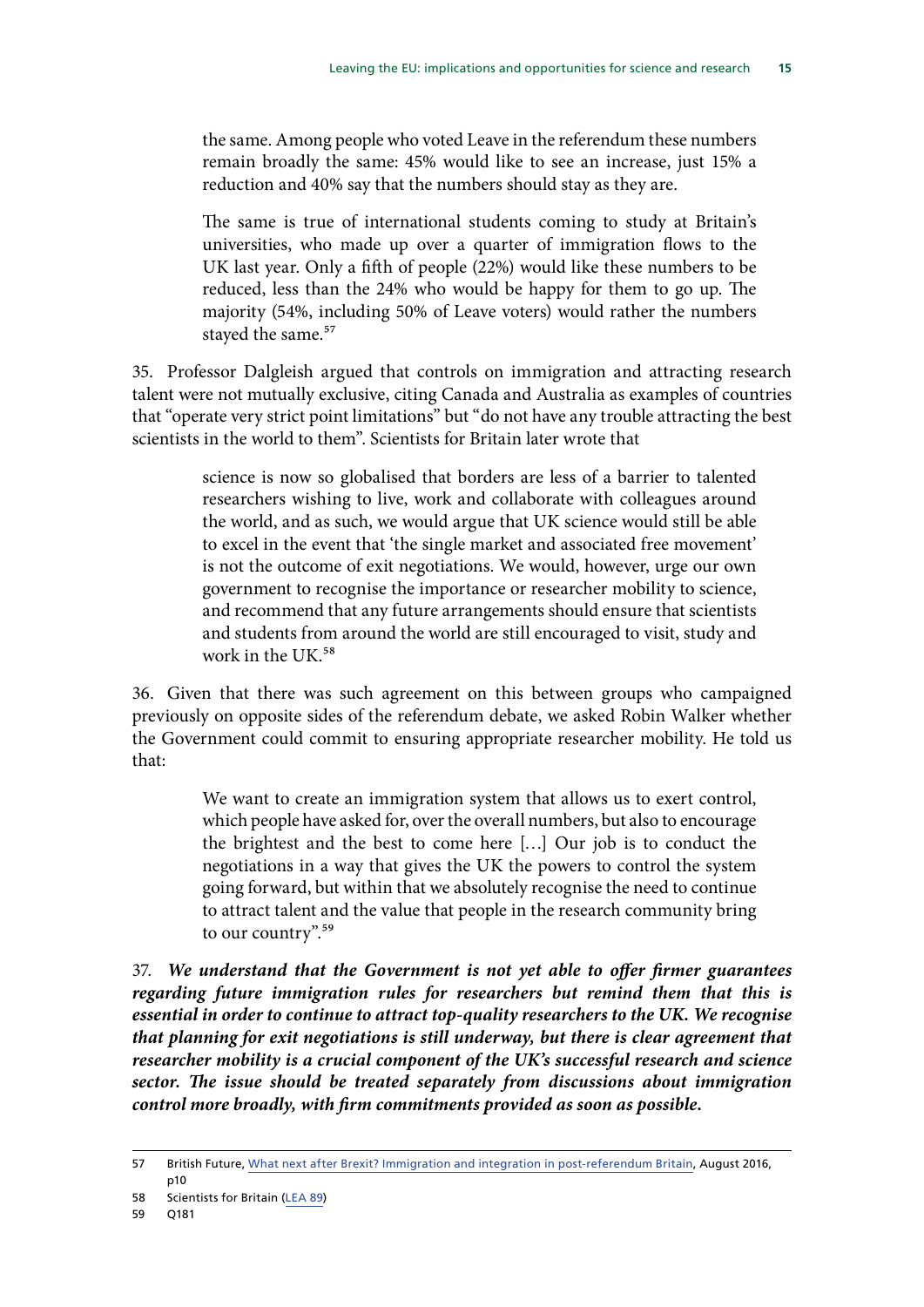### <span id="page-16-0"></span>*Certainty for existing EU research staff*

38. A common theme in our evidence was that reassurances to EU researchers already working in the UK would be needed in order to avoid a 'brain drain'. We received submissions from individual researchers who told us they were "seriously considering" leaving the UK,<sup>60</sup> and a group of postdoctoral researchers told us that 18% of them were now actively seeking jobs in other countries.<sup>61</sup> Professor Ottoline Leyser, representing the Royal Society, noted that there were 31,000 nonUK EU citizens working in research in academia in the UK, and believed that "those people are all feeling very anxious and unwelcome":

> There has been a lot of discussion about nonUK EU nationals currently working in the UK and what guarantees can be provided to them. […] I think it is absolutely not the way we should be proceeding—to use people's lives as bargaining chips in a broader political landscape. I do not think that is a constructive way to arrive at a negotiation table either.<sup>62</sup>

39. The Prime Minister wrote to Sir Paul Nurse following the Referendum acknowledging that:

> Our research base is enriched by the best minds from Europe and around the world—providing reassurance to these individuals and to UK researchers working in Europe will be a priority for the Government.<sup>63</sup>

40. *The Government should deliver on the Prime Minister's early reassurance to EU researchers currently working in the UK, that certainty for them will be a Government priority, by making an immediate commitment to exempt them from Brexit negotiations on any reciprocal immigration controls for workers already in post.*

### **The scope for a bespoke model**

41. The House of Lords Science and Technology Committee's report in April explained that a several pre-existing Brexit 'models' exist, some of which allow non-EU members to continue to benefit from EU funding streams.<sup>64</sup> These models are based on the precedents that other countries have established. The models have differing requirements in relation to free movement, access to markets, the ability to influence EU science programmes and to benefit from their funding—existing models involve some trade-off between such benefits and a range of rights and obligations.

42. Switzerland is an example of a country that is not a Member State, nor a member of the European Economic Area; it is, however, an Associated Country and a participant in the single market. Switzerland participates in the EU's fundamental principle of freedom of movement via a bilateral agreement. However, while Switzerland currently participates in Horizon 2020, it will lose its current membership from 2017 unless it resolves a disagreement with the EU over freedom of movement, arising from a referendum vote to

<sup>60</sup> Professor David Dobson [\(LEA 29\)](http://data.parliament.uk/writtenevidence/committeeevidence.svc/evidencedocument/science-and-technology-committee/leaving-the-eu-implications-and-opportunities-for-science-and-research/written/34927.html); see also Professor Frank Krauss ([LEA 23](http://data.parliament.uk/writtenevidence/committeeevidence.svc/evidencedocument/science-and-technology-committee/leaving-the-eu-implications-and-opportunities-for-science-and-research/written/34874.html)), Professor Carlton Baugh [\(LEA 6](http://data.parliament.uk/writtenevidence/committeeevidence.svc/evidencedocument/science-and-technology-committee/leaving-the-eu-implications-and-opportunities-for-science-and-research/written/34779.html))

<sup>61</sup> UCL Institute of Neurology Postdoc Committee ([LEA 28](http://data.parliament.uk/writtenevidence/committeeevidence.svc/evidencedocument/science-and-technology-committee/leaving-the-eu-implications-and-opportunities-for-science-and-research/written/34917.html))

<sup>62</sup> Q79

<sup>63</sup> [Letter from the Prime Minister to Sir Paul Nurse,](https://drive.google.com/file/d/0BwQ4esYYFC04UnhmRldMbUNralU/view) 18 July 2016

<sup>64</sup> House of Lords, EU membership and UK science, Second report of the Science and Technology Committee, Session 2015–16, [HL Paper 127](http://www.publications.parliament.uk/pa/ld201516/ldselect/ldsctech/127/127.pdf), para 225–235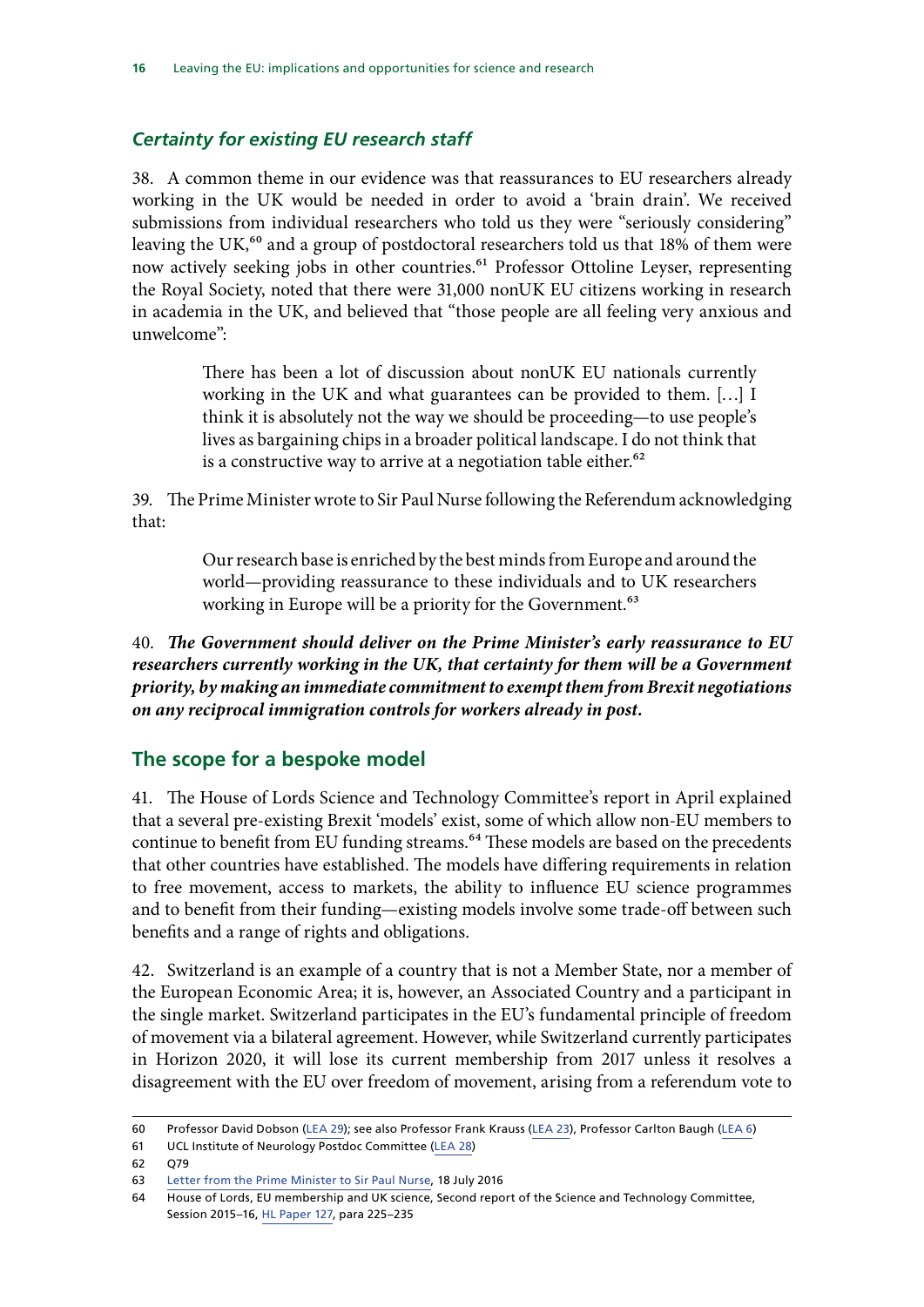limit immigration and prioritise Swiss nationals for jobs. Given this history and ongoing negotiations, we asked Professor Martin Vetterli, President of the National Research Council of the Swiss National Science Foundation, if there were any pitfalls that the UK science community and its negotiators should be aware of when seeking a good deal for science. He warned that:

> At least the Swiss tried to avoid the sin of arrogance. Even though Swiss science is very good, that is not how we went to Brussels.

43. Professor Dalgleish from Scientists for Britain was confident that the UK could develop its own model:

> There are three or four models, and one of them people can fit into and have all the same privileges as everybody else without being a member of the European Union. I personally think that Britain and its science is so big that it will probably warrant its own model in that regard. […] The UK is far too important to fit into an ordinary model […] we should basically be able to craft our own model, because, as is rightly said, we are the leaders.<sup>65</sup>

44. Professor Ian Diamond also argued that the UK needed "an enhanced model to those that exist at the moment". He suggested that an arrangement on more favourable terms than Norway (an Associated Country) could be achieved given the significance of UK science to Europe:

> I am not completely convinced that European science would have the vision, the drive and the imagination without Britain at the table […] it is incredibly important that we maintain a model that enables us to be able to influence as well as to receive […] We certainly need a model that is similar to those of the associate countries at the moment, but, in addition, I believe very strongly that we need to make sure that we have some influence over the future direction of European science.<sup>66</sup>

45. Jo Johnson told us in July that it was too early for the Government to set out which model it wanted to pursue:

> It would be premature for me to alight on a particular structure, because we are at an early stage today. […] Obviously, science is an extremely important national interest but there are many others that will be taken into account in determining our answers to these questions. There is a spectrum of relationships in the Horizon 2020 programme […] We are a very big science power, we are a very big economy, but it is not for me now to define before this Committee what our eventual negotiating position might be, because it is going to take us some time to get to that answer.<sup>67</sup>

<sup>65</sup> Q9

<sup>66</sup> Q8

<sup>67</sup> Q134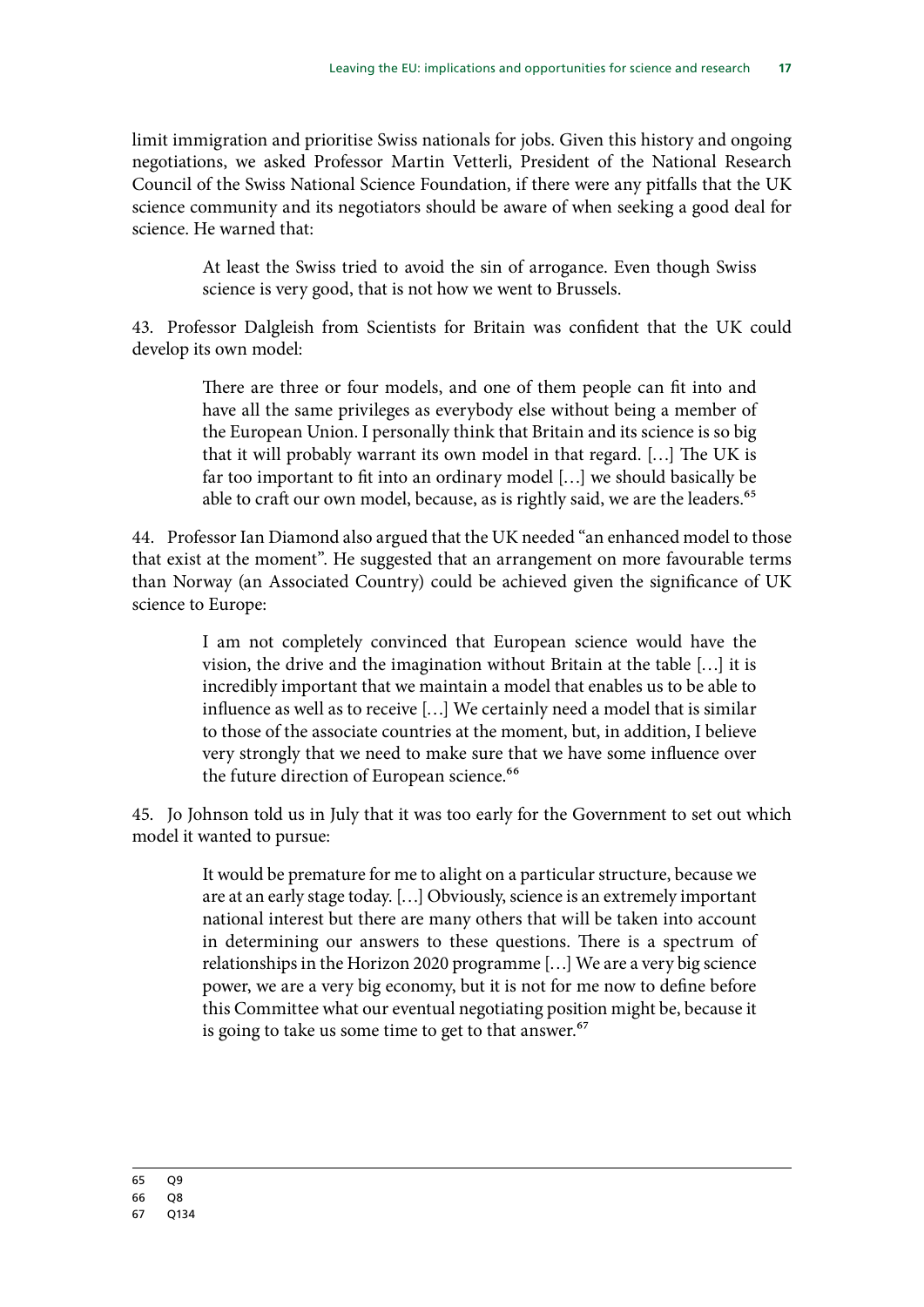### <span id="page-18-0"></span>**Opportunities**

46. Jo Johnson emphasised that the development of the Government's post-Brexit industrial strategy provided fresh opportunities for science:

> The Industrial Strategy presents an enormous opportunity for science and innovation in this country. We are very clear that we want science and innovation to be at the very heart of industrial strategy, as a means for us to improve our economic performance and make this a country that works for everyone.<sup>68</sup>

47. Our written evidence highlighted other particular areas of opportunity where the Government might seek to maximise the benefits for science and research that leaving the EU could bring. We discuss these below. Others were discussed in the 'risk assessment' submissions we received.<sup>69</sup>

### *Revising VAT rules to stimulate university-business collaboration*

48. The Campaign for Science and Engineering (CaSE) drew our attention to an opportunity to support business-university research collaboration through a change to VAT rules, as recommended by the Dowling Review.<sup>70</sup> CaSE explained that:

> The primary issue is that publicly-funded research institutes are restricted to 5% commercial activity if they opt not to pay VAT or face costly tax bills to co-locate their researchers with industry colleagues.<sup>71</sup>

We heard from UCL that "previous explanations for this state of affairs have been the requirements to comply with EU legislation […] The UK's withdrawal from the EU therefore poses an important opportunity for the Government to address this issue […] The Government could also consider introducing additional incentives to actively promote university-business co-location".72

### *Regulatory reform*

49. Several witness highlighted the opportunity for the UK to "create a distinctive, attractive environment for research and innovation"<sup>73</sup> and become "a global leader in scientific regulation".<sup>74</sup> UCL also suggested that discussion on how regulation could be changed to enable scientific progress "could be conducted in such a way to make the UK an exemplar for public dialogue and engagement with science".<sup>75</sup>

50. In our EU regulation of the life sciences report, we noted that there were areas where the EU should improve the regulation system, including "its complexity and cost,

<sup>68</sup> Q188

<sup>69</sup> See for instance UCL [\(LEA 258\)](http://data.parliament.uk/writtenevidence/committeeevidence.svc/evidencedocument/science-and-technology-committee/leaving-the-eu-implications-and-opportunities-for-science-and-research/written/36083.html), the Association of Medical Research Charities ([LEA 228\)](http://data.parliament.uk/writtenevidence/committeeevidence.svc/evidencedocument/science-and-technology-committee/leaving-the-eu-implications-and-opportunities-for-science-and-research/written/36023.html), the University of Bristol [\(LEA 210](http://data.parliament.uk/writtenevidence/committeeevidence.svc/evidencedocument/science-and-technology-committee/leaving-the-eu-implications-and-opportunities-for-science-and-research/written/35979.html))

<sup>70</sup> Professor Dame Anne Dowling, *[The Dowling Review of business-university research collaborations](https://www.gov.uk/government/publications/business-university-research-collaborations-dowling-review-final-report)*, July 2015, para 78

<sup>71</sup> Campaign for Science and Engineering ([LEA 267](http://data.parliament.uk/writtenevidence/committeeevidence.svc/evidencedocument/science-and-technology-committee/leaving-the-eu-implications-and-opportunities-for-science-and-research/written/36147.html))

<sup>72</sup> UCL [\(LEA 258\)](http://data.parliament.uk/writtenevidence/committeeevidence.svc/evidencedocument/science-and-technology-committee/leaving-the-eu-implications-and-opportunities-for-science-and-research/written/36083.html) para 49–51. See also Cancer Research UK ([LEA 224](http://data.parliament.uk/writtenevidence/committeeevidence.svc/evidencedocument/science-and-technology-committee/leaving-the-eu-implications-and-opportunities-for-science-and-research/written/36014.html))

<sup>73</sup> Campaign for Science and Engineering ([LEA 267](http://data.parliament.uk/writtenevidence/committeeevidence.svc/evidencedocument/science-and-technology-committee/leaving-the-eu-implications-and-opportunities-for-science-and-research/written/36147.html))

<sup>74</sup> UCL [\(LEA 258\)](http://data.parliament.uk/writtenevidence/committeeevidence.svc/evidencedocument/science-and-technology-committee/leaving-the-eu-implications-and-opportunities-for-science-and-research/written/36083.html) para 52

<sup>75</sup> UCL [\(LEA 258\)](http://data.parliament.uk/writtenevidence/committeeevidence.svc/evidencedocument/science-and-technology-committee/leaving-the-eu-implications-and-opportunities-for-science-and-research/written/36083.html) para 53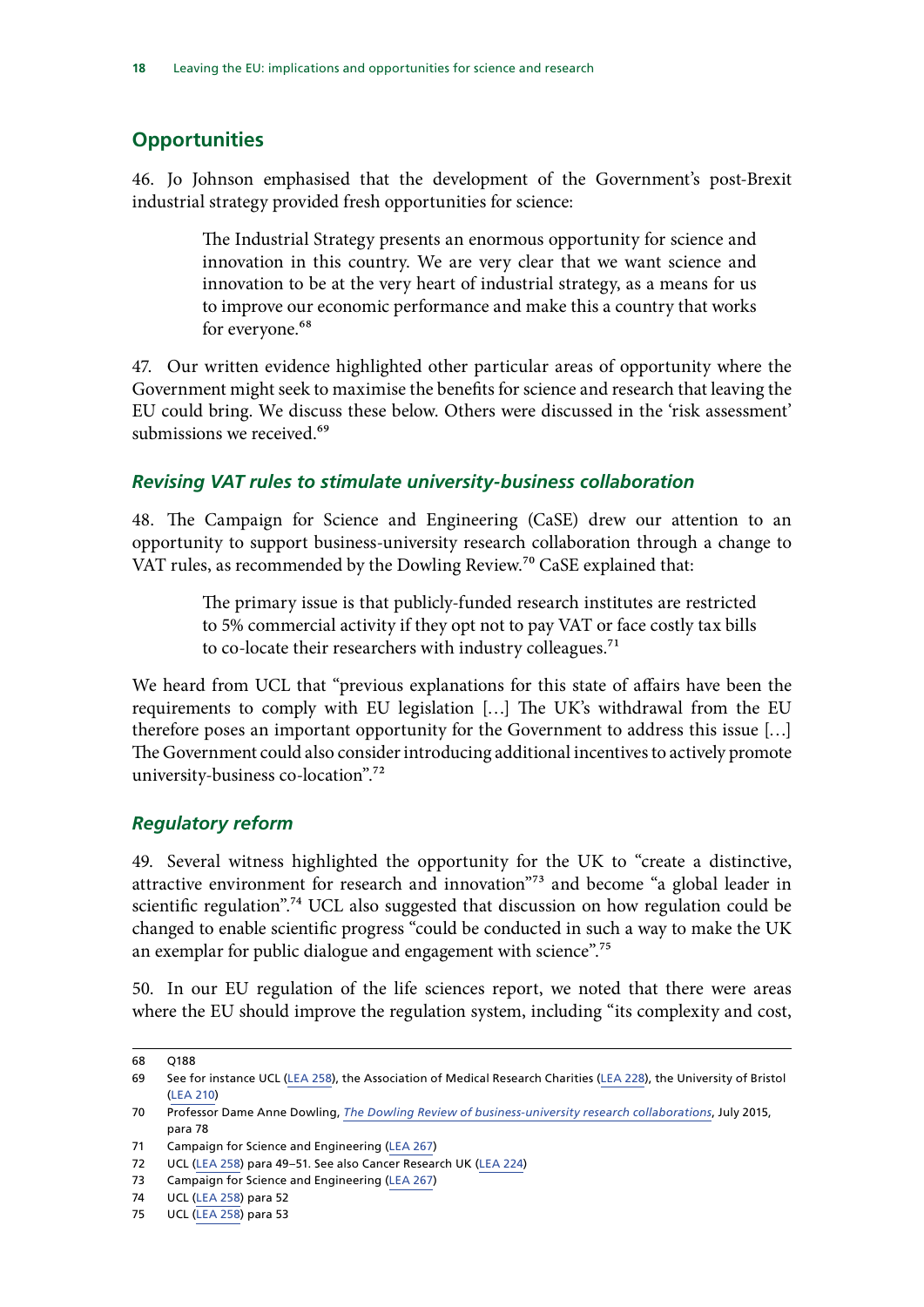<span id="page-19-0"></span>its timeliness, its application of the precautionary principle and its consistency". We highlighted the particular examples of GM and clinical trials regulation. Nevertheless, we were also reminded in that inquiry that there was a need to balance the opportunity for reform with the benefits that consistency in regulation bring. As we concluded previously:

> By harmonising the procedures under which research is conducted, EU regulation can foster crossborder collaborations. These multiple state collaborations are evident at least in the conduct of clinical trials, for example, and setting up such trials through a system where permission needed to be sought country by country would likely introduce even more delay and bureaucracy than the current EU system.<sup>76</sup>

51. In our current inquiry, Stuart Pritchard from the Wellcome Trust highlighted the issue of EU regulations beyond the life sciences that are in the process of being implemented, and that there was a risk of "legislative limbo":

> The data protection regulation […] is not currently on the statute in the UK. It is in the process of being transposed. If we were to have a different set of regulations from those in the EU, it may well prevent us being able to participate in largescale health data research projects, for example, and that would extremely limit the work that the Wellcome Trust Sanger Institute in Cambridgeshire does as the largest genomics institute in Europe. […] In terms of EU regulation, it is very much a scalpel rather than a sword that we need to have, in terms of unpicking where the UK should retain EU regulation and where there might be the need for change. One key area is what happens to things that are to some extent in legislative limbo. We could add to that, for example, the clinical trials regulation, which is not yet fully transposed.<sup>77</sup>

52. The Higher Education Funding Council for England (HEFCE) also highlighted that European State Aid legislation currently limits the Government's ability to invest in the private sector, and that opportunities would arise after Brexit:

> There would then be scope for the UK government to look to tailor R&D schemes to benefit target sectors of the UK economy more effectively. There might also be benefit to universities, other public sector organisations and companies in easing the current EU procurement rules.<sup>78</sup>

### *Visas*

53. Several of the risk assessment submissions we received highlighted the scope for creating a new visa regime that prioritised researchers at all career levels. Dr Sarah Main also noted that improvements could be made to visa processes for short research visits as part of a wider review:

> The visa systems that are in place for short research visits can be quite burdensome […] It will be important, when we get down the line, in terms

<sup>76</sup> Science and Technology Committee, First Report of Session 2016–17, *[EU regulation of the life sciences](http://www.publications.parliament.uk/pa/cm201617/cmselect/cmsctech/158/158.pdf)*, HC 158, para 17

<sup>77</sup> O70

<sup>78</sup> HEFCE ([LEA 230\)](http://data.parliament.uk/writtenevidence/committeeevidence.svc/evidencedocument/science-and-technology-committee/leaving-the-eu-implications-and-opportunities-for-science-and-research/written/36026.html) para C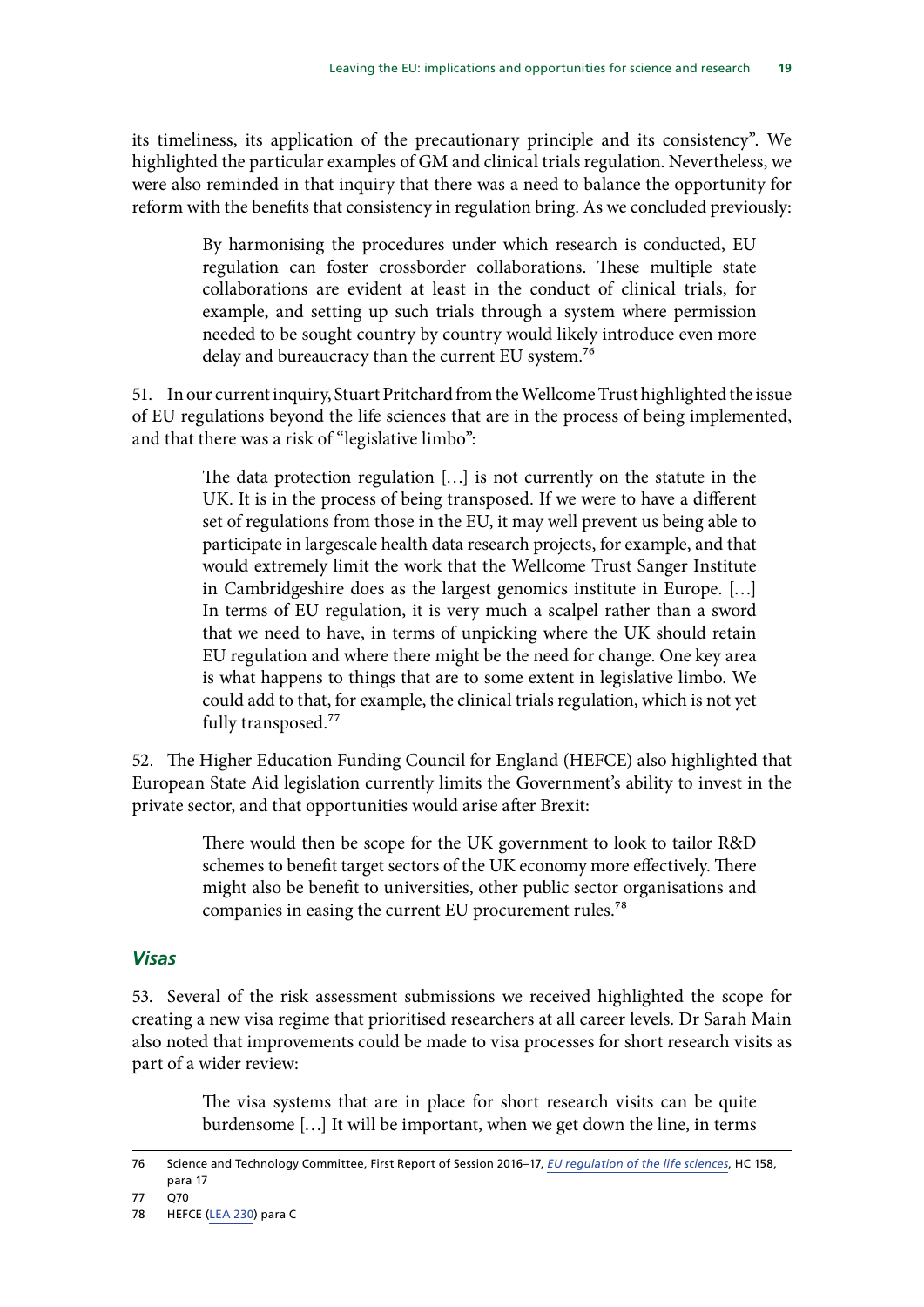of process and operating a new migration system, that we recognise that science is a mobile endeavour and that accessing research facilities in the EU will require quite a lot of short visits. Looking at the visa system to allow it to cope with a much larger number of people wanting permission for short-term travel will be important.<sup>79</sup>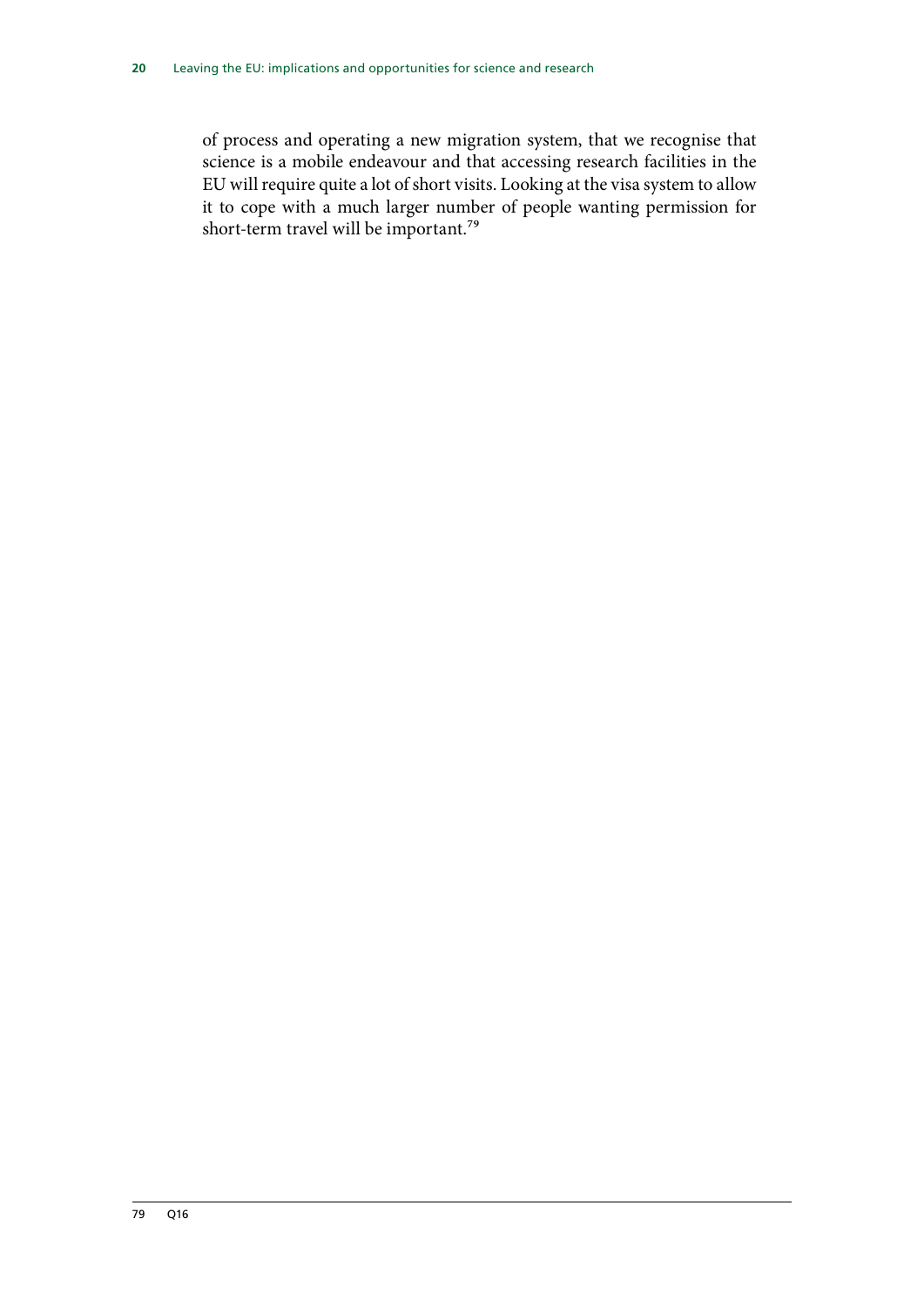# <span id="page-21-0"></span>**4** The Government's vision for science outside the European Union

54. An overarching concern arising from the many written submissions we received was the need for the Government to develop a 'vision' for science and research in the context of Brexit. Dr Sarah Main from the Campaign for Science and Engineering argued that the Government should clarify "if and whether they believe that a science-research-intensive innovative future is one that they wish to develop in the UK". $80$  Jo Johnson subsequently offered us the beginning of such a vision; he told us that:

> British science wants to go from strength to strength in this new world. We want to support it in doing so. That means making sure that it is getting the best possible funding settlements available within the fiscal constraints that the Government find themselves in […] It means making sure that we have a really strong pipeline of talent that will enable us to take advantage of the research the community is generating. It means making sure that we are still attractive to collaboration around the world; that we are open, that we welcome talent and that we continue to generate a spectacular return on the public investment in our science base. That is the vision for science.<sup>81</sup>

55. He added that the Government was seeking to reassure the science community that it was "committed to keeping Britain at the forefront of science around the world".<sup>82</sup> Similar sentiments were expressed by the Prime Minister shortly after the Referendum:

> The UK is rightly acknowledged as a world-leader in science and research [… ] It is why I would like to use this opportunity to reiterate the Government's Manifesto and Spending Review commitments to protecting science and research funding in real terms […] I would like to reassure you about the Government's commitment to ensuring a positive outcome for UK science as we exit the European Union.<sup>83</sup>

56. However, some of our witnesses suggested that leaving the EU exposes a difference between the Government's recent level of ambition for science compared with the programmes that the European Union had developed. Dr Main told us that:

> the EU has set for itself ambitious targets in terms of R and D activity, both monetary and collaborative in terms of addressing grand challenges and so on. The UK Government's ambition in recent years has not matched the level of the EU, so, moving forward, if the Government could set out a really ambitious programme for science  $[...]$  the rest will follow.<sup>84</sup>

80 Q4

- 81 0193
- 82 Q128

<sup>83</sup> [Letter from the Prime Minister to Sir Paul Nurse,](https://drive.google.com/file/d/0BwQ4esYYFC04UnhmRldMbUNralU/view) 18 July 2016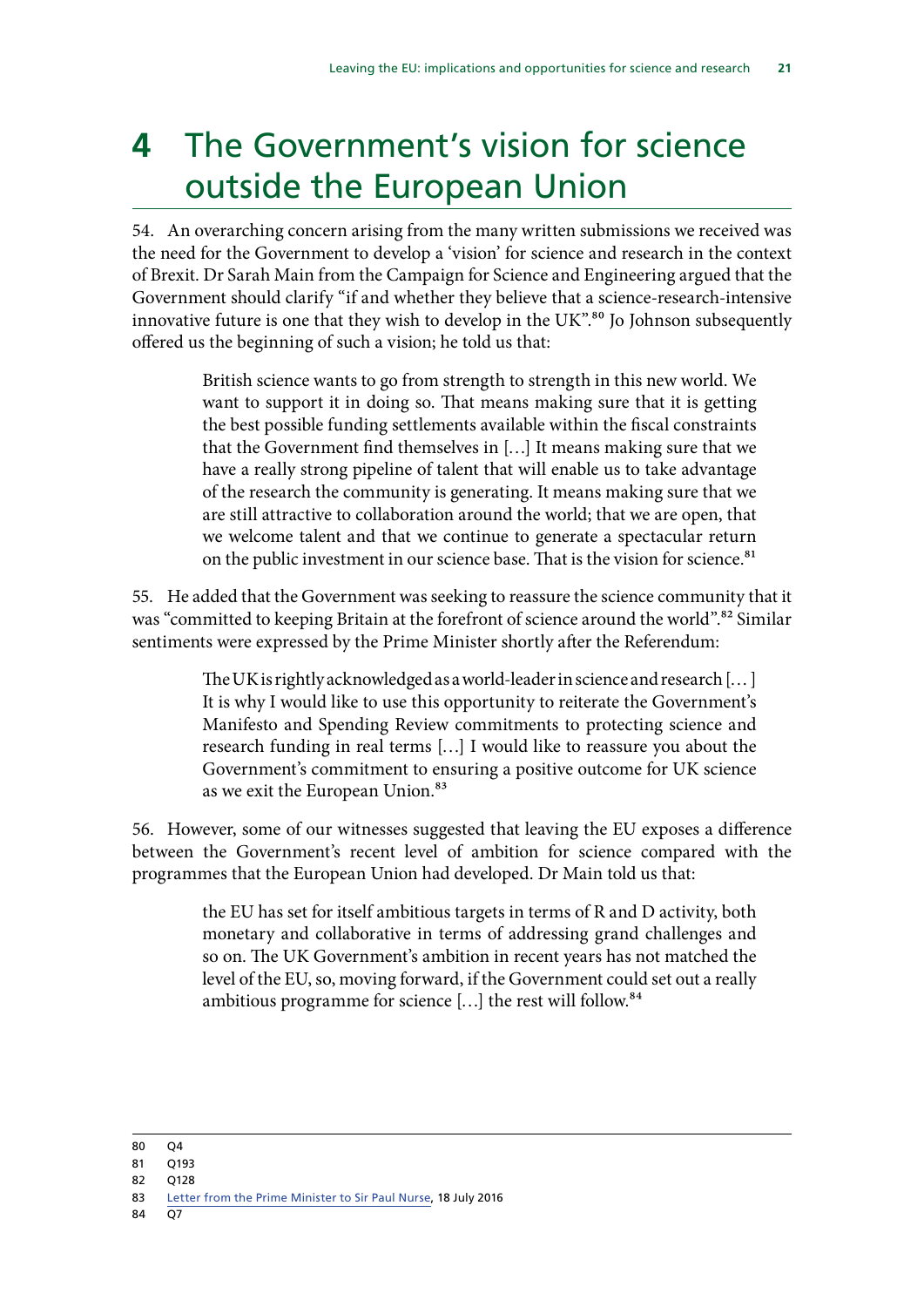### <span id="page-22-0"></span>**The voice of science in Brexit negotiations**

57. Many of our witnesses highlighted the importance of ensuring that UK science and research has a voice in the Government's Brexit planning and negotiations, in order to ensure that the issues raised during our inquiry were not lost amongst wider considerations. Dr Sarah Main, from the Campaign for Science and Engineering, argued that:

> If [science] is represented among all the many other interests that are important to the UK, then the community will trust that it can feed into that voice. A voice at the table and a clear process—a structure—by which the community can feed in what it wishes to say would be what I would ask  $for.85$

Similarly, Professor Philip Nelson, Chair of Research Councils UK, explained that:

One of the challenges we face is that so many of the issues are tied in with the bigger politics of it all, and it is quite an intimidating thought that this could easily get lost. Our real concern is that we do not lose some of the important features of our current landscape.<sup>86</sup> [...] it is very important that our [science community's] voice is heard and that it is substantially transmitted in that negotiation.<sup>87</sup>

58. Jo Johnson told us that a "high-level forum" on the impact of Brexit for science and research was being established, which will "make sure that we are really capturing all the views of the distinct parts of the community".<sup>88</sup> He explained that he wanted to ensure that the Department for Exiting the EU was "as well informed as possible about the interests of the community", and told us that he and DExEU ministers were "really working tightly together to ensure that the community's views and interests are fully represented in [DExEU's] work".<sup>89</sup> Clearly it is incumbent on the science and research community to ensure that it continues to express its concerns and priorities clearly as Brexit negotiation plans progress.

59. In the meantime, Jo Johnson envisaged that the creation of UK Research and Innovation (UKRI) would play a part in providing this information. The Higher Education and Research Bill will establish this body, bringing together the seven existing Research Councils, Innovate UK, and research funding from the Higher Education Funding Council for England. In a speech at the Wellcome Trust in June, the Minister said:

> I have no doubt that the formation of UKRI will provide indispensable support to our research and innovation leadership during this period of change in our relationship with the European Union. Now, more than ever, as these communities face new challenges, we need a strong and unified voice to represent your interests across government, across Europe and around the world.90

- 86 Q114
- 87 Q92
- 88 Q194
- 89 Q195

<sup>85</sup> Q6

<sup>90</sup> Speech by Jo Johnson MP at the Wellcome Trust 30 June 2016, [Leading the world in a new age of global science](https://www.gov.uk/government/speeches/leading-the-world-in-the-new-age-of-global-science)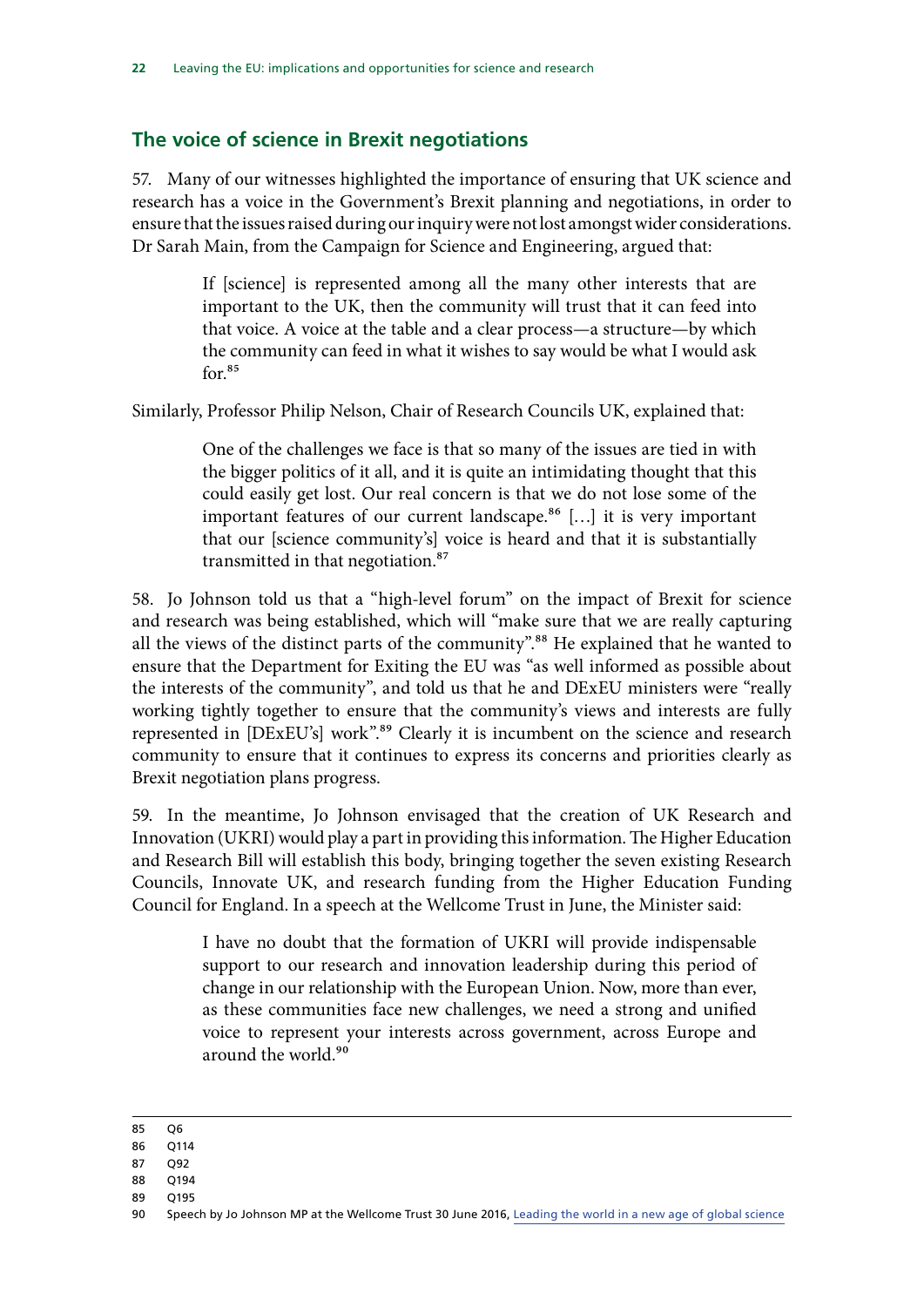<span id="page-23-0"></span>Sir John Kingman, appointed in May as the interim Chair of UKRI, $91$  told us that:

I have been spending a significant part of my time engaging with colleagues in Whitehall, both on Brexit-related issues and on ensuring that, for want of a better phrase, the new Government buy into the importance of this agenda for our country and economy. […] I have been very encouraged by the receptiveness of No. 10, the Treasury and obviously Ministers in BEIS to that line of argument […] I fully accept the responsibility to do everything I can to make sure that any downsides of Brexit are limited and any upsides are maximised.92

60. **It is crucial that science and research have a clear 'voice' within DExEU and in developing Brexit negotiation strategies, but we are not yet convinced that this is the case. We welcome the Government's plans to establish a high level group to capture the views of the science and research community and look forward to receiving further details in the Government's response to this report. But the science perspective must be part of the Government's planning now.** *The Government states that UKRI can provide such a voice. It should formally involve the interim Chair of UKRI as a bridge between BEIS and DExEU. We recommend that he engage publicly with the community to describe the progress made with securing a good outcome for science and research.*

### **A Chief Scientific Adviser for DExEU**

61. The Government is supported by a network of Chief Scientific Advisers (CSAs), with one appointed in each Government department. We asked Robin Walker on what timescale the newly created Department for Exiting the European Union (DExEU) would appoint a CSA. He told us on 26 October that "a vacancy has been advertised"<sup>93</sup> and Jo Johnson referred to DExEU having "got its advert out".<sup>94</sup> That reassurance was subsequently withdrawn when the Ministers wrote to explain that a job advert had not been issued, and that DExEU was still considering how best to get the scientific expertise it needs, since the Government Office for Science offered "a resource for the whole of Government".<sup>95</sup> The Ministers stated that DExEU "will be using those resources to make sure that we are properly informed on these things".<sup>96</sup>

62. **We were very disappointed to learn that the Department for Exiting the European Union is not currently progressing with appointing a departmental Chief Scientific Adviser (CSA). Such an adviser could help ensure that the impact on science and research of various models for Brexit, and the opportunities these provide, is understood and prioritised within the Department. A stronger Brexit role for UKRI should not be a substitute for a clear science voice within DExEU itself.** *We recommend that DExEU make appointing a Chief Scientific Adviser a matter of priority.*

96 Qq166–167

<sup>91</sup> ["John Kingman to lead creation of new £6 billion research and innovation body",](https://www.gov.uk/government/news/john-kingman-to-lead-creation-of-new-6-billion-research-and-innovation-body) Department for Business, Innovation and Skills, 17 May 2016

<sup>92</sup> Oral evidence taken on 12 October 2016, HC 671, Qq25–29

<sup>93</sup> Q166

<sup>94</sup> Q169

<sup>95</sup> [Letter from Robin Walker MP and Jo Johnson MP to Science and Technology Committee Chair,](http://www.parliament.uk/documents/commons-committees/science-technology/Correspondence/161028-Jo-Johnson-and-Robin%20Walker-to-Stephen-Metcalfe-DExEU.pdf) 28 October 2016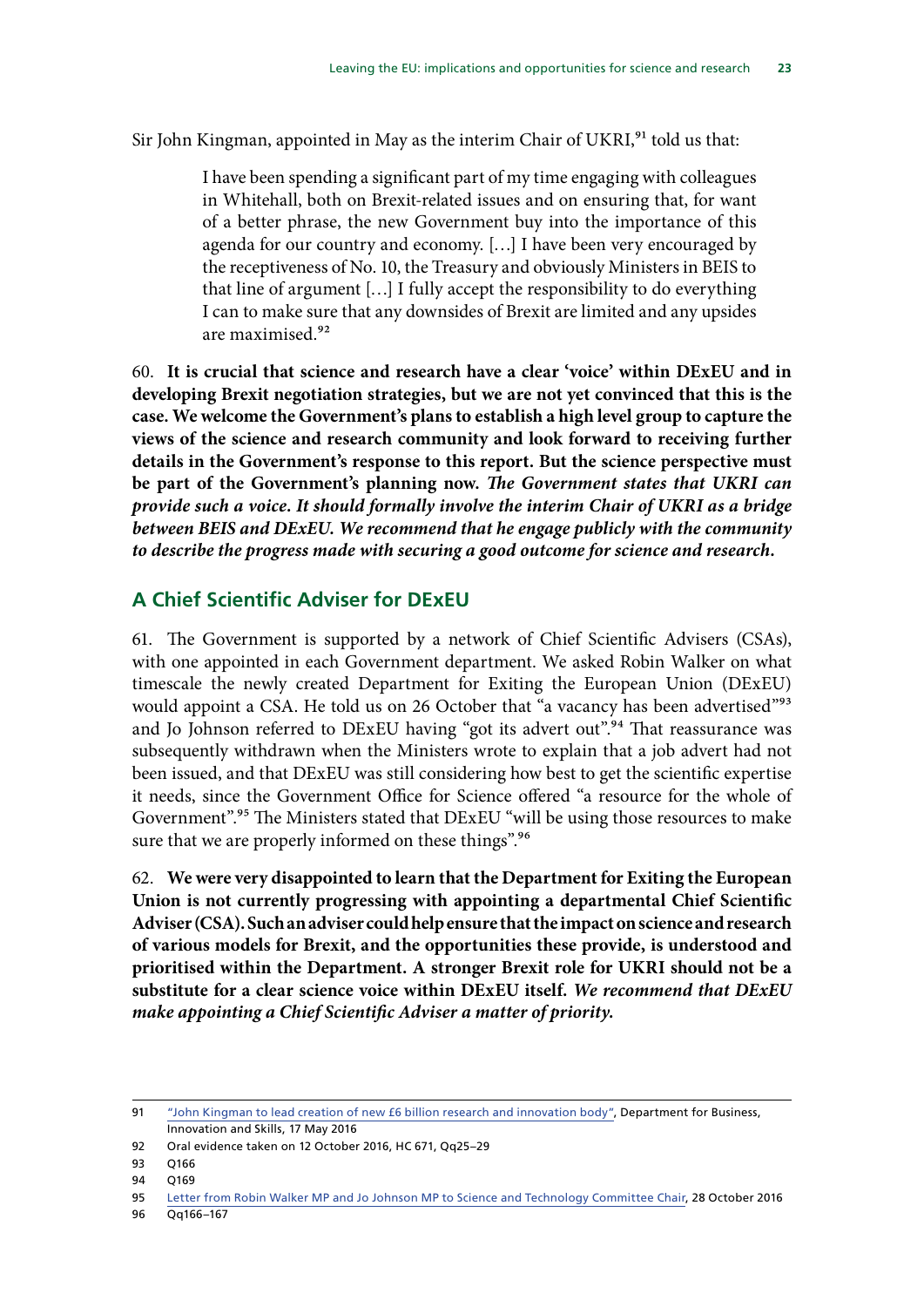<span id="page-24-0"></span>63. **There is a need for the Government to articulate an ambitious vision for science that goes beyond continuing to be 'open for business' and generally seeking "a positive outcome" from leaving the EU. At this stage it may not be possible to articulate the detail of how any vision for science after-Brexit will be achieved, but a more ambitious statement would provide greater reassurance in the current climate of uncertainty. The beginnings of this were provided by the Science Minister in his evidence to us, but such a vision needs to be developed and propagated much further.**

64. *The Government must send a clear message now that it intends to protect the UK's strength in science. To help allay the uncertainty arising from the Referendum result, it should set out its objectives for addressing the priority areas of concern for the science community—funding, people, collaboration, regulation and facilities. It should use the opportunity of the Autumn Statement later this month to commit, as we have previously recommended, to raising the UK's expenditure on science R&D to 3% of GDP. This would demonstrate a determination not only to negotiating a post-Brexit relationship with the EU that is good for science but also to secure opportunities for science collaboration with markets beyond Europe.*

### **Monitoring the impact**

65. Such a post-Brexit vision will have to be regularly restated, but also updated so that it continues to take account of views about emerging risks and opportunities. This requires monitoring the priority areas we have discussed in this report to detect changes as a result of beginning the process of leaving the EU. The Wellcome Trust Sanger Institute told us that monitoring the impact of Brexit in terms of the effect on people required a detailed disaggregation of data:

> Particular areas to focus attention on are positions which by their nature are relatively short (3 years or less) but highly skilled and highly mobile groups, such as postdoctoral fellowships, visiting workers and PhD students […] Recruitment figures and overall funding figures should be relatively easy to gather from multiple UK sources, however understanding the impact of reduced access to certain funding streams (if that is what eventually happens) will be far more challenging to understand than simple financial impact. Metrics for the movement of researchers, the roles researchers are playing on collaborative grants (lead or supporting) and the numbers of visiting workers, postdoctoral fellows etc. could help the Government to monitor the change in working practices. This is of course dependent on having such metrics prior to the referendum vote.<sup>97</sup>

66. The European Commission told us that it routinely monitors Horizon 2020 participation rates, and that the 2016 annual monitoring report would be available in the first semester of 2017.<sup>98</sup> Comparing participation rates in 2016 with previous figures could provide some insight into whether UK partners are being left out of bids, but these figures will be subject to some natural variability.

<sup>97</sup> Wellcome Trust Sanger Institute [\(LEA 133](http://data.parliament.uk/writtenevidence/committeeevidence.svc/evidencedocument/science-and-technology-committee/leaving-the-eu-implications-and-opportunities-for-science-and-research/written/35454.html)) paras 28–29

<sup>98</sup> European Commission ([LEA 287](http://data.parliament.uk/writtenevidence/committeeevidence.svc/evidencedocument/science-and-technology-committee/leaving-the-eu-implications-and-opportunities-for-science-and-research/written/41475.html))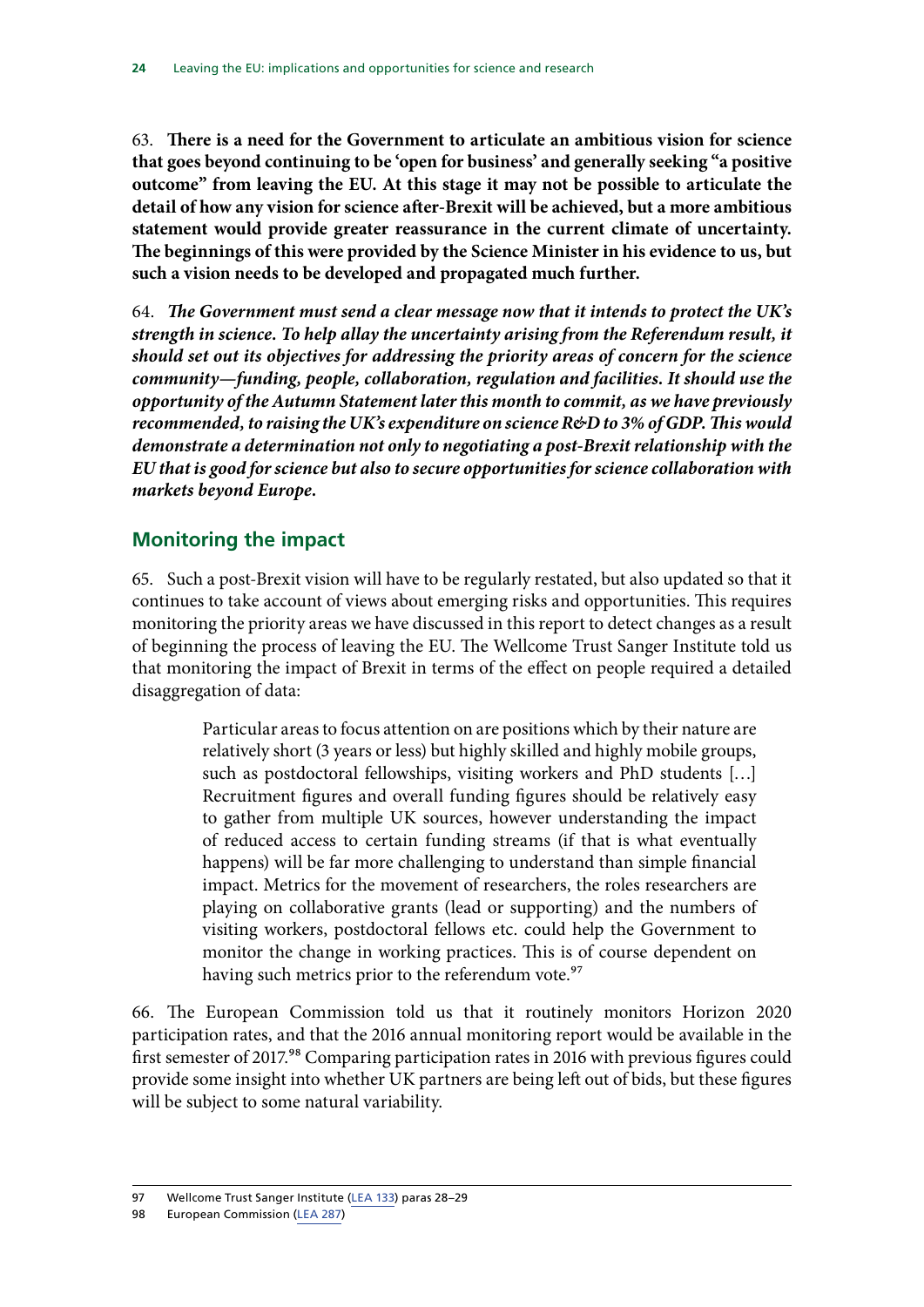67. *The Government must set out the metrics it will use to assess how well the UK avoids the risks of Brexit for science and research and secures the benefits. It should monitor these metrics during the course of the Brexit negotiations, and regularly publish the results. We intend to ask the Minister for science for updates periodically during the course of the Brexit process.*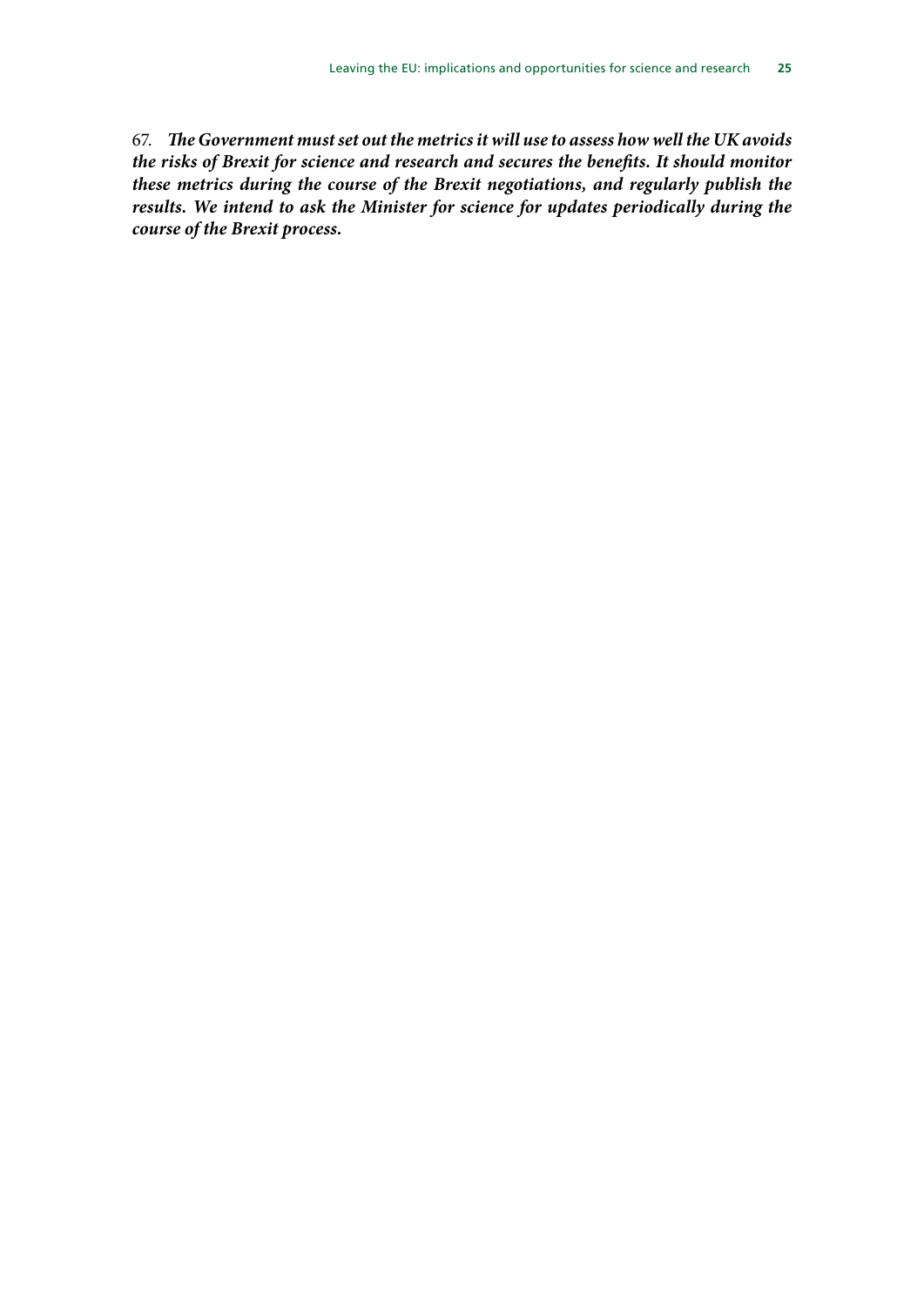# <span id="page-26-0"></span>Conclusions and recommendations

### Short-term responses to uncertainty

- 1. The Government has provided helpful reassurance to the science and research community by promising to underwrite the payment of EU grants extending beyond the point at which the UK leaves the European Union. However welcome this announcement is, it does not appear to represent a significant new financial investment, given that the EU itself apparently has a legal commitment to honour these payments. (Paragraph 20)
- 2. There is more to be done to spread the messages of recent Government announcements before the communications strategy can be described as 'comprehensive'. In this context, the communication of the policy is as important as the policy itself. (Paragraph 24)
- 3. In the light of continuing uncertainty about the risks and opportunities for science following exit from the EU it is vital that the Government has a comprehensive communications strategy for this critical area. At the heart of such a strategy should be a clear understanding of the different audiences with which the Government should communicate, their existing levels of understanding, and the different forms of communication that will be most effective for each group. (Paragraph 25)
- 4. *We recommend that the Government present to us a genuinely comprehensive strategy for communicating its messages of ongoing support for science and research in the context of its plans for leaving the EU and the negotiations to follow. The strategy should be much more than a collection of high-level meetings and speeches within the UK, and should include an analysis of key audiences in other countries, such as researchers who could be encouraged to work here.* (Paragraph 26)

### Securing the best outcome for science and research from the Brexit process

- 5. The Government will need to address all of the priority issues for the science community listed in this report—funding, people, collaboration, regulation and facilities—as a coherent whole rather than a list of separate considerations. (Paragraph 29)
- 6. *We understand that the Government is not yet able to offer firmer guarantees regarding future immigration rules for researchers but remind them that this is essential in order to continue to attract top-quality researchers to the UK. We recognise that planning*  for exit negotiations is still underway, but there is clear agreement that researcher *mobility is a crucial component of the UK's successful research and science sector. The issue should be treated separately from discussions about immigration control more broadly, with firm commitments provided as soon as possible.* (Paragraph 37)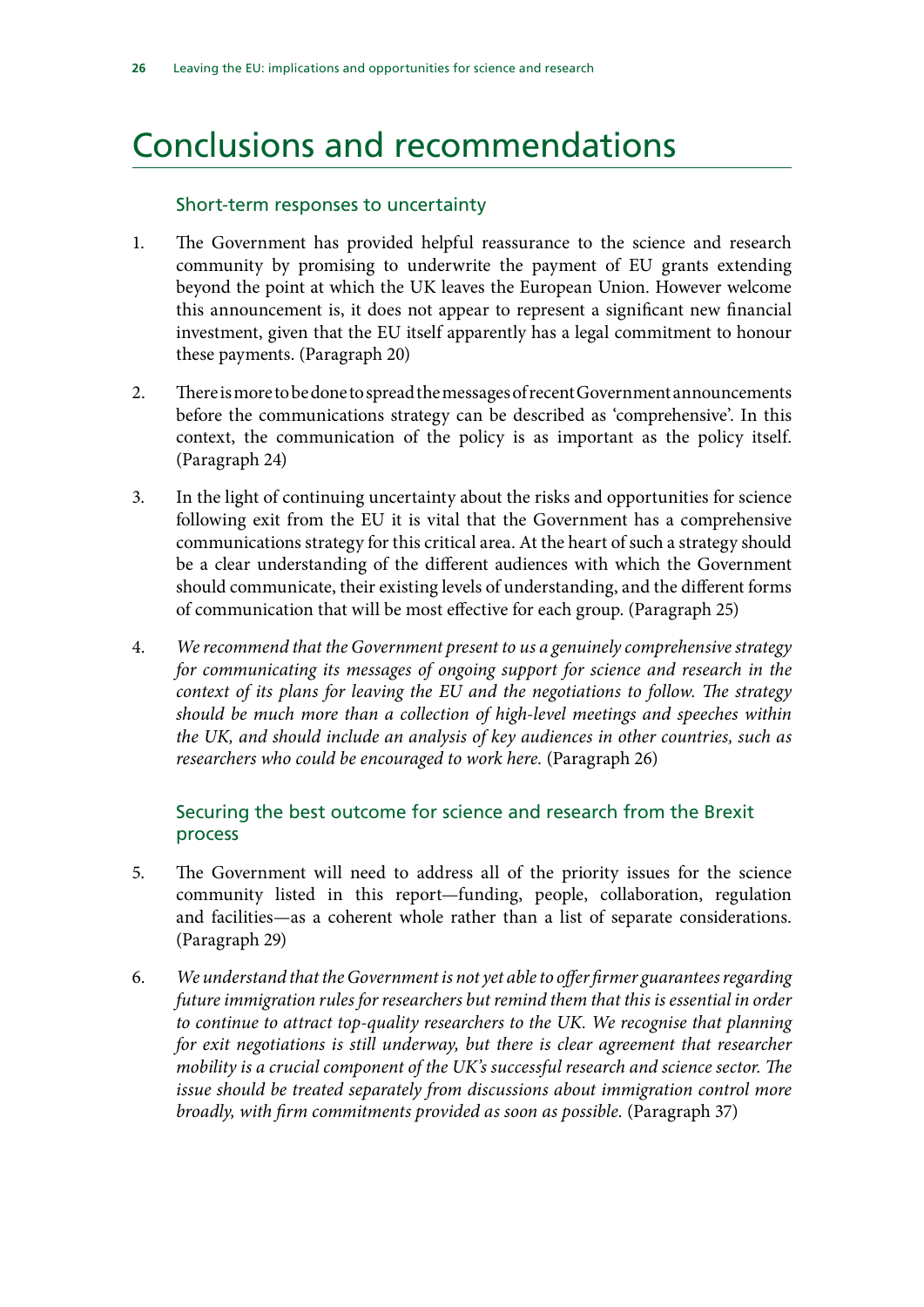7. *The Government should deliver on the Prime Minister's early reassurance to EU researchers currently working in the UK, that certainty for them will be a Government priority, by making an immediate commitment to exempt them from Brexit negotiations on any reciprocal immigration controls for workers already in post.* (Paragraph 40)

### The Government's vision for science outside the European Union

- 8. It is crucial that science and research have a clear 'voice' within DExEU and in developing Brexit negotiation strategies, but we are not yet convinced that this is the case. We welcome the Government's plans to establish a high level group to capture the views of the science and research community and look forward to receiving further details in the Government's response to this report. But the science perspective must be part of the Government's planning now. *The Government states that UKRI can provide such a voice. It should formally involve the interim Chair of UKRI as a bridge between BEIS and DExEU. We recommend that he engage publicly with the community to describe the progress made with securing a good outcome for science and research.* (Paragraph 60)
- 9. We were very disappointed to learn that the Department for Exiting the European Union is not currently progressing with appointing a departmental Chief Scientific Adviser (CSA). Such an adviser could help ensure that the impact on science and research of various models for Brexit, and the opportunities these provide, is understood and prioritised within the Department. A stronger Brexit role for UKRI should not be a substitute for a clear science voice within DExEU itself. *We recommend that DExEU make appointing a Chief Scientific Adviser a matter of priority.* (Paragraph 62)
- 10. There is a need for the Government to articulate an ambitious vision for science that goes beyond continuing to be 'open for business' and generally seeking "a positive outcome" from leaving the EU. At this stage it may not be possible to articulate the detail of how any vision for science after-Brexit will be achieved, but a more ambitious statement would provide greater reassurance in the current climate of uncertainty. The beginnings of this were provided by the Science Minister in his evidence to us, but such a vision needs to be developed and propagated much further. (Paragraph 63)
- 11. *The Government must send a clear message now that it intends to protect the UK's strength in science. To help allay the uncertainty arising from the Referendum result, it should set out its objectives for addressing the priority areas of concern for the science community—funding, people, collaboration, regulation and facilities. It should use the opportunity of the Autumn Statement later this month to commit, as we have previously recommended, to raising the UK's expenditure on science R&D to 3% of GDP. This would demonstrate a determination not only to negotiating a post-Brexit relationship with the EU that is good for science but also to secure opportunities for science collaboration with markets beyond Europe.* (Paragraph 64)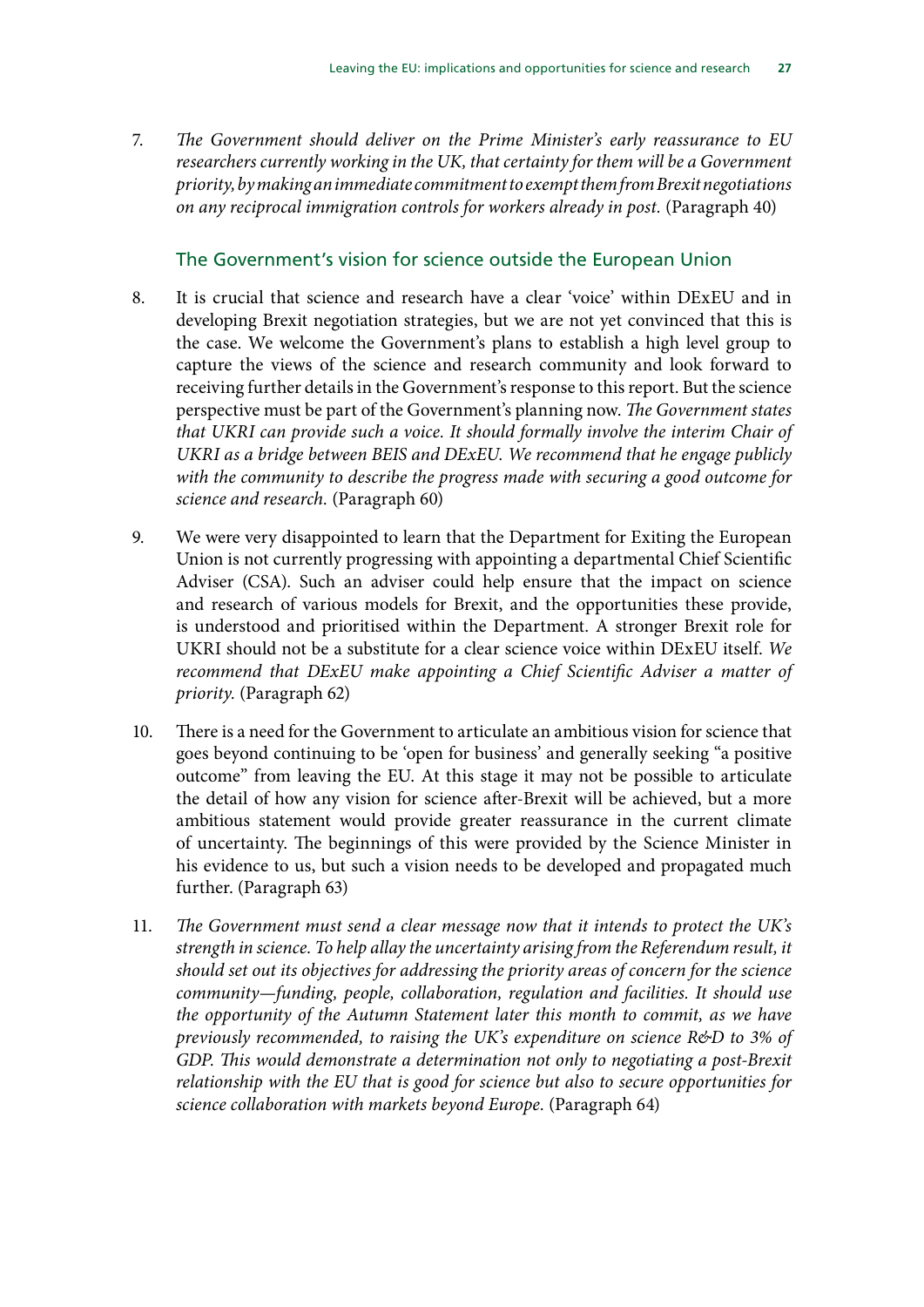12. T*he Government must set out the metrics it will use to assess how well the UK avoids the risks of Brexit for science and research and secures the benefits. It should monitor these metrics during the course of the Brexit negotiations, and regularly publish the results. We intend to ask the Minister for science for updates periodically during the course of the Brexit process.* (Paragraph 67)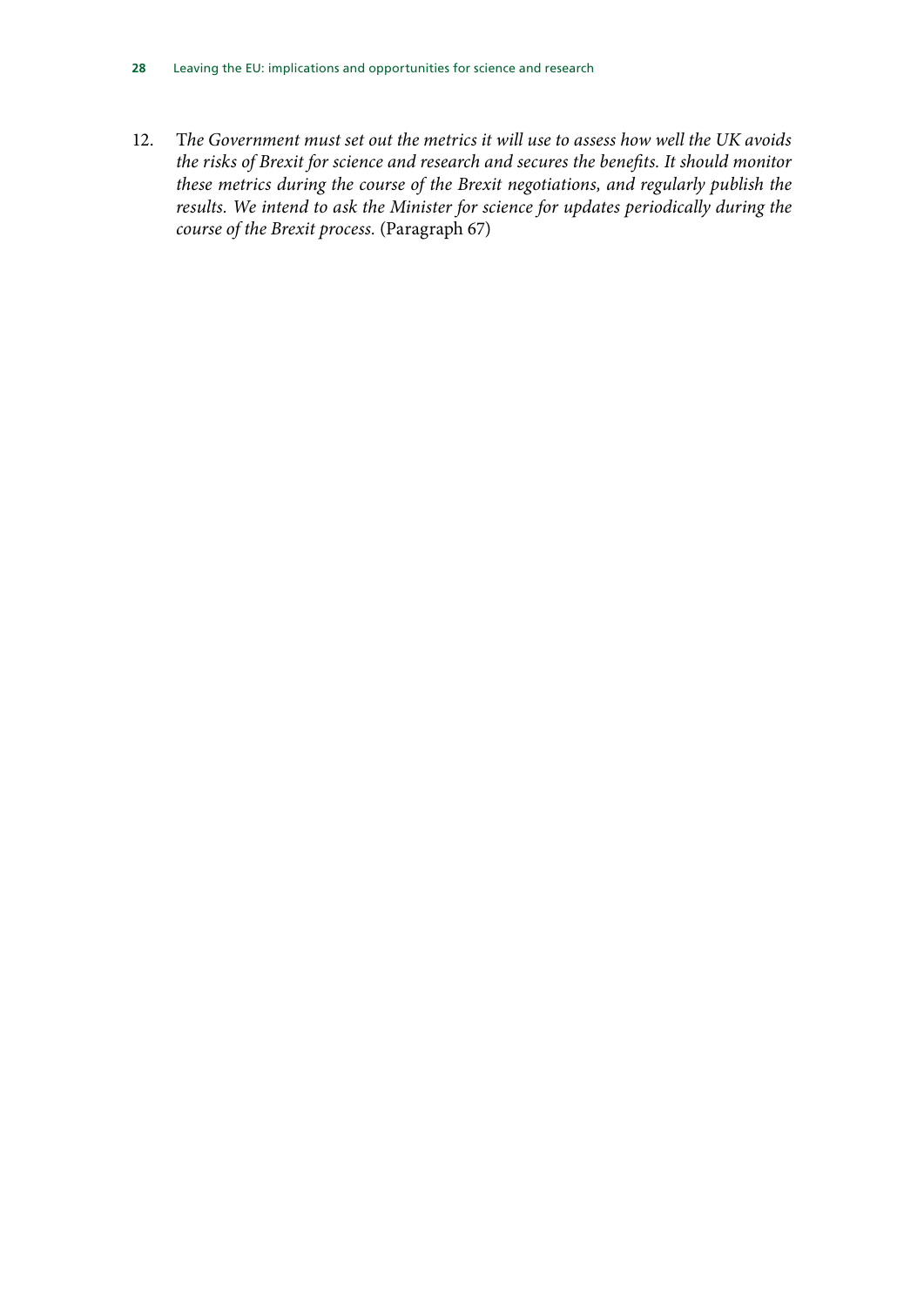<span id="page-29-0"></span>

|                                                                                                                                                                                                                                                      | We received over 270 written submissions to our inquiry, providing a wealth of information on the many issues of interest to the science and research community<br>in the context of leaving the European Union. An illustrative selection of these issues are reproduced here, although it is not intended to be a comprehensive<br>summary of the many issues raised. As the Government turns its attention to addressing the overarching issues highlighted in this report it should draw on these<br>and other submissions to understand the community's concerns.                                                                                                                                                                                                                                                                                                                                                                                                                                                                                                                                                                                                                                                                                                                                                                                                                                                                                                                                                                                                                                                                                                                                                                                                                                                                                                                                                                                                                                                                          |                                                                                                                                                                              |
|------------------------------------------------------------------------------------------------------------------------------------------------------------------------------------------------------------------------------------------------------|-------------------------------------------------------------------------------------------------------------------------------------------------------------------------------------------------------------------------------------------------------------------------------------------------------------------------------------------------------------------------------------------------------------------------------------------------------------------------------------------------------------------------------------------------------------------------------------------------------------------------------------------------------------------------------------------------------------------------------------------------------------------------------------------------------------------------------------------------------------------------------------------------------------------------------------------------------------------------------------------------------------------------------------------------------------------------------------------------------------------------------------------------------------------------------------------------------------------------------------------------------------------------------------------------------------------------------------------------------------------------------------------------------------------------------------------------------------------------------------------------------------------------------------------------------------------------------------------------------------------------------------------------------------------------------------------------------------------------------------------------------------------------------------------------------------------------------------------------------------------------------------------------------------------------------------------------------------------------------------------------------------------------------------------------|------------------------------------------------------------------------------------------------------------------------------------------------------------------------------|
| <b>Table 1: Funding</b>                                                                                                                                                                                                                              |                                                                                                                                                                                                                                                                                                                                                                                                                                                                                                                                                                                                                                                                                                                                                                                                                                                                                                                                                                                                                                                                                                                                                                                                                                                                                                                                                                                                                                                                                                                                                                                                                                                                                                                                                                                                                                                                                                                                                                                                                                                 |                                                                                                                                                                              |
| <b>Issue</b><br>Concerns                                                                                                                                                                                                                             | Description and written evidence references<br>The University of Southampton quoted data from the Swiss Secretariat for Education, Research                                                                                                                                                                                                                                                                                                                                                                                                                                                                                                                                                                                                                                                                                                                                                                                                                                                                                                                                                                                                                                                                                                                                                                                                                                                                                                                                                                                                                                                                                                                                                                                                                                                                                                                                                                                                                                                                                                     | <b>Notes</b><br>A description of the existing models                                                                                                                         |
| that the UK<br>might not be<br>able to access<br>EU funding,<br>including<br>Framework<br>Programmes<br>(Horizon<br>2020) and<br>structural<br>funds, after<br>the UK leaves<br>the EU-<br>depending on<br>which future<br>UK-EU model<br>is chosen. | and Innovation (SERI), showing the effect of Switzerland's move to a partial association model,<br>and described this as a "substantial decline in Swiss involvement and income during this period of<br>uncertainty". <sup>1</sup> The SERI report goes on to state that "If Switzerland were to be fully downgraded<br>to third-country status from 2017 onwards, its opportunities for participation and influence<br>would be extremely limited. We would also expect to see an even sharper decrease in the<br>financial and quantitative shares of Swiss participation in the [Framework Programmes]. A further<br>concern would be the potential isolation of Swiss-based researchers. The fear is that over the<br>long term, third country status could lead to a loss of expertise and could reduce Switzerland's<br>influence in research circles, both in Europe and indeed globally".<br>HEFCE described the benefits of funds beyond Horizon 2020, particularly in supporting<br>innovation: "EU public and private funds have played a significant role in supporting innovation<br>in the UK. UK universities have received around £100M p/a from ERDF and ESF funding streams<br>over the last three years to support a range of economic regeneration activities. Structural Funds<br>have helped to improve regional competitiveness and absorptive capacity. Competitiveness and<br>capacity are also supported by domestic businesses' ability to access a range of EU funds including<br>H2020. The European investment fund has provided important SME financing which in turn has<br>leveraged venture capital and private equity funds. Each finance stream invests in private sector<br>capacity to engage in research and development and this then helps university enterprise activity<br>and innovation partnerships to be successful. In addition, universities have benefitted from<br>working with EU businesses with good levels of research and development capacity and a high<br>tech focus". <sup>2</sup> | for non EU-member involvement in<br>Horizon 2020 is provided in the House<br>of Lords Science and Technology<br>report. This includes a description of<br>the "Swiss model". |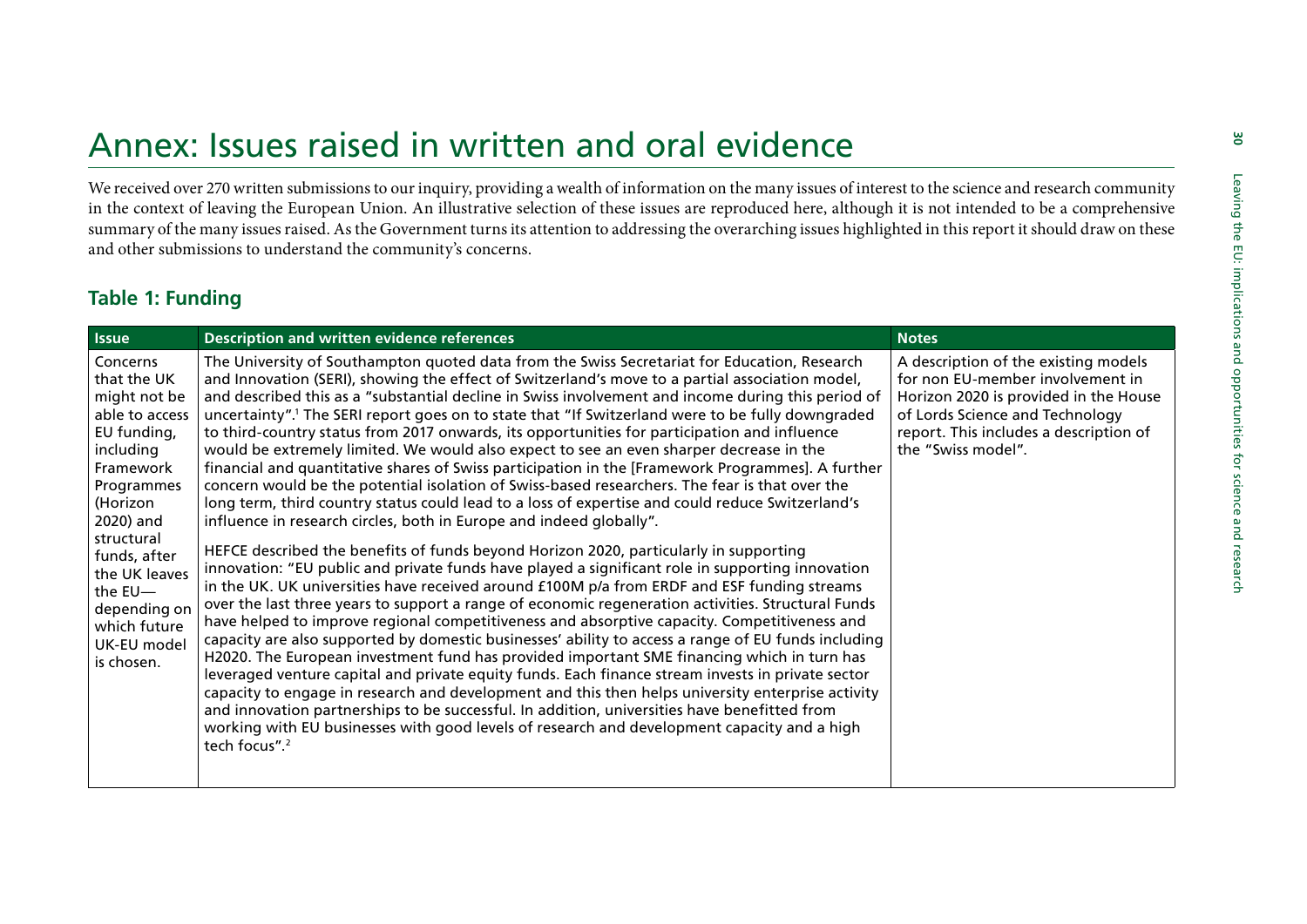| <b>Issue</b>                                                                                     | <b>Description and written evidence references</b>                                                                                                                                                                                                                                                                                                                                                                                                                                                                                                                                                                                                                                                                                                                                                                                         | <b>Notes</b>                                                                                                                                                                                                                                                                                                                            |
|--------------------------------------------------------------------------------------------------|--------------------------------------------------------------------------------------------------------------------------------------------------------------------------------------------------------------------------------------------------------------------------------------------------------------------------------------------------------------------------------------------------------------------------------------------------------------------------------------------------------------------------------------------------------------------------------------------------------------------------------------------------------------------------------------------------------------------------------------------------------------------------------------------------------------------------------------------|-----------------------------------------------------------------------------------------------------------------------------------------------------------------------------------------------------------------------------------------------------------------------------------------------------------------------------------------|
| Ability to<br>lead projects<br>and influence<br>the EU<br>Framework<br>Programmes<br>post-Brexit | The University of Oxford told us that: "For the UK (and in particular UK universities), whilst<br>participation in projects is, of course, desirable, future success and the UK's competitive edge is<br>also dependent on the ability to influence the content of future research programmes, the areas<br>for large-scale investment in research as well as the content of EU directives that affect research<br>in the UK (eg animal testing, open access & data mining). It is vital that the UK is driving the<br>research agenda rather than following the agenda of other member states. <sup>3</sup>                                                                                                                                                                                                                               | The House of Lords Science and<br>Technology Committee noted that:<br>"The UK currently has significant<br>influence on the development<br>of EU policy for science. It is not<br>entirely clear how this would be<br>affected in the event of termination<br>of membership and adoption of<br>Associated Country status". <sup>4</sup> |
| The need for<br>appropriate<br>levels of<br>funding to<br>be delivered<br>through<br>appropriate | The Royal Academy of Engineering wrote that: "If the UK was unable to secure continued access<br>to EU research and innovation programmes, it would be essential for the UK government to<br>create suitable replacement research and innovation programmes using national funds. Any such<br>replacement programmes should replicate the successful and unique aspects of EU programmes,<br>including support targeted at collaboration and partnership at many different levels, including<br>researchers, universities, large corporates and SMEs, plus long term visibility of themes and<br>subject areas". <sup>5</sup>                                                                                                                                                                                                              |                                                                                                                                                                                                                                                                                                                                         |
| new schemes,<br>if access to<br>Horizon 2020<br>and other<br>funding                             | Loughborough University wrote that: "Participation in EU research projects is about much more<br>than access to another research funding stream. Advances in research and consequent benefits to<br>society and economy could not be realised by simply placing the same level of funding through a<br>UK funding body". <sup>6</sup>                                                                                                                                                                                                                                                                                                                                                                                                                                                                                                      |                                                                                                                                                                                                                                                                                                                                         |
| streams<br>cannot be<br>negotiated                                                               | The Wellcome Trust Sanger Institute described these features in more detail: "European funding<br>structures have a number of significant differences from UK sources, but in conversations with<br>Institute faculty the themes of investigator-led funding calls, mobility and career development<br>came up repeatedly. Many faculty felt that the strategic direction of EU funding was more driven<br>by investigators themselves than in the UK and this often led to the EU funding more ambitious<br>projects than UK research councils were willing to. The EU also supports individuals through<br>their career stages more than is currently the case in the UK. EU funding for career development<br>fellowships is more generous and does not require a sponsor to top up the award, unlike most UK<br>funders". <sup>7</sup> |                                                                                                                                                                                                                                                                                                                                         |
|                                                                                                  | The University of Edinburgh added that "even if all displaced H2020 funding is fully replaced and<br>ring fenced, it is possible that UK researchers will be still be disadvantaged if industry partners<br>perceive that their contributions are better leveraged through Horizon 2020, with a consequent<br>net drain of industrial sponsorship from UK universities in favour of their European rivals." <sup>8</sup>                                                                                                                                                                                                                                                                                                                                                                                                                   |                                                                                                                                                                                                                                                                                                                                         |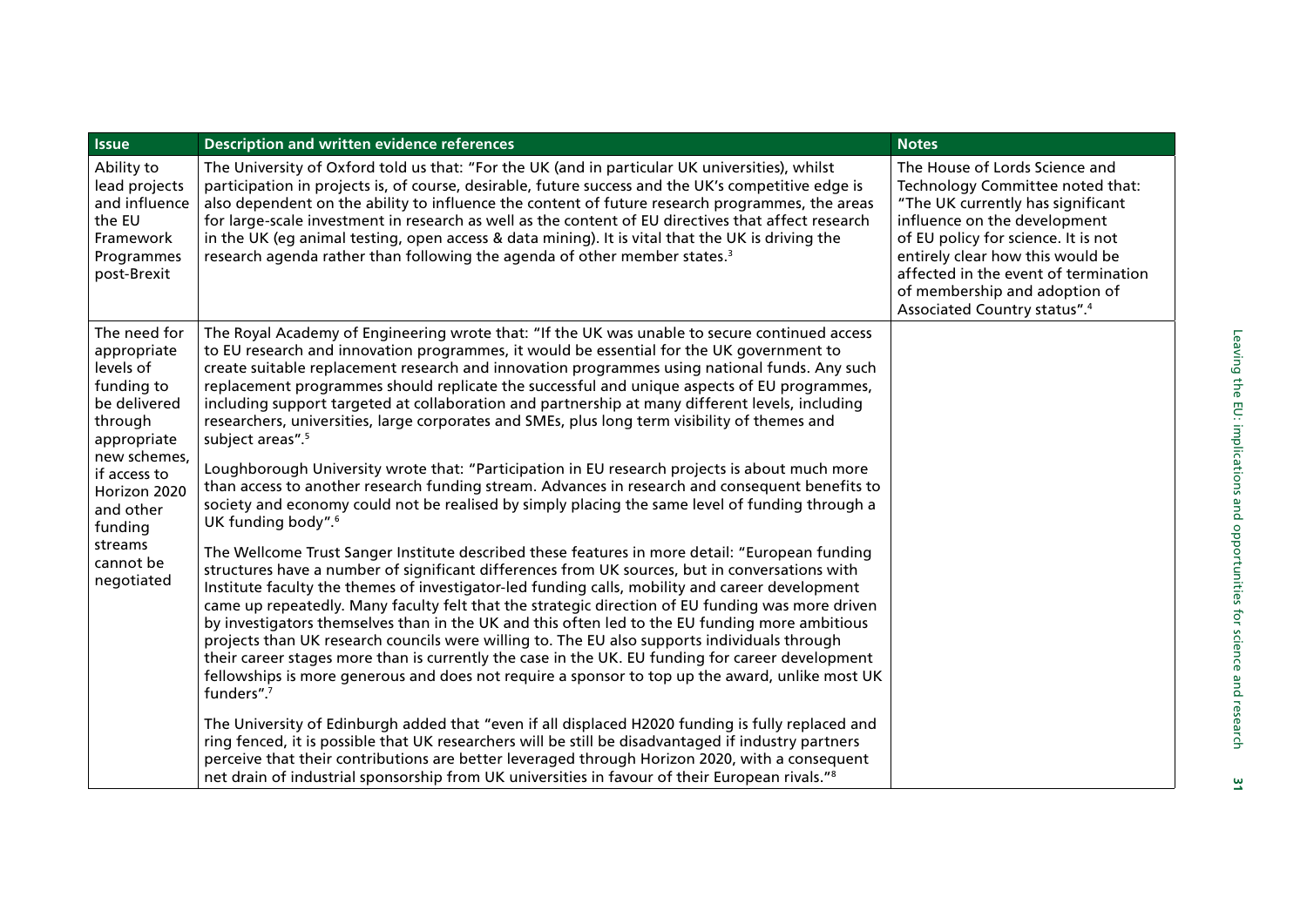| <b>Issue</b>                                                                | <b>Description and written evidence references</b>                                                                                                                                                                                                                                                                                                                                                                                                                                                                                                                                                                                                                                                                                                                                                                                                                                                                                                                                                                                                                                                                                                                                                                                                                                                                                                                                                                                                                                                 | <b>Notes</b> |
|-----------------------------------------------------------------------------|----------------------------------------------------------------------------------------------------------------------------------------------------------------------------------------------------------------------------------------------------------------------------------------------------------------------------------------------------------------------------------------------------------------------------------------------------------------------------------------------------------------------------------------------------------------------------------------------------------------------------------------------------------------------------------------------------------------------------------------------------------------------------------------------------------------------------------------------------------------------------------------------------------------------------------------------------------------------------------------------------------------------------------------------------------------------------------------------------------------------------------------------------------------------------------------------------------------------------------------------------------------------------------------------------------------------------------------------------------------------------------------------------------------------------------------------------------------------------------------------------|--------------|
|                                                                             | The Institute of Chartered Foresters queried which bodies would be distributing any replacement<br>funding and to whom: "Whilst it would be good to ensure the UK continues to spend on research<br>what it repatriates, it must ensure that whatever it does spend is available, on a level playing<br>field, for all research bodies that can currently apply for EU funding namely, Universities, Public<br>Sector Research Organisations, SMEs etc. Any funds repatriated should not be given solely to<br>Research Councils to administer as they are not all-inclusive". <sup>9</sup><br>The University of Cambridge highlighted a need to ensure any domestic funding routes are<br>synchronised with those in other countries: "The Government's Balance of Competences Review<br>(2014) found that international collaborations with non-EU members are made more difficult<br>by the reliance of researchers in different countries on different funding cycles. Potential UK<br>participants could run into problems in 'synchronising' research projects and funding with EU<br>partners, in the event of the UK no longer being a full participant in Horizon 2020". <sup>10</sup>                                                                                                                                                                                                                                                                                                    |              |
| Key features<br>of EU funding<br>that should<br>be preserved<br>or imitated | The University of the Arts London (UAL) described EU funding as an "an approach that in many<br>ways is more attractive than Research Council schemes to an institution like UAL". UAL pointed to:<br>-Greater notice of funding calls, which gives HEIs time to assemble consortia. (A complaint about<br>major Research Council directed calls is that the public notice period is so short that only those<br>with informal prior knowledge have a serious chance of assembling a fully resolved response.)<br>-Wider and more inclusive support for academic and industrial partnerships. The structure of EU<br>funding means that commercialisation is more integrated into the project lifecycle. This approach<br>is especially attractive to the design discipline with its close links to professional practice.<br>-Greater opportunities for UK companies to be involved in publicly funded research. UK<br>companies are keen to be involved in EU funding but SMEs in particular are wary of their<br>complexity. UK universities provide a vehicle for British companies to engage with funding<br>streams and expertise to which they would never normally have access.<br>-More opportunities to learn about funder priorities and expectations. Feedback on applications<br>is more extensive and detailed than that from the Research Councils. Applicants can learn how to<br>improve the quality of their bids, and so increase their chances of being funded in later calls. |              |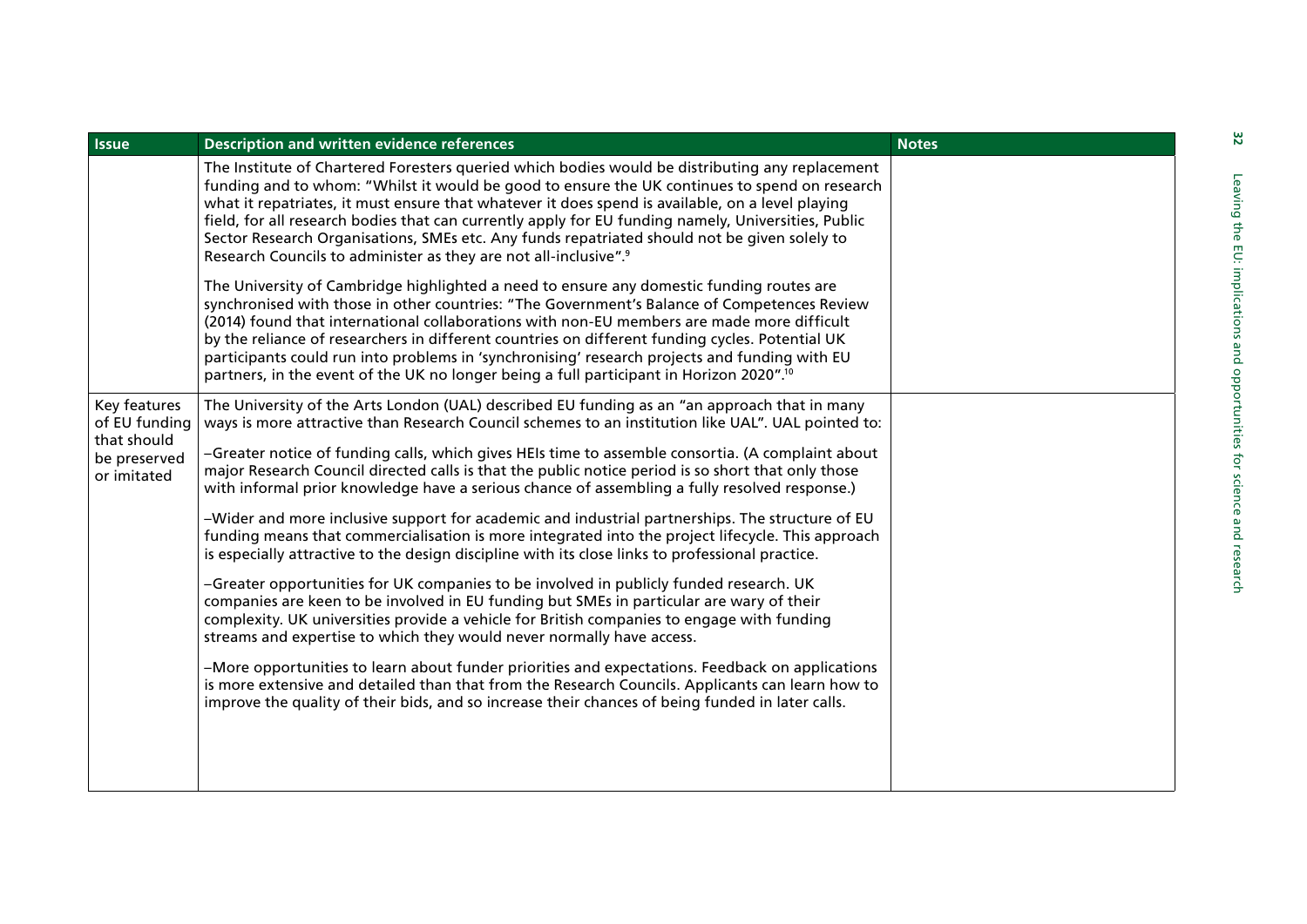| <b>Issue</b>                                                              | <b>Description and written evidence references</b>                                                                                                                                                                                                                                                                                                                                                                                                                                                                                                                                                                                                                                                                                                                                                                                                                                                                                                                                                                                                                                                                                                                                                                                                                                                                                                                                                                                                                                                                                                                                                                                                                                                                                                                                                                                                                                                                                                                                                                                                                                                                                                                                                                                    | <b>Notes</b> |
|---------------------------------------------------------------------------|---------------------------------------------------------------------------------------------------------------------------------------------------------------------------------------------------------------------------------------------------------------------------------------------------------------------------------------------------------------------------------------------------------------------------------------------------------------------------------------------------------------------------------------------------------------------------------------------------------------------------------------------------------------------------------------------------------------------------------------------------------------------------------------------------------------------------------------------------------------------------------------------------------------------------------------------------------------------------------------------------------------------------------------------------------------------------------------------------------------------------------------------------------------------------------------------------------------------------------------------------------------------------------------------------------------------------------------------------------------------------------------------------------------------------------------------------------------------------------------------------------------------------------------------------------------------------------------------------------------------------------------------------------------------------------------------------------------------------------------------------------------------------------------------------------------------------------------------------------------------------------------------------------------------------------------------------------------------------------------------------------------------------------------------------------------------------------------------------------------------------------------------------------------------------------------------------------------------------------------|--------------|
| Criticisms of<br>EU funding<br>routes that<br>should not be<br>replicated | The Chartered Institute of Foresters hoped that any future system would be as simple and free<br>from "red tape" as possible, noting that "the Horizon 2020 programme has made substantial<br>advances in reducing complexity and bureaucracy but many other EU funding mechanisms (LIFE+,<br>Interreg and others) remain labyrinthine and non-uniform in their approach to eligible costs". <sup>11</sup><br>A group of researchers at Swansea University observed that "Rules and regulations around EU<br>funding applications and grants are designed to fit a wide variety of funding calls over multiple<br>programmes and research areas. As such, the known issue of overextended time-to-grant and<br>intrinsic complexity of European funding create a high threshold of administrative knowledge<br>and resources necessary to navigate these funds". They suggested that "By returning the key<br>sources of funding to the nation state level, Brexit may offer an opportunity to streamline<br>research guidelines, thus reducing the resource burden of both applying for and undertaking<br>large research grants. Some researchers indicate that many UK funding bodies, including RCUK<br>bodies, Innovate UK and the Wellcome Trust, are all already simpler and more user-friendly than<br>EU funding". <sup>12</sup><br>Ian Byrne, the Deputy CEO of a small charity undertaking research and development in the area<br>of sustainable energy, told us that "In recent years, the EU has consolidated many of its funding<br>strands into just two: those around the European Social Funds and, for science-based activities,<br>Horizon 2020. This has had the effect of reducing the number of projects being funded, while<br>maintaining the total level of expenditure. While this may be beneficial for fundamental research<br>in "big science" it has not helped smaller organisations such as ours, working in fields where<br>much of the research is incremental. In particular, in the area of energy efficiency we have seen a<br>trend towards funding a few disconnected projects each year, which often appear to suffer from<br>bloated administration yet modest achievements". <sup>13</sup> |              |
| The effect of<br>reliance on<br>EU funding<br>on smaller<br><b>HEIs</b>   | We were told that "Smaller organisations such as Goldsmiths have relied heavily on access to the<br>ERC and EU income to ensure their research income remains stable. Reduced access to EU funding<br>sources would negatively affect this stability". <sup>14</sup>                                                                                                                                                                                                                                                                                                                                                                                                                                                                                                                                                                                                                                                                                                                                                                                                                                                                                                                                                                                                                                                                                                                                                                                                                                                                                                                                                                                                                                                                                                                                                                                                                                                                                                                                                                                                                                                                                                                                                                  |              |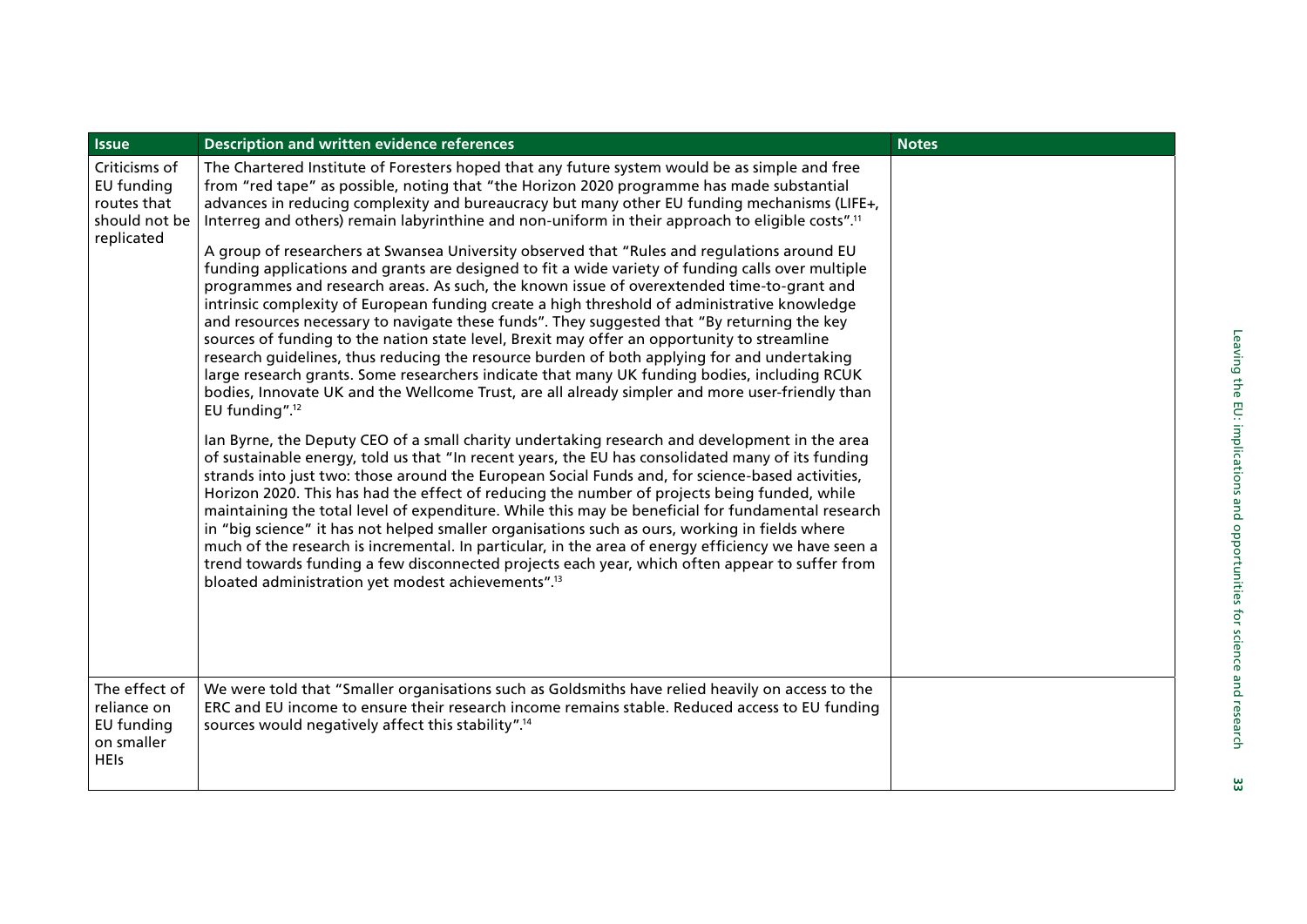| <b>Issue</b>                                                         | Description and written evidence references                                                                                                                                                                                                                                                                                                                                                                                                                                                                                                                                                                                                                                     | <b>Notes</b>                                                                                                                                                                                                                                                                                                                                                                                                                                                                                                                                                                                                                                        |
|----------------------------------------------------------------------|---------------------------------------------------------------------------------------------------------------------------------------------------------------------------------------------------------------------------------------------------------------------------------------------------------------------------------------------------------------------------------------------------------------------------------------------------------------------------------------------------------------------------------------------------------------------------------------------------------------------------------------------------------------------------------|-----------------------------------------------------------------------------------------------------------------------------------------------------------------------------------------------------------------------------------------------------------------------------------------------------------------------------------------------------------------------------------------------------------------------------------------------------------------------------------------------------------------------------------------------------------------------------------------------------------------------------------------------------|
| The effect of<br>reliance on<br>EU funding<br>on smaller<br>subjects | Representatives of some smaller research subjects in the UK were concerned about the level of<br>their current reliance on EU funding. For instance, the Institute of Acoustics told us that 47% of<br>funding for acoustics-related research in the UK is received through EU routes, <sup>15</sup> and the Institute<br>of Conservation highlighted Heritage Science as an area with a similar level of dependence on EU<br>funding. <sup>16</sup>                                                                                                                                                                                                                            | Some information on the current<br>level of reliance on EU funding by<br>discipline was provided by RCUK. <sup>17</sup><br>Over the three-year period from<br>2012/13 to 2014/15, EU Government<br>Bodies provided 13% of all research<br>grants and contracts income to UK<br>universities. The variability is not<br>restricted to 'small' subjects; Chemistry<br>and "IT, system sciences, and computer<br>software engineering" both appear<br>in RCUK's top ten subject centres by<br>proportion of income from EU bodies<br>(at 21.5% and 30.9% respectively), and<br>also in the top ten by total level of EU<br>income (at £155m and £142m) |
| Need to map<br>EU funding<br>mechanisms                              | Scientists for EU told us that "There is probably not, at this stage, enough appreciation of the<br>myriad EU-based mechanisms that bring funds into innovative players in both the public and<br>private sector at the moment. These must be mapped urgently. Horizon 2020 and the "EU<br>Structural Funds" (Regional Development Fund and the European Social Fund-jointly €10.8billion<br>allocated to the UK from 2014-2020) are not the only investments".                                                                                                                                                                                                                 |                                                                                                                                                                                                                                                                                                                                                                                                                                                                                                                                                                                                                                                     |
|                                                                      | They highlighted the European Fund for Strategic Investment (EFSI) as one such route:"[EFSI],<br>also known as the "Juncker Plan" is a recent initiative (launched jointly by the European<br>Investment Bank, European Investment Fund and European Commission) aimed at using public<br>funds strategically to dramatically leverage private investment into innovation. "The EFSI aims to<br>overcome current market failures by addressing market gaps and mobilising private investment.<br>It will support strategic investments in key areas such as infrastructure, education, research and<br>innovation, as well as risk finance for small businesses." <sup>18</sup> |                                                                                                                                                                                                                                                                                                                                                                                                                                                                                                                                                                                                                                                     |

1University of Southampton (LEA 97) para 25

2HEFCE ([LEA 230](http://data.parliament.uk/writtenevidence/committeeevidence.svc/evidencedocument/science-and-technology-committee/leaving-the-eu-implications-and-opportunities-for-science-and-research/written/36026.html)) para A

3University of Oxford ([LEA 184](http://data.parliament.uk/writtenevidence/committeeevidence.svc/evidencedocument/science-and-technology-committee/leaving-the-eu-implications-and-opportunities-for-science-and-research/written/35866.html)) para 1

4House of Lords, EU membership and UK science, Second report of the Science and Technology Committee, Session 2015–16, [HL Paper 127](http://www.publications.parliament.uk/pa/ld201516/ldselect/ldsctech/127/127.pdf), para 228

5Royal Academy of Engineering [\(LEA 279\)](http://data.parliament.uk/writtenevidence/committeeevidence.svc/evidencedocument/science-and-technology-committee/leaving-the-eu-implications-and-opportunities-for-science-and-research/written/36717.html) para 2.5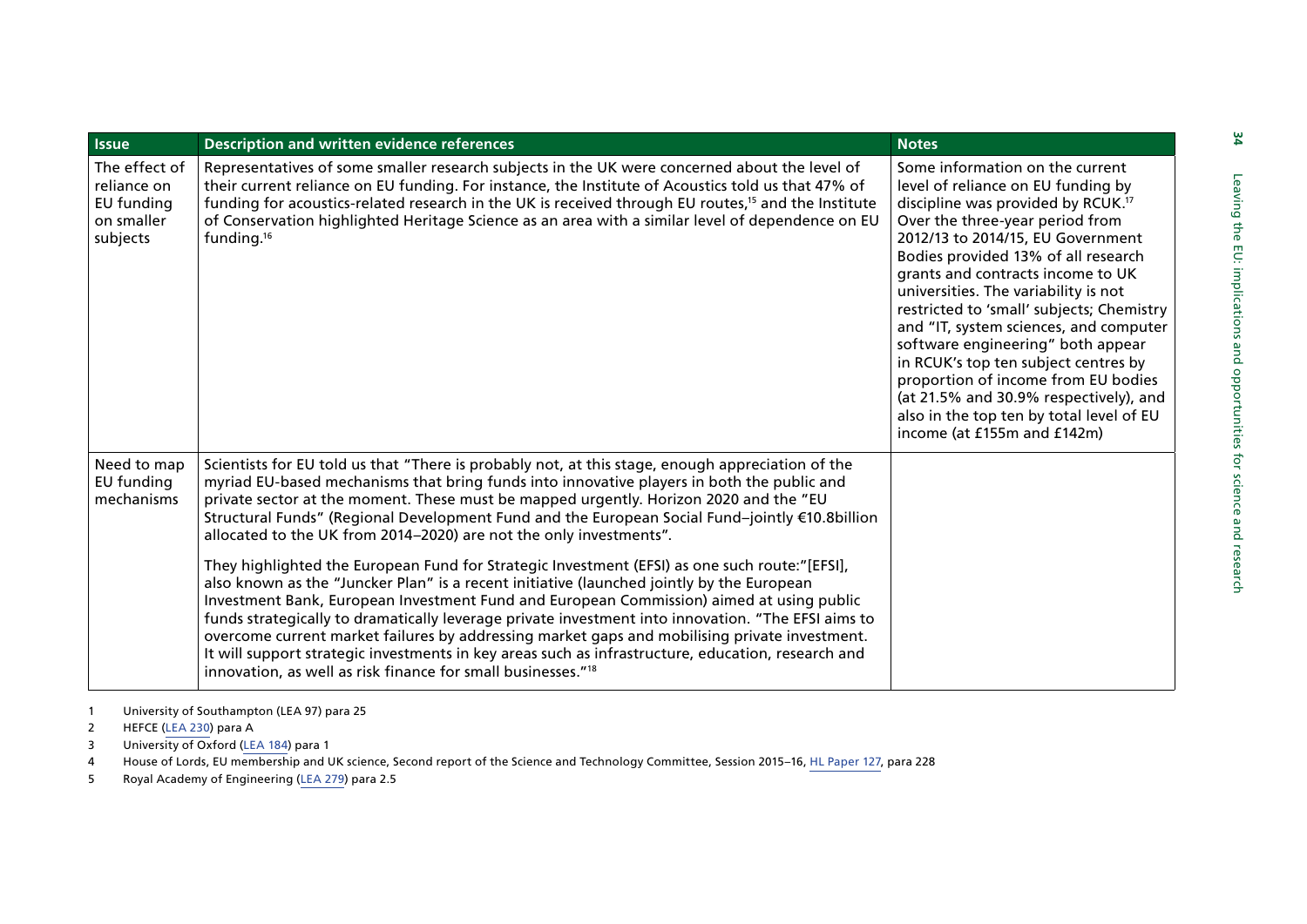- 6Loughborough University ([LEA 109](http://data.parliament.uk/writtenevidence/committeeevidence.svc/evidencedocument/science-and-technology-committee/leaving-the-eu-implications-and-opportunities-for-science-and-research/written/35316.html))
- 7Wellcome Trust Sanger Institute ([LEA 133](http://data.parliament.uk/writtenevidence/committeeevidence.svc/evidencedocument/science-and-technology-committee/leaving-the-eu-implications-and-opportunities-for-science-and-research/written/35454.html)) para 26
- 8University of Edinburgh ([LEA 159](http://data.parliament.uk/writtenevidence/committeeevidence.svc/evidencedocument/science-and-technology-committee/leaving-the-eu-implications-and-opportunities-for-science-and-research/written/35655.html)) para 13
- 9Institute of Chartered Foresters ([LEA 156\)](http://data.parliament.uk/writtenevidence/committeeevidence.svc/evidencedocument/science-and-technology-committee/leaving-the-eu-implications-and-opportunities-for-science-and-research/written/35617.html) para 6
- 10University of Cambridge ([LEA 42](http://data.parliament.uk/writtenevidence/committeeevidence.svc/evidencedocument/science-and-technology-committee/leaving-the-eu-implications-and-opportunities-for-science-and-research/written/34964.html))
- 11Chartered Institute of Foresters ([LEA 156\)](http://data.parliament.uk/writtenevidence/committeeevidence.svc/evidencedocument/science-and-technology-committee/leaving-the-eu-implications-and-opportunities-for-science-and-research/written/35617.html) para 2
- 12IMPACKT, Swansea University [\(LEA 138\)](http://data.parliament.uk/writtenevidence/committeeevidence.svc/evidencedocument/science-and-technology-committee/leaving-the-eu-implications-and-opportunities-for-science-and-research/written/35476.html) para 7
- 13Ian Byrne ([LEA 134\)](http://data.parliament.uk/writtenevidence/committeeevidence.svc/evidencedocument/science-and-technology-committee/leaving-the-eu-implications-and-opportunities-for-science-and-research/written/35455.html)
- 14Goldsmiths, University of London (LEA 252) para 17
- 15Institute of Acoustics ([LEA 73](http://data.parliament.uk/writtenevidence/committeeevidence.svc/evidencedocument/science-and-technology-committee/leaving-the-eu-implications-and-opportunities-for-science-and-research/written/35111.html)) para 3
- 16Institute of Conservation ([LEA 86\)](http://data.parliament.uk/writtenevidence/committeeevidence.svc/evidencedocument/science-and-technology-committee/leaving-the-eu-implications-and-opportunities-for-science-and-research/written/35183.html) para 1.1.1
- 17Research Councils UK ([LEA 235](http://data.parliament.uk/writtenevidence/committeeevidence.svc/evidencedocument/science-and-technology-committee/leaving-the-eu-implications-and-opportunities-for-science-and-research/written/36037.pdf)) annex 1
- 18Scientists for EU [\(LEA 261](http://data.parliament.uk/writtenevidence/committeeevidence.svc/evidencedocument/science-and-technology-committee/leaving-the-eu-implications-and-opportunities-for-science-and-research/written/36104.html)) 2.3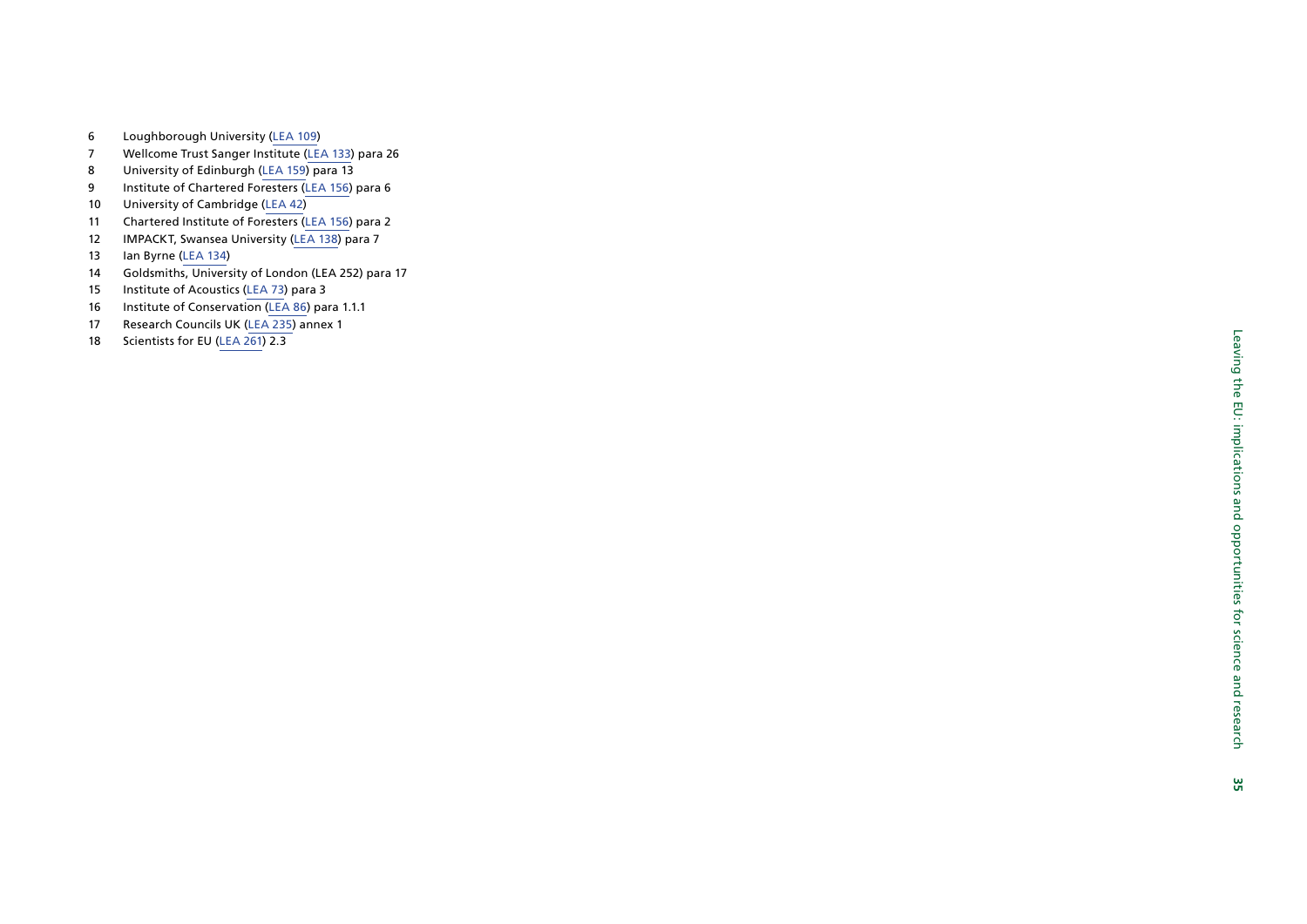### **Table 2: People**

| <b>Issue</b>                                                                                            | <b>Description and written evidence references</b>                                                                                                                                                                                                                                                                                                                                                                                                                                                     | <b>Notes</b>                                                                                                                                                                                                                                                                                                                                                                                                                                                                                                                                                                                                                                                                                                                                                                                                                                                                                                                                                                                                                                                                                                                                                                                                                                                                                                                                                                                                                                     |
|---------------------------------------------------------------------------------------------------------|--------------------------------------------------------------------------------------------------------------------------------------------------------------------------------------------------------------------------------------------------------------------------------------------------------------------------------------------------------------------------------------------------------------------------------------------------------------------------------------------------------|--------------------------------------------------------------------------------------------------------------------------------------------------------------------------------------------------------------------------------------------------------------------------------------------------------------------------------------------------------------------------------------------------------------------------------------------------------------------------------------------------------------------------------------------------------------------------------------------------------------------------------------------------------------------------------------------------------------------------------------------------------------------------------------------------------------------------------------------------------------------------------------------------------------------------------------------------------------------------------------------------------------------------------------------------------------------------------------------------------------------------------------------------------------------------------------------------------------------------------------------------------------------------------------------------------------------------------------------------------------------------------------------------------------------------------------------------|
| Costs from visa<br>requirements                                                                         | Dr Julian Downward warned that the Crick Institute's annual<br>expenditure on processing visa and work permit applications could<br>rise "from about £70,000 to some £250,000, if rules introduced to<br>regulate entry of EU nationals are similar to those currently applied<br>to non-EU nationals". <sup>19</sup> Similarly, the University of Oxford estimated<br>that there could be "anything up to a tripling of work load" in<br>order to process additional visa applications. <sup>20</sup> | The Society for the Environment noted the possibility of a<br>"research passport" model as a solution, based on the National<br>Health Service (NHS) research passport, "which grants honorary<br>research contracts or letters of access to those who need to<br>undertake research within the NHS". <sup>21</sup> However, the Society noted<br>that "whilst a similar system would be a good compromise for<br>those who conduct research, it may not be a suitable model for<br>industries employing scientists who work in the field but do not<br>conduct research as part of their activities".                                                                                                                                                                                                                                                                                                                                                                                                                                                                                                                                                                                                                                                                                                                                                                                                                                           |
| Movement of<br>researchers<br>potentially<br>constrained by<br>caps on overall<br>immigration<br>levels | The University of Cambridge explained that the current limits on<br>Tier 2 visas meant that this route "would be unlikely to have the<br>capacity to absorb the numbers of EU nationals which the sector<br>would require". <sup>22</sup>                                                                                                                                                                                                                                                              | The UK currently controls immigration from countries outside<br>the EU through a system of visa 'tiers', which includes a mix of<br>'points-based' and 'employer-led selection' components. This<br>includes tier-1 visas ('exceptional talent' /entrepreneurs), tier-2 visas<br>('skilled workers'), tier-4 visas (students) and tier-5 visas (which<br>includes approved 'research placement' schemes). Tier-1 and tier-2<br>visas have quotas—the 1,000 a year cap on tier-1 visas include an<br>allocation of 250 places to be endorsed by the Royal Society, 150 by<br>the Royal Academy of Engineering and 150 by the British Academy.<br>In March 2016, before the EU Referendum, the Government<br>announced reforms to the skilled worker visa (Tier-2), following<br>a review of the route by the Migration Advisory Committee,<br>including an increase in the minimum salary threshold for<br>experienced workers using Tier 2, from £20,800 to £25,000 in<br>Autumn 2016 and £30,000 in April 2017 (For new entrants to<br>the workforce, including those under 25, the minimum will be<br>£23,000), and the introduction of an 'immigration skills charge' for<br>each non-EEA worker an employer wants to bring to the UK (larger<br>sponsors of Tier 2 migrants would be charged £1,000 per migrant<br>a year, £364 for small businesses and charities). There would be an<br>exemption for migrants undertaking PhD level roles |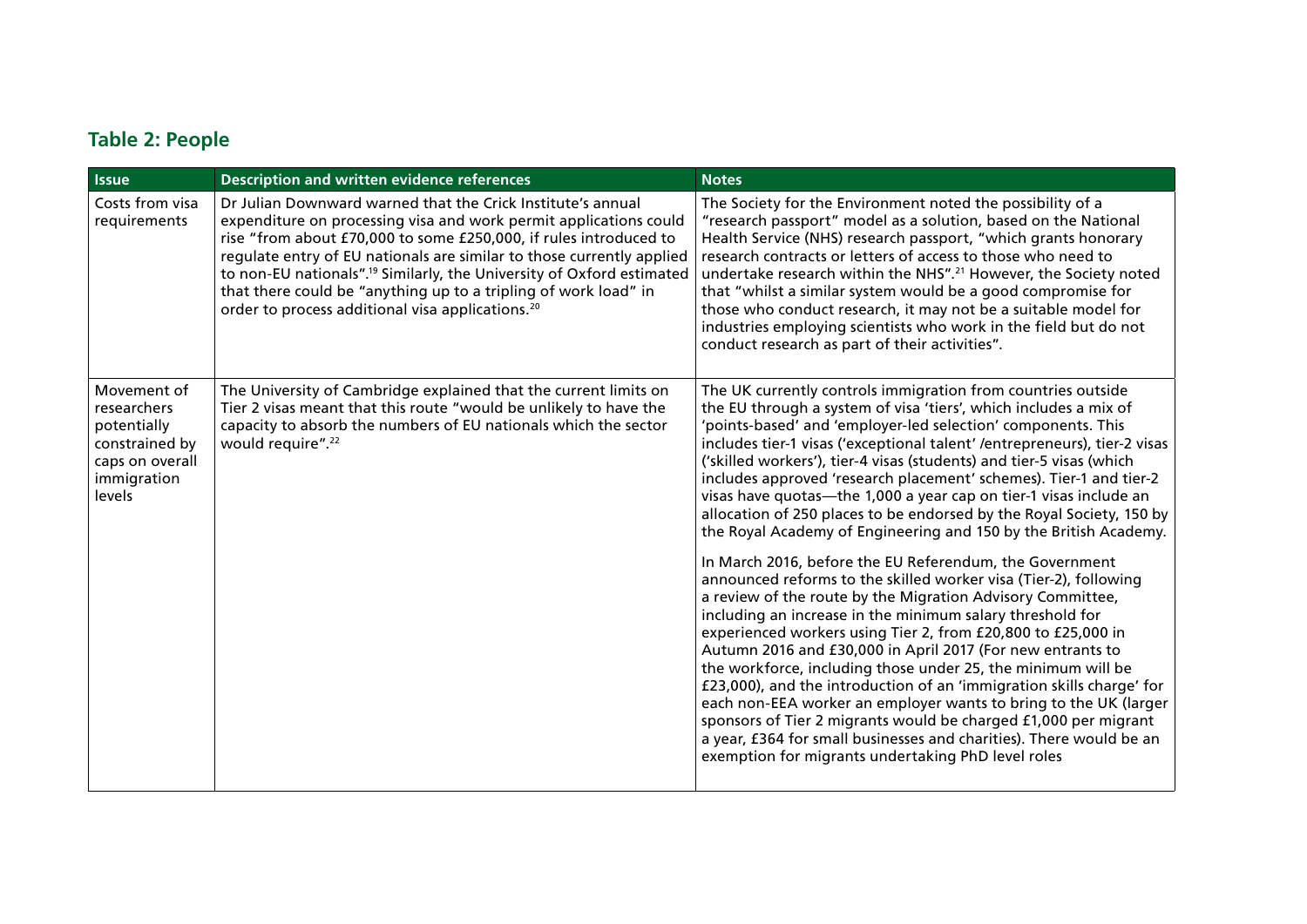| <b>Issue</b>                                                                                       | <b>Description and written evidence references</b>                                                                                                                                                                                                                                                                                                                                                                                                                                                                                                                                                                                                                                                                                                                                      | <b>Notes</b>                                                                                                                                                                                                                                                                                                 |
|----------------------------------------------------------------------------------------------------|-----------------------------------------------------------------------------------------------------------------------------------------------------------------------------------------------------------------------------------------------------------------------------------------------------------------------------------------------------------------------------------------------------------------------------------------------------------------------------------------------------------------------------------------------------------------------------------------------------------------------------------------------------------------------------------------------------------------------------------------------------------------------------------------|--------------------------------------------------------------------------------------------------------------------------------------------------------------------------------------------------------------------------------------------------------------------------------------------------------------|
| Reassurance for<br>EU researchers<br>currently in the<br>UK is needed<br>to avoid 'brain<br>drain' | The University of Leicester suggested that "There should be a<br>fast-track way of enabling non-UK EU academics and researchers<br>(including after any envisaged transition date) to obtain the right<br>to remain in the UK when employed by the universities".<br>The Babraham Institute wrote that "Action is needed immediately,<br>EU-nationals need to be reassured that their status is protected<br>now and in the future, or we risk losing the 'best brains' before<br>negotiations even begin". <sup>23</sup>                                                                                                                                                                                                                                                               |                                                                                                                                                                                                                                                                                                              |
| <b>Student access</b><br>to loans                                                                  | UUK called on the Government to "Provide immediate reassurances<br>to EU students starting in academic year 2016/17 regarding their<br>unchanged tuition fee status and for 2017/18 entrants on their<br>ability to access student loans, recognising that the UCAS cycle<br>opens on 6 September 2016". <sup>24</sup> The Russell Group went further:<br>"Our experience suggests that future cohorts of students will also<br>be making decisions about where to study even though they may<br>not be expecting to start until 2018/19 or 2019/20. This is expected<br>to be a crucial time when negotiations between the UK and the EU<br>may conclude and early clarification from the Government on the<br>expected status of these students would be very welcome". <sup>25</sup> | The Government announced on 11 October that "EU students<br>applying for a place at an English university or further education<br>institution in the 2017 to 2018 academic year will continue to be<br>eligible for student loans and grants—and will be for the duration<br>of their course". <sup>26</sup> |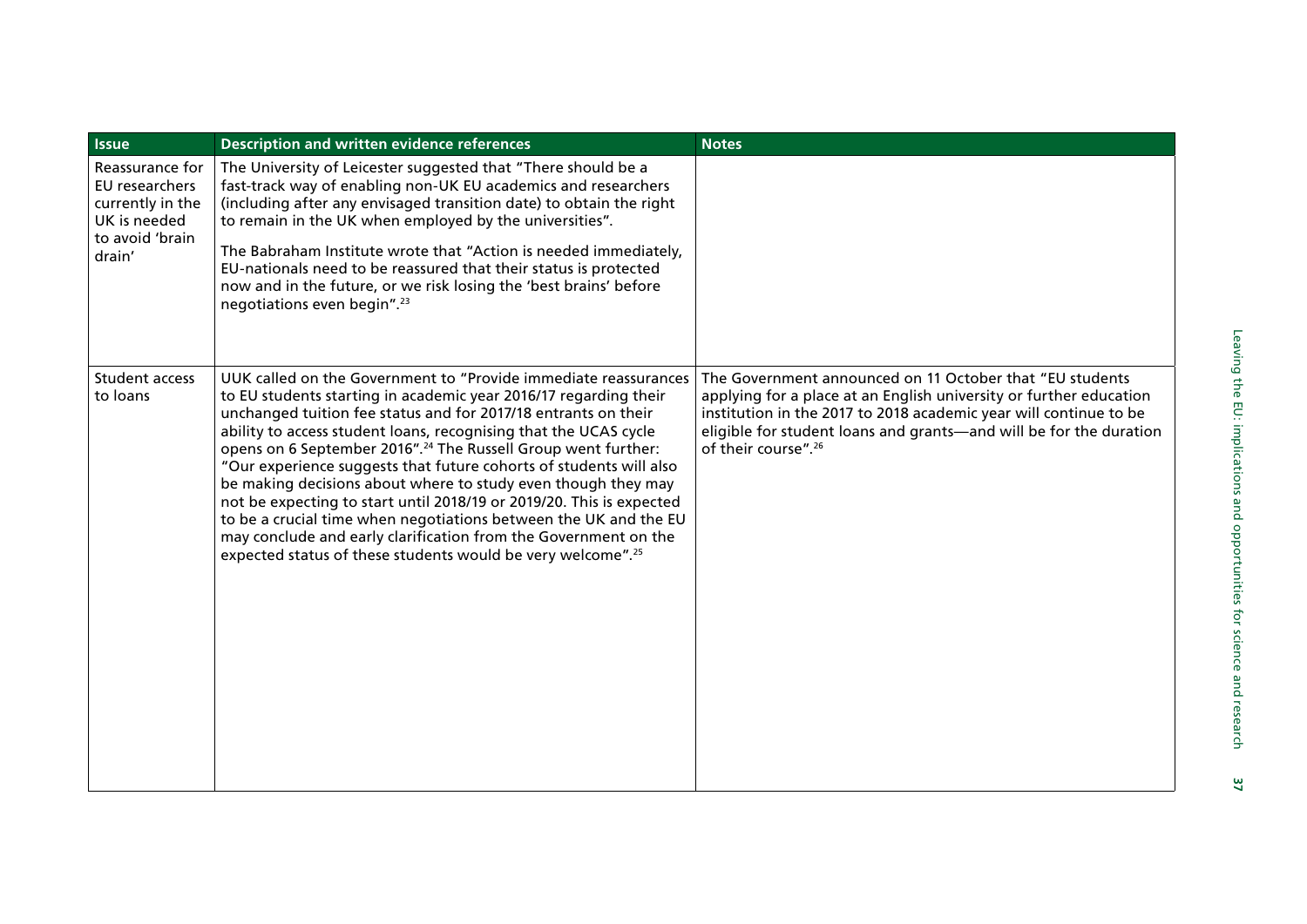| <b>Issue</b>                                                  | <b>Description and written evidence references</b>                                                                                                                                                                                                                                                                                                                                                                                                                                                                                                                                                                                                                                                                                                                                                                                                                                                                                                                                                                                                                                                                                                                                                                                                                                                                                                                                                                                                                                                                                                                                                                                                                                                                                                         | <b>Notes</b> | မ္လ                                                                               |
|---------------------------------------------------------------|------------------------------------------------------------------------------------------------------------------------------------------------------------------------------------------------------------------------------------------------------------------------------------------------------------------------------------------------------------------------------------------------------------------------------------------------------------------------------------------------------------------------------------------------------------------------------------------------------------------------------------------------------------------------------------------------------------------------------------------------------------------------------------------------------------------------------------------------------------------------------------------------------------------------------------------------------------------------------------------------------------------------------------------------------------------------------------------------------------------------------------------------------------------------------------------------------------------------------------------------------------------------------------------------------------------------------------------------------------------------------------------------------------------------------------------------------------------------------------------------------------------------------------------------------------------------------------------------------------------------------------------------------------------------------------------------------------------------------------------------------------|--------------|-----------------------------------------------------------------------------------|
| Financial<br>consequences<br>of changes in<br>EU student fees | The University of Oxford explained that "At the moment, students<br>from the EU pay the same fees as 'home' students. It has been<br>suggested that a positive outcome of a UK withdrawal from the EU<br>will be the charging of international student fees to EU students,<br>thus giving UK Universities a huge boost in fee income. In theory,<br>this sounds like an excellent proposition. However, those who deal<br>with student recruitment believe that, in reality, there will be a<br>huge drop in numbers from the EU as students chose to study at<br>one of the many excellent universities in mainland Europe. The<br>result would actually be a huge drop in fee income (as well as the<br>loss of some excellent students). There is strong feeling that if EU<br>fees are raised to the level of overseas students there will be a<br>knock-on effect on the make-up of the students we see applying,<br>as UK courses become exponentially more unaffordable (especially<br>compared to other EU providers)". <sup>27</sup><br>The University of Liverpool provided some figures on the possible<br>financial consequences: "Projections based on no new EU students<br>coming to Liverpool show the loss in fee income in 2016/17 would<br>be around £2.5M, rising to £6.2M in 2018/19. If only 50% of<br>students currently forecast came there would be a potential loss of<br>over £3M". <sup>28</sup><br>Universities UK called for the Government to produce "an<br>international student strategy, backed by investment to support<br>international marketing, mobility and partnerships in both Europe<br>and across the world including a quantitative target to increase<br>international student recruitment". <sup>29</sup> |              | Leaving<br>the<br>EU: implications<br>pue<br>opportunitie<br>ğ<br>pue<br>research |
|                                                               |                                                                                                                                                                                                                                                                                                                                                                                                                                                                                                                                                                                                                                                                                                                                                                                                                                                                                                                                                                                                                                                                                                                                                                                                                                                                                                                                                                                                                                                                                                                                                                                                                                                                                                                                                            |              |                                                                                   |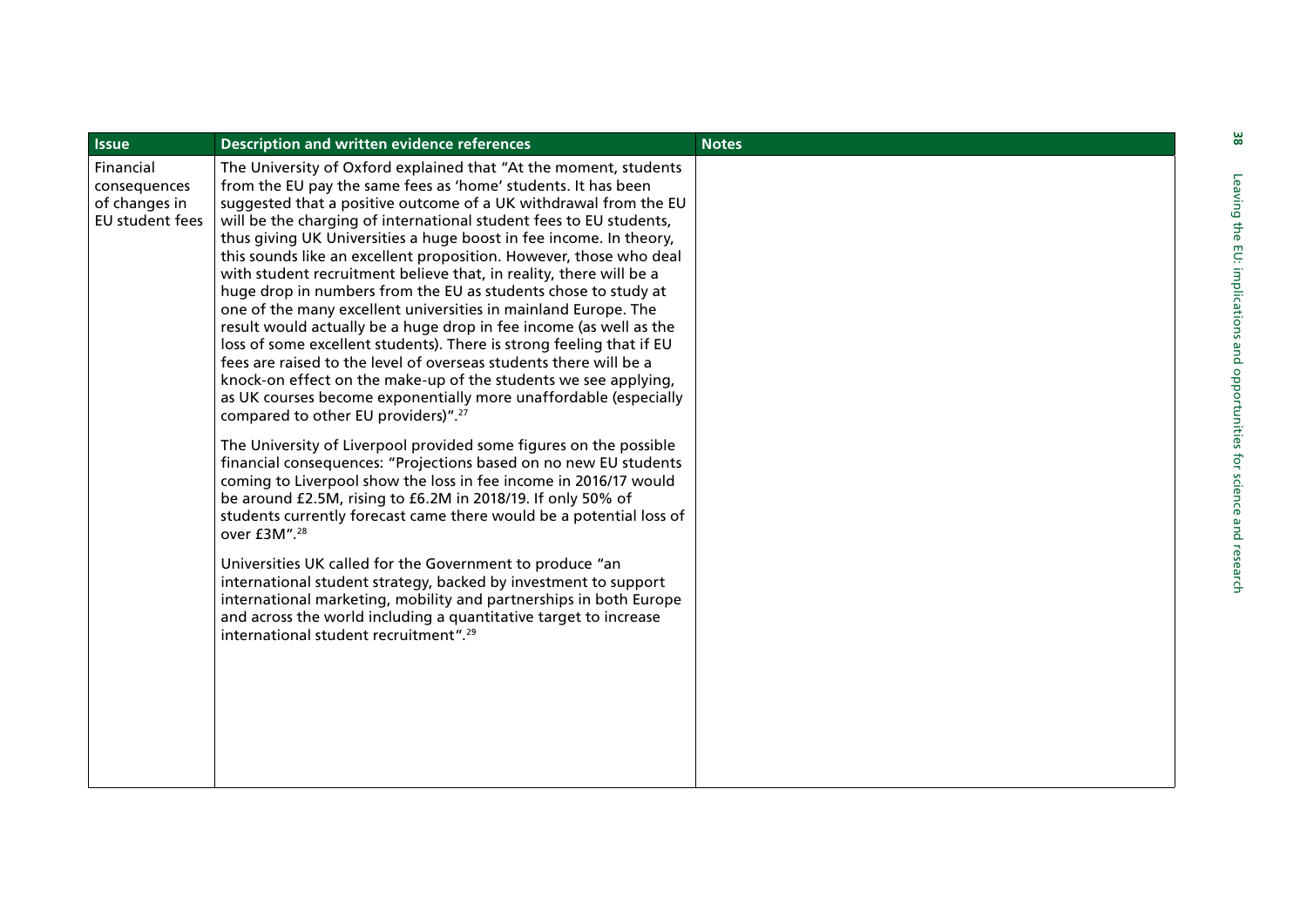| <b>Issue</b>                                          | <b>Description and written evidence references</b>                                                                                                                                                                                                                                                                                                                                                                                                                                                                                                                                                                                                                                                                                                                                                                                                                                                                                                                                                                                                                                                                                                                                                                                     | <b>Notes</b>                                                                                                                                                                                  |
|-------------------------------------------------------|----------------------------------------------------------------------------------------------------------------------------------------------------------------------------------------------------------------------------------------------------------------------------------------------------------------------------------------------------------------------------------------------------------------------------------------------------------------------------------------------------------------------------------------------------------------------------------------------------------------------------------------------------------------------------------------------------------------------------------------------------------------------------------------------------------------------------------------------------------------------------------------------------------------------------------------------------------------------------------------------------------------------------------------------------------------------------------------------------------------------------------------------------------------------------------------------------------------------------------------|-----------------------------------------------------------------------------------------------------------------------------------------------------------------------------------------------|
| Access to<br><b>ERASMUS</b><br>exchange<br>programmes | Loughborough University wrote that "Studying abroad and<br>ERASMUS exchanges are life-shaping events for young people,<br>preparing them for careers working across nations and cultures.<br>Their careers will deliver economic prosperity to the UK. Exclusion<br>from programmes would be hugely to our detriment and will<br>not be replaced on anything like the same scale by piecemeal<br>opportunities around the world". <sup>30</sup>                                                                                                                                                                                                                                                                                                                                                                                                                                                                                                                                                                                                                                                                                                                                                                                        | The Education Committee is holding its own inquiry into the<br>implications of Brexit for Higher Education, which will include the<br>UK's participation in the ERASMUS scheme. <sup>33</sup> |
|                                                       | Loughborough University went on to provide figures: "Student<br>mobility is clearly a very significant EU achievement. At<br>Loughborough some 600 students are EU (non-UK) nationals. Their<br>fee income amounts to £5M and they spend similar sums in the<br>local economy. They enrich our community immeasurably, as do<br>our exchange students. 170 students/year come to Loughborough<br>on ERASMUS exchange and we send the same number out, 2/3 to<br>study and 1/3 to work. As an indication of the success of ERASMUS,<br>we can compare with exchanges with the rest of the world which<br>serve as an indicator of likely levels of activity in a UK outside the<br>EU. Despite the attractions of major English-speaking nations, the<br>absence of formal programmes results in a much smaller activity,<br>about 20 students in and 20 out. Exchanges are life-shaping events<br>for these young people, preparing them for careers working across<br>nations and cultures that will deliver economic prosperity to the<br>UK. Exclusion from programmes would be hugely to our detriment<br>and would not be replaced on anything like the same scale by<br>piecemeal opportunities around the world". <sup>31</sup> |                                                                                                                                                                                               |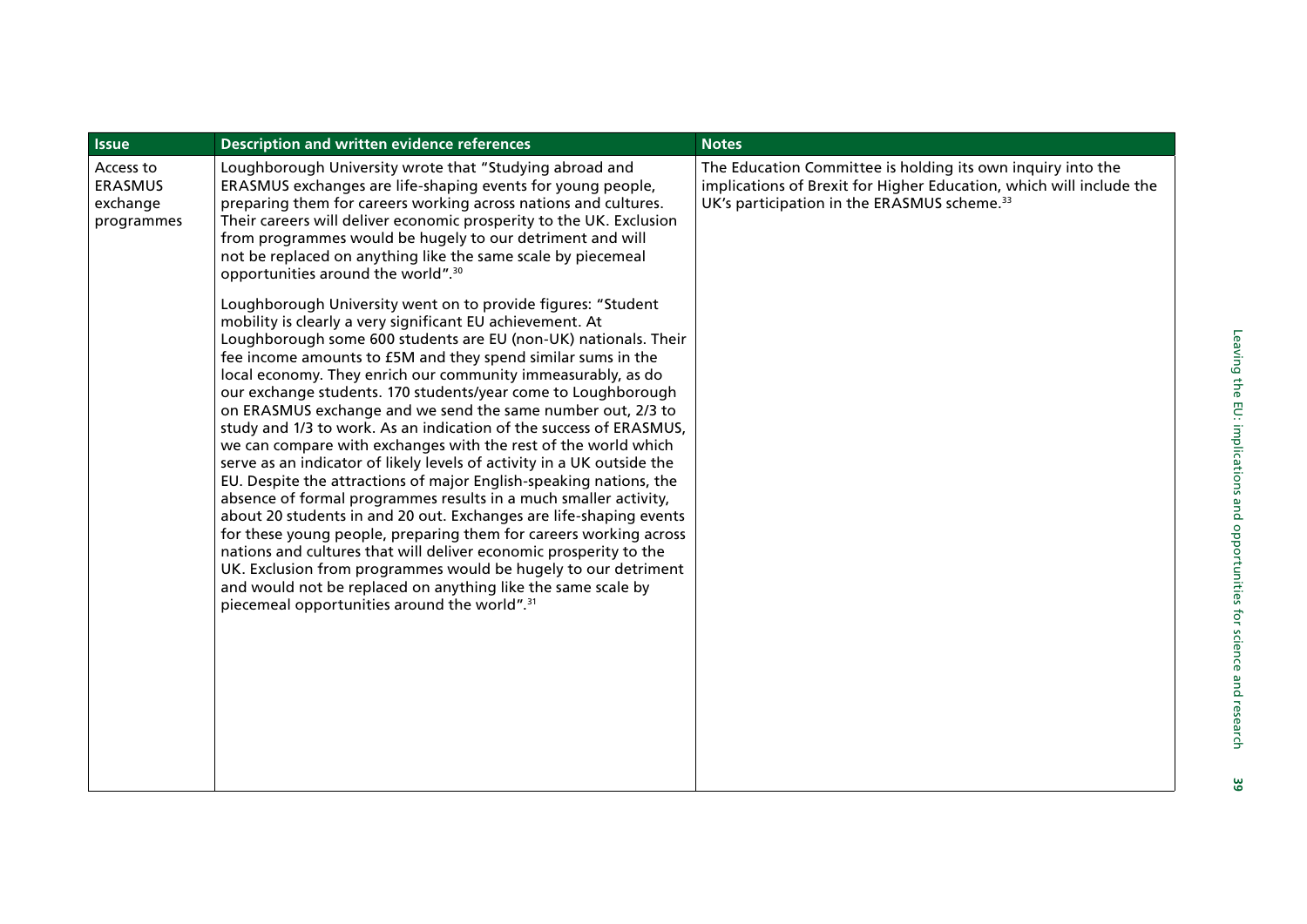| <b>Issue</b>              | <b>Description and written evidence references</b>                                                                                                                                                                                                                                                                                                                                                                                                                                                                                                                                                                                                                                                                                                                                                     | <b>Notes</b> |
|---------------------------|--------------------------------------------------------------------------------------------------------------------------------------------------------------------------------------------------------------------------------------------------------------------------------------------------------------------------------------------------------------------------------------------------------------------------------------------------------------------------------------------------------------------------------------------------------------------------------------------------------------------------------------------------------------------------------------------------------------------------------------------------------------------------------------------------------|--------------|
|                           | The Russell Group said that "The Erasmus programme has also<br>benefited UK and EU students and universities for many years.<br>Over 15,000 students from UK universities took part in the<br>Erasmus+ programme in 2013/14, nearly half of whom were from<br>Russell Group universities. The programme provides an experience<br>that is valuable to those individuals and to employers who want<br>graduates with experience of other cultures and language skills.<br>The Government has confirmed the referendum result does not<br>affect beneficiaries of Erasmus+ or those considering applying in<br>2017 but there is currently no clarity beyond that. We hope the<br>Government will negotiate for the UK to have continued access to<br>the Erasmus+ programme beyond 2017". <sup>32</sup> |              |
| Visas for short<br>visits | The MRC Laboratory of Molecular Biology in Cambridge told us<br>that "short-term working visits and internships are the lifeblood of<br>scientific collaboration and information transfer", but that current<br>immigration rules make it "extremely difficult" to host such visits<br>from non-EU citizens. The laboratory was concerned that similar<br>restrictions could apply to visits from EU citizens after Brexit,<br>noting that such visits "do not lead to immigration nor compete for<br>jobs, so their restriction serves little obvious purpose". <sup>34</sup>                                                                                                                                                                                                                         |              |
| 19                        | Dr Julian Downward (LEA 187)                                                                                                                                                                                                                                                                                                                                                                                                                                                                                                                                                                                                                                                                                                                                                                           |              |
| 20                        | University of Oxford (LEA 184)                                                                                                                                                                                                                                                                                                                                                                                                                                                                                                                                                                                                                                                                                                                                                                         |              |
| 21                        | The Society for the Environment (LEA 192) para 2.2                                                                                                                                                                                                                                                                                                                                                                                                                                                                                                                                                                                                                                                                                                                                                     |              |
| 22                        | University of Cambridge (LEA 42)                                                                                                                                                                                                                                                                                                                                                                                                                                                                                                                                                                                                                                                                                                                                                                       |              |
| 23                        | Babraham Institute (LEA 124) para 2.2                                                                                                                                                                                                                                                                                                                                                                                                                                                                                                                                                                                                                                                                                                                                                                  |              |
| 24                        | Universities UK (LEA 275)                                                                                                                                                                                                                                                                                                                                                                                                                                                                                                                                                                                                                                                                                                                                                                              |              |
| 25<br>26                  | Russell Group (LEA 180) para 3.3<br>"Funding support for EU students", Department for Education press release, 11 October 2016                                                                                                                                                                                                                                                                                                                                                                                                                                                                                                                                                                                                                                                                         |              |
| 27                        | University of Oxford (LEA 184)                                                                                                                                                                                                                                                                                                                                                                                                                                                                                                                                                                                                                                                                                                                                                                         |              |
| 28                        | University of Liverpool (LEA 222) para 6                                                                                                                                                                                                                                                                                                                                                                                                                                                                                                                                                                                                                                                                                                                                                               |              |
| 29                        | Universities UK (LEA 275) para 18                                                                                                                                                                                                                                                                                                                                                                                                                                                                                                                                                                                                                                                                                                                                                                      |              |
| 30                        | Loughborough University (LEA 109) p1                                                                                                                                                                                                                                                                                                                                                                                                                                                                                                                                                                                                                                                                                                                                                                   |              |
| 31                        | Loughborough University (LEA 109) para 2.4                                                                                                                                                                                                                                                                                                                                                                                                                                                                                                                                                                                                                                                                                                                                                             |              |
| 32                        | Russell Group (LEA 180) para 3.6                                                                                                                                                                                                                                                                                                                                                                                                                                                                                                                                                                                                                                                                                                                                                                       |              |
| 33                        | "The impact of exiting the European Union on higher education", Education Committee, accessed 4 November 2016                                                                                                                                                                                                                                                                                                                                                                                                                                                                                                                                                                                                                                                                                          |              |

34MRC Laboratory of Molecular Biology, Cambridge ([LEA 74](http://data.parliament.uk/writtenevidence/committeeevidence.svc/evidencedocument/science-and-technology-committee/leaving-the-eu-implications-and-opportunities-for-science-and-research/written/35112.html)) para 4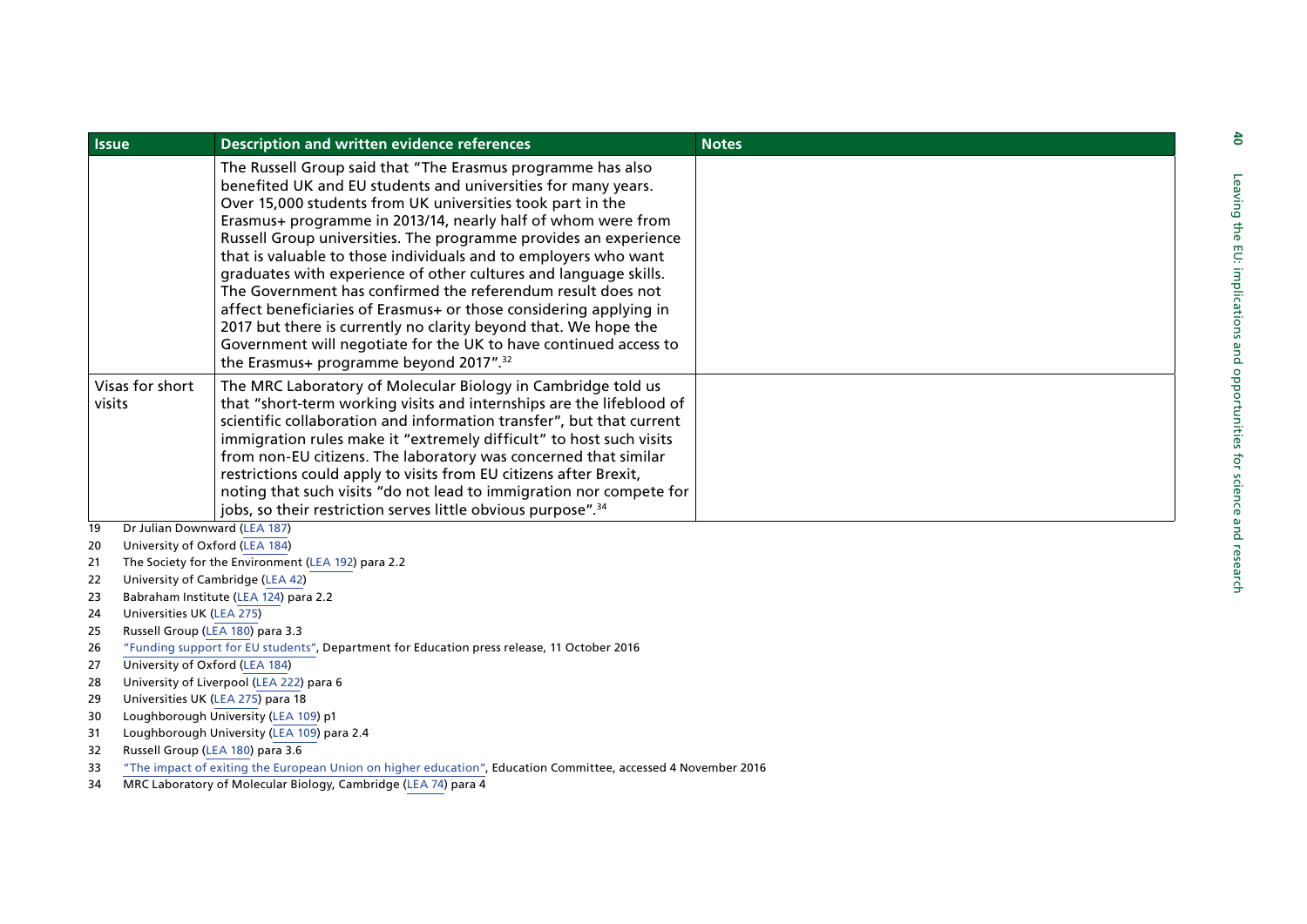### **Table 3: Collaboration**

| <b>Issue</b>                                               | Description and written evidence reference                                                                                                                                                                                                                                                                                                                                                                                                                                                                                                                                                                                                                                                                                                                                                                                                                                                                                                                                                                                                                                                                                                                                        | <b>Notes</b> |
|------------------------------------------------------------|-----------------------------------------------------------------------------------------------------------------------------------------------------------------------------------------------------------------------------------------------------------------------------------------------------------------------------------------------------------------------------------------------------------------------------------------------------------------------------------------------------------------------------------------------------------------------------------------------------------------------------------------------------------------------------------------------------------------------------------------------------------------------------------------------------------------------------------------------------------------------------------------------------------------------------------------------------------------------------------------------------------------------------------------------------------------------------------------------------------------------------------------------------------------------------------|--------------|
| <b>Collaboration requires</b><br>dedicated funding         | The Royal Society observed that collaboration was dependent on funding, and that: "Leaving<br>the EU will not create spare capacity for collaboration elsewhere unless supporting funds are<br>identified, ring-fenced and made available. If the UK wishes to increase global collaboration then<br>it must increase the funding and support to make it possible, ideally encouraging collaborations<br>both in Europe and further afield. <sup>35</sup>                                                                                                                                                                                                                                                                                                                                                                                                                                                                                                                                                                                                                                                                                                                         |              |
| Some research is only<br>possible through<br>collaboration | International collaboration is important for conducting studies that require large populations,<br>such as clinical trials of medicines for rare diseases. <sup>36</sup> The Royal Society of Biology told us that:<br>"Research on cancer, mental health, imaging, neurodegenerative disease, tissue engineering,<br>bioinformatics, and conservation among others will be heavily and negatively affected if<br>the UK is unable to maintain involvement in centralized EU-wide initiatives. By their nature<br>these research efforts require, for example, large patient pools, or distributed ecosystems, or<br>infrastructure that is beyond the scope of any individual country. Many specialisms, for example<br>endocrinology, cover rare diseases requiring a large population from which to draw viable study<br>cohorts. Similarly, capacity to conduct studies on trans-national boundary infectious diseases<br>(clinical and veterinary) is essential for research as well as disease control and public health.<br>International collaboration and outlook is key. <sup>37</sup>                                                                                  |              |
|                                                            | Loughborough University emphasised the need for recognition that "participation in EU research<br>projects is about much more than access to another research funding stream". <sup>38</sup> The university<br>provided case studies of projects that could not be delivered by UK partners alone, even with<br>equivalent levels of funding, and explained that: "The collaborations across EU states enable<br>projects to happen where teams with the required skills cannot be assembled within single<br>nations, as well as where climatic, cultural and behavioural differences are fundamental to the<br>motivation for, delivery of and ultimately the success of the project. <sup>39</sup><br>Similarly, the Marine Biological Association explained that "Sophisticated Research Vessels, such<br>as the new RRS Sir David Attenborough, can still only operate in one location at any given time<br>so that no one nation can afford to conduct research across the global oceans on their own.<br>With the threats to the seas, through climate warming, acidification and pollution, international<br>collaboration in marine science is essential". <sup>40</sup> |              |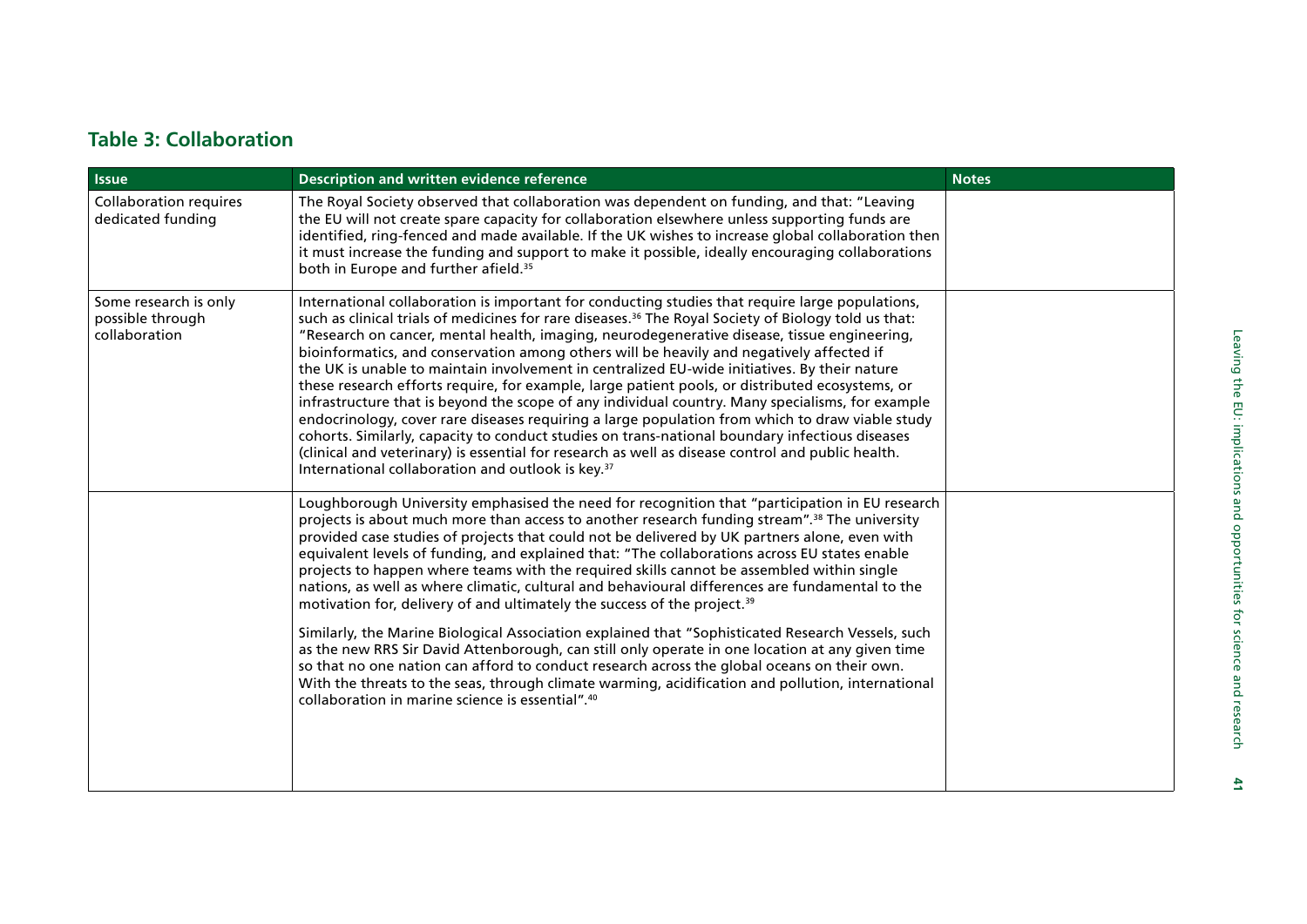| <b>Issue</b>                                                    | Description and written evidence reference                                                                                                                                                                                                                                                                                                                                                                                                                                                              | <b>Notes</b> |
|-----------------------------------------------------------------|---------------------------------------------------------------------------------------------------------------------------------------------------------------------------------------------------------------------------------------------------------------------------------------------------------------------------------------------------------------------------------------------------------------------------------------------------------------------------------------------------------|--------------|
| There are many EU<br>structures for promoting<br>collaboration  | RCUK explained that: "JPIs, ERA-Nets and CSAs foster and support international collaboration at<br>a strategic and research level, reducing fragmentation and adding value to national investment:                                                                                                                                                                                                                                                                                                      |              |
|                                                                 | -Joint Programming Initiatives (JPIs) pool and align national research efforts to more effectively<br>tackle common European challenges, many of which have a wider global impact. There are ten<br>JPIs in key areas such as neurodegenerative disease, cultural heritage, antimicrobial resistance<br>and climate change.                                                                                                                                                                             |              |
|                                                                 | -European Research Area Networks (ERA-NETs) strengthen co-ordination of national and<br>regional research programmes by providing a framework to develop joint activities and support<br>joint calls for transnational proposals. The Research Councils support UK involvement in around<br>twenty such platforms, aligning with areas of key national interest such as diet and health,<br>synthetic biology and urban futures and often receiving additional EU funding for particular<br>activities. |              |
|                                                                 | -Coordination and Support Actions (CSAs) support coordination and networking-including<br>workshops, development of collaborative activities and knowledge exchange -particularly where<br>relationships are new and emerging". <sup>41</sup>                                                                                                                                                                                                                                                           |              |
| A new research funding<br>stream for collaboration is<br>needed | Researchers at Swansea University suggested that "The UK should provide some funding, with<br>a low administrative hurdle, to researchers with proven and pre-existing European networks<br>who are already or about to start developing collaborative bids. This would dissuade other<br>EU partners from dropping UK universities from projects and provide a strong signal that UK<br>research will continue to be outward looking". <sup>42</sup>                                                   |              |

5 Royal Society of Biology ([LEA 225\)](http://data.parliament.uk/writtenevidence/committeeevidence.svc/evidencedocument/science-and-technology-committee/leaving-the-eu-implications-and-opportunities-for-science-and-research/written/36017.html) para 3

36Academy of Medical Sciences [\(LEA 265\)](http://data.parliament.uk/writtenevidence/committeeevidence.svc/evidencedocument/science-and-technology-committee/leaving-the-eu-implications-and-opportunities-for-science-and-research/written/36126.html)

37Royal Society of Biology ([LEA 225\)](http://data.parliament.uk/writtenevidence/committeeevidence.svc/evidencedocument/science-and-technology-committee/leaving-the-eu-implications-and-opportunities-for-science-and-research/written/36017.html) para 2

38Loughborough University ([LEA 109](http://data.parliament.uk/writtenevidence/committeeevidence.svc/evidencedocument/science-and-technology-committee/leaving-the-eu-implications-and-opportunities-for-science-and-research/written/35316.html)) para 2.8

39Loughborough University ([LEA 109](http://data.parliament.uk/writtenevidence/committeeevidence.svc/evidencedocument/science-and-technology-committee/leaving-the-eu-implications-and-opportunities-for-science-and-research/written/35316.html)) para 2.8 ff

40Marine Biological Association ([LEA 278](http://data.parliament.uk/writtenevidence/committeeevidence.svc/evidencedocument/science-and-technology-committee/leaving-the-eu-implications-and-opportunities-for-science-and-research/written/36528.html)) para 5

41Research Councils UK ([LEA 235](http://data.parliament.uk/writtenevidence/committeeevidence.svc/evidencedocument/science-and-technology-committee/leaving-the-eu-implications-and-opportunities-for-science-and-research/written/36037.pdf))

42IMPACKT, Swansea University [\(LEA 138\)](http://data.parliament.uk/writtenevidence/committeeevidence.svc/evidencedocument/science-and-technology-committee/leaving-the-eu-implications-and-opportunities-for-science-and-research/written/35476.html) para 12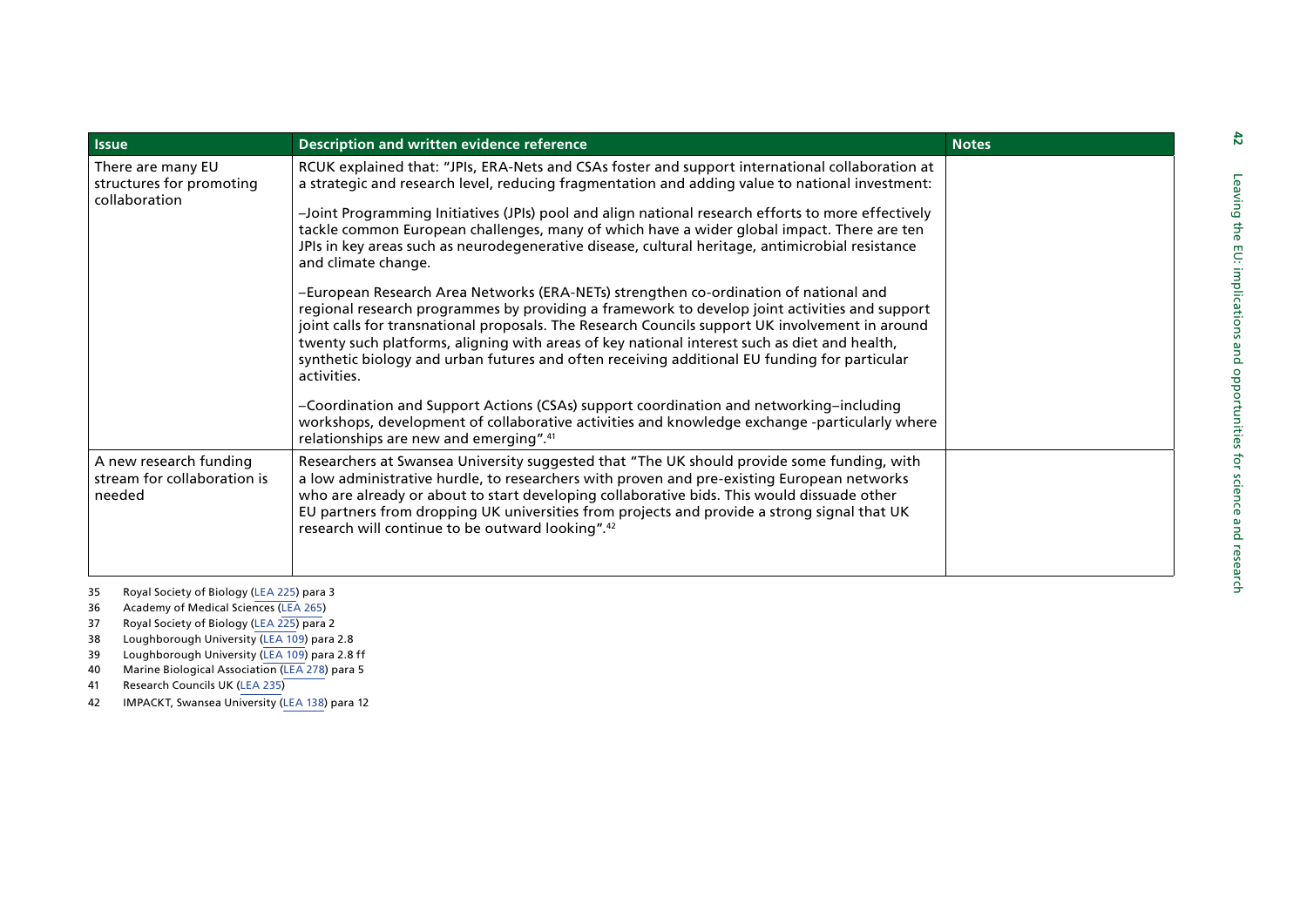### **Table 4: Regulation**

| <b>Issue</b>                                                                                  | <b>Description and written evidence references</b>                                                                                                                                                                                                                                                                                                                                                                                                                                                                                                                                                                                                                                                                                                                                     | <b>Notes</b>                                                                                                                                                                                                                                                                                                                                                                                                                                                                        |
|-----------------------------------------------------------------------------------------------|----------------------------------------------------------------------------------------------------------------------------------------------------------------------------------------------------------------------------------------------------------------------------------------------------------------------------------------------------------------------------------------------------------------------------------------------------------------------------------------------------------------------------------------------------------------------------------------------------------------------------------------------------------------------------------------------------------------------------------------------------------------------------------------|-------------------------------------------------------------------------------------------------------------------------------------------------------------------------------------------------------------------------------------------------------------------------------------------------------------------------------------------------------------------------------------------------------------------------------------------------------------------------------------|
| Regulations relevant to science<br>and research requiring review,<br>and the process for this | The Babraham Institute told us that: "A substantial amount of work will be needed to<br>review science and technology-related legislation, regulations and projects. Areas to<br>be covered will include: health & safety, employment laws, IP, commercialisation and<br>technology transfer practices, and animal research regulations. <sup>43</sup><br>Universities UK provided a substantial list of regulations relevant to science and<br>research that will need to be reviewed, <sup>44</sup> and the Institute of Physics and Engineering<br>in Medicine highlighted others specific to medical physics and clinical engineering. <sup>45</sup><br>The Institution for Environmental Sciences listed several regulations relevant to<br>environmental research. <sup>46</sup> | Jo Johnson told us that:<br>"We need to look at what<br>kind of relationship we are<br>going to have to the rest of<br>the European Union before<br>we can give a clear picture<br>about the regulatory systems<br>we will continue and those<br>that we might be able to<br>change and adapt. They<br>will all form part of a very<br>detailed piece of work, which<br>will be undertaken within<br>the Department and across<br>Government over the weeks<br>and months to come". |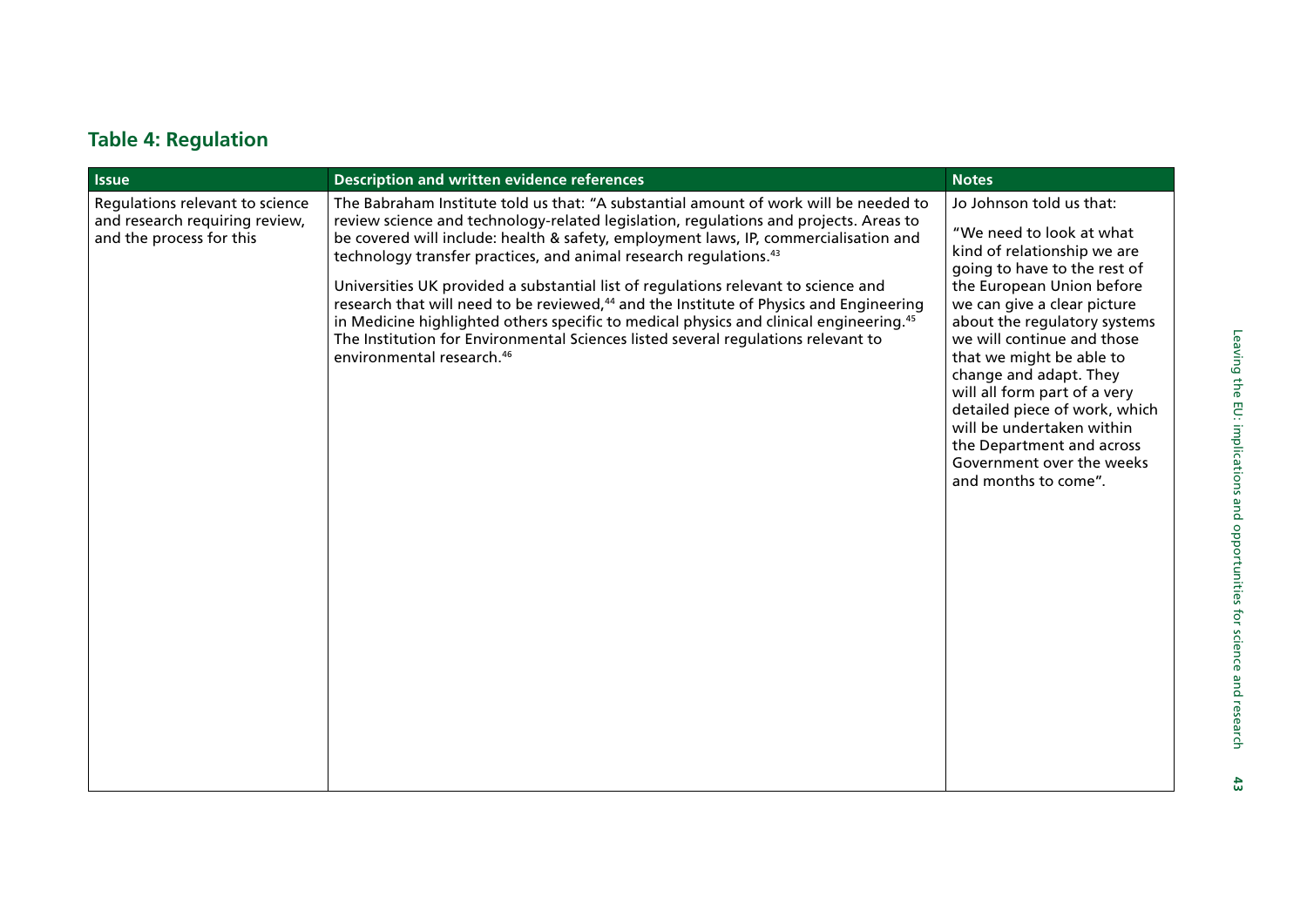| <b>Specific regulations: Clinical</b><br>Many organisations highlighted the Clinical trials directive as relevant to science and<br>trials<br>research. The British Pharmaceutical Society explained that "New EU Clinical Trials<br>Regulations are set to come into force by the end of 2018. These regulations are meant<br>to harmonise procedures for assessing clinical trials applications, as well as enhancing<br>collaboration between ethics committees, streamlining safety-reporting procedures<br>and increasing transparency surrounding the outcome of clinical trials. These<br>regulations will create a centralised gateway for clinical trial applications. However,<br>Brexit means that UK patients will be left out of this new system, leaving EU patients<br>ahead in accessing the latest innovative clinical research. The likely impact on the UK<br>of not being involved in these new regulations is thought to be major and needs to be<br>carefully assessed".47<br>UCL wrote that "If the UK leaves the EU, there will be significant implications for<br>medical research involving clinical trials or use of human samples which have obtained<br>ethical and patient consents. This will affect both ongoing research projects, where<br>consent was given under a previous regulatory regime, and future research projects,<br>which will have to comply with multiple sets of regulation. This poses a currently<br>overlooked but highly significant risk to the undertaking of medical research and<br>could affect the UK's pre-eminence in this field. Pharmaceutical research will also be<br>affected both in terms of prospects for investment (the UK alone is less attractive than<br>the UK as gateway to the EU market) and because of the consequences of regulatory<br>divergence for drug development (the UK becomes a less attractive place to develop<br>drugs for the EU market) [] It is likely that ongoing clinical projects will either have to<br>re-seek consent or abandon some or all of their previous work. UK researchers will find<br>it increasingly difficult to collaborate with EU partners in future if their involvement<br>necessitates compliance with two different regulatory regimes. <sup>48</sup> |  |
|------------------------------------------------------------------------------------------------------------------------------------------------------------------------------------------------------------------------------------------------------------------------------------------------------------------------------------------------------------------------------------------------------------------------------------------------------------------------------------------------------------------------------------------------------------------------------------------------------------------------------------------------------------------------------------------------------------------------------------------------------------------------------------------------------------------------------------------------------------------------------------------------------------------------------------------------------------------------------------------------------------------------------------------------------------------------------------------------------------------------------------------------------------------------------------------------------------------------------------------------------------------------------------------------------------------------------------------------------------------------------------------------------------------------------------------------------------------------------------------------------------------------------------------------------------------------------------------------------------------------------------------------------------------------------------------------------------------------------------------------------------------------------------------------------------------------------------------------------------------------------------------------------------------------------------------------------------------------------------------------------------------------------------------------------------------------------------------------------------------------------------------------------------------------------------------------------------------------------------------------------------------------------------|--|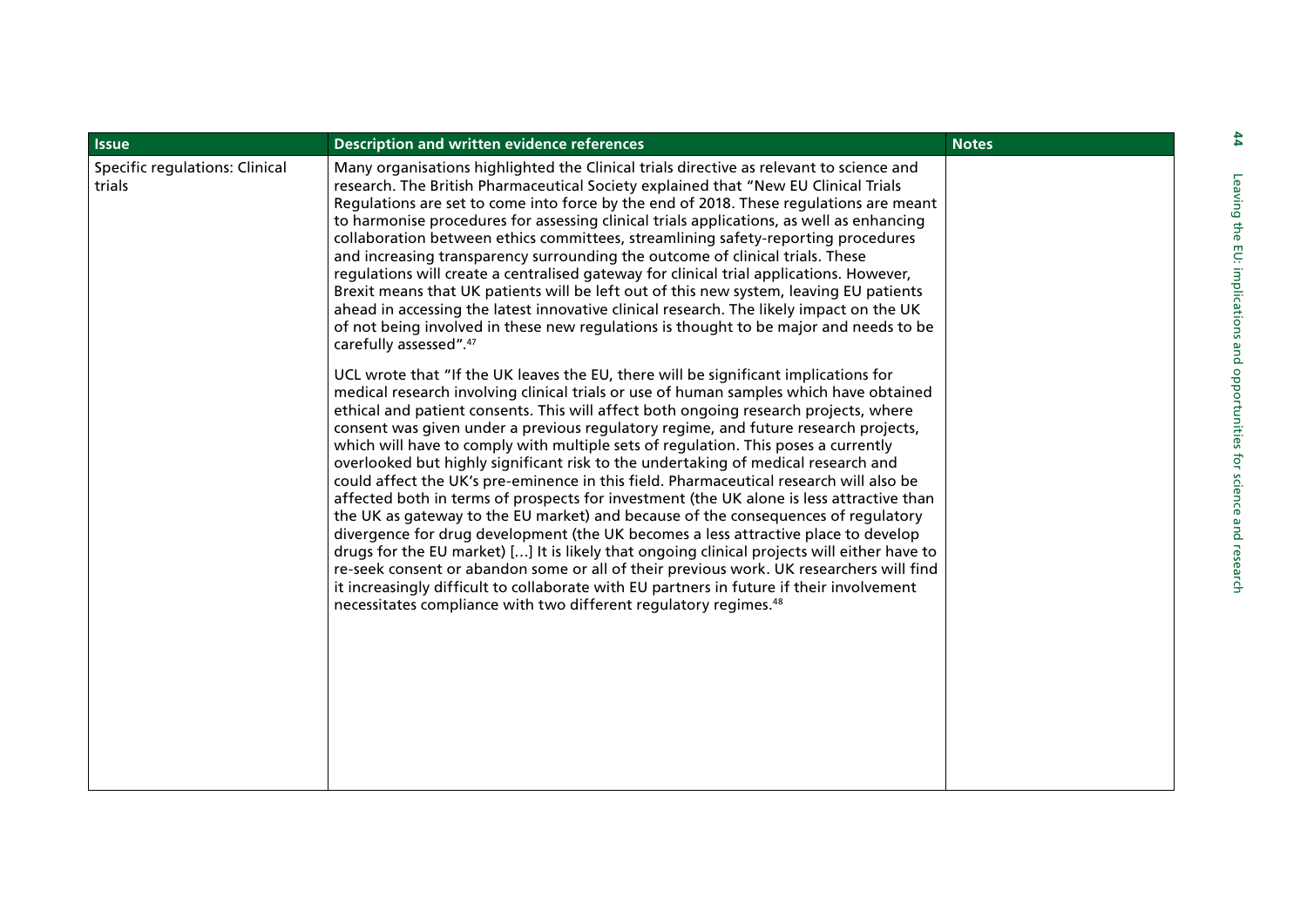| <b>Issue</b>                             | <b>Description and written evidence references</b>                                                                                                                                                                                                                                                                                                                                                                                                                                                                                                                                                                                                                                                                                                                                                                                                                                                                                                                                                                                                                                                                                                                                                                                  | <b>Notes</b> |
|------------------------------------------|-------------------------------------------------------------------------------------------------------------------------------------------------------------------------------------------------------------------------------------------------------------------------------------------------------------------------------------------------------------------------------------------------------------------------------------------------------------------------------------------------------------------------------------------------------------------------------------------------------------------------------------------------------------------------------------------------------------------------------------------------------------------------------------------------------------------------------------------------------------------------------------------------------------------------------------------------------------------------------------------------------------------------------------------------------------------------------------------------------------------------------------------------------------------------------------------------------------------------------------|--------------|
| Specific regulations: Data<br>protection | The Wellcome Trust Sanger Institute told us that "The UK was recently instrumental in<br>the negotiation of the new Data Protection Regulation, with UK science being strongly<br>represented. The question has now arisen of whether the UK will adopt this legislation<br>and the government can and should make a decision on this as soon as possible. The<br>ability of UK science to generate, collect, process and share data is vital especially given<br>the national drive towards "big data science" and establishing legislation compatible<br>with EU legislation is vital". <sup>49</sup>                                                                                                                                                                                                                                                                                                                                                                                                                                                                                                                                                                                                                             |              |
|                                          | Open Data Institute also raised data regulation issues: "The EU is implementing the<br>General Data Protection Regulation, which requires personal data be managed in<br>countries with similar standards of privacy rules. The EU is also developing the Free<br>Flow of Data initiative to regulate flows of data within the EU. The UK may leave<br>the EU without an agreement for data flows and personal data management. [A<br>consequence could be that] UK researchers may lose access to data about EU citizens,<br>due to incompatible data regulations. Certain types of research may be hampered<br>(longitudinal studies into health, for example)". <sup>50</sup>                                                                                                                                                                                                                                                                                                                                                                                                                                                                                                                                                    |              |
| Specific regulations: Toxicology         | The British Toxicology Society wrote that "An example of an EU regulation that has<br>wide-ranging implications for the UK following withdrawal from the EU is REACH<br>(Registration, Evaluation, Authorisation and Restriction of Chemicals). UK exporters to<br>the EU of products ranging from bulk chemicals and cars to cleaning products, will still<br>need to abide by REACH. Under REACH, an Only Representative (OR) is a legal entity<br>responsible for the chemicals to be registered or pre-registered. All non-EU importers<br>must appoint an OR. Currently an OR needs to be in the European Economic Area<br>(EEA) in order to make a REACH registration. Without a negotiated change to the<br>current regulation, following the UK withdrawal from the EU many small companies<br>will no longer be able to be responsible for their own REACH registrations for exports<br>to the EU and consultants who provide this function as a service will no longer be<br>able to do so directly from a UK based company. In the absence of a negotiated<br>arrangement, companies wishing to provide an OR service would need to collaborate<br>with a business within the EEA—an additional overhead". <sup>51</sup> |              |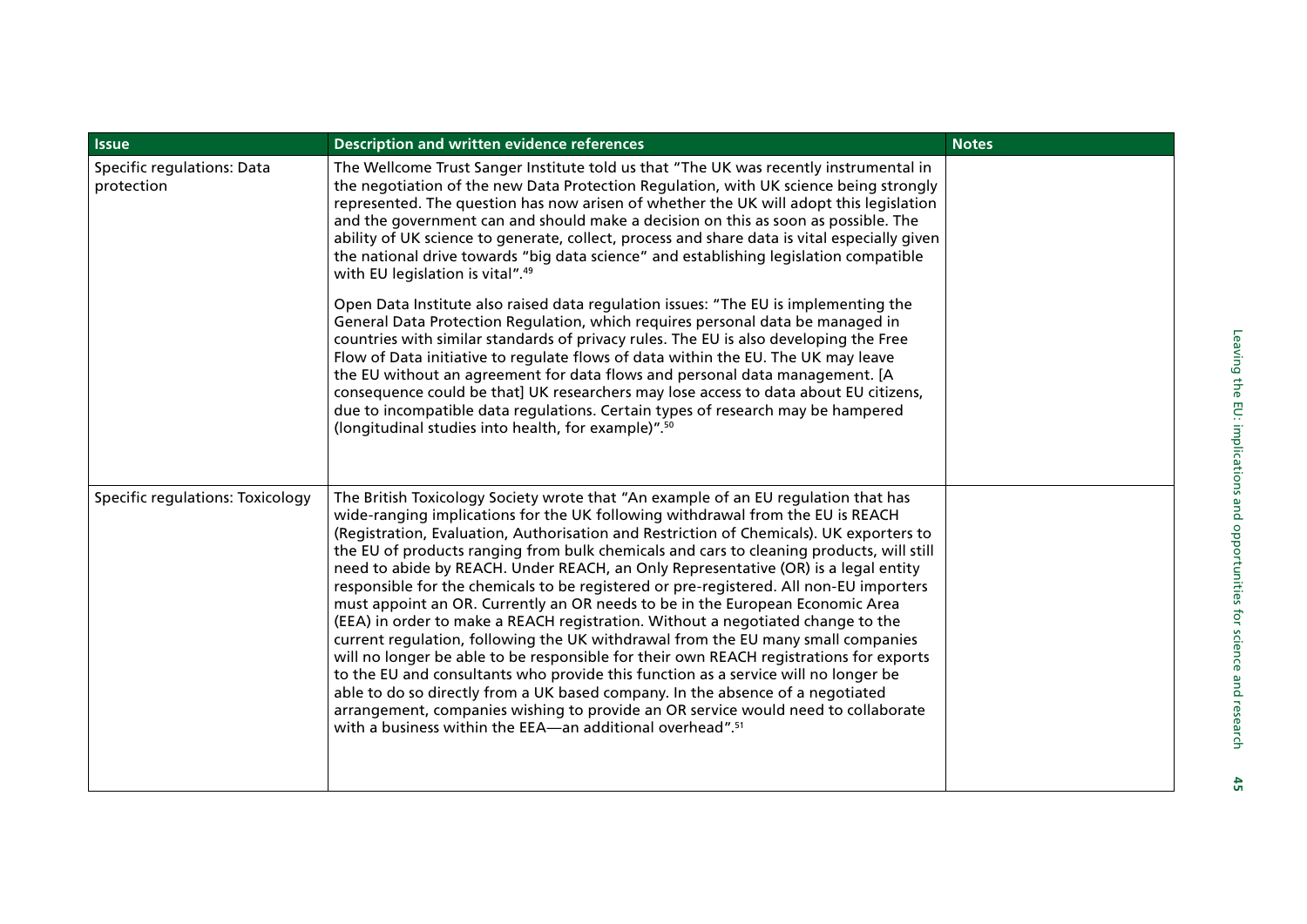| <b>Issue</b>             | <b>Description and written evidence references</b>                                                                                                                                                                                                                                                                                                                                                                                                                                                                                                                                                                                                                                                                                                                                                                                                                                                                                                                                                                                                                                                                                                                                                                                                                                                                                                  | <b>Notes</b> |
|--------------------------|-----------------------------------------------------------------------------------------------------------------------------------------------------------------------------------------------------------------------------------------------------------------------------------------------------------------------------------------------------------------------------------------------------------------------------------------------------------------------------------------------------------------------------------------------------------------------------------------------------------------------------------------------------------------------------------------------------------------------------------------------------------------------------------------------------------------------------------------------------------------------------------------------------------------------------------------------------------------------------------------------------------------------------------------------------------------------------------------------------------------------------------------------------------------------------------------------------------------------------------------------------------------------------------------------------------------------------------------------------|--------------|
| Specific regulations: GM | In our report on EU regulation of the life sciences we concluded that "too often, the<br>precautionary principle has been wilfully misused in the formulation of EU life science<br>policy-making, including and notably for Genetically Modified Organisms". <sup>52</sup> In our<br>current inquiry, the NFU told us that: "Leaving the EU could provide Britain with the<br>opportunity to develop and harness certain technologies, such as biotechnology, that<br>have been hindered by over politicised and unscientific decision-making. [] Being<br>outside of the EU could enable the UK to authorise new crops and traits more quickly,<br>for use in feed, food and for cultivation. <sup>53</sup>                                                                                                                                                                                                                                                                                                                                                                                                                                                                                                                                                                                                                                       |              |
|                          | The Royal Society of Biology wrote that "An important consideration following<br>the UK exit from the EU would be the regulations concerning the use of GMOs in<br>agriculture and the status of genome editing. The current EU approval process is<br>viewed by many scientists as burdensome and dissuading innovation. The UK might<br>have an opportunity to develop its own regulations in this area. However, this would<br>not necessarily lead to adoption or commercial growing of approved GMOs in the UK,<br>because public, political and economic considerations must combine in this decision-<br>making". <sup>54</sup>                                                                                                                                                                                                                                                                                                                                                                                                                                                                                                                                                                                                                                                                                                              |              |
|                          | Similarly, the Agricultural Biotechnology Council (ABC) wrote that "Given the strength<br>of the UK science base, there is now an opportunity to boost this base through the<br>implementation of better regulation. ABC is primarily focused with agricultural<br>biotechnology, and as such is particularly concerned with the regulation of GM crops.<br>As such, ABC believes that the future regulation of GM crops in the UK should be led<br>by scientific evidence and safety assessments should be 'risk-based'. There is also the<br>prospect of the UK becoming a leader in new technologies, such as Novel Breeding<br>Techniques (NBTs), which can help to overcome some limitations of traditional<br>breeding and enlarge the portfolio of products developed in the UK. Although<br>relatively new, NBTs hold the potential to speed up the conventional breeding process<br>and have the potential to increase the competitiveness of agriculture in the UK. The EU<br>is yet to agree regulations for these technologies, however if the UK were to adopt a<br>science-led approach to regulation, there is an opportunity for the UK to be a leading<br>light in seed research and development (R&D), and for UK farmers to reap the benefits<br>of early access to new tools before their European counterparts". <sup>55</sup> |              |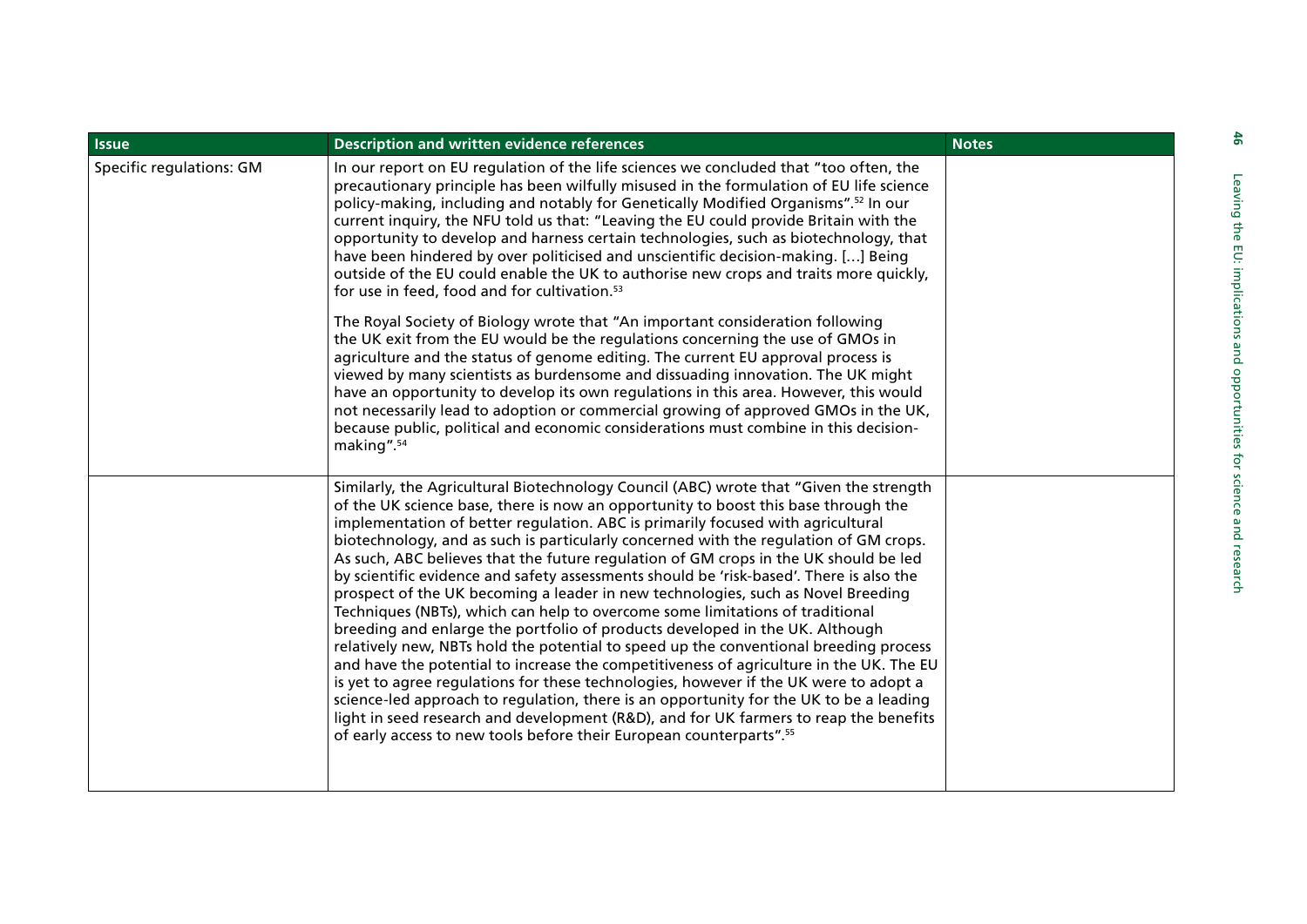| <b>Issue</b>                                                                                | <b>Description and written evidence references</b>                                                                                                                                                                                                                                                                                                                                                                                                                                                                                                                                                                                                                                                                                                                                             | <b>Notes</b>                                                                                                                                                                                                                                                                                                                                                                                                                                              |
|---------------------------------------------------------------------------------------------|------------------------------------------------------------------------------------------------------------------------------------------------------------------------------------------------------------------------------------------------------------------------------------------------------------------------------------------------------------------------------------------------------------------------------------------------------------------------------------------------------------------------------------------------------------------------------------------------------------------------------------------------------------------------------------------------------------------------------------------------------------------------------------------------|-----------------------------------------------------------------------------------------------------------------------------------------------------------------------------------------------------------------------------------------------------------------------------------------------------------------------------------------------------------------------------------------------------------------------------------------------------------|
| The future of the European<br>Medicines Agency in London<br>and licensing of new treatments | A particular concern raised in written evidence was the feasibility of the UK being<br>able to retain the headquarters of the European Medicines Agency (EMA), and the<br>benefits this brings to UK bioscience and pharmaceutical businesses in dealing with<br>EU regulation and approvals. In our report on the EU regulation of the life-sciences,<br>we highlighted the importance of the close relationship between the EMA and the<br>UK Medicines and Healthcare Products Regulatory Agency (MHRA). <sup>56</sup> If the UK, after<br>Brexit, is not a member of the EEA, pharmaceutical companies would need to apply<br>for marketing authorisations separately to the Medicines and Healthcare Products<br>Regulatory Agency (MHRA) for a medicine they wished to supply in the UK. | This issue was the subject of a<br>Westminster Hall debate on 12<br>October. <sup>57</sup><br>Robin Walker MP (a DExEU<br>Minister) told us that "The<br>implications to medicines<br>licensed through the EMA<br>after the UK's departure from<br>the EU are being considered as<br>part of the wider assessment<br>of the UK's regulatory regime.<br>It is too early to speculate<br>at this stage on the future<br>location of the EMA." <sup>58</sup> |
| Babraham Institute (LEA 124)<br>43                                                          |                                                                                                                                                                                                                                                                                                                                                                                                                                                                                                                                                                                                                                                                                                                                                                                                |                                                                                                                                                                                                                                                                                                                                                                                                                                                           |

- 44Universities UK ([LEA 275](http://data.parliament.uk/writtenevidence/committeeevidence.svc/evidencedocument/science-and-technology-committee/leaving-the-eu-implications-and-opportunities-for-science-and-research/written/36378.html)) annex 2
- 45Institute of Physics [\(LEA 135](http://data.parliament.uk/writtenevidence/committeeevidence.svc/evidencedocument/science-and-technology-committee/leaving-the-eu-implications-and-opportunities-for-science-and-research/written/35458.html)) para 3.1
- 46Institution of Environmental Sciences ([LEA 256](http://data.parliament.uk/writtenevidence/committeeevidence.svc/evidencedocument/science-and-technology-committee/leaving-the-eu-implications-and-opportunities-for-science-and-research/written/36076.html)) para 7.1
- 47British Pharmaceutical Society ([LEA 272](http://data.parliament.uk/writtenevidence/committeeevidence.svc/evidencedocument/science-and-technology-committee/leaving-the-eu-implications-and-opportunities-for-science-and-research/written/36219.html)) para 3. See also Cancer Research UK ([LEA 224](http://data.parliament.uk/writtenevidence/committeeevidence.svc/evidencedocument/science-and-technology-committee/leaving-the-eu-implications-and-opportunities-for-science-and-research/written/36014.html)) and others.
- 48UCL ([LEA 258\)](http://data.parliament.uk/writtenevidence/committeeevidence.svc/evidencedocument/science-and-technology-committee/leaving-the-eu-implications-and-opportunities-for-science-and-research/written/36083.html) paras 24–25
- 49Wellcome Trust Sanger Institute ([LEA 133](http://data.parliament.uk/writtenevidence/committeeevidence.svc/evidencedocument/science-and-technology-committee/leaving-the-eu-implications-and-opportunities-for-science-and-research/written/35454.html)) para 19
- 50Open Data Institute ([LEA 118\)](http://data.parliament.uk/writtenevidence/committeeevidence.svc/evidencedocument/science-and-technology-committee/leaving-the-eu-implications-and-opportunities-for-science-and-research/written/35373.html)
- 51British Toxicology Society [\(LEA 255\)](http://data.parliament.uk/writtenevidence/committeeevidence.svc/evidencedocument/science-and-technology-committee/leaving-the-eu-implications-and-opportunities-for-science-and-research/written/36075.html) para 12
- 52Science and Technology Committee, First Report of Session 2016–17, *[EU regulation of the life sciences](http://www.publications.parliament.uk/pa/cm201617/cmselect/cmsctech/158/158.pdf)*, HC 158, para 65
- 53National Farmers' Union ([LEA 116](http://data.parliament.uk/writtenevidence/committeeevidence.svc/evidencedocument/science-and-technology-committee/leaving-the-eu-implications-and-opportunities-for-science-and-research/written/35365.html))
- 54Royal Society of Biology ([LEA 225](http://data.parliament.uk/writtenevidence/committeeevidence.svc/evidencedocument/science-and-technology-committee/leaving-the-eu-implications-and-opportunities-for-science-and-research/written/36017.html)) para 17
- 55Agricultural Biotechnology Council ([LEA 191](http://data.parliament.uk/writtenevidence/committeeevidence.svc/evidencedocument/science-and-technology-committee/leaving-the-eu-implications-and-opportunities-for-science-and-research/written/35903.pdf))
- 56Science and Technology Committee, First Report of Session 2016–17, *[EU regulation of the life sciences](http://www.publications.parliament.uk/pa/cm201617/cmselect/cmsctech/158/158.pdf)*, HC 158, para 28 ff
- 57HC Deb, 12 October 2016, [cols 116–137WH](https://hansard.parliament.uk/commons/2016-10-12/debates/C1A87D11-1F3E-4BAF-8DC0-2023B96AD963/EuropeanMedicinesAgency)
- 58Q210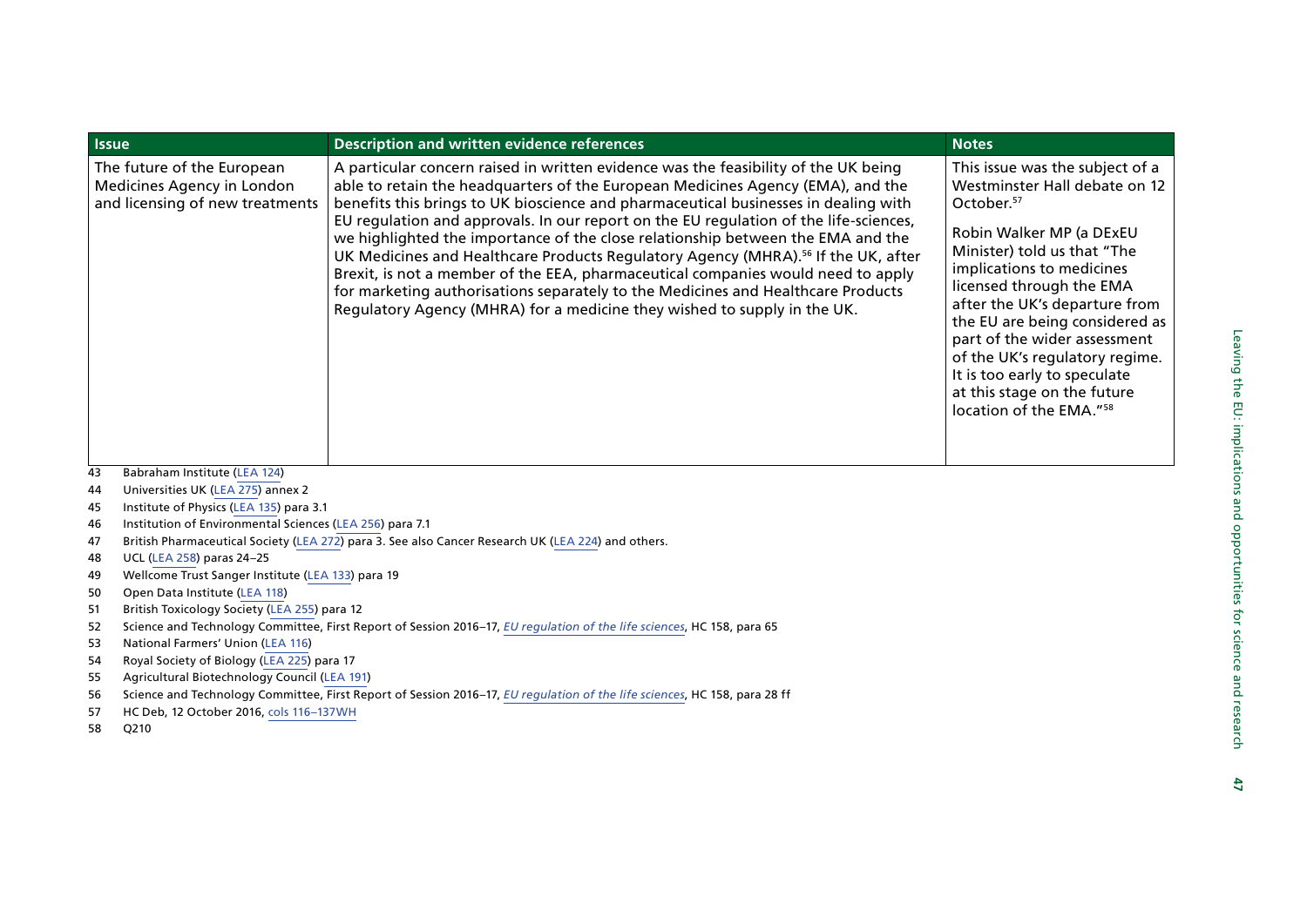| <b>Issue</b>                                                                            | <b>Description and references</b>                                                                                                                                                                                                                                                                                                                                                                                                                                                                                                                                                                                                                                                                                                                                                                                                                                                                                                                                                                                                                                                                                                                                                                                                                                                                                                                                                                                                                                                                                                                                                                                                                                                                                                                                                                                                                                                                                          | <b>Notes</b>                                                                                                                                                                                |
|-----------------------------------------------------------------------------------------|----------------------------------------------------------------------------------------------------------------------------------------------------------------------------------------------------------------------------------------------------------------------------------------------------------------------------------------------------------------------------------------------------------------------------------------------------------------------------------------------------------------------------------------------------------------------------------------------------------------------------------------------------------------------------------------------------------------------------------------------------------------------------------------------------------------------------------------------------------------------------------------------------------------------------------------------------------------------------------------------------------------------------------------------------------------------------------------------------------------------------------------------------------------------------------------------------------------------------------------------------------------------------------------------------------------------------------------------------------------------------------------------------------------------------------------------------------------------------------------------------------------------------------------------------------------------------------------------------------------------------------------------------------------------------------------------------------------------------------------------------------------------------------------------------------------------------------------------------------------------------------------------------------------------------|---------------------------------------------------------------------------------------------------------------------------------------------------------------------------------------------|
| The contribution that<br>science and research<br>can make to the<br>industrial strategy | The Campaign for Science and Engineering wrote that "the Industrial Strategy could provide a long-term,<br>ambitious framework and programmes to support collaboration, knowledge exchange and build on the UK's<br>competitive strength of its science and innovation base". <sup>59</sup><br>The Royal Academy of Engineering wrote that "Long-term commitment to an Industrial Strategy is one of the<br>most effective ways of encouraging private sector investment in priority sector and technology areas, thus the<br>Prime Minister's commitment to Industrial Strategy was welcomed by the engineering community. An Industrial<br>Strategy, if deployed successfully, will help the UK to exploit the opportunities and mitigate many of the risks that<br>face the country as a consequence of exiting the EU. The Academy wants to ensure that engineering businesses,<br>large and small, feature strongly in the industrial strategy and can access the talented workforce they need. []<br>Furthermore, the creation of UK Research and Innovation (UKRI) offers the opportunity for an agile research and<br>innovation system that invests strategically in areas of future growth and brings greater coherence to research<br>and innovation funding.                                                                                                                                                                                                                                                                                                                                                                                                                                                                                                                                                                                                                                                   | The Business, En-<br>ergy and Industrial<br><b>Strategy Committee</b><br>is currently holding<br>an inquiry into the<br>Government's forth-<br>coming industrial<br>strategy. <sup>60</sup> |
| Access to EU facilities                                                                 | Research often needs specialised infrastructure, including equipment and buildings, or less tangible infrastructure<br>such as databases, archives, collections and computing systems. Since such facilities can be expensive, investment<br>in construction and running costs may be provided by multiple countries. Thus, while the 'headquarters' of a<br>facility will be in one country, other investor countries in the infrastructure can also gain access. For example,<br>the European Synchrotron Radiation Facility (one of the most powerful x-ray sources in the world) is located in<br>Grenoble, France. It is funded, however, by 21 partner nations, including the UK via the Science and Technology<br>Facilities Council (STFC), who can use the facility. Professor Leyser, representing the Royal Society, also emphasised<br>that UK scientists would "want to continue to make use of the facilities that are outside the UK because that is<br>how science works and that is the most efficient way to do science. We do not want a situation where we are<br>duplicating facilities because we no longer have access to existing facilities". <sup>61</sup><br>Gareth Davies from BEIS emphasised the complexity of the nature of the scientific community's relationship with<br>Europe:<br>"Some of the relationships are obviously formal and through the European Union. Others are multilateral<br>and predate our relationship with Europe. As you work through the individual research institutions, it is very<br>important to discriminate between those different types. There is CERN on the one hand, and JET and ITER, on<br>nuclear fusion. There is work on European spallation centres and SKA in Manchester. They all have different<br>legal bases and different ways of participation. A very complex and variable geometry sits behind these<br>relationships". <sup>62</sup> |                                                                                                                                                                                             |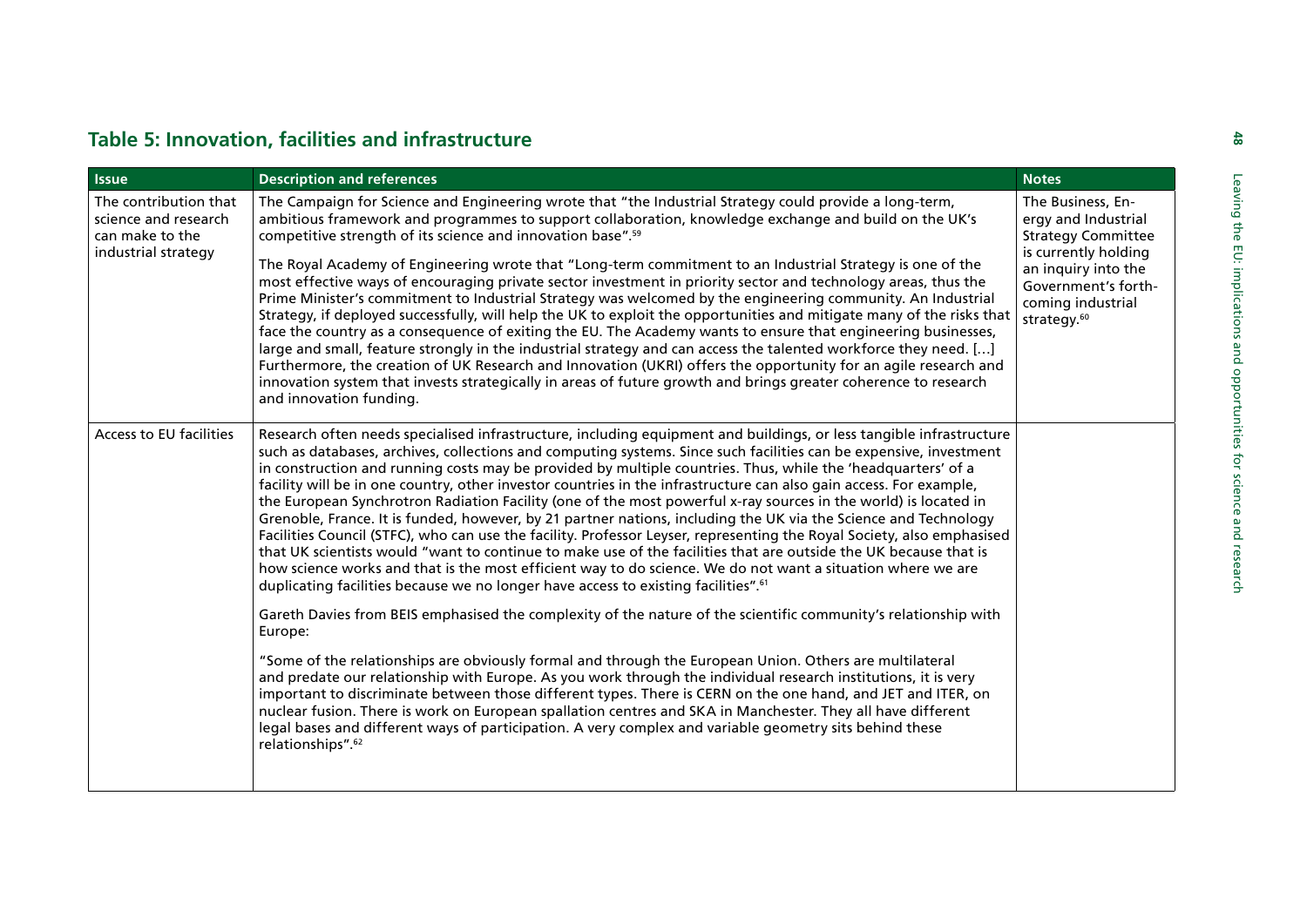| <b>Issue</b>                       | <b>Description and references</b>                                                                                                                                                                                                                                                                                                                                                                                                                                                                                                                                                                                                                                                                                                                                                                                                                                                                                                                                                                                                                                                                                                                                                                                                                                                                                                                                                              | <b>Notes</b> |
|------------------------------------|------------------------------------------------------------------------------------------------------------------------------------------------------------------------------------------------------------------------------------------------------------------------------------------------------------------------------------------------------------------------------------------------------------------------------------------------------------------------------------------------------------------------------------------------------------------------------------------------------------------------------------------------------------------------------------------------------------------------------------------------------------------------------------------------------------------------------------------------------------------------------------------------------------------------------------------------------------------------------------------------------------------------------------------------------------------------------------------------------------------------------------------------------------------------------------------------------------------------------------------------------------------------------------------------------------------------------------------------------------------------------------------------|--------------|
| Participation in space<br>projects | Several organisations highlighted the UK's ability to participate in space and satellite projects that will provide<br>national infrastructure. The Satellite Applications Catapult told us that "the EU has more recently been increasing<br>the role it plays in European space programmes, especially those which have an application focus, and hence are<br>important to the UK. This includes taking leadership of programmes like Galileo [satellite navigation programme]<br>and Copernicus [earth monitoring programme], in both of which the UK has strong industrial interest [] The UK<br>satellite applications sector needs to retain access to Copernicus and Galileo to drive economic growth through<br>the exploitation of these and other data sources. The current EU data and information policy means that users<br>have free, full and open access to the data from these programmes. It is important that this continues. Defra, as<br>the UK lead for the Copernicus programme, should work to ensure its future access and ideally influence in this<br>programme. There are a number of operational contracts that are being, or are due to be, tendered for these<br>programmes, the UK Government should ensure that UK companies have fair access to these contracts during the<br>exit negotiations, to ensure the benefits of past investments". <sup>63</sup> |              |
| Hosting EU facilities in<br>the UK | The House of Lords Science and Technology Committee highlighted in its report that the UK hosts the<br>headquarters of five pan-European research facilities: the European Life-science Infrastructure for Biological<br>Information (ELIXIR) in Cambridgeshire, the Integrated Structural Biology Infrastructure (INSTRUCT) in Oxford,<br>the Infrastructure for Systems Biology-Europe (ISBE) in London, the Square Kilometre Array at Jodrell Bank, and<br>the European Social Survey (ESS ERIC) in London. <sup>64</sup><br>Professor Philip Nelson of Research Councils UK highlighted their importance: "They are important activities.<br>Several of them are around biology. We have the European Social Survey, for example, at City University in<br>London. That is a very important enterprise, which has over 90,000 registered users worldwide using social survey<br>data. It is critically important that we stay involved in that. There will be an awful lot of technical detail to be<br>worked through and unravelled in the negotiation process, and in the way these things are structured—again<br>emphasising the complexity-it will be important that we have a strong voice at the table to try to ensure that<br>we can stay very much part of these things". <sup>65</sup>                                                                                         |              |
|                                    | We received written evidence from the European Social Survey (a European Infrastructure Consortium,<br>(ERIC)), <sup>66</sup> ELIXIR, <sup>67</sup> and others, highlighting the specifics of their circumstances. For instance, the ESS notes that<br>"Arrangements have been made for Norway to host an ERIC, suggesting that Associated Members status would<br>allow the UK to continue hosting the ESS ERIC. However arrangements which lead to the legal exclusion of the<br>UK from the European Research Area—and in particular from access to future framework programme funding—<br>would have far reaching ramifications for the ability of the UK to act as a host country for any ERIC including the<br>ESS".                                                                                                                                                                                                                                                                                                                                                                                                                                                                                                                                                                                                                                                                     |              |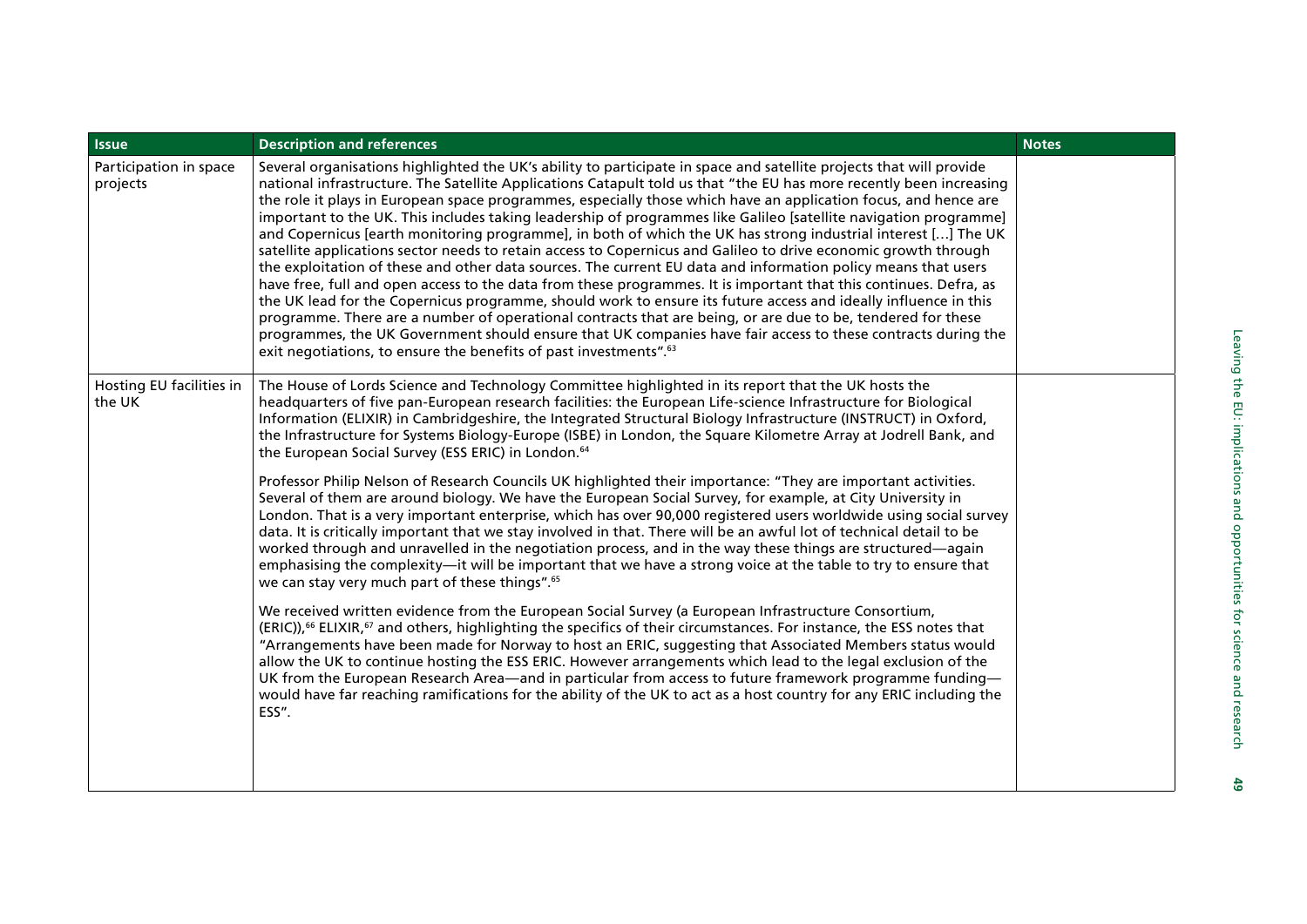- 
- 
- 
- 
- SP Camplain for Science and Explorering (E.E.A.26)<br>in a modulated tracking the principle (E.E.A.26)<br>in a modulated applications Catapult (E.E.A.93). Space programmes such as Gallies and Copernicus, were also highlighted b
- 
- 
- 
-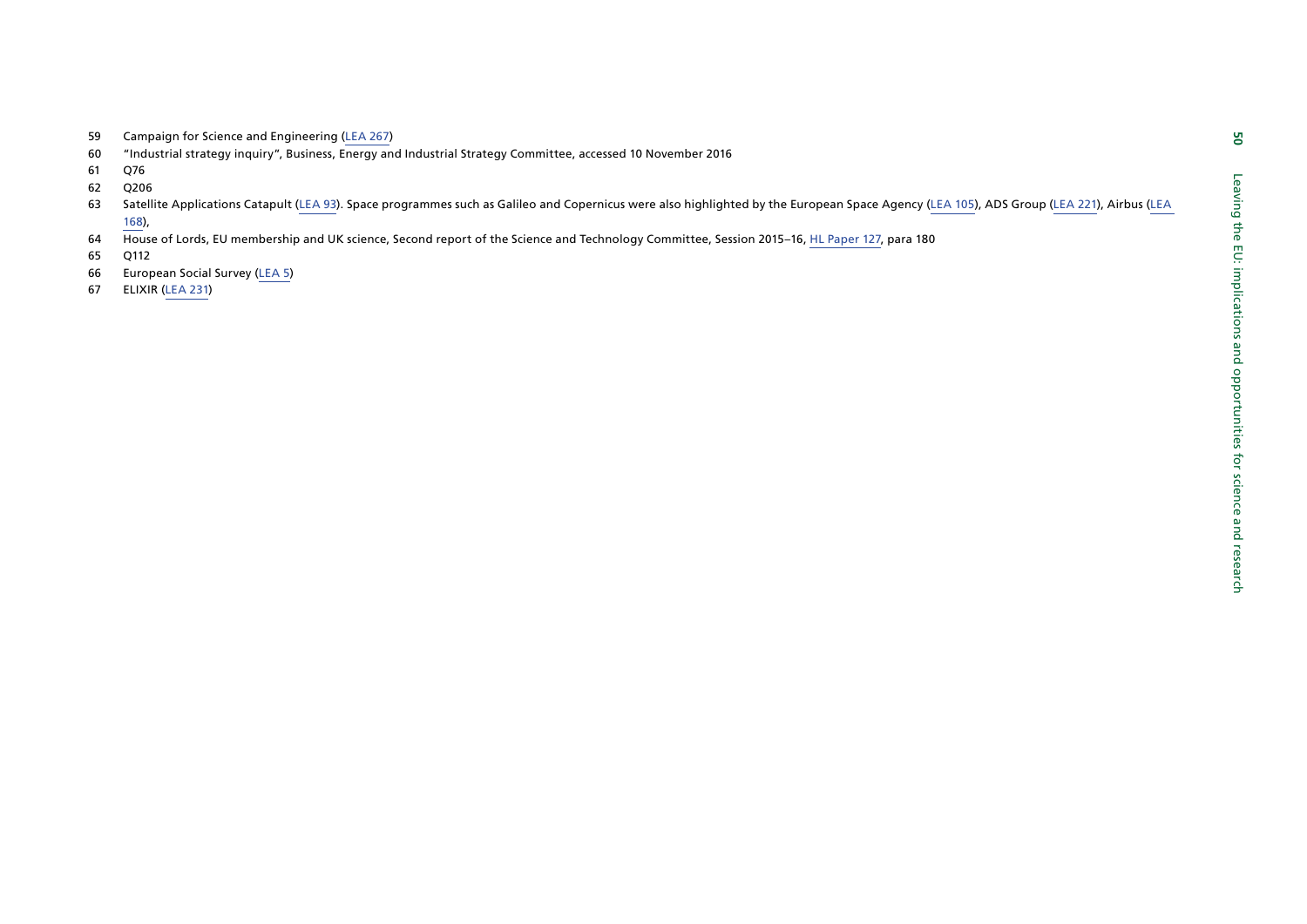# <span id="page-50-0"></span>Formal Minutes

### **Wednesday 16 November 2016**

Members present:

Stephen Metcalfe, in the Chair

| Victoria Borwick | Carol Monaghan |
|------------------|----------------|
| Jim Dowd         | Derek Thomas   |
| Chris Green      | Matt Warman    |
| Dr Tania Mathias |                |

Draft Report (*Leaving the EU: Implications and opportunities for science and research*), proposed by the Chair, brought up and read.

*Ordered*, That the draft Report be read a second time, paragraph by paragraph.

Paragraphs 1 to 67 read and agreed to.

Summary and Annex agreed to.

*Resolved*, That the Report be the Seventh Report of the Committee to the House.

*Ordered*, That the Chair make the Report to the House.

*Ordered*, That embargoed copies of the Report be made available, in accordance with the provisions of Standing Order No. 134.

[Adjourned till Tuesday 22 November at 2.00 pm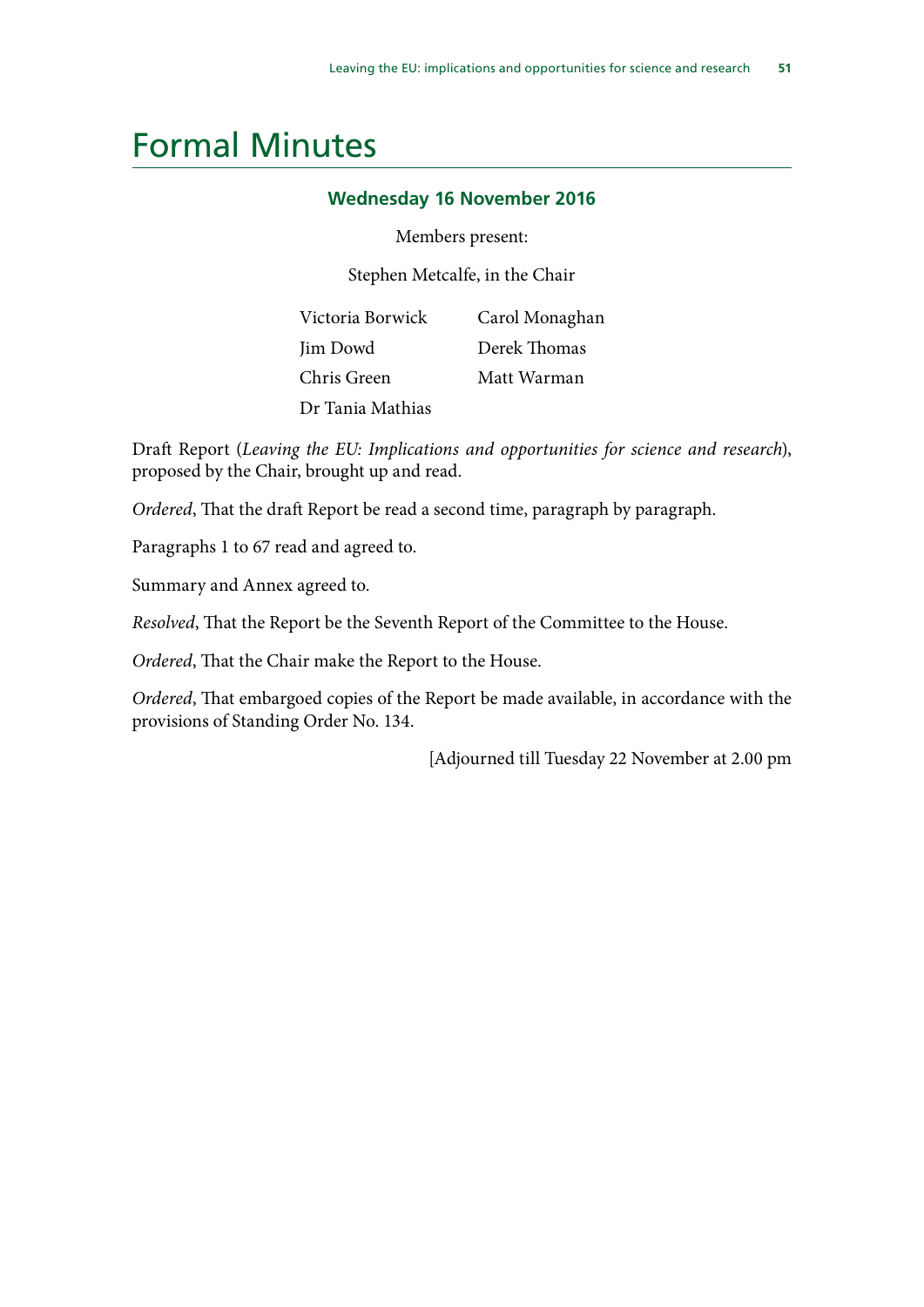## <span id="page-51-0"></span>**Witnesses**

The following witnesses gave evidence. Transcripts can be viewed on the [inquiry publications](http://www.parliament.uk/business/committees/committees-a-z/commons-select/science-and-technology-committee/inquiries/parliament-2015/leaving-the-eu-inquiry-16-17/publications/) [page](http://www.parliament.uk/business/committees/committees-a-z/commons-select/science-and-technology-committee/inquiries/parliament-2015/leaving-the-eu-inquiry-16-17/publications/) of the Committee's website.

| Tuesday 5 July 2016                                                                                                                                                                                                                                                                                                                                           | <b>Question number</b> |
|---------------------------------------------------------------------------------------------------------------------------------------------------------------------------------------------------------------------------------------------------------------------------------------------------------------------------------------------------------------|------------------------|
| Dr Sarah Main, Director, Campaign for Science and Engineering, Professor<br>Angus Dalgleish, Scientists for Britain, and Professor Sir Ian Diamond, Chair<br>of the Universities UK Research Policy Network                                                                                                                                                   | $Q1 - 47$              |
| Professor Ottoline Leyser CBE FRS, Chair, Royal Society Science Policy<br>Advisory Group, Stuart Pritchard, EU Affairs Manager, Wellcome Trust, and<br>Professor Martin Vetterli, President, National Research Council of the Swiss<br><b>National Science Foundation</b>                                                                                     | Q48-83                 |
| Wednesday 13 July 2016                                                                                                                                                                                                                                                                                                                                        |                        |
| Kevin Baughan, Chief Development Officer, Innovate UK, and Professor Philip<br>Nelson, Chair, Research Councils UK                                                                                                                                                                                                                                            | Q84-115                |
| Jo Johnson MP, Minister of State for Universities and Science, Department<br>for Business, Innovation and Skills, and David Wilson, Head of European<br>Knowledge and Innovation, Department for Business, Innovation and Skills                                                                                                                              | Q116-157               |
| <b>Wednesday 26 October 2016</b>                                                                                                                                                                                                                                                                                                                              |                        |
| Mr Robin Walker MP, Parliamentary Under-Secretary of State, Department<br>for Exiting the European Union, Jo Johnson MP, Minister of State for<br>Universities, Science, Research and Innovation, Department for Business,<br>Energy and Industrial Strategy, and Gareth Davies, Director General,<br>Department for Business, Energy and Industrial Strategy | Q158-224               |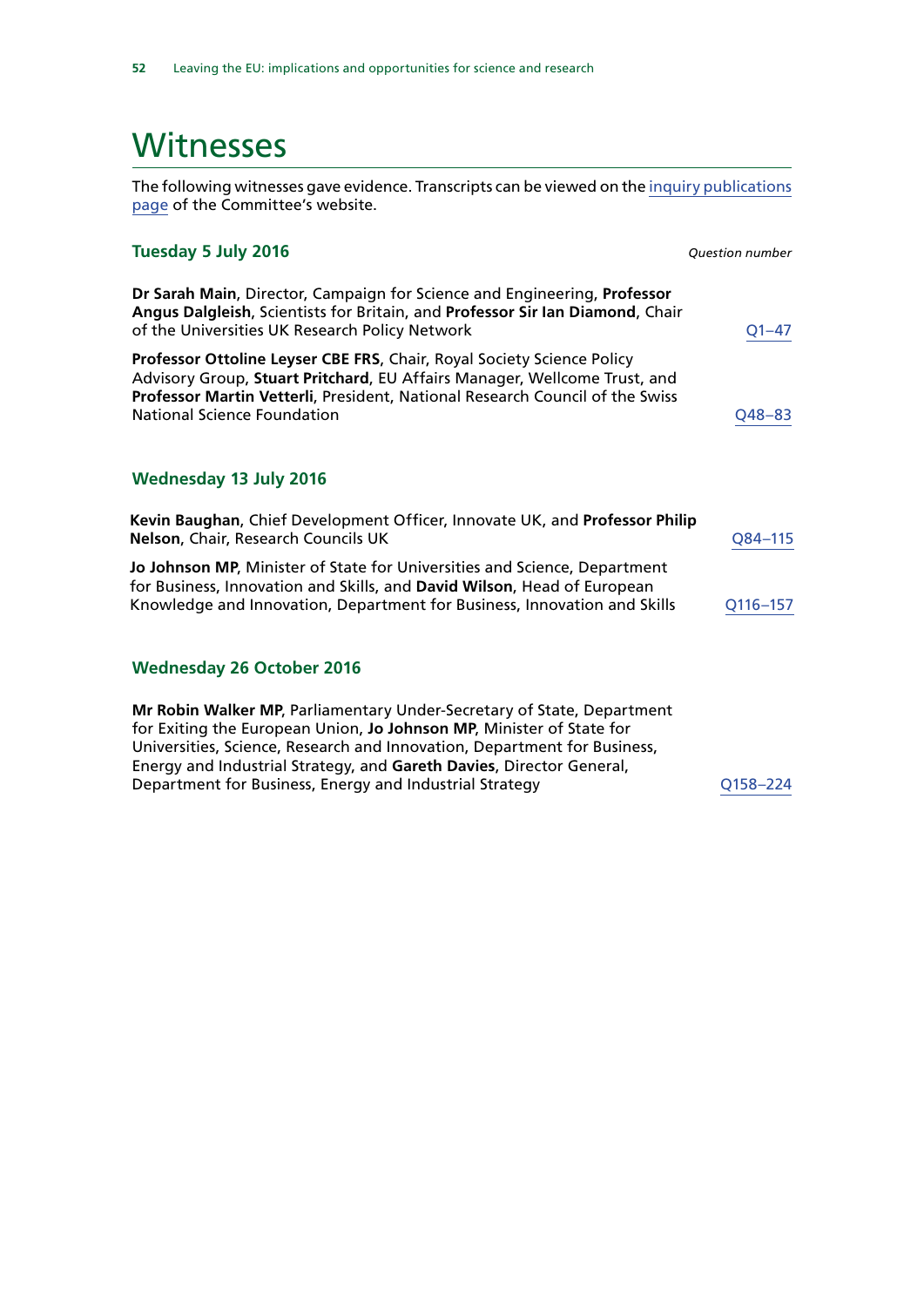# <span id="page-52-0"></span>Published written evidence

The following written evidence was received and can be viewed on the [inquiry publications](http://www.parliament.uk/business/committees/committees-a-z/commons-select/science-and-technology-committee/inquiries/parliament-2015/leaving-the-eu-inquiry-16-17/publications/) [page](http://www.parliament.uk/business/committees/committees-a-z/commons-select/science-and-technology-committee/inquiries/parliament-2015/leaving-the-eu-inquiry-16-17/publications/) of the Committee's website.

LEA numbers are generated by the evidence processing system and so may not be complete.

- 1640 UK-Based Early Career Researchers (Joint submission) [\(LEA0104](http://data.parliament.uk/WrittenEvidence/CommitteeEvidence.svc/EvidenceDocument/Science%20and%20Technology/Leaving%20the%20EU%20Implications%20and%20opportunities%20for%20science%20and%20research/written/35289.html))
- Academy of Medical Sciences [\(LEA0094\)](http://data.parliament.uk/WrittenEvidence/CommitteeEvidence.svc/EvidenceDocument/Science%20and%20Technology/Leaving%20the%20EU%20Implications%20and%20opportunities%20for%20science%20and%20research/written/35218.html) and ([LEA0265\)](http://data.parliament.uk/WrittenEvidence/CommitteeEvidence.svc/EvidenceDocument/Science%20and%20Technology/Leaving%20the%20EU%20Implications%20and%20opportunities%20for%20science%20and%20research/written/36126.html)
- ADS Group [\(LEA0221\)](http://data.parliament.uk/WrittenEvidence/CommitteeEvidence.svc/EvidenceDocument/Science%20and%20Technology/Leaving%20the%20EU%20Implications%20and%20opportunities%20for%20science%20and%20research/written/36011.html)
- Aerospace Technology Institute ([LEA0273](http://data.parliament.uk/WrittenEvidence/CommitteeEvidence.svc/EvidenceDocument/Science%20and%20Technology/Leaving%20the%20EU%20Implications%20and%20opportunities%20for%20science%20and%20research/written/36228.html))
- Agricultural Biotechnology Council [\(LEA0191](http://data.parliament.uk/WrittenEvidence/CommitteeEvidence.svc/EvidenceDocument/Science%20and%20Technology/Leaving%20the%20EU%20Implications%20and%20opportunities%20for%20science%20and%20research/written/35903.html))
- Airbus Group [\(LEA0168\)](http://data.parliament.uk/WrittenEvidence/CommitteeEvidence.svc/EvidenceDocument/Science%20and%20Technology/Leaving%20the%20EU%20Implications%20and%20opportunities%20for%20science%20and%20research/written/35733.html)
- AIRTO Ltd ([LEA0083](http://data.parliament.uk/WrittenEvidence/CommitteeEvidence.svc/EvidenceDocument/Science%20and%20Technology/Leaving%20the%20EU%20Implications%20and%20opportunities%20for%20science%20and%20research/written/35163.html))
- 8 Alexander Lenz, Institute for Particle Physics Phenomenology ([LEA0061](http://data.parliament.uk/WrittenEvidence/CommitteeEvidence.svc/EvidenceDocument/Science%20and%20Technology/Leaving%20the%20EU%20Implications%20and%20opportunities%20for%20science%20and%20research/written/35040.html))
- Alzheimer's Research UK ([LEA0211](http://data.parliament.uk/WrittenEvidence/CommitteeEvidence.svc/EvidenceDocument/Science%20and%20Technology/Leaving%20the%20EU%20Implications%20and%20opportunities%20for%20science%20and%20research/written/35980.html))
- Anna Freud National Centre for Children and Families [\(LEA0240](http://data.parliament.uk/WrittenEvidence/CommitteeEvidence.svc/EvidenceDocument/Science%20and%20Technology/Leaving%20the%20EU%20Implications%20and%20opportunities%20for%20science%20and%20research/written/36047.html))
- Anneliese Dodds MEP and Clare Moody MEP [\(LEA0253\)](http://data.parliament.uk/WrittenEvidence/CommitteeEvidence.svc/EvidenceDocument/Science%20and%20Technology/Leaving%20the%20EU%20Implications%20and%20opportunities%20for%20science%20and%20research/written/36071.html)
- ApconiX [\(LEA0087](http://data.parliament.uk/WrittenEvidence/CommitteeEvidence.svc/EvidenceDocument/Science%20and%20Technology/Leaving%20the%20EU%20Implications%20and%20opportunities%20for%20science%20and%20research/written/35192.html))
- ARMA UK Ltd [\(LEA0284](http://data.parliament.uk/WrittenEvidence/CommitteeEvidence.svc/EvidenceDocument/Science%20and%20Technology/Leaving%20the%20EU%20Implications%20and%20opportunities%20for%20science%20and%20research/written/39253.html))
- AsSIST-UK ([LEA0163](http://data.parliament.uk/WrittenEvidence/CommitteeEvidence.svc/EvidenceDocument/Science%20and%20Technology/Leaving%20the%20EU%20Implications%20and%20opportunities%20for%20science%20and%20research/written/35675.html))
- Association of Clinical Research Organizations (ACRO) ([LEA0173\)](http://data.parliament.uk/WrittenEvidence/CommitteeEvidence.svc/EvidenceDocument/Science%20and%20Technology/Leaving%20the%20EU%20Implications%20and%20opportunities%20for%20science%20and%20research/written/35780.html)
- Babraham Institute [\(LEA0124](http://data.parliament.uk/WrittenEvidence/CommitteeEvidence.svc/EvidenceDocument/Science%20and%20Technology/Leaving%20the%20EU%20Implications%20and%20opportunities%20for%20science%20and%20research/written/35399.html)) and ([LEA0254\)](http://data.parliament.uk/WrittenEvidence/CommitteeEvidence.svc/EvidenceDocument/Science%20and%20Technology/Leaving%20the%20EU%20Implications%20and%20opportunities%20for%20science%20and%20research/written/36072.html)
- 17 Birkbeck, University of London ([LEA0092\)](http://data.parliament.uk/WrittenEvidence/CommitteeEvidence.svc/EvidenceDocument/Science%20and%20Technology/Leaving%20the%20EU%20Implications%20and%20opportunities%20for%20science%20and%20research/written/35212.html)
- 18 Birmingham City University [\(LEA0161\)](http://data.parliament.uk/WrittenEvidence/CommitteeEvidence.svc/EvidenceDocument/Science%20and%20Technology/Leaving%20the%20EU%20Implications%20and%20opportunities%20for%20science%20and%20research/written/35666.html)
- BIVDA ([LEA0047](http://data.parliament.uk/WrittenEvidence/CommitteeEvidence.svc/EvidenceDocument/Science%20and%20Technology/Leaving%20the%20EU%20Implications%20and%20opportunities%20for%20science%20and%20research/written/34980.html))
- Breast Cancer Now ([LEA0241\)](http://data.parliament.uk/WrittenEvidence/CommitteeEvidence.svc/EvidenceDocument/Science%20and%20Technology/Leaving%20the%20EU%20Implications%20and%20opportunities%20for%20science%20and%20research/written/36048.html)
- 21 British Association for Psychopharmacology [\(LEA0043\)](http://data.parliament.uk/WrittenEvidence/CommitteeEvidence.svc/EvidenceDocument/Science%20and%20Technology/Leaving%20the%20EU%20Implications%20and%20opportunities%20for%20science%20and%20research/written/34967.html)
- British Ceramic Confederation ([LEA0248](http://data.parliament.uk/WrittenEvidence/CommitteeEvidence.svc/EvidenceDocument/Science%20and%20Technology/Leaving%20the%20EU%20Implications%20and%20opportunities%20for%20science%20and%20research/written/36060.html))
- British Council [\(LEA0214\)](http://data.parliament.uk/WrittenEvidence/CommitteeEvidence.svc/EvidenceDocument/Science%20and%20Technology/Leaving%20the%20EU%20Implications%20and%20opportunities%20for%20science%20and%20research/written/35984.html)
- British Geotechnical Association ([LEA0197](http://data.parliament.uk/WrittenEvidence/CommitteeEvidence.svc/EvidenceDocument/Science%20and%20Technology/Leaving%20the%20EU%20Implications%20and%20opportunities%20for%20science%20and%20research/written/35943.html))
- British Heart Foundation [\(LEA0194\)](http://data.parliament.uk/WrittenEvidence/CommitteeEvidence.svc/EvidenceDocument/Science%20and%20Technology/Leaving%20the%20EU%20Implications%20and%20opportunities%20for%20science%20and%20research/written/35914.html)
- British Library [\(LEA0271\)](http://data.parliament.uk/WrittenEvidence/CommitteeEvidence.svc/EvidenceDocument/Science%20and%20Technology/Leaving%20the%20EU%20Implications%20and%20opportunities%20for%20science%20and%20research/written/36192.html)
- British Nuclear Medicine Society [\(LEA0171\)](http://data.parliament.uk/WrittenEvidence/CommitteeEvidence.svc/EvidenceDocument/Science%20and%20Technology/Leaving%20the%20EU%20Implications%20and%20opportunities%20for%20science%20and%20research/written/35769.html)
- British Pharmacological Society ([LEA0238](http://data.parliament.uk/WrittenEvidence/CommitteeEvidence.svc/EvidenceDocument/Science%20and%20Technology/Leaving%20the%20EU%20Implications%20and%20opportunities%20for%20science%20and%20research/written/36042.html))
- British Science Association [\(LEA0212](http://data.parliament.uk/WrittenEvidence/CommitteeEvidence.svc/EvidenceDocument/Science%20and%20Technology/Leaving%20the%20EU%20Implications%20and%20opportunities%20for%20science%20and%20research/written/35981.html))
- British Society for Immunology ([LEA0178](http://data.parliament.uk/WrittenEvidence/CommitteeEvidence.svc/EvidenceDocument/Science%20and%20Technology/Leaving%20the%20EU%20Implications%20and%20opportunities%20for%20science%20and%20research/written/35805.html))
- British Society of Genetic Medicine [\(LEA0198\)](http://data.parliament.uk/WrittenEvidence/CommitteeEvidence.svc/EvidenceDocument/Science%20and%20Technology/Leaving%20the%20EU%20Implications%20and%20opportunities%20for%20science%20and%20research/written/35945.html)
- British Toxicology Society [\(LEA0255](http://data.parliament.uk/WrittenEvidence/CommitteeEvidence.svc/EvidenceDocument/Science%20and%20Technology/Leaving%20the%20EU%20Implications%20and%20opportunities%20for%20science%20and%20research/written/36075.html))
- Brunel University London [\(LEA0268](http://data.parliament.uk/WrittenEvidence/CommitteeEvidence.svc/EvidenceDocument/Science%20and%20Technology/Leaving%20the%20EU%20Implications%20and%20opportunities%20for%20science%20and%20research/written/36148.html))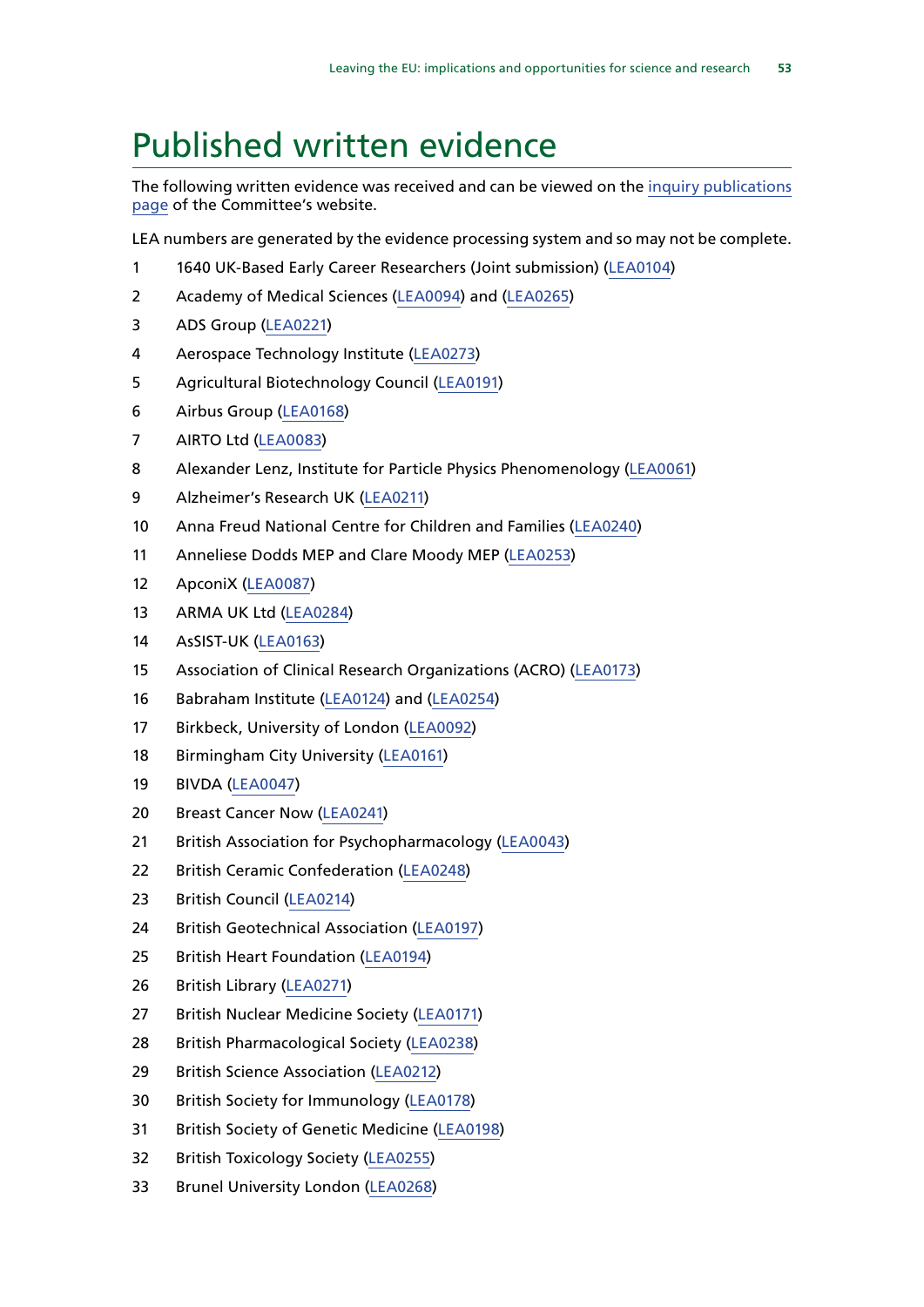- BSPB [\(LEA0152\)](http://data.parliament.uk/WrittenEvidence/CommitteeEvidence.svc/EvidenceDocument/Science%20and%20Technology/Leaving%20the%20EU%20Implications%20and%20opportunities%20for%20science%20and%20research/written/35593.html)
- BT [\(LEA0263](http://data.parliament.uk/WrittenEvidence/CommitteeEvidence.svc/EvidenceDocument/Science%20and%20Technology/Leaving%20the%20EU%20Implications%20and%20opportunities%20for%20science%20and%20research/written/36123.html))
- Campaign for Science and Engineering ([LEA0267\)](http://data.parliament.uk/WrittenEvidence/CommitteeEvidence.svc/EvidenceDocument/Science%20and%20Technology/Leaving%20the%20EU%20Implications%20and%20opportunities%20for%20science%20and%20research/written/36147.html)
- Cancer Research UK [\(LEA0224](http://data.parliament.uk/WrittenEvidence/CommitteeEvidence.svc/EvidenceDocument/Science%20and%20Technology/Leaving%20the%20EU%20Implications%20and%20opportunities%20for%20science%20and%20research/written/36014.html))
- Canterbury Christ Church University [\(LEA0260](http://data.parliament.uk/WrittenEvidence/CommitteeEvidence.svc/EvidenceDocument/Science%20and%20Technology/Leaving%20the%20EU%20Implications%20and%20opportunities%20for%20science%20and%20research/written/36099.html))
- Cardiff Metropolitan University [\(LEA0015\)](http://data.parliament.uk/WrittenEvidence/CommitteeEvidence.svc/EvidenceDocument/Science%20and%20Technology/Leaving%20the%20EU%20Implications%20and%20opportunities%20for%20science%20and%20research/written/34843.html)
- Cardiff University ([LEA0208\)](http://data.parliament.uk/WrittenEvidence/CommitteeEvidence.svc/EvidenceDocument/Science%20and%20Technology/Leaving%20the%20EU%20Implications%20and%20opportunities%20for%20science%20and%20research/written/35973.html)
- CBI ([LEA0250\)](http://data.parliament.uk/WrittenEvidence/CommitteeEvidence.svc/EvidenceDocument/Science%20and%20Technology/Leaving%20the%20EU%20Implications%20and%20opportunities%20for%20science%20and%20research/written/36063.html)
- Centre for Computing and Social Responsibility, De Montfort University ([LEA0139\)](http://data.parliament.uk/WrittenEvidence/CommitteeEvidence.svc/EvidenceDocument/Science%20and%20Technology/Leaving%20the%20EU%20Implications%20and%20opportunities%20for%20science%20and%20research/written/35482.html)
- Centre for Process Innovation [\(LEA0209](http://data.parliament.uk/WrittenEvidence/CommitteeEvidence.svc/EvidenceDocument/Science%20and%20Technology/Leaving%20the%20EU%20Implications%20and%20opportunities%20for%20science%20and%20research/written/35975.html))
- Challenger Society for Marine Science [\(LEA0128](http://data.parliament.uk/WrittenEvidence/CommitteeEvidence.svc/EvidenceDocument/Science%20and%20Technology/Leaving%20the%20EU%20Implications%20and%20opportunities%20for%20science%20and%20research/written/35414.html))
- Chartered Institute of Ecology and Environmental Management [\(LEA0136\)](http://data.parliament.uk/WrittenEvidence/CommitteeEvidence.svc/EvidenceDocument/Science%20and%20Technology/Leaving%20the%20EU%20Implications%20and%20opportunities%20for%20science%20and%20research/written/35463.html)
- Chris Illingworth [\(LEA0102\)](http://data.parliament.uk/WrittenEvidence/CommitteeEvidence.svc/EvidenceDocument/Science%20and%20Technology/Leaving%20the%20EU%20Implications%20and%20opportunities%20for%20science%20and%20research/written/35276.html)
- Council for Mathematical Sciences [\(LEA0157\)](http://data.parliament.uk/WrittenEvidence/CommitteeEvidence.svc/EvidenceDocument/Science%20and%20Technology/Leaving%20the%20EU%20Implications%20and%20opportunities%20for%20science%20and%20research/written/35619.html)
- Council of Professors and Heads of Computing (CPHC) and UK Computing Research Committee (UKCRC) [\(LEA0234](http://data.parliament.uk/WrittenEvidence/CommitteeEvidence.svc/EvidenceDocument/Science%20and%20Technology/Leaving%20the%20EU%20Implications%20and%20opportunities%20for%20science%20and%20research/written/36034.html))
- Cranfield University ([LEA0206](http://data.parliament.uk/WrittenEvidence/CommitteeEvidence.svc/EvidenceDocument/Science%20and%20Technology/Leaving%20the%20EU%20Implications%20and%20opportunities%20for%20science%20and%20research/written/35964.html))
- Department for Business, Energy & Industrial Strategy [\(LEA0274](http://data.parliament.uk/WrittenEvidence/CommitteeEvidence.svc/EvidenceDocument/Science%20and%20Technology/Leaving%20the%20EU%20Implications%20and%20opportunities%20for%20science%20and%20research/written/36236.html))
- Department of Plant Sciences, University of Cambridge ([LEA0167](http://data.parliament.uk/WrittenEvidence/CommitteeEvidence.svc/EvidenceDocument/Science%20and%20Technology/Leaving%20the%20EU%20Implications%20and%20opportunities%20for%20science%20and%20research/written/35714.html))
- Department of Physics & Astronomy, University of Sheffield ([LEA0144\)](http://data.parliament.uk/WrittenEvidence/CommitteeEvidence.svc/EvidenceDocument/Science%20and%20Technology/Leaving%20the%20EU%20Implications%20and%20opportunities%20for%20science%20and%20research/written/35552.html)
- Digital Catapult ([LEA0227](http://data.parliament.uk/WrittenEvidence/CommitteeEvidence.svc/EvidenceDocument/Science%20and%20Technology/Leaving%20the%20EU%20Implications%20and%20opportunities%20for%20science%20and%20research/written/36020.html))
- Dr Adam Miles Lewis [\(LEA0095\)](http://data.parliament.uk/WrittenEvidence/CommitteeEvidence.svc/EvidenceDocument/Science%20and%20Technology/Leaving%20the%20EU%20Implications%20and%20opportunities%20for%20science%20and%20research/written/35219.html)
- Dr Brian Fawcett [\(LEA0058](http://data.parliament.uk/WrittenEvidence/CommitteeEvidence.svc/EvidenceDocument/Science%20and%20Technology/Leaving%20the%20EU%20Implications%20and%20opportunities%20for%20science%20and%20research/written/35020.html))
- Dr Charlotte Jackson [\(LEA0054](http://data.parliament.uk/WrittenEvidence/CommitteeEvidence.svc/EvidenceDocument/Science%20and%20Technology/Leaving%20the%20EU%20Implications%20and%20opportunities%20for%20science%20and%20research/written/35010.html))
- Dr David Rydeheard [\(LEA0107\)](http://data.parliament.uk/WrittenEvidence/CommitteeEvidence.svc/EvidenceDocument/Science%20and%20Technology/Leaving%20the%20EU%20Implications%20and%20opportunities%20for%20science%20and%20research/written/35308.html)
- Dr Diego Gallardo [\(LEA0033](http://data.parliament.uk/WrittenEvidence/CommitteeEvidence.svc/EvidenceDocument/Science%20and%20Technology/Leaving%20the%20EU%20Implications%20and%20opportunities%20for%20science%20and%20research/written/34932.html))
- Dr Gillian Harrison ([LEA0189](http://data.parliament.uk/WrittenEvidence/CommitteeEvidence.svc/EvidenceDocument/Science%20and%20Technology/Leaving%20the%20EU%20Implications%20and%20opportunities%20for%20science%20and%20research/written/35893.html))
- Dr Grant Lewison, King's College London [\(LEA0199](http://data.parliament.uk/WrittenEvidence/CommitteeEvidence.svc/EvidenceDocument/Science%20and%20Technology/Leaving%20the%20EU%20Implications%20and%20opportunities%20for%20science%20and%20research/written/35954.html))
- Dr Helen Stagg [\(LEA0004](http://data.parliament.uk/WrittenEvidence/CommitteeEvidence.svc/EvidenceDocument/Science%20and%20Technology/Leaving%20the%20EU%20Implications%20and%20opportunities%20for%20science%20and%20research/written/34769.html))
- Dr Hywel Owen ([LEA0070\)](http://data.parliament.uk/WrittenEvidence/CommitteeEvidence.svc/EvidenceDocument/Science%20and%20Technology/Leaving%20the%20EU%20Implications%20and%20opportunities%20for%20science%20and%20research/written/35085.html)
- Dr James Briscoe [\(LEA0106](http://data.parliament.uk/WrittenEvidence/CommitteeEvidence.svc/EvidenceDocument/Science%20and%20Technology/Leaving%20the%20EU%20Implications%20and%20opportunities%20for%20science%20and%20research/written/35302.html))
- Dr John Steedman [\(LEA0049](http://data.parliament.uk/WrittenEvidence/CommitteeEvidence.svc/EvidenceDocument/Science%20and%20Technology/Leaving%20the%20EU%20Implications%20and%20opportunities%20for%20science%20and%20research/written/34985.html))
- Dr Julian Downward [\(LEA0187\)](http://data.parliament.uk/WrittenEvidence/CommitteeEvidence.svc/EvidenceDocument/Science%20and%20Technology/Leaving%20the%20EU%20Implications%20and%20opportunities%20for%20science%20and%20research/written/35880.html)
- Dr Louise Porter [\(LEA0285](http://data.parliament.uk/WrittenEvidence/CommitteeEvidence.svc/EvidenceDocument/Science%20and%20Technology/Leaving%20the%20EU%20Implications%20and%20opportunities%20for%20science%20and%20research/written/40144.html))
- Dr Magnus Johnson [\(LEA0001](http://data.parliament.uk/WrittenEvidence/CommitteeEvidence.svc/EvidenceDocument/Science%20and%20Technology/Leaving%20the%20EU%20Implications%20and%20opportunities%20for%20science%20and%20research/written/34677.html))
- Dr Mark Roberts [\(LEA0052\)](http://data.parliament.uk/WrittenEvidence/CommitteeEvidence.svc/EvidenceDocument/Science%20and%20Technology/Leaving%20the%20EU%20Implications%20and%20opportunities%20for%20science%20and%20research/written/35004.html)
- Dr Michael Head ([LEA0112\)](http://data.parliament.uk/WrittenEvidence/CommitteeEvidence.svc/EvidenceDocument/Science%20and%20Technology/Leaving%20the%20EU%20Implications%20and%20opportunities%20for%20science%20and%20research/written/35336.html)
- Dr Nihal Sinnadurai ([LEA0046\)](http://data.parliament.uk/WrittenEvidence/CommitteeEvidence.svc/EvidenceDocument/Science%20and%20Technology/Leaving%20the%20EU%20Implications%20and%20opportunities%20for%20science%20and%20research/written/34976.html)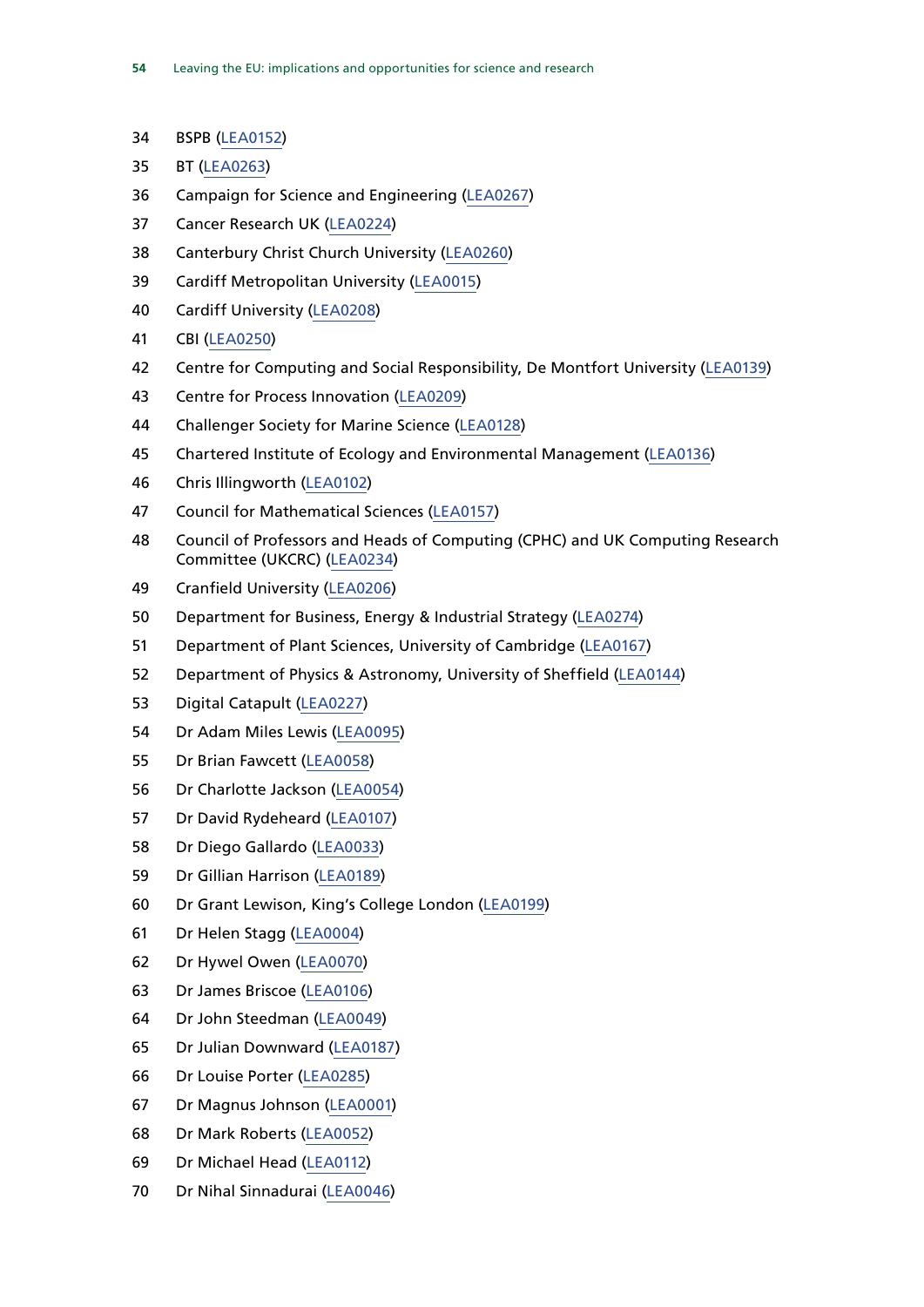- 71 Dr Rohit K Dasqupta ([LEA0017](http://data.parliament.uk/WrittenEvidence/CommitteeEvidence.svc/EvidenceDocument/Science%20and%20Technology/Leaving%20the%20EU%20Implications%20and%20opportunities%20for%20science%20and%20research/written/34845.html))
- Dr Scott McGrane [\(LEA0026\)](http://data.parliament.uk/WrittenEvidence/CommitteeEvidence.svc/EvidenceDocument/Science%20and%20Technology/Leaving%20the%20EU%20Implications%20and%20opportunities%20for%20science%20and%20research/written/34909.html)
- Dr Stephen Fleming ([LEA0021\)](http://data.parliament.uk/WrittenEvidence/CommitteeEvidence.svc/EvidenceDocument/Science%20and%20Technology/Leaving%20the%20EU%20Implications%20and%20opportunities%20for%20science%20and%20research/written/34870.html)
- ELIXIR ([LEA0231](http://data.parliament.uk/WrittenEvidence/CommitteeEvidence.svc/EvidenceDocument/Science%20and%20Technology/Leaving%20the%20EU%20Implications%20and%20opportunities%20for%20science%20and%20research/written/36028.html))
- EMBL-European Bioinformatics Institute ([LEA0154](http://data.parliament.uk/WrittenEvidence/CommitteeEvidence.svc/EvidenceDocument/Science%20and%20Technology/Leaving%20the%20EU%20Implications%20and%20opportunities%20for%20science%20and%20research/written/35595.html))
- Emeritus Professor Colin Ockleford ([LEA0003\)](http://data.parliament.uk/WrittenEvidence/CommitteeEvidence.svc/EvidenceDocument/Science%20and%20Technology/Leaving%20the%20EU%20Implications%20and%20opportunities%20for%20science%20and%20research/written/34729.html)
- Engineering Professors' Council [\(LEA0233](http://data.parliament.uk/WrittenEvidence/CommitteeEvidence.svc/EvidenceDocument/Science%20and%20Technology/Leaving%20the%20EU%20Implications%20and%20opportunities%20for%20science%20and%20research/written/36030.html))
- Eric Deeson ([LEA0030](http://data.parliament.uk/WrittenEvidence/CommitteeEvidence.svc/EvidenceDocument/Science%20and%20Technology/Leaving%20the%20EU%20Implications%20and%20opportunities%20for%20science%20and%20research/written/34928.html))
- European Commission [\(LEA0287](http://data.parliament.uk/WrittenEvidence/CommitteeEvidence.svc/EvidenceDocument/Science%20and%20Technology/Leaving%20the%20EU%20Implications%20and%20opportunities%20for%20science%20and%20research/written/41475.html))
- European Social Survey ([LEA0005\)](http://data.parliament.uk/WrittenEvidence/CommitteeEvidence.svc/EvidenceDocument/Science%20and%20Technology/Leaving%20the%20EU%20Implications%20and%20opportunities%20for%20science%20and%20research/written/34774.html)
- European Space Agency ([LEA0105\)](http://data.parliament.uk/WrittenEvidence/CommitteeEvidence.svc/EvidenceDocument/Science%20and%20Technology/Leaving%20the%20EU%20Implications%20and%20opportunities%20for%20science%20and%20research/written/35300.html)
- Europlanet 2020 Research Infrastructure ([LEA0131](http://data.parliament.uk/WrittenEvidence/CommitteeEvidence.svc/EvidenceDocument/Science%20and%20Technology/Leaving%20the%20EU%20Implications%20and%20opportunities%20for%20science%20and%20research/written/35446.html))
- Fera Science Ltd [\(LEA0081\)](http://data.parliament.uk/WrittenEvidence/CommitteeEvidence.svc/EvidenceDocument/Science%20and%20Technology/Leaving%20the%20EU%20Implications%20and%20opportunities%20for%20science%20and%20research/written/35155.html)
- 84 Francis Crick Institute ([LEA0146](http://data.parliament.uk/WrittenEvidence/CommitteeEvidence.svc/EvidenceDocument/Science%20and%20Technology/Leaving%20the%20EU%20Implications%20and%20opportunities%20for%20science%20and%20research/written/35568.html))
- Frank Krauss [\(LEA0023\)](http://data.parliament.uk/WrittenEvidence/CommitteeEvidence.svc/EvidenceDocument/Science%20and%20Technology/Leaving%20the%20EU%20Implications%20and%20opportunities%20for%20science%20and%20research/written/34874.html)
- 86 Goldsmiths, University of London [\(LEA0252](http://data.parliament.uk/WrittenEvidence/CommitteeEvidence.svc/EvidenceDocument/Science%20and%20Technology/Leaving%20the%20EU%20Implications%20and%20opportunities%20for%20science%20and%20research/written/36068.html))
- Granta Design Ltd [\(LEA0038\)](http://data.parliament.uk/WrittenEvidence/CommitteeEvidence.svc/EvidenceDocument/Science%20and%20Technology/Leaving%20the%20EU%20Implications%20and%20opportunities%20for%20science%20and%20research/written/34951.html)
- 88 Great Ormond Street Hospital ([LEA0166](http://data.parliament.uk/WrittenEvidence/CommitteeEvidence.svc/EvidenceDocument/Science%20and%20Technology/Leaving%20the%20EU%20Implications%20and%20opportunities%20for%20science%20and%20research/written/35699.html))
- GuildHE [\(LEA0190](http://data.parliament.uk/WrittenEvidence/CommitteeEvidence.svc/EvidenceDocument/Science%20and%20Technology/Leaving%20the%20EU%20Implications%20and%20opportunities%20for%20science%20and%20research/written/35899.html))
- Heads of University Centres of Biomedical Sciences (HUCBMS) [\(LEA0229](http://data.parliament.uk/WrittenEvidence/CommitteeEvidence.svc/EvidenceDocument/Science%20and%20Technology/Leaving%20the%20EU%20Implications%20and%20opportunities%20for%20science%20and%20research/written/36025.html))
- HEFCE [\(LEA0230](http://data.parliament.uk/WrittenEvidence/CommitteeEvidence.svc/EvidenceDocument/Science%20and%20Technology/Leaving%20the%20EU%20Implications%20and%20opportunities%20for%20science%20and%20research/written/36026.html))
- 92 Hewlett Packard Enterprise ([LEA0151](http://data.parliament.uk/WrittenEvidence/CommitteeEvidence.svc/EvidenceDocument/Science%20and%20Technology/Leaving%20the%20EU%20Implications%20and%20opportunities%20for%20science%20and%20research/written/35590.html))
- HM Treasury [\(LEA0286\)](http://data.parliament.uk/WrittenEvidence/CommitteeEvidence.svc/EvidenceDocument/Science%20and%20Technology/Leaving%20the%20EU%20Implications%20and%20opportunities%20for%20science%20and%20research/written/40743.html)
- HVM Catapult [\(LEA0099\)](http://data.parliament.uk/WrittenEvidence/CommitteeEvidence.svc/EvidenceDocument/Science%20and%20Technology/Leaving%20the%20EU%20Implications%20and%20opportunities%20for%20science%20and%20research/written/35262.html)
- 95 Icon, the Institute of Conservation ([LEA0086\)](http://data.parliament.uk/WrittenEvidence/CommitteeEvidence.svc/EvidenceDocument/Science%20and%20Technology/Leaving%20the%20EU%20Implications%20and%20opportunities%20for%20science%20and%20research/written/35183.html)
- 96 IMPACKT, Swansea University [\(LEA0138\)](http://data.parliament.uk/WrittenEvidence/CommitteeEvidence.svc/EvidenceDocument/Science%20and%20Technology/Leaving%20the%20EU%20Implications%20and%20opportunities%20for%20science%20and%20research/written/35476.html)
- Imperial College London ([LEA0242](http://data.parliament.uk/WrittenEvidence/CommitteeEvidence.svc/EvidenceDocument/Science%20and%20Technology/Leaving%20the%20EU%20Implications%20and%20opportunities%20for%20science%20and%20research/written/36054.html))
- Institute of Acoustics [\(LEA0073\)](http://data.parliament.uk/WrittenEvidence/CommitteeEvidence.svc/EvidenceDocument/Science%20and%20Technology/Leaving%20the%20EU%20Implications%20and%20opportunities%20for%20science%20and%20research/written/35111.html)
- 99 Institute of Chartered Foresters ([LEA0156](http://data.parliament.uk/WrittenEvidence/CommitteeEvidence.svc/EvidenceDocument/Science%20and%20Technology/Leaving%20the%20EU%20Implications%20and%20opportunities%20for%20science%20and%20research/written/35617.html))
- Institute of Occupational Medicine ([LEA0024](http://data.parliament.uk/WrittenEvidence/CommitteeEvidence.svc/EvidenceDocument/Science%20and%20Technology/Leaving%20the%20EU%20Implications%20and%20opportunities%20for%20science%20and%20research/written/34894.html))
- Institute of Physics [\(LEA0062\)](http://data.parliament.uk/WrittenEvidence/CommitteeEvidence.svc/EvidenceDocument/Science%20and%20Technology/Leaving%20the%20EU%20Implications%20and%20opportunities%20for%20science%20and%20research/written/35046.html)
- Institute of Physics and Engineering in Medicine ([LEA0135](http://data.parliament.uk/WrittenEvidence/CommitteeEvidence.svc/EvidenceDocument/Science%20and%20Technology/Leaving%20the%20EU%20Implications%20and%20opportunities%20for%20science%20and%20research/written/35458.html))
- Institution of Environmental Sciences [\(LEA0256](http://data.parliament.uk/WrittenEvidence/CommitteeEvidence.svc/EvidenceDocument/Science%20and%20Technology/Leaving%20the%20EU%20Implications%20and%20opportunities%20for%20science%20and%20research/written/36076.html))
- John Innes Centre [\(LEA0072](http://data.parliament.uk/WrittenEvidence/CommitteeEvidence.svc/EvidenceDocument/Science%20and%20Technology/Leaving%20the%20EU%20Implications%20and%20opportunities%20for%20science%20and%20research/written/35091.html))
- John Wiley & Sons ([LEA0243\)](http://data.parliament.uk/WrittenEvidence/CommitteeEvidence.svc/EvidenceDocument/Science%20and%20Technology/Leaving%20the%20EU%20Implications%20and%20opportunities%20for%20science%20and%20research/written/36055.html)
- Keele University [\(LEA0213](http://data.parliament.uk/WrittenEvidence/CommitteeEvidence.svc/EvidenceDocument/Science%20and%20Technology/Leaving%20the%20EU%20Implications%20and%20opportunities%20for%20science%20and%20research/written/35983.html))
- Knowledge Transfer Network ([LEA0103](http://data.parliament.uk/WrittenEvidence/CommitteeEvidence.svc/EvidenceDocument/Science%20and%20Technology/Leaving%20the%20EU%20Implications%20and%20opportunities%20for%20science%20and%20research/written/35284.html))
- Lancaster University ([LEA0204\)](http://data.parliament.uk/WrittenEvidence/CommitteeEvidence.svc/EvidenceDocument/Science%20and%20Technology/Leaving%20the%20EU%20Implications%20and%20opportunities%20for%20science%20and%20research/written/35960.html)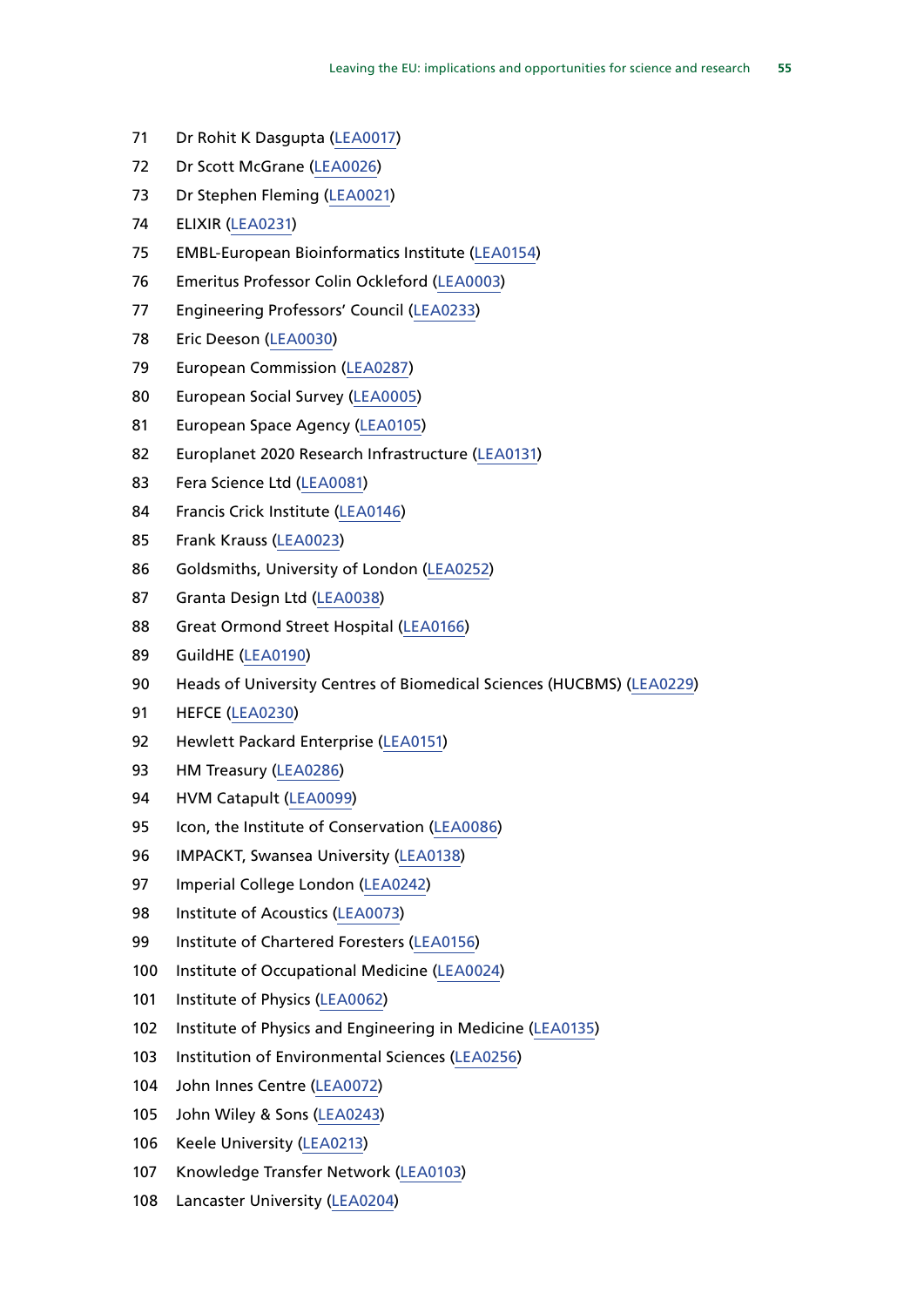- Leeds Beckett University ([LEA0169\)](http://data.parliament.uk/WrittenEvidence/CommitteeEvidence.svc/EvidenceDocument/Science%20and%20Technology/Leaving%20the%20EU%20Implications%20and%20opportunities%20for%20science%20and%20research/written/35754.html)
- LGC ([LEA0111](http://data.parliament.uk/WrittenEvidence/CommitteeEvidence.svc/EvidenceDocument/Science%20and%20Technology/Leaving%20the%20EU%20Implications%20and%20opportunities%20for%20science%20and%20research/written/35328.html))
- London School of Hygiene & Tropical Medicine [\(LEA0153](http://data.parliament.uk/WrittenEvidence/CommitteeEvidence.svc/EvidenceDocument/Science%20and%20Technology/Leaving%20the%20EU%20Implications%20and%20opportunities%20for%20science%20and%20research/written/35594.html))
- London South Bank University [\(LEA0195\)](http://data.parliament.uk/WrittenEvidence/CommitteeEvidence.svc/EvidenceDocument/Science%20and%20Technology/Leaving%20the%20EU%20Implications%20and%20opportunities%20for%20science%20and%20research/written/35924.html)
- Loughborough University [\(LEA0109](http://data.parliament.uk/WrittenEvidence/CommitteeEvidence.svc/EvidenceDocument/Science%20and%20Technology/Leaving%20the%20EU%20Implications%20and%20opportunities%20for%20science%20and%20research/written/35316.html))
- Manchester City Council ([LEA0276](http://data.parliament.uk/WrittenEvidence/CommitteeEvidence.svc/EvidenceDocument/Science%20and%20Technology/Leaving%20the%20EU%20Implications%20and%20opportunities%20for%20science%20and%20research/written/36468.html))
- Manchester Institute of Innovation Research ([LEA0232\)](http://data.parliament.uk/WrittenEvidence/CommitteeEvidence.svc/EvidenceDocument/Science%20and%20Technology/Leaving%20the%20EU%20Implications%20and%20opportunities%20for%20science%20and%20research/written/36029.html)
- Marine Biological Association [\(LEA0278](http://data.parliament.uk/WrittenEvidence/CommitteeEvidence.svc/EvidenceDocument/Science%20and%20Technology/Leaving%20the%20EU%20Implications%20and%20opportunities%20for%20science%20and%20research/written/36528.html))
- Materials Processing Institute [\(LEA0266\)](http://data.parliament.uk/WrittenEvidence/CommitteeEvidence.svc/EvidenceDocument/Science%20and%20Technology/Leaving%20the%20EU%20Implications%20and%20opportunities%20for%20science%20and%20research/written/36138.html)
- Medical Schools Council [\(LEA0088](http://data.parliament.uk/WrittenEvidence/CommitteeEvidence.svc/EvidenceDocument/Science%20and%20Technology/Leaving%20the%20EU%20Implications%20and%20opportunities%20for%20science%20and%20research/written/35195.html))
- Michelle Peckham ([LEA0264\)](http://data.parliament.uk/WrittenEvidence/CommitteeEvidence.svc/EvidenceDocument/Science%20and%20Technology/Leaving%20the%20EU%20Implications%20and%20opportunities%20for%20science%20and%20research/written/36125.html)
- Mike Wingfield ([LEA0036](http://data.parliament.uk/WrittenEvidence/CommitteeEvidence.svc/EvidenceDocument/Science%20and%20Technology/Leaving%20the%20EU%20Implications%20and%20opportunities%20for%20science%20and%20research/written/34940.html))
- MillionPlus ([LEA0064](http://data.parliament.uk/WrittenEvidence/CommitteeEvidence.svc/EvidenceDocument/Science%20and%20Technology/Leaving%20the%20EU%20Implications%20and%20opportunities%20for%20science%20and%20research/written/35049.html))
- Mineral Products Association [\(LEA0126\)](http://data.parliament.uk/WrittenEvidence/CommitteeEvidence.svc/EvidenceDocument/Science%20and%20Technology/Leaving%20the%20EU%20Implications%20and%20opportunities%20for%20science%20and%20research/written/35412.html)
- Moshe Kinn [\(LEA0071\)](http://data.parliament.uk/WrittenEvidence/CommitteeEvidence.svc/EvidenceDocument/Science%20and%20Technology/Leaving%20the%20EU%20Implications%20and%20opportunities%20for%20science%20and%20research/written/35087.html)
- Mr Ian Byrne ([LEA0134](http://data.parliament.uk/WrittenEvidence/CommitteeEvidence.svc/EvidenceDocument/Science%20and%20Technology/Leaving%20the%20EU%20Implications%20and%20opportunities%20for%20science%20and%20research/written/35455.html))
- Mr James Bernardi ([LEA0037\)](http://data.parliament.uk/WrittenEvidence/CommitteeEvidence.svc/EvidenceDocument/Science%20and%20Technology/Leaving%20the%20EU%20Implications%20and%20opportunities%20for%20science%20and%20research/written/34945.html)
- Mr Joe Gorman [\(LEA0075](http://data.parliament.uk/WrittenEvidence/CommitteeEvidence.svc/EvidenceDocument/Science%20and%20Technology/Leaving%20the%20EU%20Implications%20and%20opportunities%20for%20science%20and%20research/written/35113.html))
- Mr Leonardo Buizza ([LEA0032\)](http://data.parliament.uk/WrittenEvidence/CommitteeEvidence.svc/EvidenceDocument/Science%20and%20Technology/Leaving%20the%20EU%20Implications%20and%20opportunities%20for%20science%20and%20research/written/34930.html)
- Mr Marcio Aquino [\(LEA0002\)](http://data.parliament.uk/WrittenEvidence/CommitteeEvidence.svc/EvidenceDocument/Science%20and%20Technology/Leaving%20the%20EU%20Implications%20and%20opportunities%20for%20science%20and%20research/written/34723.html)
- Mr Thomas Eagle [\(LEA0065](http://data.parliament.uk/WrittenEvidence/CommitteeEvidence.svc/EvidenceDocument/Science%20and%20Technology/Leaving%20the%20EU%20Implications%20and%20opportunities%20for%20science%20and%20research/written/35055.html))
- Mr Yirgalem Negash Tesfaye ([LEA0078](http://data.parliament.uk/WrittenEvidence/CommitteeEvidence.svc/EvidenceDocument/Science%20and%20Technology/Leaving%20the%20EU%20Implications%20and%20opportunities%20for%20science%20and%20research/written/35132.html))
- MRC Clinical Sciences Centre [\(LEA0280](http://data.parliament.uk/WrittenEvidence/CommitteeEvidence.svc/EvidenceDocument/Science%20and%20Technology/Leaving%20the%20EU%20Implications%20and%20opportunities%20for%20science%20and%20research/written/37008.html))
- MRC Integrative Epidemiology Unit, University of Bristol [\(LEA0122\)](http://data.parliament.uk/WrittenEvidence/CommitteeEvidence.svc/EvidenceDocument/Science%20and%20Technology/Leaving%20the%20EU%20Implications%20and%20opportunities%20for%20science%20and%20research/written/35395.html)
- MRC Laboratory for Molecular Cell Biology [\(LEA0101\)](http://data.parliament.uk/WrittenEvidence/CommitteeEvidence.svc/EvidenceDocument/Science%20and%20Technology/Leaving%20the%20EU%20Implications%20and%20opportunities%20for%20science%20and%20research/written/35274.html)
- MRC Laboratory of Molecular Biology [\(LEA0074\)](http://data.parliament.uk/WrittenEvidence/CommitteeEvidence.svc/EvidenceDocument/Science%20and%20Technology/Leaving%20the%20EU%20Implications%20and%20opportunities%20for%20science%20and%20research/written/35112.html)
- Mrs Nimisha Kotecha [\(LEA0170](http://data.parliament.uk/WrittenEvidence/CommitteeEvidence.svc/EvidenceDocument/Science%20and%20Technology/Leaving%20the%20EU%20Implications%20and%20opportunities%20for%20science%20and%20research/written/35764.html))
- Muscular Dystrophy UK [\(LEA0216\)](http://data.parliament.uk/WrittenEvidence/CommitteeEvidence.svc/EvidenceDocument/Science%20and%20Technology/Leaving%20the%20EU%20Implications%20and%20opportunities%20for%20science%20and%20research/written/35992.html)
- National Centre for Atmospheric Science [\(LEA0149](http://data.parliament.uk/WrittenEvidence/CommitteeEvidence.svc/EvidenceDocument/Science%20and%20Technology/Leaving%20the%20EU%20Implications%20and%20opportunities%20for%20science%20and%20research/written/35573.html))
- National Farmers' Union [\(LEA0116\)](http://data.parliament.uk/WrittenEvidence/CommitteeEvidence.svc/EvidenceDocument/Science%20and%20Technology/Leaving%20the%20EU%20Implications%20and%20opportunities%20for%20science%20and%20research/written/35365.html)
- National Institute for Health and Care Excellence (NICE) [\(LEA0155](http://data.parliament.uk/WrittenEvidence/CommitteeEvidence.svc/EvidenceDocument/Science%20and%20Technology/Leaving%20the%20EU%20Implications%20and%20opportunities%20for%20science%20and%20research/written/35601.html))
- National Institutes of Bioscience [\(LEA0172](http://data.parliament.uk/WrittenEvidence/CommitteeEvidence.svc/EvidenceDocument/Science%20and%20Technology/Leaving%20the%20EU%20Implications%20and%20opportunities%20for%20science%20and%20research/written/35778.html))
- National Oceanography Centre ([LEA0140\)](http://data.parliament.uk/WrittenEvidence/CommitteeEvidence.svc/EvidenceDocument/Science%20and%20Technology/Leaving%20the%20EU%20Implications%20and%20opportunities%20for%20science%20and%20research/written/35518.html)
- Natural History Museum ([LEA0262\)](http://data.parliament.uk/WrittenEvidence/CommitteeEvidence.svc/EvidenceDocument/Science%20and%20Technology/Leaving%20the%20EU%20Implications%20and%20opportunities%20for%20science%20and%20research/written/36106.html)
- Newcastle University ([LEA0182](http://data.parliament.uk/WrittenEvidence/CommitteeEvidence.svc/EvidenceDocument/Science%20and%20Technology/Leaving%20the%20EU%20Implications%20and%20opportunities%20for%20science%20and%20research/written/35845.html))
- NHS European Office ([LEA0193\)](http://data.parliament.uk/WrittenEvidence/CommitteeEvidence.svc/EvidenceDocument/Science%20and%20Technology/Leaving%20the%20EU%20Implications%20and%20opportunities%20for%20science%20and%20research/written/35905.html)
- Nicola Capstaff ([LEA0127](http://data.parliament.uk/WrittenEvidence/CommitteeEvidence.svc/EvidenceDocument/Science%20and%20Technology/Leaving%20the%20EU%20Implications%20and%20opportunities%20for%20science%20and%20research/written/35413.html))
- NOAH Ltd. [\(LEA0217\)](http://data.parliament.uk/WrittenEvidence/CommitteeEvidence.svc/EvidenceDocument/Science%20and%20Technology/Leaving%20the%20EU%20Implications%20and%20opportunities%20for%20science%20and%20research/written/35998.html)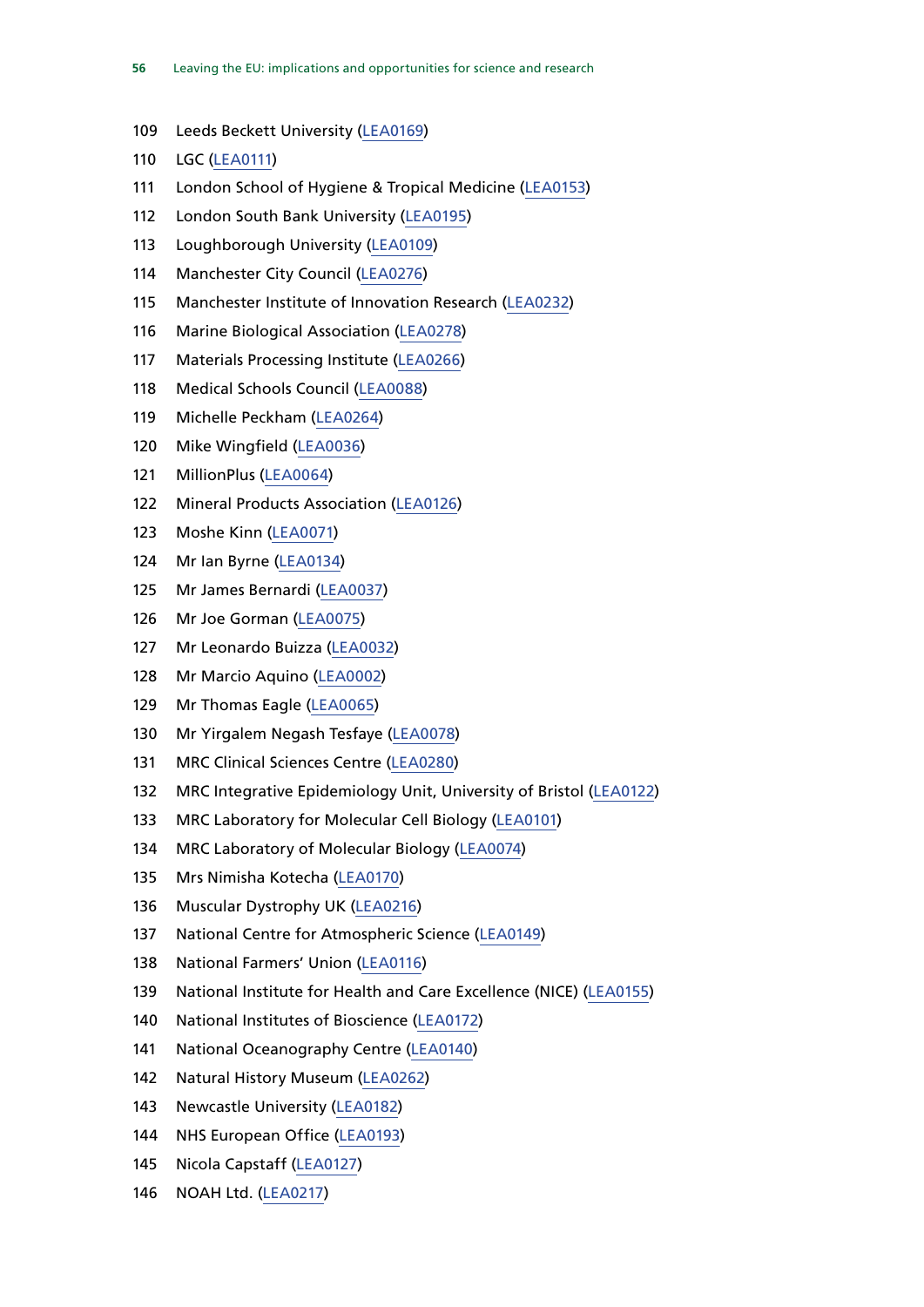- Open Data Institute [\(LEA0118](http://data.parliament.uk/WrittenEvidence/CommitteeEvidence.svc/EvidenceDocument/Science%20and%20Technology/Leaving%20the%20EU%20Implications%20and%20opportunities%20for%20science%20and%20research/written/35373.html))
- Plymouth Marine Laboratory ([LEA0085\)](http://data.parliament.uk/WrittenEvidence/CommitteeEvidence.svc/EvidenceDocument/Science%20and%20Technology/Leaving%20the%20EU%20Implications%20and%20opportunities%20for%20science%20and%20research/written/35174.html)
- Political Studies Association [\(LEA0246\)](http://data.parliament.uk/WrittenEvidence/CommitteeEvidence.svc/EvidenceDocument/Science%20and%20Technology/Leaving%20the%20EU%20Implications%20and%20opportunities%20for%20science%20and%20research/written/36058.html)
- Post-doctoral Researchers in the Division of Biosciences, University College London ([LEA0119](http://data.parliament.uk/WrittenEvidence/CommitteeEvidence.svc/EvidenceDocument/Science%20and%20Technology/Leaving%20the%20EU%20Implications%20and%20opportunities%20for%20science%20and%20research/written/35387.html))
- Professor Emeritus Giovanni Ciccotti ([LEA0035](http://data.parliament.uk/WrittenEvidence/CommitteeEvidence.svc/EvidenceDocument/Science%20and%20Technology/Leaving%20the%20EU%20Implications%20and%20opportunities%20for%20science%20and%20research/written/34936.html))
- Professor Alexander Orlov [\(LEA0203\)](http://data.parliament.uk/WrittenEvidence/CommitteeEvidence.svc/EvidenceDocument/Science%20and%20Technology/Leaving%20the%20EU%20Implications%20and%20opportunities%20for%20science%20and%20research/written/35959.html)
- Professor Anthony Fox [\(LEA0016\)](http://data.parliament.uk/WrittenEvidence/CommitteeEvidence.svc/EvidenceDocument/Science%20and%20Technology/Leaving%20the%20EU%20Implications%20and%20opportunities%20for%20science%20and%20research/written/34844.html)
- Professor Ben Bollig ([LEA0288\)](http://data.parliament.uk/WrittenEvidence/CommitteeEvidence.svc/EvidenceDocument/Science%20and%20Technology/Leaving%20the%20EU%20Implications%20and%20opportunities%20for%20science%20and%20research/written/41711.html)
- Professor Carlton Baugh ([LEA0006\)](http://data.parliament.uk/WrittenEvidence/CommitteeEvidence.svc/EvidenceDocument/Science%20and%20Technology/Leaving%20the%20EU%20Implications%20and%20opportunities%20for%20science%20and%20research/written/34779.html)
- Professor Dave Fernig, University of Liverpool ([LEA0060](http://data.parliament.uk/WrittenEvidence/CommitteeEvidence.svc/EvidenceDocument/Science%20and%20Technology/Leaving%20the%20EU%20Implications%20and%20opportunities%20for%20science%20and%20research/written/35037.html))
- Professor David Dobson ([LEA0029](http://data.parliament.uk/WrittenEvidence/CommitteeEvidence.svc/EvidenceDocument/Science%20and%20Technology/Leaving%20the%20EU%20Implications%20and%20opportunities%20for%20science%20and%20research/written/34927.html))
- Professor David Schmool ([LEA0034](http://data.parliament.uk/WrittenEvidence/CommitteeEvidence.svc/EvidenceDocument/Science%20and%20Technology/Leaving%20the%20EU%20Implications%20and%20opportunities%20for%20science%20and%20research/written/34933.html))
- Professor Heiko Balzter [\(LEA0084](http://data.parliament.uk/WrittenEvidence/CommitteeEvidence.svc/EvidenceDocument/Science%20and%20Technology/Leaving%20the%20EU%20Implications%20and%20opportunities%20for%20science%20and%20research/written/35164.html))
- Professor Jeremy Baumberg ([LEA0012](http://data.parliament.uk/WrittenEvidence/CommitteeEvidence.svc/EvidenceDocument/Science%20and%20Technology/Leaving%20the%20EU%20Implications%20and%20opportunities%20for%20science%20and%20research/written/34825.html))
- Professor Jernej Ule ([LEA0019\)](http://data.parliament.uk/WrittenEvidence/CommitteeEvidence.svc/EvidenceDocument/Science%20and%20Technology/Leaving%20the%20EU%20Implications%20and%20opportunities%20for%20science%20and%20research/written/34851.html)
- Professor John Duncan [\(LEA0068](http://data.parliament.uk/WrittenEvidence/CommitteeEvidence.svc/EvidenceDocument/Science%20and%20Technology/Leaving%20the%20EU%20Implications%20and%20opportunities%20for%20science%20and%20research/written/35061.html))
- Professor John Duncan and colleagues ([LEA0069\)](http://data.parliament.uk/WrittenEvidence/CommitteeEvidence.svc/EvidenceDocument/Science%20and%20Technology/Leaving%20the%20EU%20Implications%20and%20opportunities%20for%20science%20and%20research/written/35065.html)
- Professor John Hardy ([LEA0020\)](http://data.parliament.uk/WrittenEvidence/CommitteeEvidence.svc/EvidenceDocument/Science%20and%20Technology/Leaving%20the%20EU%20Implications%20and%20opportunities%20for%20science%20and%20research/written/34857.html)
- Professor John Quinton ([LEA0018](http://data.parliament.uk/WrittenEvidence/CommitteeEvidence.svc/EvidenceDocument/Science%20and%20Technology/Leaving%20the%20EU%20Implications%20and%20opportunities%20for%20science%20and%20research/written/34849.html))
- Professor Jonathan Bamber [\(LEA0041\)](http://data.parliament.uk/WrittenEvidence/CommitteeEvidence.svc/EvidenceDocument/Science%20and%20Technology/Leaving%20the%20EU%20Implications%20and%20opportunities%20for%20science%20and%20research/written/34961.html)
- Professor Julian Hiscox ([LEA0010\)](http://data.parliament.uk/WrittenEvidence/CommitteeEvidence.svc/EvidenceDocument/Science%20and%20Technology/Leaving%20the%20EU%20Implications%20and%20opportunities%20for%20science%20and%20research/written/34822.html)
- Professor Martin Vetterli [\(LEA0059\)](http://data.parliament.uk/WrittenEvidence/CommitteeEvidence.svc/EvidenceDocument/Science%20and%20Technology/Leaving%20the%20EU%20Implications%20and%20opportunities%20for%20science%20and%20research/written/35036.html)
- Professor Miles Padgett [\(LEA0056\)](http://data.parliament.uk/WrittenEvidence/CommitteeEvidence.svc/EvidenceDocument/Science%20and%20Technology/Leaving%20the%20EU%20Implications%20and%20opportunities%20for%20science%20and%20research/written/35013.html)
- Professor of Computational Biology Nicholas Luscombe ([LEA0249\)](http://data.parliament.uk/WrittenEvidence/CommitteeEvidence.svc/EvidenceDocument/Science%20and%20Technology/Leaving%20the%20EU%20Implications%20and%20opportunities%20for%20science%20and%20research/written/36061.html)
- Professor Peter Weinberg [\(LEA0108\)](http://data.parliament.uk/WrittenEvidence/CommitteeEvidence.svc/EvidenceDocument/Science%20and%20Technology/Leaving%20the%20EU%20Implications%20and%20opportunities%20for%20science%20and%20research/written/35314.html)
- Professor Richard Wakeford [\(LEA0066](http://data.parliament.uk/WrittenEvidence/CommitteeEvidence.svc/EvidenceDocument/Science%20and%20Technology/Leaving%20the%20EU%20Implications%20and%20opportunities%20for%20science%20and%20research/written/35056.html)) and [\(LEA0183\)](http://data.parliament.uk/WrittenEvidence/CommitteeEvidence.svc/EvidenceDocument/Science%20and%20Technology/Leaving%20the%20EU%20Implications%20and%20opportunities%20for%20science%20and%20research/written/35856.html)
- Professor Robin Shattock [\(LEA0051](http://data.parliament.uk/WrittenEvidence/CommitteeEvidence.svc/EvidenceDocument/Science%20and%20Technology/Leaving%20the%20EU%20Implications%20and%20opportunities%20for%20science%20and%20research/written/35000.html))
- Professor Roger Barker ([LEA0045](http://data.parliament.uk/WrittenEvidence/CommitteeEvidence.svc/EvidenceDocument/Science%20and%20Technology/Leaving%20the%20EU%20Implications%20and%20opportunities%20for%20science%20and%20research/written/34973.html))
- Professor Sebastian Oliver ([LEA0259\)](http://data.parliament.uk/WrittenEvidence/CommitteeEvidence.svc/EvidenceDocument/Science%20and%20Technology/Leaving%20the%20EU%20Implications%20and%20opportunities%20for%20science%20and%20research/written/36089.html)
- Professor Stuart West [\(LEA0013\)](http://data.parliament.uk/WrittenEvidence/CommitteeEvidence.svc/EvidenceDocument/Science%20and%20Technology/Leaving%20the%20EU%20Implications%20and%20opportunities%20for%20science%20and%20research/written/34829.html)
- Professor Theodore Shepherd ([LEA0025\)](http://data.parliament.uk/WrittenEvidence/CommitteeEvidence.svc/EvidenceDocument/Science%20and%20Technology/Leaving%20the%20EU%20Implications%20and%20opportunities%20for%20science%20and%20research/written/34897.html)
- Professor Tim Palmer CBE FRS [\(LEA0014](http://data.parliament.uk/WrittenEvidence/CommitteeEvidence.svc/EvidenceDocument/Science%20and%20Technology/Leaving%20the%20EU%20Implications%20and%20opportunities%20for%20science%20and%20research/written/34841.html))
- Professor Timothy Frayling ([LEA0009](http://data.parliament.uk/WrittenEvidence/CommitteeEvidence.svc/EvidenceDocument/Science%20and%20Technology/Leaving%20the%20EU%20Implications%20and%20opportunities%20for%20science%20and%20research/written/34820.html))
- Professor Toby Bruce ([LEA0053\)](http://data.parliament.uk/WrittenEvidence/CommitteeEvidence.svc/EvidenceDocument/Science%20and%20Technology/Leaving%20the%20EU%20Implications%20and%20opportunities%20for%20science%20and%20research/written/35007.html)
- Prospect ([LEA0113](http://data.parliament.uk/WrittenEvidence/CommitteeEvidence.svc/EvidenceDocument/Science%20and%20Technology/Leaving%20the%20EU%20Implications%20and%20opportunities%20for%20science%20and%20research/written/35341.html))
- Queen Mary University of London ([LEA0176](http://data.parliament.uk/WrittenEvidence/CommitteeEvidence.svc/EvidenceDocument/Science%20and%20Technology/Leaving%20the%20EU%20Implications%20and%20opportunities%20for%20science%20and%20research/written/35803.html))
- Research Councils UK ([LEA0235\)](http://data.parliament.uk/WrittenEvidence/CommitteeEvidence.svc/EvidenceDocument/Science%20and%20Technology/Leaving%20the%20EU%20Implications%20and%20opportunities%20for%20science%20and%20research/written/36037.html)
- Ricardo plc ([LEA0055](http://data.parliament.uk/WrittenEvidence/CommitteeEvidence.svc/EvidenceDocument/Science%20and%20Technology/Leaving%20the%20EU%20Implications%20and%20opportunities%20for%20science%20and%20research/written/35012.html))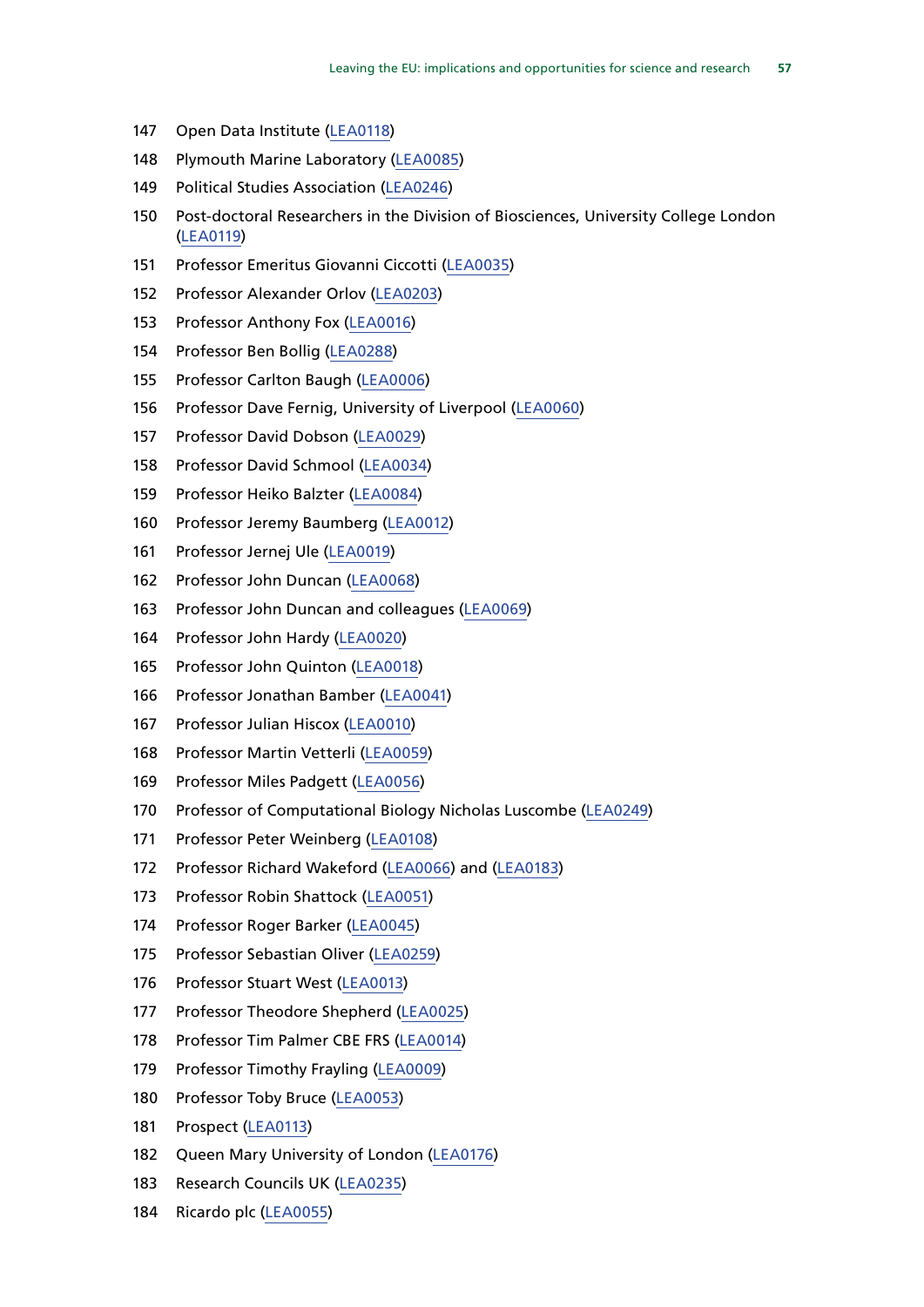- Robert Gordon University ([LEA0141](http://data.parliament.uk/WrittenEvidence/CommitteeEvidence.svc/EvidenceDocument/Science%20and%20Technology/Leaving%20the%20EU%20Implications%20and%20opportunities%20for%20science%20and%20research/written/35519.html))
- Rolls-Royce plc [\(LEA0245](http://data.parliament.uk/WrittenEvidence/CommitteeEvidence.svc/EvidenceDocument/Science%20and%20Technology/Leaving%20the%20EU%20Implications%20and%20opportunities%20for%20science%20and%20research/written/36057.html))
- Rothamsted Research [\(LEA0188](http://data.parliament.uk/WrittenEvidence/CommitteeEvidence.svc/EvidenceDocument/Science%20and%20Technology/Leaving%20the%20EU%20Implications%20and%20opportunities%20for%20science%20and%20research/written/35890.html))
- Royal Academy of Engineering [\(LEA0279\)](http://data.parliament.uk/WrittenEvidence/CommitteeEvidence.svc/EvidenceDocument/Science%20and%20Technology/Leaving%20the%20EU%20Implications%20and%20opportunities%20for%20science%20and%20research/written/36717.html)
- Royal Astronomical Society [\(LEA0145\)](http://data.parliament.uk/WrittenEvidence/CommitteeEvidence.svc/EvidenceDocument/Science%20and%20Technology/Leaving%20the%20EU%20Implications%20and%20opportunities%20for%20science%20and%20research/written/35564.html)
- Royal College of Physicians ([LEA0181](http://data.parliament.uk/WrittenEvidence/CommitteeEvidence.svc/EvidenceDocument/Science%20and%20Technology/Leaving%20the%20EU%20Implications%20and%20opportunities%20for%20science%20and%20research/written/35843.html))
- Royal College of Psychiatrists ([LEA0282\)](http://data.parliament.uk/WrittenEvidence/CommitteeEvidence.svc/EvidenceDocument/Science%20and%20Technology/Leaving%20the%20EU%20Implications%20and%20opportunities%20for%20science%20and%20research/written/37694.html)
- Royal Irish Academy [\(LEA0239](http://data.parliament.uk/WrittenEvidence/CommitteeEvidence.svc/EvidenceDocument/Science%20and%20Technology/Leaving%20the%20EU%20Implications%20and%20opportunities%20for%20science%20and%20research/written/36043.html))
- Royal Meteorological Society [\(LEA0039\)](http://data.parliament.uk/WrittenEvidence/CommitteeEvidence.svc/EvidenceDocument/Science%20and%20Technology/Leaving%20the%20EU%20Implications%20and%20opportunities%20for%20science%20and%20research/written/34953.html)
- Royal Pharmaceutical Society [\(LEA0272\)](http://data.parliament.uk/WrittenEvidence/CommitteeEvidence.svc/EvidenceDocument/Science%20and%20Technology/Leaving%20the%20EU%20Implications%20and%20opportunities%20for%20science%20and%20research/written/36219.html)
- Royal Society of Biology ([LEA0225\)](http://data.parliament.uk/WrittenEvidence/CommitteeEvidence.svc/EvidenceDocument/Science%20and%20Technology/Leaving%20the%20EU%20Implications%20and%20opportunities%20for%20science%20and%20research/written/36017.html)
- Royal Society of Chemistry [\(LEA0077\)](http://data.parliament.uk/WrittenEvidence/CommitteeEvidence.svc/EvidenceDocument/Science%20and%20Technology/Leaving%20the%20EU%20Implications%20and%20opportunities%20for%20science%20and%20research/written/35126.html)
- Russell Group [\(LEA0180\)](http://data.parliament.uk/WrittenEvidence/CommitteeEvidence.svc/EvidenceDocument/Science%20and%20Technology/Leaving%20the%20EU%20Implications%20and%20opportunities%20for%20science%20and%20research/written/35837.html)
- Safran [\(LEA0096](http://data.parliament.uk/WrittenEvidence/CommitteeEvidence.svc/EvidenceDocument/Science%20and%20Technology/Leaving%20the%20EU%20Implications%20and%20opportunities%20for%20science%20and%20research/written/35223.html))
- Satellite Applications Catapult [\(LEA0093\)](http://data.parliament.uk/WrittenEvidence/CommitteeEvidence.svc/EvidenceDocument/Science%20and%20Technology/Leaving%20the%20EU%20Implications%20and%20opportunities%20for%20science%20and%20research/written/35213.html)
- Science Board Science and Technology Facilities Council (STFC) [\(LEA0196\)](http://data.parliament.uk/WrittenEvidence/CommitteeEvidence.svc/EvidenceDocument/Science%20and%20Technology/Leaving%20the%20EU%20Implications%20and%20opportunities%20for%20science%20and%20research/written/35939.html)
- Science Council ([LEA0236](http://data.parliament.uk/WrittenEvidence/CommitteeEvidence.svc/EvidenceDocument/Science%20and%20Technology/Leaving%20the%20EU%20Implications%20and%20opportunities%20for%20science%20and%20research/written/36038.html))
- Scienceogram UK [\(LEA0202\)](http://data.parliament.uk/WrittenEvidence/CommitteeEvidence.svc/EvidenceDocument/Science%20and%20Technology/Leaving%20the%20EU%20Implications%20and%20opportunities%20for%20science%20and%20research/written/35958.html)
- Scientists for Britain ([LEA0089\)](http://data.parliament.uk/WrittenEvidence/CommitteeEvidence.svc/EvidenceDocument/Science%20and%20Technology/Leaving%20the%20EU%20Implications%20and%20opportunities%20for%20science%20and%20research/written/35197.html)
- Scientists for EU [\(LEA0261](http://data.parliament.uk/WrittenEvidence/CommitteeEvidence.svc/EvidenceDocument/Science%20and%20Technology/Leaving%20the%20EU%20Implications%20and%20opportunities%20for%20science%20and%20research/written/36104.html))
- Sciovis Ltd [\(LEA0150\)](http://data.parliament.uk/WrittenEvidence/CommitteeEvidence.svc/EvidenceDocument/Science%20and%20Technology/Leaving%20the%20EU%20Implications%20and%20opportunities%20for%20science%20and%20research/written/35581.html)
- Scottish Universities Physics Alliance [\(LEA0091](http://data.parliament.uk/WrittenEvidence/CommitteeEvidence.svc/EvidenceDocument/Science%20and%20Technology/Leaving%20the%20EU%20Implications%20and%20opportunities%20for%20science%20and%20research/written/35207.html))
- Seqirus [\(LEA0281\)](http://data.parliament.uk/WrittenEvidence/CommitteeEvidence.svc/EvidenceDocument/Science%20and%20Technology/Leaving%20the%20EU%20Implications%20and%20opportunities%20for%20science%20and%20research/written/37376.html)
- Sheffield Hallam University ([LEA0090\)](http://data.parliament.uk/WrittenEvidence/CommitteeEvidence.svc/EvidenceDocument/Science%20and%20Technology/Leaving%20the%20EU%20Implications%20and%20opportunities%20for%20science%20and%20research/written/35204.html)
- Shelford Group Medical Directors [\(LEA0270](http://data.parliament.uk/WrittenEvidence/CommitteeEvidence.svc/EvidenceDocument/Science%20and%20Technology/Leaving%20the%20EU%20Implications%20and%20opportunities%20for%20science%20and%20research/written/36191.html))
- SOAS, University of London [\(LEA0040](http://data.parliament.uk/WrittenEvidence/CommitteeEvidence.svc/EvidenceDocument/Science%20and%20Technology/Leaving%20the%20EU%20Implications%20and%20opportunities%20for%20science%20and%20research/written/34960.html))
- Society for Endocrinology ([LEA0048\)](http://data.parliament.uk/WrittenEvidence/CommitteeEvidence.svc/EvidenceDocument/Science%20and%20Technology/Leaving%20the%20EU%20Implications%20and%20opportunities%20for%20science%20and%20research/written/34981.html)
- Society for the Environment ([LEA0192\)](http://data.parliament.uk/WrittenEvidence/CommitteeEvidence.svc/EvidenceDocument/Science%20and%20Technology/Leaving%20the%20EU%20Implications%20and%20opportunities%20for%20science%20and%20research/written/35904.html)
- 213 Society of Chemical Industry [\(LEA0257](http://data.parliament.uk/WrittenEvidence/CommitteeEvidence.svc/EvidenceDocument/Science%20and%20Technology/Leaving%20the%20EU%20Implications%20and%20opportunities%20for%20science%20and%20research/written/36081.html))
- Space Insight Ltd ([LEA0123\)](http://data.parliament.uk/WrittenEvidence/CommitteeEvidence.svc/EvidenceDocument/Science%20and%20Technology/Leaving%20the%20EU%20Implications%20and%20opportunities%20for%20science%20and%20research/written/35396.html)
- Spirent Communications plc [\(LEA0162\)](http://data.parliament.uk/WrittenEvidence/CommitteeEvidence.svc/EvidenceDocument/Science%20and%20Technology/Leaving%20the%20EU%20Implications%20and%20opportunities%20for%20science%20and%20research/written/35673.html)
- STFC Solar System Advisory Panel ([LEA0244](http://data.parliament.uk/WrittenEvidence/CommitteeEvidence.svc/EvidenceDocument/Science%20and%20Technology/Leaving%20the%20EU%20Implications%20and%20opportunities%20for%20science%20and%20research/written/36056.html))
- TalaveraScience [\(LEA0050\)](http://data.parliament.uk/WrittenEvidence/CommitteeEvidence.svc/EvidenceDocument/Science%20and%20Technology/Leaving%20the%20EU%20Implications%20and%20opportunities%20for%20science%20and%20research/written/34992.html)
- The Association of Medical Research Charities [\(LEA0228](http://data.parliament.uk/WrittenEvidence/CommitteeEvidence.svc/EvidenceDocument/Science%20and%20Technology/Leaving%20the%20EU%20Implications%20and%20opportunities%20for%20science%20and%20research/written/36023.html))
- The Association of the British Pharmaceutical Industry (ABPI) [\(LEA0247](http://data.parliament.uk/WrittenEvidence/CommitteeEvidence.svc/EvidenceDocument/Science%20and%20Technology/Leaving%20the%20EU%20Implications%20and%20opportunities%20for%20science%20and%20research/written/36059.html))
- The British Academy [\(LEA0175](http://data.parliament.uk/WrittenEvidence/CommitteeEvidence.svc/EvidenceDocument/Science%20and%20Technology/Leaving%20the%20EU%20Implications%20and%20opportunities%20for%20science%20and%20research/written/35802.html))
- The Geological Society ([LEA0269\)](http://data.parliament.uk/WrittenEvidence/CommitteeEvidence.svc/EvidenceDocument/Science%20and%20Technology/Leaving%20the%20EU%20Implications%20and%20opportunities%20for%20science%20and%20research/written/36160.html)
- 222 The Health and Europe Centre ([LEA0164](http://data.parliament.uk/WrittenEvidence/CommitteeEvidence.svc/EvidenceDocument/Science%20and%20Technology/Leaving%20the%20EU%20Implications%20and%20opportunities%20for%20science%20and%20research/written/35676.html))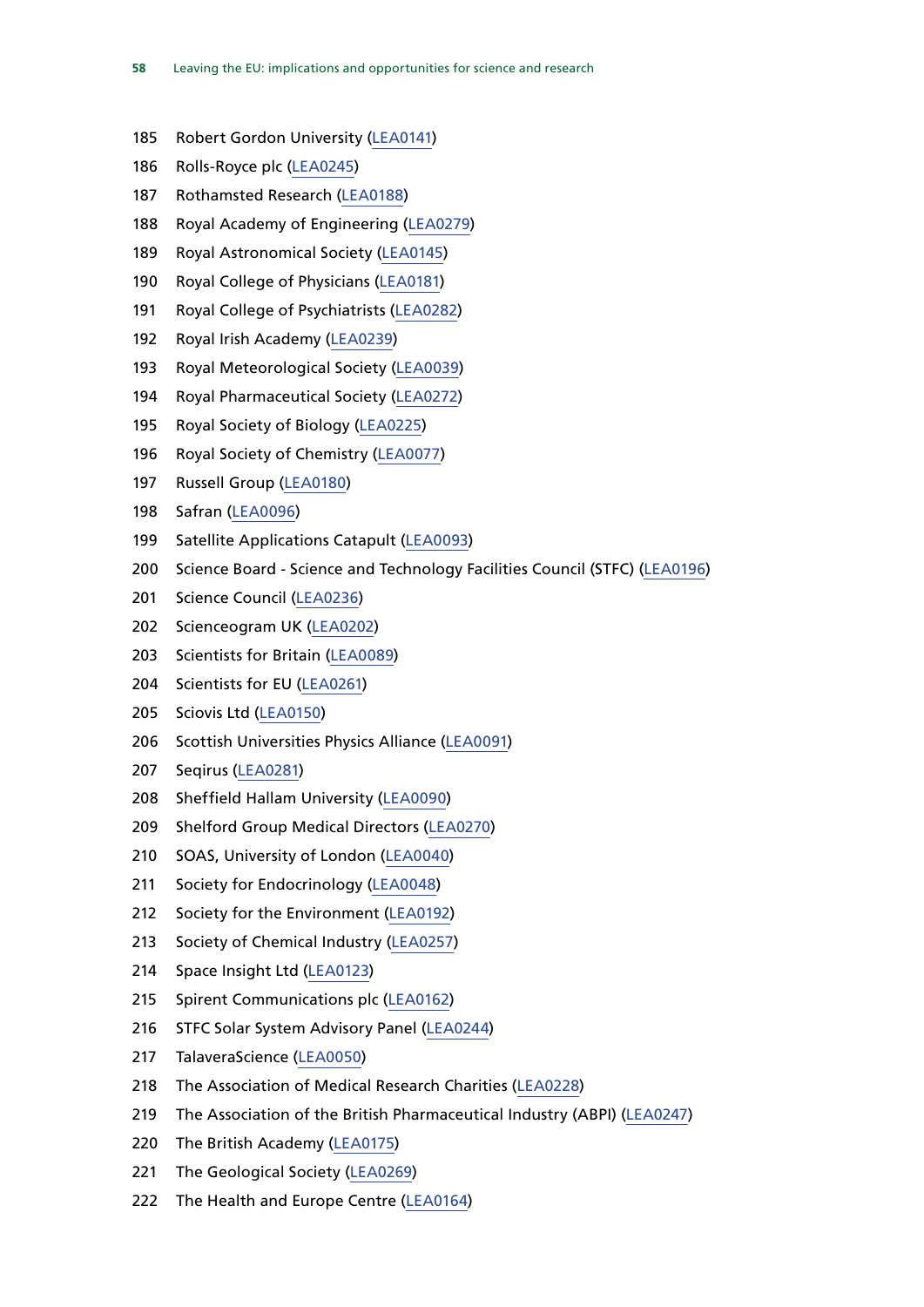- The Institute of Cancer Research, London [\(LEA0207](http://data.parliament.uk/WrittenEvidence/CommitteeEvidence.svc/EvidenceDocument/Science%20and%20Technology/Leaving%20the%20EU%20Implications%20and%20opportunities%20for%20science%20and%20research/written/35970.html))
- The Open University [\(LEA0027](http://data.parliament.uk/WrittenEvidence/CommitteeEvidence.svc/EvidenceDocument/Science%20and%20Technology/Leaving%20the%20EU%20Implications%20and%20opportunities%20for%20science%20and%20research/written/34915.html))
- The Postdocs of Cambridge Society (PdOC) [\(LEA0185\)](http://data.parliament.uk/WrittenEvidence/CommitteeEvidence.svc/EvidenceDocument/Science%20and%20Technology/Leaving%20the%20EU%20Implications%20and%20opportunities%20for%20science%20and%20research/written/35873.html)
- The Publishers Association [\(LEA0283](http://data.parliament.uk/WrittenEvidence/CommitteeEvidence.svc/EvidenceDocument/Science%20and%20Technology/Leaving%20the%20EU%20Implications%20and%20opportunities%20for%20science%20and%20research/written/38328.html))
- 227 The Royal Society [\(LEA0177\)](http://data.parliament.uk/WrittenEvidence/CommitteeEvidence.svc/EvidenceDocument/Science%20and%20Technology/Leaving%20the%20EU%20Implications%20and%20opportunities%20for%20science%20and%20research/written/35804.html)
- The Royal Society of Edinburgh [\(LEA0082](http://data.parliament.uk/WrittenEvidence/CommitteeEvidence.svc/EvidenceDocument/Science%20and%20Technology/Leaving%20the%20EU%20Implications%20and%20opportunities%20for%20science%20and%20research/written/35158.html))
- The Systematics Association [\(LEA0237](http://data.parliament.uk/WrittenEvidence/CommitteeEvidence.svc/EvidenceDocument/Science%20and%20Technology/Leaving%20the%20EU%20Implications%20and%20opportunities%20for%20science%20and%20research/written/36041.html))
- 230 The UK 850 MHz Solid-State Nuclear Magnetic Resonance (NMR) Facility [\(LEA0158\)](http://data.parliament.uk/WrittenEvidence/CommitteeEvidence.svc/EvidenceDocument/Science%20and%20Technology/Leaving%20the%20EU%20Implications%20and%20opportunities%20for%20science%20and%20research/written/35641.html)
- 231 The University of Sheffield [\(LEA0110\)](http://data.parliament.uk/WrittenEvidence/CommitteeEvidence.svc/EvidenceDocument/Science%20and%20Technology/Leaving%20the%20EU%20Implications%20and%20opportunities%20for%20science%20and%20research/written/35327.html)
- The Catapult Programme [\(LEA0160](http://data.parliament.uk/WrittenEvidence/CommitteeEvidence.svc/EvidenceDocument/Science%20and%20Technology/Leaving%20the%20EU%20Implications%20and%20opportunities%20for%20science%20and%20research/written/35659.html))
- UCL ([LEA0057\)](http://data.parliament.uk/WrittenEvidence/CommitteeEvidence.svc/EvidenceDocument/Science%20and%20Technology/Leaving%20the%20EU%20Implications%20and%20opportunities%20for%20science%20and%20research/written/35014.html), ([LEA0114](http://data.parliament.uk/WrittenEvidence/CommitteeEvidence.svc/EvidenceDocument/Science%20and%20Technology/Leaving%20the%20EU%20Implications%20and%20opportunities%20for%20science%20and%20research/written/35355.html)) and [\(LEA0258](http://data.parliament.uk/WrittenEvidence/CommitteeEvidence.svc/EvidenceDocument/Science%20and%20Technology/Leaving%20the%20EU%20Implications%20and%20opportunities%20for%20science%20and%20research/written/36083.html))
- UCL Hazard Centre [\(LEA0220](http://data.parliament.uk/WrittenEvidence/CommitteeEvidence.svc/EvidenceDocument/Science%20and%20Technology/Leaving%20the%20EU%20Implications%20and%20opportunities%20for%20science%20and%20research/written/36009.html))
- UCL Institute of Neurology Postdoc Committee [\(LEA0028](http://data.parliament.uk/WrittenEvidence/CommitteeEvidence.svc/EvidenceDocument/Science%20and%20Technology/Leaving%20the%20EU%20Implications%20and%20opportunities%20for%20science%20and%20research/written/34917.html))
- UCL Knowledge Lab [\(LEA0132](http://data.parliament.uk/WrittenEvidence/CommitteeEvidence.svc/EvidenceDocument/Science%20and%20Technology/Leaving%20the%20EU%20Implications%20and%20opportunities%20for%20science%20and%20research/written/35449.html))
- UK Deans of Science [\(LEA0129\)](http://data.parliament.uk/WrittenEvidence/CommitteeEvidence.svc/EvidenceDocument/Science%20and%20Technology/Leaving%20the%20EU%20Implications%20and%20opportunities%20for%20science%20and%20research/written/35417.html)
- UK Hydrogen and Fuel Cell Association ([LEA0223\)](http://data.parliament.uk/WrittenEvidence/CommitteeEvidence.svc/EvidenceDocument/Science%20and%20Technology/Leaving%20the%20EU%20Implications%20and%20opportunities%20for%20science%20and%20research/written/36013.html)
- UKAEA [\(LEA0044](http://data.parliament.uk/WrittenEvidence/CommitteeEvidence.svc/EvidenceDocument/Science%20and%20Technology/Leaving%20the%20EU%20Implications%20and%20opportunities%20for%20science%20and%20research/written/34971.html)) and [\(LEA0218\)](http://data.parliament.uk/WrittenEvidence/CommitteeEvidence.svc/EvidenceDocument/Science%20and%20Technology/Leaving%20the%20EU%20Implications%20and%20opportunities%20for%20science%20and%20research/written/36000.html)
- Ulster University [\(LEA0201\)](http://data.parliament.uk/WrittenEvidence/CommitteeEvidence.svc/EvidenceDocument/Science%20and%20Technology/Leaving%20the%20EU%20Implications%20and%20opportunities%20for%20science%20and%20research/written/35957.html)
- Universities UK ([LEA0275\)](http://data.parliament.uk/WrittenEvidence/CommitteeEvidence.svc/EvidenceDocument/Science%20and%20Technology/Leaving%20the%20EU%20Implications%20and%20opportunities%20for%20science%20and%20research/written/36378.html)
- University of Bristol [\(LEA0063\)](http://data.parliament.uk/WrittenEvidence/CommitteeEvidence.svc/EvidenceDocument/Science%20and%20Technology/Leaving%20the%20EU%20Implications%20and%20opportunities%20for%20science%20and%20research/written/35048.html) and [\(LEA0210\)](http://data.parliament.uk/WrittenEvidence/CommitteeEvidence.svc/EvidenceDocument/Science%20and%20Technology/Leaving%20the%20EU%20Implications%20and%20opportunities%20for%20science%20and%20research/written/35979.html)
- University of Cambridge [\(LEA0042\)](http://data.parliament.uk/WrittenEvidence/CommitteeEvidence.svc/EvidenceDocument/Science%20and%20Technology/Leaving%20the%20EU%20Implications%20and%20opportunities%20for%20science%20and%20research/written/34964.html)
- University of East Anglia [\(LEA0115\)](http://data.parliament.uk/WrittenEvidence/CommitteeEvidence.svc/EvidenceDocument/Science%20and%20Technology/Leaving%20the%20EU%20Implications%20and%20opportunities%20for%20science%20and%20research/written/35357.html)
- University of Edinburgh ([LEA0159\)](http://data.parliament.uk/WrittenEvidence/CommitteeEvidence.svc/EvidenceDocument/Science%20and%20Technology/Leaving%20the%20EU%20Implications%20and%20opportunities%20for%20science%20and%20research/written/35655.html)
- University of Exeter [\(LEA0186](http://data.parliament.uk/WrittenEvidence/CommitteeEvidence.svc/EvidenceDocument/Science%20and%20Technology/Leaving%20the%20EU%20Implications%20and%20opportunities%20for%20science%20and%20research/written/35874.html))
- University of Hull [\(LEA0142\)](http://data.parliament.uk/WrittenEvidence/CommitteeEvidence.svc/EvidenceDocument/Science%20and%20Technology/Leaving%20the%20EU%20Implications%20and%20opportunities%20for%20science%20and%20research/written/35522.html)
- University of Leeds [\(LEA0130\)](http://data.parliament.uk/WrittenEvidence/CommitteeEvidence.svc/EvidenceDocument/Science%20and%20Technology/Leaving%20the%20EU%20Implications%20and%20opportunities%20for%20science%20and%20research/written/35433.html)
- University of Leicester ([LEA0179\)](http://data.parliament.uk/WrittenEvidence/CommitteeEvidence.svc/EvidenceDocument/Science%20and%20Technology/Leaving%20the%20EU%20Implications%20and%20opportunities%20for%20science%20and%20research/written/35818.html)
- University of Liverpool [\(LEA0222](http://data.parliament.uk/WrittenEvidence/CommitteeEvidence.svc/EvidenceDocument/Science%20and%20Technology/Leaving%20the%20EU%20Implications%20and%20opportunities%20for%20science%20and%20research/written/36012.html))
- University of Manchester ([LEA0165](http://data.parliament.uk/WrittenEvidence/CommitteeEvidence.svc/EvidenceDocument/Science%20and%20Technology/Leaving%20the%20EU%20Implications%20and%20opportunities%20for%20science%20and%20research/written/35690.html))
- University of Nottingham ([LEA0205](http://data.parliament.uk/WrittenEvidence/CommitteeEvidence.svc/EvidenceDocument/Science%20and%20Technology/Leaving%20the%20EU%20Implications%20and%20opportunities%20for%20science%20and%20research/written/35961.html))
- University of Oxford ([LEA0184\)](http://data.parliament.uk/WrittenEvidence/CommitteeEvidence.svc/EvidenceDocument/Science%20and%20Technology/Leaving%20the%20EU%20Implications%20and%20opportunities%20for%20science%20and%20research/written/35866.html)
- University of Portsmouth [\(LEA0251](http://data.parliament.uk/WrittenEvidence/CommitteeEvidence.svc/EvidenceDocument/Science%20and%20Technology/Leaving%20the%20EU%20Implications%20and%20opportunities%20for%20science%20and%20research/written/36064.html))
- University of Southampton [\(LEA0097\)](http://data.parliament.uk/WrittenEvidence/CommitteeEvidence.svc/EvidenceDocument/Science%20and%20Technology/Leaving%20the%20EU%20Implications%20and%20opportunities%20for%20science%20and%20research/written/35256.html)
- University of Sussex ([LEA0079\)](http://data.parliament.uk/WrittenEvidence/CommitteeEvidence.svc/EvidenceDocument/Science%20and%20Technology/Leaving%20the%20EU%20Implications%20and%20opportunities%20for%20science%20and%20research/written/35147.html)
- University of the Arts London [\(LEA0137\)](http://data.parliament.uk/WrittenEvidence/CommitteeEvidence.svc/EvidenceDocument/Science%20and%20Technology/Leaving%20the%20EU%20Implications%20and%20opportunities%20for%20science%20and%20research/written/35473.html)
- University of Winchester ([LEA0215\)](http://data.parliament.uk/WrittenEvidence/CommitteeEvidence.svc/EvidenceDocument/Science%20and%20Technology/Leaving%20the%20EU%20Implications%20and%20opportunities%20for%20science%20and%20research/written/35990.html)
- University of Wolverhampton ([LEA0098\)](http://data.parliament.uk/WrittenEvidence/CommitteeEvidence.svc/EvidenceDocument/Science%20and%20Technology/Leaving%20the%20EU%20Implications%20and%20opportunities%20for%20science%20and%20research/written/35257.html)
- Wellcome Trust [\(LEA0277](http://data.parliament.uk/WrittenEvidence/CommitteeEvidence.svc/EvidenceDocument/Science%20and%20Technology/Leaving%20the%20EU%20Implications%20and%20opportunities%20for%20science%20and%20research/written/36502.html))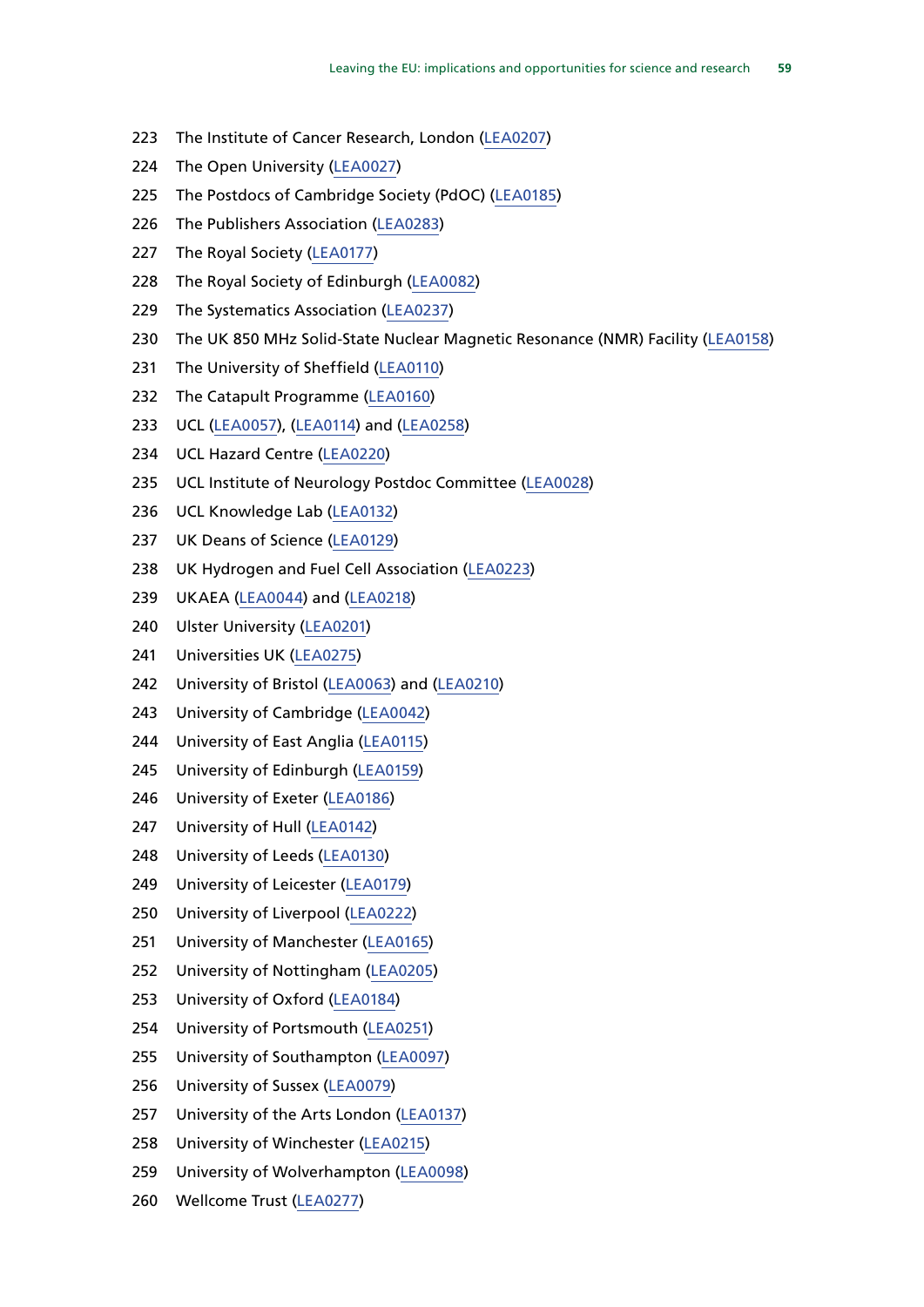- Wellcome Trust Sanger Institute ([LEA0133\)](http://data.parliament.uk/WrittenEvidence/CommitteeEvidence.svc/EvidenceDocument/Science%20and%20Technology/Leaving%20the%20EU%20Implications%20and%20opportunities%20for%20science%20and%20research/written/35454.html)
- WISE Campaign [\(LEA0226](http://data.parliament.uk/WrittenEvidence/CommitteeEvidence.svc/EvidenceDocument/Science%20and%20Technology/Leaving%20the%20EU%20Implications%20and%20opportunities%20for%20science%20and%20research/written/36018.html))
- World Conservation Monitoring Centre [\(LEA0200](http://data.parliament.uk/WrittenEvidence/CommitteeEvidence.svc/EvidenceDocument/Science%20and%20Technology/Leaving%20the%20EU%20Implications%20and%20opportunities%20for%20science%20and%20research/written/35955.html))
- Xi Hu [\(LEA0080](http://data.parliament.uk/WrittenEvidence/CommitteeEvidence.svc/EvidenceDocument/Science%20and%20Technology/Leaving%20the%20EU%20Implications%20and%20opportunities%20for%20science%20and%20research/written/35154.html))